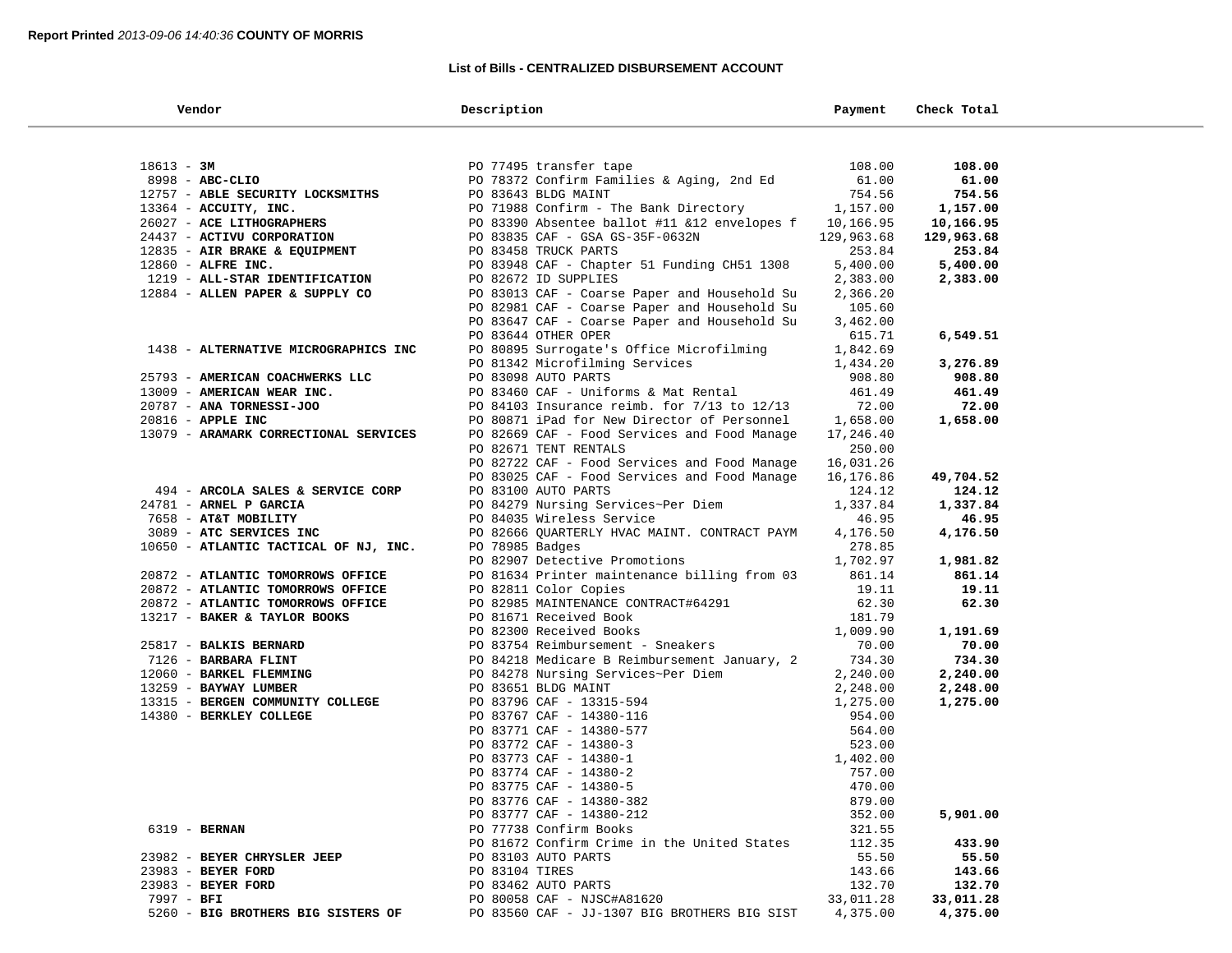| 9476 - BINSKY & SNYDER SERVICES LLC                                                                                           |                 | PO 83645 CAF - Labor Rates HVAC Repair and S                                                                                                                                                                                                                                             | 3,492.41  |            |
|-------------------------------------------------------------------------------------------------------------------------------|-----------------|------------------------------------------------------------------------------------------------------------------------------------------------------------------------------------------------------------------------------------------------------------------------------------------|-----------|------------|
|                                                                                                                               |                 | 9476 - BINSKY & SNYDER SERVICES LLC<br>PO 83645 CAF - Labor Rates HVAC Repair and S<br>13413 - BOONTON AUTO PARTS<br>1101 - BRONNELLS INC<br>13456 - CABLEVISION<br>13856 - CABLEVISION<br>PO 821952 Cable Service<br>PO 821952 Cable Servi                                              |           | 7,724.41   |
|                                                                                                                               |                 |                                                                                                                                                                                                                                                                                          |           | 467.64     |
|                                                                                                                               |                 |                                                                                                                                                                                                                                                                                          |           | 238.83     |
|                                                                                                                               |                 |                                                                                                                                                                                                                                                                                          |           | 40.57      |
|                                                                                                                               |                 |                                                                                                                                                                                                                                                                                          |           |            |
|                                                                                                                               |                 |                                                                                                                                                                                                                                                                                          |           | 249.90     |
|                                                                                                                               |                 |                                                                                                                                                                                                                                                                                          |           | 249.90     |
|                                                                                                                               |                 |                                                                                                                                                                                                                                                                                          |           | 90.50      |
|                                                                                                                               |                 |                                                                                                                                                                                                                                                                                          |           | 90.00      |
|                                                                                                                               |                 |                                                                                                                                                                                                                                                                                          |           | 72.00      |
|                                                                                                                               |                 |                                                                                                                                                                                                                                                                                          |           | 2,663.64   |
|                                                                                                                               |                 |                                                                                                                                                                                                                                                                                          |           | 1,325.70   |
|                                                                                                                               |                 |                                                                                                                                                                                                                                                                                          |           | 128.07     |
|                                                                                                                               |                 |                                                                                                                                                                                                                                                                                          |           |            |
| 3638 - CENTER POINT PUBLISHING                                                                                                |                 |                                                                                                                                                                                                                                                                                          |           | 164.24     |
| 20487 - CENTURYLINK                                                                                                           |                 | PO 81767 Confirm Large Print Books 164.24<br>PO 82465 Phone services 229.22                                                                                                                                                                                                              |           |            |
|                                                                                                                               |                 | PO 83001 Long Valley Garage Fax<br>PO 82994 lumber                                                                                                                                                                                                                                       | 163.78    | 393.00     |
| 4735 - CERBO LUMBER & HARDWARE                                                                                                | PO 82994 lumber |                                                                                                                                                                                                                                                                                          | 456.72    | 456.72     |
|                                                                                                                               |                 |                                                                                                                                                                                                                                                                                          |           | 5,317.00   |
|                                                                                                                               |                 |                                                                                                                                                                                                                                                                                          |           | 2,405.00   |
|                                                                                                                               |                 |                                                                                                                                                                                                                                                                                          |           | 3,065.00   |
|                                                                                                                               |                 |                                                                                                                                                                                                                                                                                          |           |            |
|                                                                                                                               |                 |                                                                                                                                                                                                                                                                                          |           | 448.00     |
|                                                                                                                               |                 |                                                                                                                                                                                                                                                                                          |           | 2,657.00   |
|                                                                                                                               |                 |                                                                                                                                                                                                                                                                                          |           | 4,088.00   |
|                                                                                                                               |                 |                                                                                                                                                                                                                                                                                          |           | 477.00     |
|                                                                                                                               |                 |                                                                                                                                                                                                                                                                                          |           | 613.00     |
|                                                                                                                               |                 |                                                                                                                                                                                                                                                                                          |           | 1,391.25   |
|                                                                                                                               |                 | 4735 <b>- CERSO LUMBER &amp; HARDWARE</b><br>24625 <b>- CFCS - HOPE HOUSE</b><br>24625 <b>- CFCS - HOPE HOUSE</b><br>24625 <b>- CFCS - HOPE HOUSE</b><br>24625 <b>- CFCS - HOPE HOUSE</b><br>24625 <b>- CFCS - HOPE HOUSE</b><br>24625 <b>- CFCS - HOPE HOUSE</b><br>24625 <b>- CFCS</b> |           | 610.00     |
|                                                                                                                               |                 |                                                                                                                                                                                                                                                                                          |           | 110.42     |
| 13937 - COMPUTER CABLE & CONNECTOR CO PO 81517 Stock Supplies<br>25489 - CONCRETE CONSTRUCTION CORP. PO 84194 CAF - Intersect |                 | PO 84194 CAF - Intersection Improvements to 137,359.14                                                                                                                                                                                                                                   |           | 137,359.14 |
|                                                                                                                               |                 |                                                                                                                                                                                                                                                                                          |           |            |
| 14644 - CORNERSTONE FAMILY PROGRAMS                                                                                           |                 | PO 83944 CAF - Chapter 51 Funding ED AND PRE 8,250.00<br>PO 83915 CAF - Chapter 51 Funding FIRST STEP 4,072.00                                                                                                                                                                           |           |            |
|                                                                                                                               |                 |                                                                                                                                                                                                                                                                                          |           |            |
|                                                                                                                               |                 | PO 83315 CAR - Chant in Aid Funding 2013 COR 9,065.00<br>PO 84078 CAF - Grant in Aid Funding 2013 COR 9,065.00                                                                                                                                                                           |           | 21,387.00  |
| 14027 - COUNTY COLLEGE OF MORRIS                                                                                              |                 | PO 80924 OIT Technician Training                                                                                                                                                                                                                                                         |           | 1,140.00   |
|                                                                                                                               |                 | 14027 - <b>COUNTY COLLEGE OF MORRIS</b><br>14027 - <b>COUNTY COLLEGE OF MORRIS</b><br>14022 - <b>COUNTY COLLEGE OF MORRIS</b><br>14022 - <b>COUNTY COLLEGE OF MORRIS</b><br>14031 - <b>COUNTY CONCRETE CORP.</b><br>14031 - <b>COUNTY CONCRETE CORP.</b><br>14031 - <b>CO</b>            |           |            |
|                                                                                                                               |                 |                                                                                                                                                                                                                                                                                          |           |            |
|                                                                                                                               |                 |                                                                                                                                                                                                                                                                                          |           |            |
|                                                                                                                               |                 |                                                                                                                                                                                                                                                                                          |           |            |
|                                                                                                                               |                 |                                                                                                                                                                                                                                                                                          |           |            |
|                                                                                                                               |                 |                                                                                                                                                                                                                                                                                          |           |            |
|                                                                                                                               |                 |                                                                                                                                                                                                                                                                                          |           |            |
|                                                                                                                               |                 |                                                                                                                                                                                                                                                                                          |           |            |
|                                                                                                                               |                 |                                                                                                                                                                                                                                                                                          |           |            |
|                                                                                                                               |                 |                                                                                                                                                                                                                                                                                          |           |            |
|                                                                                                                               |                 |                                                                                                                                                                                                                                                                                          |           |            |
|                                                                                                                               |                 |                                                                                                                                                                                                                                                                                          |           |            |
|                                                                                                                               |                 |                                                                                                                                                                                                                                                                                          |           |            |
|                                                                                                                               |                 |                                                                                                                                                                                                                                                                                          |           | 5,229.67   |
|                                                                                                                               |                 | PO 83105 AUTO PARTS<br>PO 83105 AUTO PARTS<br>PO 83465 AUTO PARTS<br>1,653.48<br>PO 83923 CAF - Reviewing of Land Development<br>PO 83699 Daily Record - Special Meeting BD E 56.84<br>PO 83699 Daily Record - Special Meeting BD E 56.84<br>FO 836                                      | 1,653.48  | 869.31     |
|                                                                                                                               |                 |                                                                                                                                                                                                                                                                                          |           |            |
| 14123 - DAILY RECORD<br>14123 - DAILY RECORD<br>24337 - DAILY RECORD                                                          |                 | PO 83699 Daily Record - Special Meeting BD E 56.84<br>PO 83706 Daily Record Legal Notice acct 1894 57.88                                                                                                                                                                                 |           | 56.84      |
|                                                                                                                               |                 |                                                                                                                                                                                                                                                                                          |           | 57.88      |
|                                                                                                                               |                 | PO 83781 AFFADAVIT OF PUBLICATION                                                                                                                                                                                                                                                        | 53.20     | 53.20      |
| 15499 - DAILY RECORD                                                                                                          |                 | PO 83836 display ad for mail in for watchung                                                                                                                                                                                                                                             | 5,157.88  | 5,157.88   |
| 14123 - DAILY RECORD                                                                                                          |                 | PO 84017 Legal Notices Ordinances for 8/14/1                                                                                                                                                                                                                                             | 186.90    | 186.90     |
| 14123 - DAILY RECORD                                                                                                          |                 | PO 84229 ADVERTISEMENT                                                                                                                                                                                                                                                                   | 75.56     | 75.56      |
| 26049 - DANIEL TAY                                                                                                            |                 | PO 83932 Work Boots                                                                                                                                                                                                                                                                      | 90.00     | 90.00      |
| 11155 - DANILO LAPID                                                                                                          |                 | PO 84275 Nursing Services~Per Diem                                                                                                                                                                                                                                                       | 1,399.65  | 1,399.65   |
|                                                                                                                               |                 |                                                                                                                                                                                                                                                                                          |           |            |
| 11116 - DAVE TILISON                                                                                                          |                 | PO 84130 work Boots                                                                                                                                                                                                                                                                      | 90.00     | 90.00      |
| 25386 - DAVID JEAN-LOUIS                                                                                                      |                 | PO 84274 Nursing Services~Per Diem                                                                                                                                                                                                                                                       | 2,259.60  | 2,259.60   |
| 20382 - DAY CHEVROLET INC                                                                                                     |                 | PO 78949 CAF - NJSC#A82926                                                                                                                                                                                                                                                               | 30,146.90 | 30,146.90  |
| 14181 - DAYTOP VILLAGE OF NJ, INC.                                                                                            |                 | PO 84076 CAF - Chapter 51 Funding Adolescent                                                                                                                                                                                                                                             | 6,744.00  | 6,744.00   |
| $274$ - DEER PARK                                                                                                             |                 | PO 81699 Monthly Water Delivery                                                                                                                                                                                                                                                          | 16.72     | 16.72      |
| $274$ - DEER PARK                                                                                                             |                 | PO 81702 Water Delivery for Period: 06/15/13                                                                                                                                                                                                                                             | 14.63     | 14.63      |
| $274$ - DEER PARK                                                                                                             |                 | PO 83880 WATER COOLER RENTAL/COFFEE SERVICE                                                                                                                                                                                                                                              | 187.91    | 187.91     |
| $274$ - DEER PARK                                                                                                             |                 | PO 83896 DRINKING WATER                                                                                                                                                                                                                                                                  | 20.90     | 20.90      |
|                                                                                                                               |                 |                                                                                                                                                                                                                                                                                          |           |            |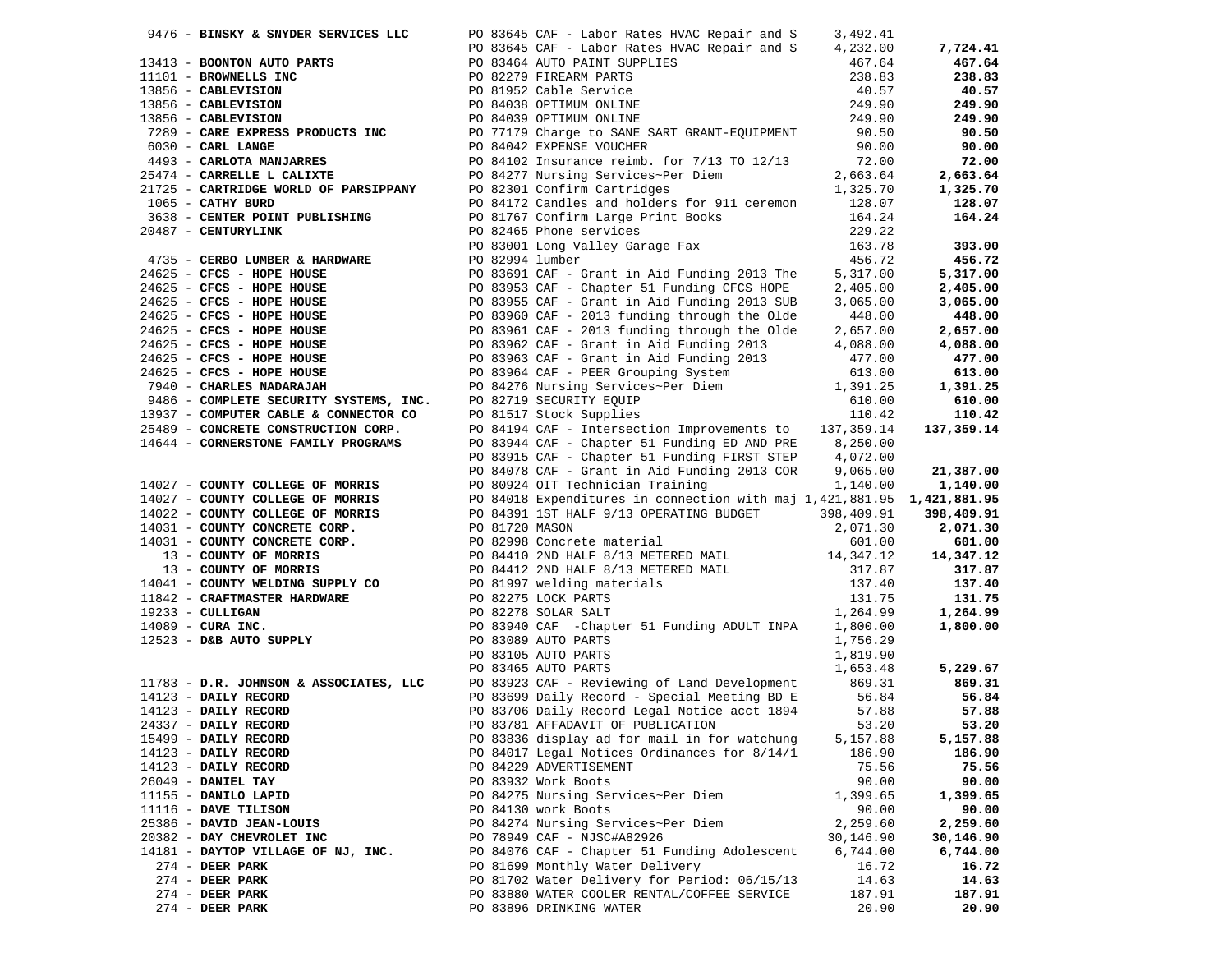|                                                                                    |                  |                                                                                                                                                                                                                                                     |          | 11.96      |
|------------------------------------------------------------------------------------|------------------|-----------------------------------------------------------------------------------------------------------------------------------------------------------------------------------------------------------------------------------------------------|----------|------------|
|                                                                                    |                  |                                                                                                                                                                                                                                                     |          | 10.45      |
|                                                                                    |                  |                                                                                                                                                                                                                                                     |          | 385.30     |
|                                                                                    |                  |                                                                                                                                                                                                                                                     |          | 55.99      |
|                                                                                    |                  | 274 - DEER PARK<br>274 - DEER PARK<br>274 - DEER PARK<br>274 - DEER PARK<br>274 - DEER PARK<br>274 - DEER PARK<br>274 - DEER PARK<br>274 - DEER PARK<br>274 - DEER PARK<br>28 - DELL MARKETING L.P.<br>29 - DELL MARKETING L.P.<br>29 - DELL MARKET |          | 3,159.00   |
|                                                                                    |                  |                                                                                                                                                                                                                                                     |          | 12,930.84  |
|                                                                                    |                  |                                                                                                                                                                                                                                                     |          | 32.80      |
|                                                                                    |                  |                                                                                                                                                                                                                                                     |          | 587.59     |
|                                                                                    |                  |                                                                                                                                                                                                                                                     |          |            |
|                                                                                    |                  |                                                                                                                                                                                                                                                     |          | 559.34     |
|                                                                                    |                  |                                                                                                                                                                                                                                                     |          | 1,241.69   |
|                                                                                    |                  |                                                                                                                                                                                                                                                     |          |            |
|                                                                                    |                  |                                                                                                                                                                                                                                                     |          | 309.81     |
|                                                                                    |                  |                                                                                                                                                                                                                                                     |          | 308.67     |
|                                                                                    |                  |                                                                                                                                                                                                                                                     |          | 560.00     |
| 21799 - EDWARD SHAPLEY                                                             |                  | PO 83790 Reimbursement                                                                                                                                                                                                                              | 34.04    | 34.04      |
| 14501 - ELEVATOR MAINTENANCE CORP                                                  |                  | PO 83011 CAF - Elevator Maintenance and Insp 683.33<br>PO 83640 CAF - Elevator Maintenance and Insp 3,200.00                                                                                                                                        |          |            |
|                                                                                    |                  |                                                                                                                                                                                                                                                     |          | 3,883.33   |
|                                                                                    |                  | PO 83959 REIMBURSEMENT FOR NATIONAL NIGHT OU                                                                                                                                                                                                        | 24.29    | 24.29      |
| 25803 - EMEDCO                                                                     |                  | PO 81548 eyewash inspection tags                                                                                                                                                                                                                    | 54.14    | 54.14      |
|                                                                                    |                  |                                                                                                                                                                                                                                                     |          |            |
| 1462 - ELIZABETH A. JACOBSON<br>25803 - EMEDCO<br>2047 - EMPLOYMENT HORIZONS, INC. |                  | PO 83908 CAF - Grant in Aid Funding 2013<br>PO 83907 CAF - PEER Grouping System<br>PO 83935 Work Boots<br>PO 83935 Work Boots<br>90.00                                                                                                              |          | 39,345.00  |
|                                                                                    |                  |                                                                                                                                                                                                                                                     |          | 90.00      |
|                                                                                    |                  |                                                                                                                                                                                                                                                     |          | 72.00      |
|                                                                                    |                  |                                                                                                                                                                                                                                                     |          | 90.00      |
|                                                                                    |                  | 26048 - ERIC BODLE<br>9723 - ERICA JOHNSON<br>9723 - ERICA JOHNSON<br>9723 - ERICA JOHNSON<br>9928 - ESMERALDA GONZALES<br>20265 - EVELYN TOLENTINO<br>20265 - EVELYN TOLENTINO<br>20265 - EVELYN TOLENTINO<br>9928 - EXTEL COMMUNICATIONS<br>20    |          | 1,162.70   |
|                                                                                    |                  |                                                                                                                                                                                                                                                     |          |            |
|                                                                                    |                  | PO 82185 Labor charges for telephone extensi                                                                                                                                                                                                        | 50.00    |            |
|                                                                                    |                  |                                                                                                                                                                                                                                                     | 5,362.00 | 5,891.00   |
| 10098 - F & E CHECK PROTECTOR SALES CO.                                            |                  | PO 82299 Annual maintenance contract for pho 5,<br>PO 81187 Renewal of Custom Card CCS200 Card                                                                                                                                                      | 945.00   | 945.00     |
| 2878 - FAIRLEIGH DICKINSON UNIVERSITY                                              |                  | PO 83793 CAF - 2878-605                                                                                                                                                                                                                             | 426.80   |            |
|                                                                                    |                  | PO 83806 CAF - 2878-792                                                                                                                                                                                                                             |          |            |
|                                                                                    |                  |                                                                                                                                                                                                                                                     | 725.56   |            |
|                                                                                    |                  |                                                                                                                                                                                                                                                     |          | 1,579.16   |
|                                                                                    |                  |                                                                                                                                                                                                                                                     |          | 114,766.00 |
|                                                                                    |                  |                                                                                                                                                                                                                                                     |          | 51.21      |
|                                                                                    |                  |                                                                                                                                                                                                                                                     |          | 2,084.00   |
|                                                                                    |                  |                                                                                                                                                                                                                                                     |          | 21,930.75  |
|                                                                                    |                  |                                                                                                                                                                                                                                                     |          | 286.95     |
|                                                                                    |                  |                                                                                                                                                                                                                                                     |          | 108.00     |
|                                                                                    |                  |                                                                                                                                                                                                                                                     |          | 1,222.31   |
|                                                                                    |                  |                                                                                                                                                                                                                                                     |          | 280.75     |
|                                                                                    |                  |                                                                                                                                                                                                                                                     |          | 214.12     |
|                                                                                    |                  |                                                                                                                                                                                                                                                     |          | 1,130.00   |
|                                                                                    |                  |                                                                                                                                                                                                                                                     |          | 245.50     |
|                                                                                    |                  |                                                                                                                                                                                                                                                     |          | 90.00      |
|                                                                                    |                  |                                                                                                                                                                                                                                                     |          | 42.97      |
|                                                                                    |                  |                                                                                                                                                                                                                                                     |          | 448.00     |
|                                                                                    |                  |                                                                                                                                                                                                                                                     |          | 6,221.00   |
|                                                                                    |                  |                                                                                                                                                                                                                                                     |          | 1,217.88   |
|                                                                                    |                  |                                                                                                                                                                                                                                                     |          | 70.75      |
|                                                                                    |                  |                                                                                                                                                                                                                                                     |          | 90.00      |
| 14857 - GARDEN STATE HIGHWAY                                                       | PO 83000 Signage |                                                                                                                                                                                                                                                     | 6,318.20 | 6,318.20   |
| 19083 - GAYLORD BROS., INC.                                                        |                  | PO 82304 Confirm J-Lar Repair Tape                                                                                                                                                                                                                  | 65.60    | 65.60      |
| 14726 - GEN-EL SAFETY & INDUSTRIAL                                                 |                  | PO 83004 Pre-Contact Solution                                                                                                                                                                                                                       | 81.38    | 81.38      |
| 8269 - GEORGINA GRAY-HORSLEY                                                       |                  | PO 84271 Nursing Services~Per Diem                                                                                                                                                                                                                  | 1,120.00 | 1,120.00   |
| 14936 - GLOBAL KNOWLEDGE TRANING LLC                                               |                  | PO 78958 IT Project Management - One (1) Per                                                                                                                                                                                                        | 2,245.50 | 2,245.50   |
| 14956 - GOODYEAR AUTO SERVICE                                                      | PO 83485 TIRES   |                                                                                                                                                                                                                                                     | 451.24   | 451.24     |
| $14983 -$ GRAINGER                                                                 |                  | PO 82251 HVAC FILTERS                                                                                                                                                                                                                               | 460.80   |            |
|                                                                                    |                  | PO 82280 PARTS FOR TRAY MACHINE                                                                                                                                                                                                                     | 1,015.11 |            |
|                                                                                    |                  | PO 82318 batteries                                                                                                                                                                                                                                  | 198.00   | 1,673.91   |
|                                                                                    |                  |                                                                                                                                                                                                                                                     |          |            |
| $14984$ - GRAINGER                                                                 |                  | PO 83133 Mini paint roller cover                                                                                                                                                                                                                    | 7.98     |            |
|                                                                                    |                  | PO 83334 mini paint roller                                                                                                                                                                                                                          | 37.38    |            |
|                                                                                    |                  | PO 83619 BLDG MAINT/ SM TOOLS/ HVAC                                                                                                                                                                                                                 | 1,201.85 | 1,247.21   |
| 19122 - GRASS ROOTS TURF PRODUCTS INC                                              |                  | PO 83636 GRNDS MAINT                                                                                                                                                                                                                                | 309.19   | 309.19     |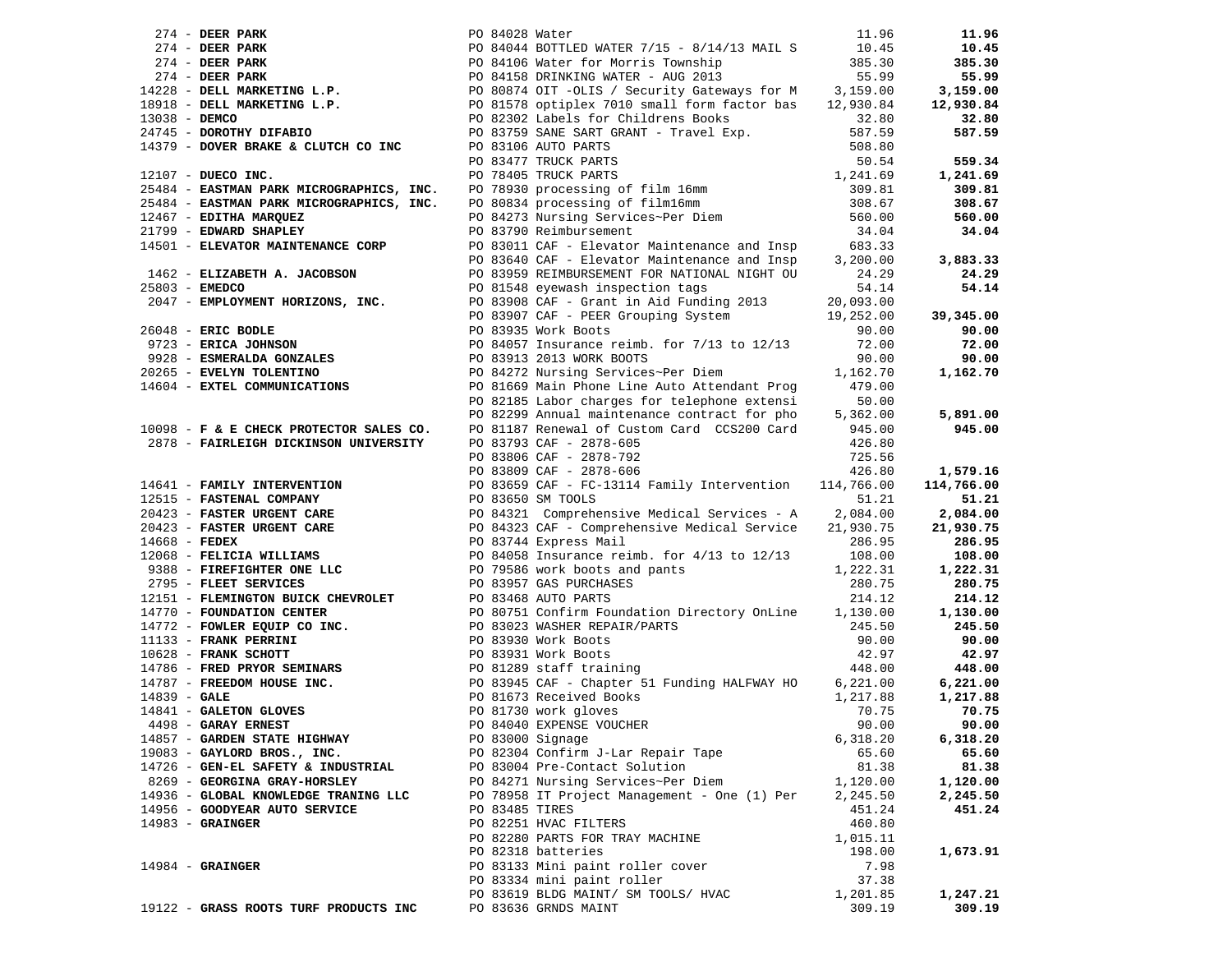|                                                                               |  |                                                                                                                                                                                                                                               |          | 277.00   |
|-------------------------------------------------------------------------------|--|-----------------------------------------------------------------------------------------------------------------------------------------------------------------------------------------------------------------------------------------------|----------|----------|
|                                                                               |  | 804 - GRAY SUPPLY CORP<br>17801 - GRES ST. JOHN<br>19134 - GRENNELL RECYCLING INC.<br>19134 - GRENNELL RECYCLING INC.<br>19134 - GRENNELL RECYCLING INC.<br>1922 - GTS WELCO<br>1922 - GTS WELCO<br>1922 - GTS WELCO<br>1922 - GUARANTEED REB |          | 90.00    |
|                                                                               |  |                                                                                                                                                                                                                                               |          | 2,861.25 |
|                                                                               |  |                                                                                                                                                                                                                                               |          | 275.00   |
|                                                                               |  |                                                                                                                                                                                                                                               |          | 427.12   |
|                                                                               |  |                                                                                                                                                                                                                                               |          |          |
|                                                                               |  |                                                                                                                                                                                                                                               |          | 250.00   |
|                                                                               |  |                                                                                                                                                                                                                                               |          | 2,000.00 |
|                                                                               |  |                                                                                                                                                                                                                                               |          | 629.40   |
|                                                                               |  |                                                                                                                                                                                                                                               |          | 840.00   |
|                                                                               |  |                                                                                                                                                                                                                                               |          | 3,500.00 |
|                                                                               |  |                                                                                                                                                                                                                                               |          | 395.00   |
| 21459 - HERTZ EQUIPMENT RENTAL CORP<br>15241 - HORIZON BLUE CROSS BLUE SHIELD |  | PO 83646 O/S SERV                                                                                                                                                                                                                             | 823.90   | 823.90   |
|                                                                               |  | PO 83833 Dental coverage for the month of Se 41,596.62 41,596.62                                                                                                                                                                              |          |          |
| 15241 - HORIZON BLUE CROSS BLUE SHIELD                                        |  |                                                                                                                                                                                                                                               |          |          |
| 15241 - HORIZON BLUE CROSS BLUE SHIELD                                        |  | PO 84062 Dental coverage for 8/13<br>PO 84063 Invoice for 8/13<br>PO 84100 Dental coverage for 9/13<br>PO 84100 Dental coverage for 9/13<br>PO 84100 Dental coverage for 9/13<br>PO 84100 Dental coverage for 9/13<br>PO 84100 Dental cove    |          |          |
|                                                                               |  |                                                                                                                                                                                                                                               |          |          |
| 15241 - HORIZON BLUE CROSS BLUE SHIELD                                        |  |                                                                                                                                                                                                                                               |          |          |
| 15241 - HORIZON BLUE CROSS BLUE SHIELD                                        |  | PO 84217 September, 2013 HMO - Main County a 1,278,819.64 1,278,819.64                                                                                                                                                                        |          |          |
|                                                                               |  |                                                                                                                                                                                                                                               |          |          |
|                                                                               |  |                                                                                                                                                                                                                                               |          |          |
|                                                                               |  |                                                                                                                                                                                                                                               |          |          |
|                                                                               |  |                                                                                                                                                                                                                                               |          |          |
|                                                                               |  |                                                                                                                                                                                                                                               |          |          |
|                                                                               |  |                                                                                                                                                                                                                                               |          |          |
|                                                                               |  |                                                                                                                                                                                                                                               |          |          |
|                                                                               |  |                                                                                                                                                                                                                                               |          |          |
|                                                                               |  |                                                                                                                                                                                                                                               |          |          |
|                                                                               |  |                                                                                                                                                                                                                                               |          |          |
|                                                                               |  |                                                                                                                                                                                                                                               |          |          |
|                                                                               |  |                                                                                                                                                                                                                                               |          |          |
|                                                                               |  |                                                                                                                                                                                                                                               |          |          |
|                                                                               |  |                                                                                                                                                                                                                                               |          |          |
|                                                                               |  |                                                                                                                                                                                                                                               |          |          |
|                                                                               |  |                                                                                                                                                                                                                                               |          |          |
|                                                                               |  |                                                                                                                                                                                                                                               |          |          |
|                                                                               |  |                                                                                                                                                                                                                                               |          |          |
|                                                                               |  |                                                                                                                                                                                                                                               |          |          |
|                                                                               |  |                                                                                                                                                                                                                                               |          |          |
|                                                                               |  |                                                                                                                                                                                                                                               |          |          |
|                                                                               |  |                                                                                                                                                                                                                                               |          |          |
|                                                                               |  |                                                                                                                                                                                                                                               |          |          |
|                                                                               |  |                                                                                                                                                                                                                                               |          |          |
|                                                                               |  |                                                                                                                                                                                                                                               |          |          |
|                                                                               |  |                                                                                                                                                                                                                                               |          |          |
|                                                                               |  |                                                                                                                                                                                                                                               |          |          |
|                                                                               |  |                                                                                                                                                                                                                                               |          | 3,340.90 |
|                                                                               |  |                                                                                                                                                                                                                                               |          |          |
|                                                                               |  |                                                                                                                                                                                                                                               |          |          |
|                                                                               |  | 19241 NORTZON MUUE CROSS BUUE SHELE DE S4107 Denicula Coverage Cro $9111$ (1972) 1931 1934. 1935 1138. 1947 1138. 1947 1138. 1947 1138. 1947 1138. 1947 1138. 1948. 1948. 1948. 1948. 1948. 1948. 1948. 1948. 1948. 1948. 1948                |          |          |
|                                                                               |  |                                                                                                                                                                                                                                               |          |          |
|                                                                               |  |                                                                                                                                                                                                                                               |          |          |
|                                                                               |  |                                                                                                                                                                                                                                               |          |          |
|                                                                               |  |                                                                                                                                                                                                                                               |          |          |
| 11809 - JEFFREY LIPESKY                                                       |  | PO 83947 Work Boots                                                                                                                                                                                                                           | 69.99    | 69.99    |
| 15483 - JENSON & MITCHELL INC                                                 |  | PO 83487 TRUCK PART                                                                                                                                                                                                                           | 71.92    | 71.92    |
| 457 - JERRY THIEL                                                             |  | PO 84085 July mileage                                                                                                                                                                                                                         | 69.30    | 69.30    |
| 1585 - JERSEY BATTERED WOMEN'S                                                |  | PO 83552 CAF - JJ-1306 JBWS 1 QUARTER                                                                                                                                                                                                         | 2,410.00 | 2,410.00 |
| 960 - JERSEY CENTRAL POWER & LIGHT                                            |  | PO 83509 JCP&L                                                                                                                                                                                                                                | 15.35    | 15.35    |
|                                                                               |  |                                                                                                                                                                                                                                               |          |          |
| 960 - JERSEY CENTRAL POWER & LIGHT                                            |  | PO 83510 JCP&L                                                                                                                                                                                                                                | 62.99    | 62.99    |
| 960 - JERSEY CENTRAL POWER & LIGHT                                            |  | PO 83917 JCP&L                                                                                                                                                                                                                                | 20.15    | 20.15    |
| 960 - JERSEY CENTRAL POWER & LIGHT                                            |  | PO 83918 JCP&L                                                                                                                                                                                                                                | 19.76    | 19.76    |
| 960 - JERSEY CENTRAL POWER & LIGHT                                            |  | PO 83919 JCP&L                                                                                                                                                                                                                                | 624.10   | 624.10   |
| 960 - JERSEY CENTRAL POWER & LIGHT                                            |  | PO 83939 JCP&L                                                                                                                                                                                                                                | 679.65   | 679.65   |
| 16888 - JERSEY PAPER PLUS INC                                                 |  | PO 82710 CAF - Coarse Paper and Household Su                                                                                                                                                                                                  | 929.64   | 929.64   |
| 20888 - JESSY JACOB                                                           |  | PO 84268 Nursing Services~Per Diem                                                                                                                                                                                                            | 420.00   | 420.00   |
| 17883 - JOAN STREHL                                                           |  | PO 82456 travel reimbursement                                                                                                                                                                                                                 | 180.29   | 180.29   |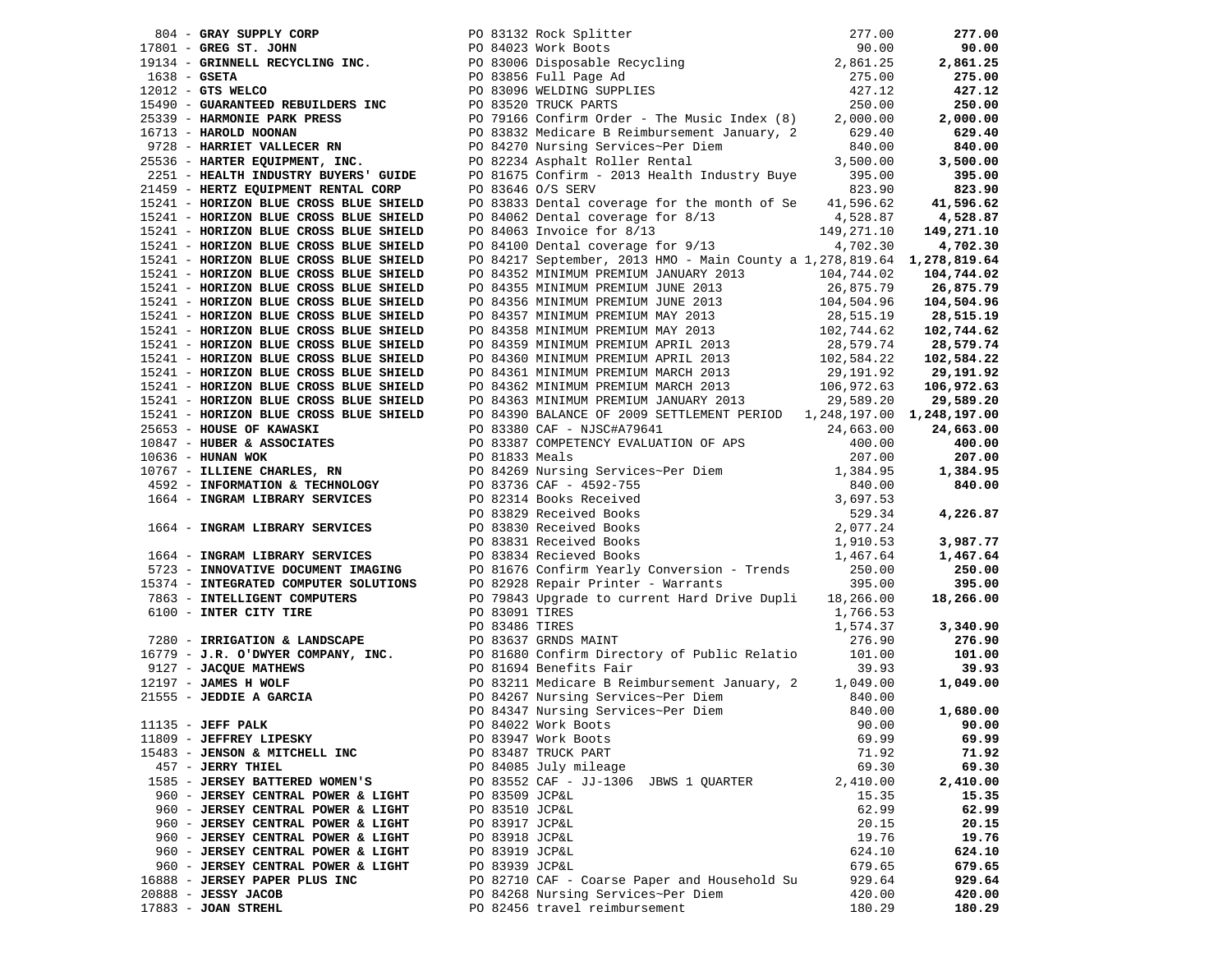| 8936 - JOHN BOWER                                                                          |                 | PO 83929 Work Boots                                                                                                                                                                                                                        | 90.00      | 90.00      |
|--------------------------------------------------------------------------------------------|-----------------|--------------------------------------------------------------------------------------------------------------------------------------------------------------------------------------------------------------------------------------------|------------|------------|
|                                                                                            |                 |                                                                                                                                                                                                                                            |            | 5,386.00   |
|                                                                                            |                 | 298 - JOHNSON & JOHNSON, ESQS<br>298 - JOHNSON MIRMIRAN & PO 84064 Legal services rendered for 7/13 5,386.00<br>2998 - JOHNSON MIRMIRAN & PO 83927 CAF - Services for Replacement of C 1,821.60<br>2998 - JOHNSTON COMMUNICATIONS PO 82    |            | 1,821.60   |
|                                                                                            |                 |                                                                                                                                                                                                                                            |            | 4,992.00   |
|                                                                                            |                 |                                                                                                                                                                                                                                            |            | 500.00     |
| 25824 - KEITH NAUER                                                                        |                 | PO 83753 Reimbursement - Sneakers                                                                                                                                                                                                          | 59.99      | 59.99      |
| 15565 - KELLER & KIRKPATRICK                                                               |                 | PO 83924 CAF - Milling & Resurfacing for CR                                                                                                                                                                                                | 900.00     |            |
|                                                                                            |                 | PO 83926 CAF - Construction Admin & Inspecti                                                                                                                                                                                               | 2,280.00   | 3,180.00   |
| 15574 - KENVIL POWER EQUIPMENT, INC.                                                       |                 | PO 82317 28.4 CC Loop                                                                                                                                                                                                                      | 332.45     | 332.45     |
|                                                                                            |                 |                                                                                                                                                                                                                                            |            |            |
| $12535 - KEV - TECH$                                                                       |                 | PO 83937 CAF - Materials Testing of County -                                                                                                                                                                                               | 2,480.00   | 2,480.00   |
| 15657 - KURT'S LOCKSMITH SERVICE, LLC                                                      | PO 82281 LOCKS  |                                                                                                                                                                                                                                            | 742.00     | 742.00     |
| 20866 - KYOCERA MITA AMERICA INC                                                           |                 | PO 81616 KYOCERA COPIER MODEL TASKALFA 400CI                                                                                                                                                                                               | 942.18     | 942.18     |
| 12650 - KYOCERA MITA AMERICA, INC.                                                         |                 | PO 81772 copier lease                                                                                                                                                                                                                      | 655.77     | 655.77     |
| 7434 - LABORATORY CORPORATION OF                                                           |                 | PO 81637 DNA testing from 06/01/13 thru 06/2                                                                                                                                                                                               | 190.50     | 190.50     |
| 25794 - LAKOTA WOLF PRESERVE                                                               |                 | PO 82727 Resident Educational Field Trip 8/2                                                                                                                                                                                               | 105.00     | 105.00     |
| 12726 - LANGUAGE LINE SERVICES                                                             |                 | PO 81632 Interpretation Service                                                                                                                                                                                                            | 54.40      | 54.40      |
| 8461 - LARRY SHAW                                                                          |                 | PO 83695 EXPENSE VOUCHER                                                                                                                                                                                                                   | 59.99      | 59.99      |
| 25486 - LASZLO CSENGETO<br>8850 - LAUREN BURD<br>5855 - LEXIS NEXIS<br>1483 - LINDA CARUTH |                 | PO 84087 July 2013 mileage                                                                                                                                                                                                                 | 15.75      | 15.75      |
|                                                                                            |                 | PO 83689 EXPENSE VOUCHER                                                                                                                                                                                                                   | 63.70      | 63.70      |
|                                                                                            |                 | PO 81677 On Line Billing Period June 01, 201                                                                                                                                                                                               | 174.00     | 174.00     |
|                                                                                            |                 | PO 84107 Insurance reimb. for $7/13$ to $12/13$                                                                                                                                                                                            | 72.00      | 72.00      |
| 15816 - LONGFELLOWS SANDWICH DELI                                                          |                 | PO 83341 Longfellows Deli RFA YOUTH MEETING                                                                                                                                                                                                | 148.00     | 148.00     |
| 15816 - LONGFELLOWS SANDWICH DELI                                                          |                 | PO 83595 Refreshments for MHSAAB Funding Rev                                                                                                                                                                                               | 78.00      | 78.00      |
|                                                                                            |                 |                                                                                                                                                                                                                                            |            |            |
| 15816 - LONGFELLOWS SANDWICH DELI                                                          |                 | PO 83671 dinner for the overtime crew for th                                                                                                                                                                                               | 23.50      | 23.50      |
| 15816 - LONGFELLOWS SANDWICH DELI                                                          |                 | PO 83992 Refreshments for teh DEP Meeting                                                                                                                                                                                                  | 280.75     | 280.75     |
| 15816 - LONGFELLOWS SANDWICH DELI                                                          |                 | PO 84019 8/23/13 OIT Town Hall Breakfast Mee                                                                                                                                                                                               | 120.00     | 120.00     |
| 15816 - LONGFELLOWS SANDWICH DELI                                                          |                 | PO 84174 Morris View Advisory Comm dinner me                                                                                                                                                                                               | 95.50      | 95.50      |
| $9233 -$ LORI E. ADAMS                                                                     |                 | PO 83852 INTERPRETER SERVICES                                                                                                                                                                                                              | 175.00     | 175.00     |
| 21100 - LOUISE R. MACCHIA                                                                  |                 | PO 84266 Nursing Services~Per Diem                                                                                                                                                                                                         | 2,607.50   | 2,607.50   |
| 53 - LOVEYS PIZZA & GRILL                                                                  | PO 81832 Meals  |                                                                                                                                                                                                                                            | 460.00     |            |
|                                                                                            |                 | PO 82709 MEAL RECEIPTS                                                                                                                                                                                                                     | 610.00     | 1,070.00   |
| 20534 - LUZ ELENA URREGO                                                                   |                 | PO 84059 Insurance reimb. for 7/13 to 12/13                                                                                                                                                                                                | 72.00      | 72.00      |
| 9832 - M.C. JUVENILE DETENTION CENTER                                                      |                 | PO 83692 CAF - JAGB-1214 MC Juvenile Detenti                                                                                                                                                                                               | 2,064.75   | 2,064.75   |
| 15926 - M.C. SCHOOL OF TECHNOLOGY                                                          |                 | PO 83802 CAF - 15926-107                                                                                                                                                                                                                   | 517.56     | 517.56     |
| 20783 - MA. LIZA IMPERIAL                                                                  |                 | PO 84264 Nursing Services~Per Diem                                                                                                                                                                                                         | 560.00     | 560.00     |
| 7568 - MADUKWE IMO IBOKO, RN                                                               |                 | PO 84265 Nursing Services~Per Diem                                                                                                                                                                                                         | 2,240.00   | 2,240.00   |
| 9866 - MAGNOLIO CARDONA                                                                    |                 | PO 83912 2013 WORK BOOTS                                                                                                                                                                                                                   | 79.97      | 79.97      |
| 6514 - MAJOR POLICE SUPPLY                                                                 |                 | PO 82919 Equipment for Chief G. Marinelli Ve                                                                                                                                                                                               | 1,718.26   | 1,718.26   |
| $3210$ - MANPOWER                                                                          |                 | PO 82168 Temporary staffing                                                                                                                                                                                                                | 907.20     |            |
|                                                                                            |                 |                                                                                                                                                                                                                                            |            |            |
|                                                                                            |                 |                                                                                                                                                                                                                                            |            |            |
|                                                                                            |                 |                                                                                                                                                                                                                                            |            |            |
|                                                                                            |                 |                                                                                                                                                                                                                                            |            |            |
|                                                                                            |                 |                                                                                                                                                                                                                                            |            |            |
|                                                                                            |                 |                                                                                                                                                                                                                                            |            |            |
|                                                                                            |                 |                                                                                                                                                                                                                                            |            |            |
| 3210 - MANPOWER<br>11653 - MARTA CAMPOS                                                    |                 | PO 82168 Temporary staffing 907.20<br>PO 82170 temporary staffing 907.20<br>PO 82171 Temporary staffing 1,276.10<br>PO 82286 temporary staffing 907.20<br>PO 82468 temporary staffing 1,476.91<br>PO 82472 Temporary staffing 907.20<br>PO |            | 8,850.37   |
|                                                                                            |                 |                                                                                                                                                                                                                                            |            | 1,377.76   |
| 11653 - MARIA CAMPOS                                                                       |                 |                                                                                                                                                                                                                                            |            | 560.00     |
| 25080 - MARIA CARMELITA OBLINA                                                             |                 | PO 84262 Nursing Services~Per Diem                                                                                                                                                                                                         | 672.00     | 672.00     |
| 9368 - MARK CARTER                                                                         |                 | PO 84041 EXPENSE VOUCHER                                                                                                                                                                                                                   | 24.00      | 24.00      |
| 496 - MARQUIS WHO'S WHO LLC                                                                |                 | PO 82305 Annual Renewal - Marquis Biographie                                                                                                                                                                                               | 1,295.00   | 1,295.00   |
| 687 - MARTELL ELLIS                                                                        |                 | PO 84224 Work Boots                                                                                                                                                                                                                        | 90.00      | 90.00      |
| 11023 - MARTHA YAGHI                                                                       |                 | PO 84261 Nursing Services~Per Diem                                                                                                                                                                                                         | 507.50     | 507.50     |
| 20781 - MARY JANE M. ARCINAS                                                               |                 | PO 84260 Nursing Services~Per Diem                                                                                                                                                                                                         | 560.00     | 560.00     |
| 1836 - MC MUA TRANSFER STATION                                                             |                 | PO 83625 REFUSE REMOVAL -000291                                                                                                                                                                                                            | 463.03     | 463.03     |
| 1836 - MC MUA TRANSFER STATION                                                             |                 | PO 83626 CAF - Waste Collection Services                                                                                                                                                                                                   | 7,239.40   | 7,239.40   |
| 16065 - MC VOCATIONAL SCHOOL DISTRICT                                                      |                 | PO 84350 9/13 DISTRICT TAXES TO BE RAISED                                                                                                                                                                                                  | 580,000.00 | 580,000.00 |
| 8443 - MELOJANE CELESTINO                                                                  |                 | PO 84259 Nursing Services~Per Diem                                                                                                                                                                                                         | 840.00     | 840.00     |
| 10742 - MENDHAM GARDEN CENTER                                                              |                 | PO 83648 GRNDS MAINT                                                                                                                                                                                                                       | 109.84     | 109.84     |
|                                                                                            |                 |                                                                                                                                                                                                                                            |            |            |
| 941 - MERGENT INC                                                                          |                 | PO 77125 Confirm Investment Guide Package                                                                                                                                                                                                  | 846.00     | 846.00     |
| 267 - METRO IMAGING SERVICES INC                                                           |                 | PO 81678 Confirm SP3000 Toners                                                                                                                                                                                                             | 330.00     | 330.00     |
| 4064 - MICHAEL CERULLO                                                                     | PO 81201 Retake |                                                                                                                                                                                                                                            | 198.28     | 198.28     |
| 20309 - MICHAEL VISCONTI                                                                   |                 | PO 84131 Work Boots                                                                                                                                                                                                                        | 90.00      | 90.00      |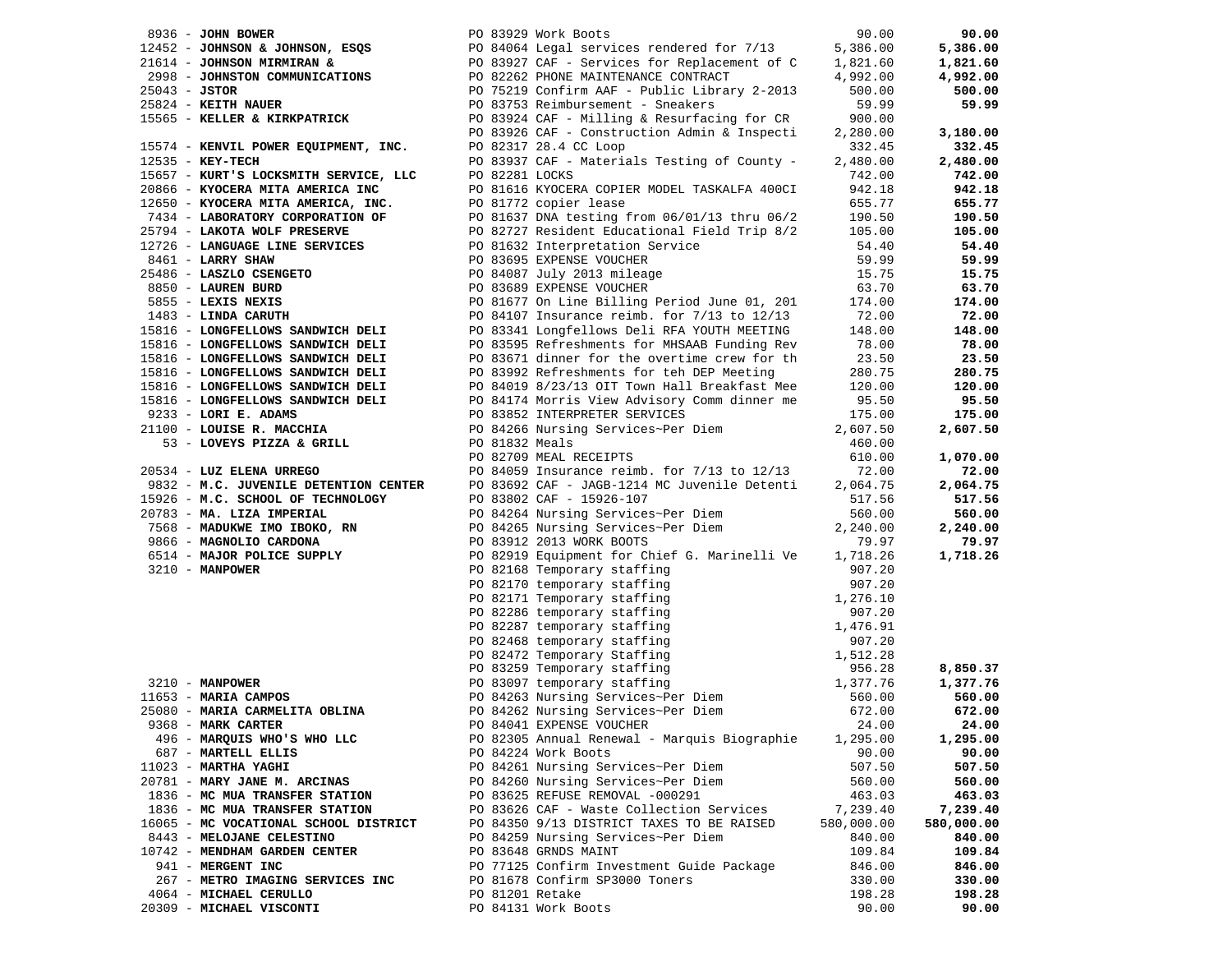|                      | 24951 - MICHELLE CAPILI                                                                                                               |                 | PO 84258 Nursing Services~Per Diem 1,921.85                                                                                                                                                                                                                 |           | 1,921.85  |
|----------------------|---------------------------------------------------------------------------------------------------------------------------------------|-----------------|-------------------------------------------------------------------------------------------------------------------------------------------------------------------------------------------------------------------------------------------------------------|-----------|-----------|
|                      |                                                                                                                                       |                 | 24951 - MICHELLE CAPILI PO 84258 Nursing Services-Per Diem<br>2955 - MID-ATLANTIC TRUCK CENTRE INC PO 83488 TRUCK PARTS<br>2955 - MID-ATLANTIC TRUCK CENTRE INC PO 83149 CONTRACT PAYMENT 566.08<br>21794 - MINI G. CONSULTING INC.                         |           | 601.44    |
|                      |                                                                                                                                       |                 |                                                                                                                                                                                                                                                             |           |           |
|                      |                                                                                                                                       |                 |                                                                                                                                                                                                                                                             |           | 1,186.22  |
|                      |                                                                                                                                       |                 |                                                                                                                                                                                                                                                             |           | 2,180.00  |
|                      |                                                                                                                                       |                 |                                                                                                                                                                                                                                                             |           | 180.00    |
|                      |                                                                                                                                       |                 |                                                                                                                                                                                                                                                             |           | 360.00    |
|                      |                                                                                                                                       |                 |                                                                                                                                                                                                                                                             |           | 198.80    |
|                      |                                                                                                                                       |                 |                                                                                                                                                                                                                                                             |           | 3,920.00  |
|                      |                                                                                                                                       |                 | PO 84055 Prescriptions<br>PO 84097 Prescriptions<br>PO 84108 Prescriptions                                                                                                                                                                                  |           |           |
|                      |                                                                                                                                       |                 |                                                                                                                                                                                                                                                             |           |           |
|                      |                                                                                                                                       |                 |                                                                                                                                                                                                                                                             | 263.72    | 1,635.27  |
|                      | 13106 - MORRIS ARTS                                                                                                                   |                 | PO 83571 CAF - JJ-1302 MORRIS ARTS JJ 1302 2 13,050.00                                                                                                                                                                                                      |           |           |
|                      |                                                                                                                                       |                 | PO 83577 CAF - JJ-1302 ARTS COUNCIL OF THE M 13,050.00                                                                                                                                                                                                      |           | 26,100.00 |
|                      | 15894 - MORRIS COUNTY ENGRAVING LLC                                                                                                   |                 | PO 82531 Window Logo                                                                                                                                                                                                                                        | 120.00    | 120.00    |
|                      |                                                                                                                                       |                 |                                                                                                                                                                                                                                                             | 121.90    | 121.90    |
|                      | 5894 - MORRIS COUNTI ENGRAVING LLC<br>6213 - MORRIS COUNTY ENGRAVING LLC<br>ELLER COMMISSION<br>15472 - MORRIS COUNTY PARK COMMISSION |                 | PO 82531 Window Logo<br>PO 83638 OTHER OPER<br>PO 82726 Resident Activity                                                                                                                                                                                   | 72.50     | 72.50     |
|                      | 21894 - MORRISTOWN & ERIE RAILWAY INC                                                                                                 |                 | PO 83911 CAF - Management Agreement for the 15,112.74                                                                                                                                                                                                       |           | 15,112.74 |
|                      | 16321 - MORRISTOWN LUMBER &                                                                                                           |                 |                                                                                                                                                                                                                                                             | 359.85    |           |
|                      |                                                                                                                                       |                 |                                                                                                                                                                                                                                                             | 35.98     |           |
|                      |                                                                                                                                       |                 | PO 83022 MAINTENANCE SUPPLIES<br>PO 83092 WEED KILLER<br>PO 83466 SHOP SUPPLIES<br>PO 83466 SHOP SUPPLIES                                                                                                                                                   | 96.27     | 492.10    |
|                      | 16334 - MORRISTOWN MEMORIAL HOSPITAL                                                                                                  |                 | PO 83951 CAF - Chapter 51 Funding ATLANTIC H 3,860.00<br>PO 83952 CAF - Chapter 51 Funding ATLANTIC H 6,549.00                                                                                                                                              |           |           |
|                      |                                                                                                                                       |                 |                                                                                                                                                                                                                                                             |           | 10,409.00 |
|                      |                                                                                                                                       |                 |                                                                                                                                                                                                                                                             |           | 550.59    |
|                      |                                                                                                                                       |                 |                                                                                                                                                                                                                                                             |           | 279.98    |
|                      |                                                                                                                                       |                 |                                                                                                                                                                                                                                                             |           |           |
|                      |                                                                                                                                       |                 | 792 - MOTION INDUSTRIES INC<br>26044 - MOUNT ARLINGTON PHARMACY<br>19501 - MSC INDUSTRIAL SUPPLY CO.<br>279.98<br>19501 - MSC INDUSTRIAL SUPPLY CO.<br>279.98<br>279.98<br>279.98<br>279.98<br>279.98<br>279.98<br>279.98<br>279.98<br>279.98<br>279.98<br> |           |           |
|                      |                                                                                                                                       |                 |                                                                                                                                                                                                                                                             |           | 2,243.41  |
|                      |                                                                                                                                       |                 |                                                                                                                                                                                                                                                             |           | 896.40    |
|                      |                                                                                                                                       |                 |                                                                                                                                                                                                                                                             |           | 40,980.08 |
|                      |                                                                                                                                       |                 |                                                                                                                                                                                                                                                             |           | 2,700.00  |
|                      |                                                                                                                                       |                 |                                                                                                                                                                                                                                                             |           | 12,440.00 |
|                      |                                                                                                                                       |                 |                                                                                                                                                                                                                                                             |           | 167.95    |
|                      | 16552 - NEWBRIDGE SERVICES INC PO 83554 CAF - JJ-1303 Newbridge                                                                       |                 |                                                                                                                                                                                                                                                             | 603.00    |           |
|                      |                                                                                                                                       |                 | PO 83553 CAF - JJ-1303 NEWBRIDGE 2ND Q 14,136.00                                                                                                                                                                                                            |           |           |
|                      |                                                                                                                                       |                 | PO 83949 CAF - Chapter 51 Funding Substance 1,896.00                                                                                                                                                                                                        |           |           |
|                      |                                                                                                                                       |                 | PO 83950 CAF - Chapter 51 Funding CH51 13223 4,417.00                                                                                                                                                                                                       |           | 21,052.00 |
|                      | 23981 - NIELSEN DODGE - C-J-R                                                                                                         |                 | PO 83095 AUTO PARTS                                                                                                                                                                                                                                         |           | 585.76    |
|                      | 23981 - NIELSEN DODGE - C-J-R                                                                                                         |                 |                                                                                                                                                                                                                                                             |           | 755.44    |
|                      | $23981$ - NIELSEN DODGE - C-J-R                                                                                                       |                 |                                                                                                                                                                                                                                                             |           | 684.00    |
|                      | 20398 - NJ TAXI & BLACK CAR SERVICES LLC                                                                                              |                 |                                                                                                                                                                                                                                                             |           |           |
|                      |                                                                                                                                       |                 |                                                                                                                                                                                                                                                             |           |           |
|                      |                                                                                                                                       |                 |                                                                                                                                                                                                                                                             |           | 2,069.88  |
| $16678$ - NJ TRANSIT |                                                                                                                                       |                 | PO 83095 AUTO PARTS<br>PO 83115 AUTO PARTS<br>PO 83470 AUTO PARTS<br>PO 84056 Transportation<br>PO 84070 Transportation<br>PO 84070 Transportation<br>PO 84084 Transportation<br>PO 84084 Transportation<br>PO 84088 Bus pass order<br>PO 83116             |           | 932.50    |
|                      |                                                                                                                                       |                 | PO 83116 AUTO PARTS                                                                                                                                                                                                                                         | 53.00     | 53.00     |
|                      | 1359 - NORMAN GALE OLDSMOBILE CORP<br>21565 - OCLC ONLINE COMPUTER<br>21565 - OCLC ONLINE COMPUTER                                    |                 |                                                                                                                                                                                                                                                             |           | 3,504.83  |
|                      |                                                                                                                                       |                 | PO 78154 On-Line Service for April 1 - 30, 2 3, 504.83<br>PO 80755 On Line Service for June 1 - 30, 30 3, 505.70<br>PO 84066 Estimated County Share for TANF Rec 9,800.00                                                                                   |           | 3,505.70  |
|                      | 10246 - OFFICE OF TEMPORARY ASSISTANCE                                                                                                |                 |                                                                                                                                                                                                                                                             |           | 9,800.00  |
|                      | 10246 - OFFICE OF TEMPORARY ASSISTANCE                                                                                                |                 |                                                                                                                                                                                                                                                             |           | 37,000.00 |
|                      | 21567 - OFS/FOF SALES CORP                                                                                                            |                 | PO 84067 Estimated County Share to SSIR for                                                                                                                                                                                                                 | 37,000.00 |           |
|                      |                                                                                                                                       |                 | PO 77777 Please Order - Office Furniture for 1,389.09                                                                                                                                                                                                       |           | 1,389.09  |
|                      | 12002 - OPTRICS INC.                                                                                                                  |                 | PO 81131 Annual Maintenance                                                                                                                                                                                                                                 | 560.00    | 560.00    |
|                      | 16887 - PAPER MART INC                                                                                                                |                 | PO 82800 Enveloopes                                                                                                                                                                                                                                         | 1,313.50  |           |
|                      |                                                                                                                                       |                 | PO 82915 White Paper - Legal                                                                                                                                                                                                                                | 158.88    |           |
|                      |                                                                                                                                       |                 | PO 83125 paper for the registry dept and map                                                                                                                                                                                                                | 589.00    |           |
|                      |                                                                                                                                       |                 | PO 83056 Colored Copy Paper                                                                                                                                                                                                                                 | 310.50    | 2,371.88  |
|                      | 16899 - PARK UNION BUILDING                                                                                                           |                 | PO 82992 nails for nail gun                                                                                                                                                                                                                                 | 49.99     |           |
|                      |                                                                                                                                       |                 | PO 82990 supplies                                                                                                                                                                                                                                           | 254.16    | 304.15    |
|                      | 20677 - PATRICIA FLANAGAN                                                                                                             |                 | PO 84088 Mi. & Insurance reimb. for 7/13 to                                                                                                                                                                                                                 | 187.50    | 187.50    |
|                      | 25411 - PATRICIA W. GIBBONS                                                                                                           |                 | PO 83385 NUTRITION SUPPORT SERVICES                                                                                                                                                                                                                         | 249.75    | 249.75    |
|                      | 25760 - PATRICK SAARLOOS                                                                                                              |                 | PO 83668 courier for cartridges senate elect                                                                                                                                                                                                                | 100.00    | 100.00    |
| $12283$ - PAUL CHASE |                                                                                                                                       |                 | PO 83864 Special Primary Election - Pre-Elec                                                                                                                                                                                                                | 65.00     | 65.00     |
|                      | 8535 - PAULA JORDAO                                                                                                                   | PO 83745 Travel |                                                                                                                                                                                                                                                             | 24.50     | 24.50     |
|                      | 525 - PAULS DINER                                                                                                                     | PO 82237 Meals  |                                                                                                                                                                                                                                                             | 149.50    | 149.50    |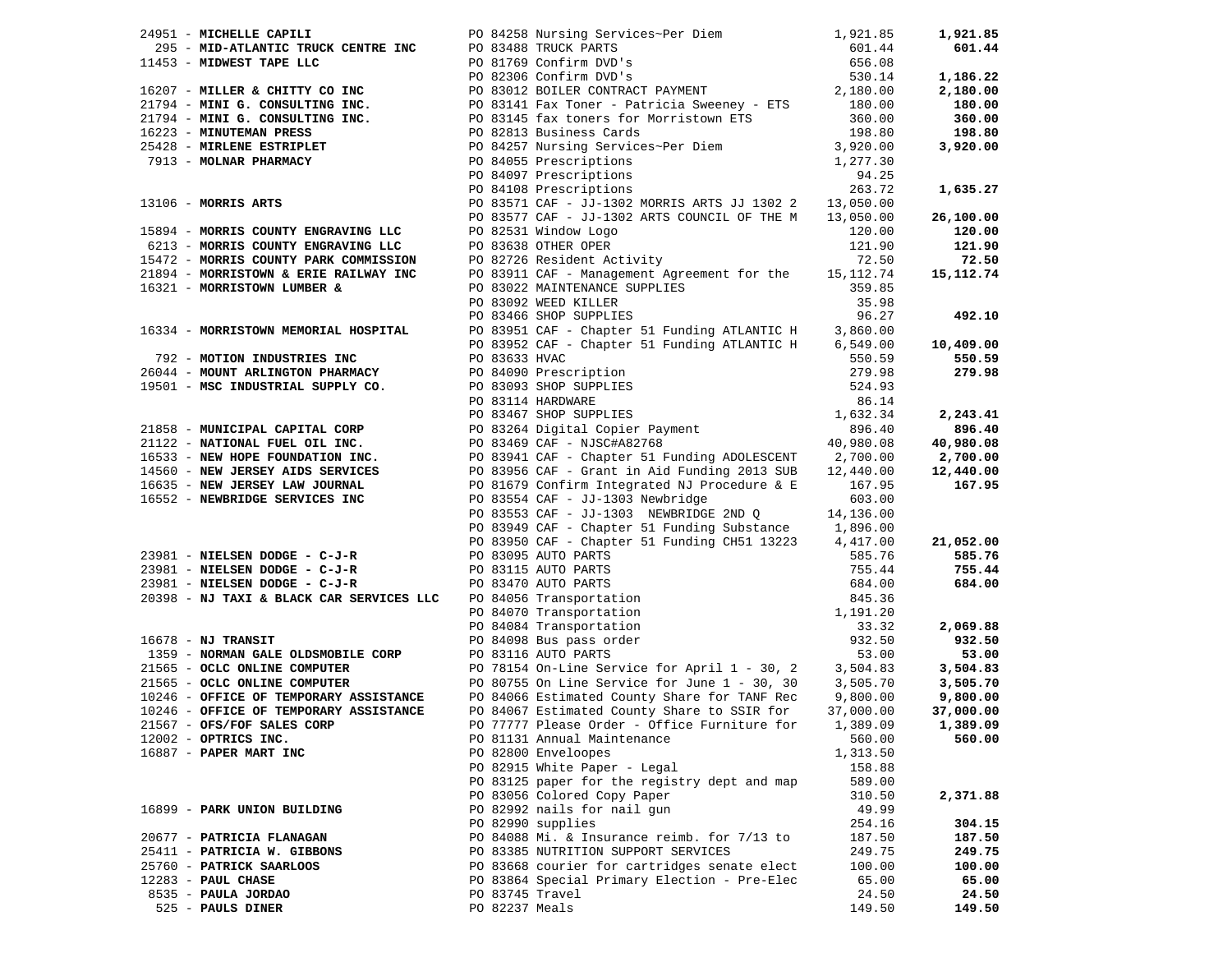|                                     |                                                                                                                                                                                                                                                     |              | 59.95                  |
|-------------------------------------|-----------------------------------------------------------------------------------------------------------------------------------------------------------------------------------------------------------------------------------------------------|--------------|------------------------|
|                                     | 4416 - PDR DISTRIBUTION, LLC 59.95<br>1991 - PETER MIXISURE TREE AND 1200 - THIS-1013-1 - 12013-12<br>1795.00<br>1795.00<br>1795.00<br>20973 - PETILLO INC.<br>20973 - PETILLO INC.<br>20973 - PETILLO INC.<br>20973 - PETILLO INC.<br>20973 -      |              | 175.00                 |
|                                     |                                                                                                                                                                                                                                                     |              | 937.84                 |
|                                     |                                                                                                                                                                                                                                                     |              | 97,902.77              |
|                                     |                                                                                                                                                                                                                                                     |              |                        |
|                                     |                                                                                                                                                                                                                                                     |              |                        |
|                                     |                                                                                                                                                                                                                                                     |              |                        |
|                                     |                                                                                                                                                                                                                                                     |              | 2,773.00               |
|                                     |                                                                                                                                                                                                                                                     |              |                        |
|                                     |                                                                                                                                                                                                                                                     |              | 4,192.87               |
|                                     |                                                                                                                                                                                                                                                     |              | 33.85                  |
|                                     |                                                                                                                                                                                                                                                     |              | 1,870.00               |
|                                     |                                                                                                                                                                                                                                                     |              | 788.00                 |
|                                     |                                                                                                                                                                                                                                                     |              | 519.84                 |
|                                     |                                                                                                                                                                                                                                                     |              |                        |
|                                     |                                                                                                                                                                                                                                                     |              |                        |
|                                     |                                                                                                                                                                                                                                                     |              |                        |
|                                     |                                                                                                                                                                                                                                                     |              |                        |
|                                     |                                                                                                                                                                                                                                                     |              | 3,046.55               |
|                                     |                                                                                                                                                                                                                                                     |              | 190.00                 |
|                                     |                                                                                                                                                                                                                                                     |              | 2,480.74               |
|                                     |                                                                                                                                                                                                                                                     |              | 210.00                 |
|                                     |                                                                                                                                                                                                                                                     |              | 109.10                 |
|                                     |                                                                                                                                                                                                                                                     |              | 284.00                 |
|                                     |                                                                                                                                                                                                                                                     |              |                        |
|                                     |                                                                                                                                                                                                                                                     |              | 449.00                 |
|                                     |                                                                                                                                                                                                                                                     |              | 1,924.45               |
|                                     |                                                                                                                                                                                                                                                     |              | 218.50                 |
|                                     |                                                                                                                                                                                                                                                     |              | 366.88                 |
|                                     |                                                                                                                                                                                                                                                     |              | 389.97                 |
|                                     |                                                                                                                                                                                                                                                     |              | 272.20                 |
|                                     |                                                                                                                                                                                                                                                     |              | 12,500.00              |
|                                     |                                                                                                                                                                                                                                                     |              | 131.76                 |
|                                     |                                                                                                                                                                                                                                                     |              | 280.00                 |
|                                     |                                                                                                                                                                                                                                                     |              |                        |
|                                     |                                                                                                                                                                                                                                                     |              | 172.00                 |
|                                     |                                                                                                                                                                                                                                                     |              | 346.61                 |
|                                     |                                                                                                                                                                                                                                                     |              | 90.00                  |
|                                     |                                                                                                                                                                                                                                                     |              | 798.00                 |
|                                     |                                                                                                                                                                                                                                                     |              | 3,500.00               |
|                                     |                                                                                                                                                                                                                                                     |              | 629.40                 |
|                                     | 21397 - <b>PRESERVATION DESIGN EXAMPERENTIP LC</b> F 00 2007 - C1213-1 - Consultains for the 2,450.74<br>21397 - <b>PRESERVATION DESIGN PARTNERSHIP</b> , LCF 00 60000 CAF - Review Grant Applies for the 2,450.74<br>752 - <b>OUBSE SOUTABLE 2</b> |              | 1,120.00               |
|                                     |                                                                                                                                                                                                                                                     |              |                        |
|                                     |                                                                                                                                                                                                                                                     |              |                        |
|                                     |                                                                                                                                                                                                                                                     |              |                        |
|                                     |                                                                                                                                                                                                                                                     |              |                        |
|                                     |                                                                                                                                                                                                                                                     |              |                        |
|                                     |                                                                                                                                                                                                                                                     |              |                        |
|                                     |                                                                                                                                                                                                                                                     |              |                        |
|                                     |                                                                                                                                                                                                                                                     |              |                        |
|                                     | 20721 - ROYAL SYSTEMS<br>20721 - ROYAL SYSTEMS<br>20721 - ROYAL SYSTEMS<br>20196 Replacement of Parts - R. Brown Veh 265.00<br>20196 Replacement of Parts - R. Brown Veh 265.00<br>20206 - 20196 REPLACEMENT CANNERS<br>20206 - 20196 REPL          |              |                        |
|                                     |                                                                                                                                                                                                                                                     |              |                        |
|                                     |                                                                                                                                                                                                                                                     |              |                        |
|                                     |                                                                                                                                                                                                                                                     |              |                        |
|                                     |                                                                                                                                                                                                                                                     |              |                        |
|                                     |                                                                                                                                                                                                                                                     |              |                        |
| 21527 - SALES GENIE                 | PO 36436 Confirm City Directories                                                                                                                                                                                                                   | 397.40       | 397.40                 |
| 21604 - SAM CONSULTING SERVICES INC | PO 83798 CAF - 21604-367                                                                                                                                                                                                                            | 800.00       | 800.00                 |
|                                     |                                                                                                                                                                                                                                                     |              |                        |
| 8599 - SANFORD BROWN INSTITUTE      | PO 83801 CAF - 8599-438                                                                                                                                                                                                                             | 3,466.67     | 3,466.67               |
| $10939$ - SANGITA SHAH              | PO 84061 Insurance reimb. for $7/13$ to $12/13$                                                                                                                                                                                                     | 72.00        | 72.00                  |
| 17546 - SCHIFANO CONSTRUCTION CORP. | PO 84195 CAF - Milling and Resurfacing Proje                                                                                                                                                                                                        | 228, 172. 75 |                        |
|                                     | PO 84195 CAF - Milling and Resurfacing Proje                                                                                                                                                                                                        | 15,000.00    |                        |
|                                     | PO 84197 CAF - Milling and Resurfacing Proje                                                                                                                                                                                                        | 22,696.01    |                        |
|                                     | PO 84197 CAF - Milling and Resurfacing Proje                                                                                                                                                                                                        | 630,160.75   |                        |
|                                     | PO 84198 CAF - Milling and Resurfacing Proje                                                                                                                                                                                                        | 712,534.89   |                        |
|                                     | PO 84198 CAF - Milling and Resurfacing Proje                                                                                                                                                                                                        | 36,637.50    |                        |
|                                     | PO 84199 CAF - Milling and Resurfacing of Ri                                                                                                                                                                                                        | 454,150.44   |                        |
|                                     | PO 84199 CAF - Milling and Resurfacing of Ri                                                                                                                                                                                                        |              |                        |
|                                     |                                                                                                                                                                                                                                                     |              | 20,607.87 2,119,960.21 |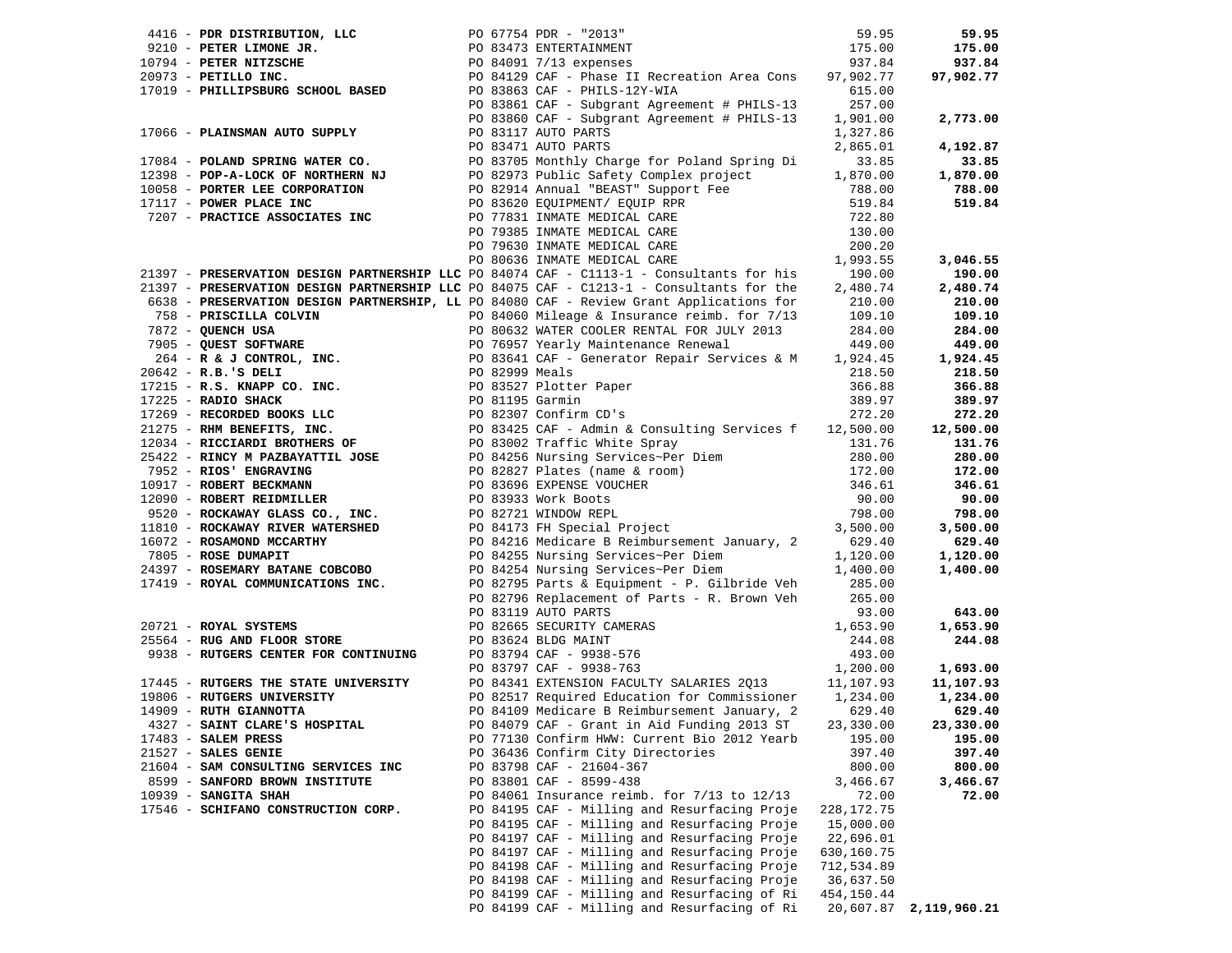|                                                                     |  | 26062 - SCHOMMER ENGINERING INC.<br>1833 - SCHOMMER ENGINERING INC.<br>1833 - SCHOMMER ENGINER CONDITIONING PO 83020 WATER GURD SERVICE (1936 2011) 2013<br>1939 - SCHOMER HOW INC.<br>1938 - SERVICES OF PO 8345 2012 101 MILE (1938                     |           | 2,443.05  |
|---------------------------------------------------------------------|--|-----------------------------------------------------------------------------------------------------------------------------------------------------------------------------------------------------------------------------------------------------------|-----------|-----------|
|                                                                     |  |                                                                                                                                                                                                                                                           |           | 232.00    |
|                                                                     |  |                                                                                                                                                                                                                                                           |           | 2,700.00  |
|                                                                     |  |                                                                                                                                                                                                                                                           |           | 189.41    |
|                                                                     |  |                                                                                                                                                                                                                                                           |           | 99.40     |
|                                                                     |  |                                                                                                                                                                                                                                                           |           |           |
|                                                                     |  |                                                                                                                                                                                                                                                           |           | 143.40    |
|                                                                     |  |                                                                                                                                                                                                                                                           |           | 451.94    |
|                                                                     |  |                                                                                                                                                                                                                                                           |           | 207.56    |
|                                                                     |  |                                                                                                                                                                                                                                                           |           | 1,056.32  |
|                                                                     |  |                                                                                                                                                                                                                                                           |           |           |
|                                                                     |  |                                                                                                                                                                                                                                                           |           | 52,952.58 |
|                                                                     |  |                                                                                                                                                                                                                                                           |           |           |
|                                                                     |  |                                                                                                                                                                                                                                                           |           | 72.00     |
|                                                                     |  |                                                                                                                                                                                                                                                           |           | 360.00    |
|                                                                     |  |                                                                                                                                                                                                                                                           |           |           |
|                                                                     |  |                                                                                                                                                                                                                                                           |           | 562.62    |
|                                                                     |  |                                                                                                                                                                                                                                                           |           | 451.45    |
|                                                                     |  |                                                                                                                                                                                                                                                           |           | 172.20    |
|                                                                     |  |                                                                                                                                                                                                                                                           |           | 2,250.00  |
|                                                                     |  |                                                                                                                                                                                                                                                           |           | 131.11    |
|                                                                     |  |                                                                                                                                                                                                                                                           |           | 32.05     |
|                                                                     |  |                                                                                                                                                                                                                                                           |           | 3,030.00  |
|                                                                     |  |                                                                                                                                                                                                                                                           |           | 15,504.00 |
|                                                                     |  |                                                                                                                                                                                                                                                           |           | 25,670.00 |
|                                                                     |  |                                                                                                                                                                                                                                                           |           | 1,904.76  |
|                                                                     |  |                                                                                                                                                                                                                                                           |           | 321.89    |
|                                                                     |  |                                                                                                                                                                                                                                                           |           | 52.83     |
|                                                                     |  |                                                                                                                                                                                                                                                           |           | 70.00     |
|                                                                     |  |                                                                                                                                                                                                                                                           |           | 1,319.78  |
|                                                                     |  |                                                                                                                                                                                                                                                           |           | 89.50     |
|                                                                     |  |                                                                                                                                                                                                                                                           |           | 46.18     |
|                                                                     |  |                                                                                                                                                                                                                                                           |           | 368.05    |
|                                                                     |  |                                                                                                                                                                                                                                                           |           | 129.16    |
|                                                                     |  |                                                                                                                                                                                                                                                           |           | 1,140.86  |
|                                                                     |  |                                                                                                                                                                                                                                                           |           |           |
|                                                                     |  |                                                                                                                                                                                                                                                           |           | 131.65    |
|                                                                     |  |                                                                                                                                                                                                                                                           |           | 643.40    |
|                                                                     |  |                                                                                                                                                                                                                                                           |           |           |
|                                                                     |  |                                                                                                                                                                                                                                                           |           |           |
| 4611 - STAPLES BUSINESS ADVANTAGE<br>9919 - STAR LEDGER             |  |                                                                                                                                                                                                                                                           | 7.40      | 7.40      |
| $19919$ - STAR LEDGER                                               |  | PO 83704 Star Ledger - AD#I03608027-07182013 222.72                                                                                                                                                                                                       |           | 222.72    |
| 25836 - STATE OF NJ CIVIL SERVICE COMMISSIO PO 82834 CAMPS TRAINING |  |                                                                                                                                                                                                                                                           | 75.00     | 75.00     |
| 5021 - STATE SHUTTLE INC                                            |  | PO 83791 CAF - Subgrant Agreement #STASHUT-1 3,650.20                                                                                                                                                                                                     |           |           |
|                                                                     |  | PO 83792 CAF – Subgrant Agreement #STASHUT-1      3,440.32<br>PO 83855 CAF – Subgrant Agreement #STASHUT-1      3,486.96                                                                                                                                  |           |           |
|                                                                     |  |                                                                                                                                                                                                                                                           |           | 10,577.48 |
|                                                                     |  |                                                                                                                                                                                                                                                           |           |           |
|                                                                     |  | 16675 - <b>STATE TOXICOLOGY LABORATORY</b> PO 82918 Test - New Recuits 405.00<br>24120 - <b>STEVE SEIDLER</b> PO 82918 Test - New Recuits 405.00<br>24120 - <b>STEVE SEIDLER</b> PO 82668 GENERATOR SERVICE 1,260.00<br>2930 - <b>STINSON FIELD SERVI</b> |           | 2,655.00  |
|                                                                     |  |                                                                                                                                                                                                                                                           |           | 1,260.00  |
|                                                                     |  |                                                                                                                                                                                                                                                           |           |           |
|                                                                     |  |                                                                                                                                                                                                                                                           |           | 3,887.00  |
| 14685 - STORAGE SYSTEMS USA                                         |  | PO 81682 Annual Extended Contract: Periodic 2,500.00 2,500.00                                                                                                                                                                                             |           |           |
| 24132 - STS TIRE & AUTO CENTERS                                     |  | PO 83122 TIRES                                                                                                                                                                                                                                            | 65.00     | 65.00     |
| 24132 - STS TIRE & AUTO CENTERS                                     |  | PO 83480 TIRES                                                                                                                                                                                                                                            | 731.84    | 731.84    |
| 8621 - SUBURBAN PROPANE -2347                                       |  | PO 82295 Propane Delivery                                                                                                                                                                                                                                 | 3,945.79  |           |
|                                                                     |  | PO 83362 Propane Delivery                                                                                                                                                                                                                                 | 4,480.02  | 8,425.81  |
| 20734 - SUMMIT TRANSMISSION BRAKE                                   |  | PO 83479 AUTO PARTS                                                                                                                                                                                                                                       | 171.50    | 171.50    |
| 8313 - SUPERCIRCUITS INC                                            |  | PO 82264 SECURITY CAMERA                                                                                                                                                                                                                                  | 495.76    | 495.76    |
| 17937 - SUSSEX COUNTY COMMUNITY COLLEGE                             |  | PO 84175 Chargebacks for S1/S213 for M. Dres                                                                                                                                                                                                              | 354.00    | 354.00    |
| 25400 - SUZIE COLLIN                                                |  | PO 84253 Nursing Services~Per Diem                                                                                                                                                                                                                        | 2,837.10  | 2,837.10  |
| 18067 - T J'S SPORTWIDE TROPHY                                      |  | PO 82273 ENGRAVED PLATE                                                                                                                                                                                                                                   | 15.00     | 15.00     |
| 10639 - TATBIT CO                                                   |  | PO 84364 SPEEDWELL LIGHTING PROJECT                                                                                                                                                                                                                       | 44,186.60 |           |
|                                                                     |  | PO 84351 SPEEDWELL LIGHTING PROJECT                                                                                                                                                                                                                       | 371.85    | 44,558.45 |
| 17990 - TELESEARCH INC                                              |  | PO 82188 temporary staffing                                                                                                                                                                                                                               | 717.23    |           |
|                                                                     |  | PO 82190 temporary staffing                                                                                                                                                                                                                               | 609.15    |           |
|                                                                     |  |                                                                                                                                                                                                                                                           |           |           |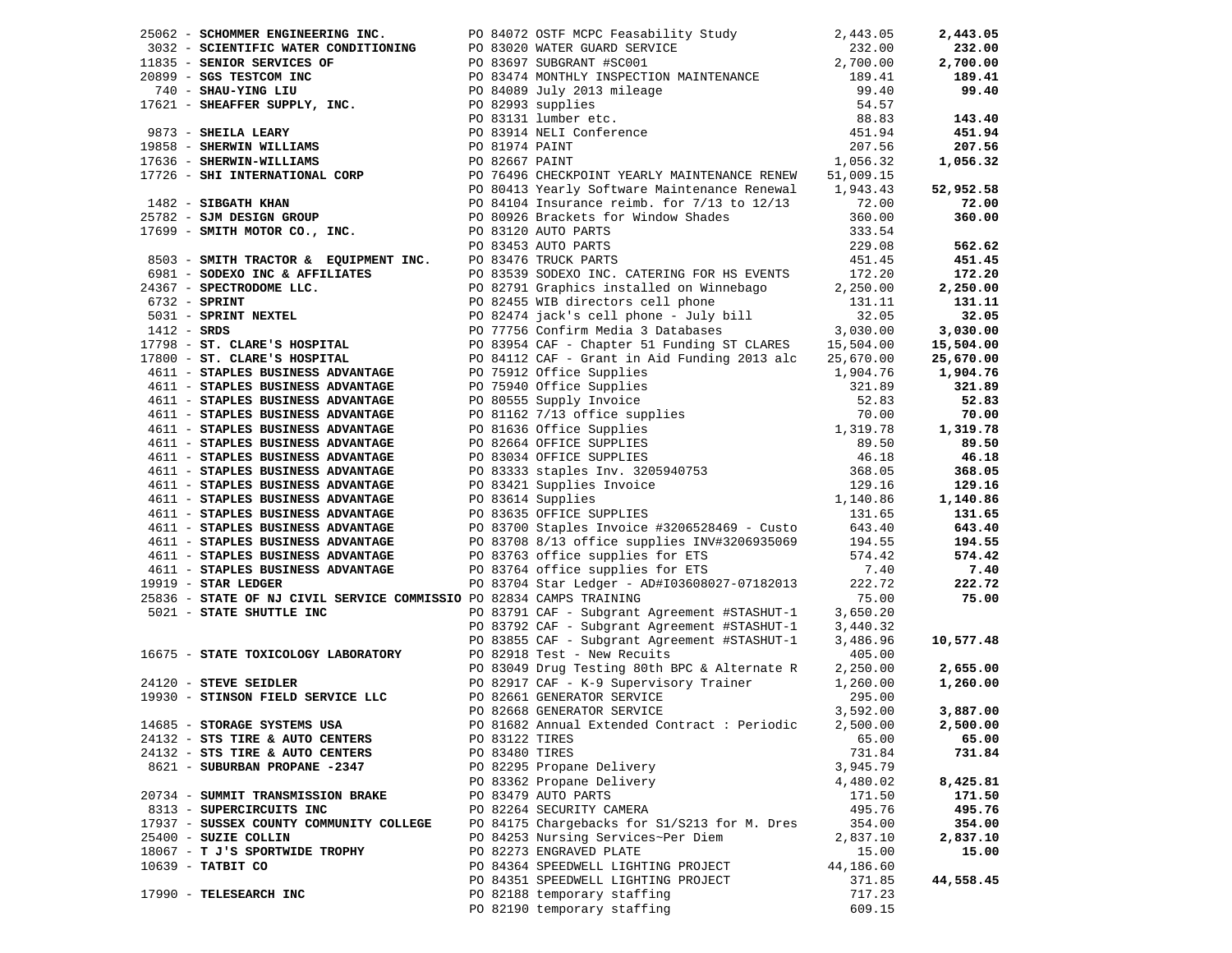|                                                             |                 | PO 82189 temporary staffing 538.20<br>PO 82192 temporary staffing 1,267.64<br>PO 82214 temporary staffing 1,282.88      |           |                    |
|-------------------------------------------------------------|-----------------|-------------------------------------------------------------------------------------------------------------------------|-----------|--------------------|
|                                                             |                 |                                                                                                                         |           |                    |
|                                                             |                 |                                                                                                                         |           |                    |
|                                                             |                 | PO 83234 temporary staffing<br>PO 83235 Temporary staffing                                                              | 609.15    |                    |
|                                                             |                 |                                                                                                                         | 681.38    |                    |
|                                                             |                 |                                                                                                                         | 550.20    | 6,255.83           |
| 17990 - TELESEARCH INC                                      |                 | PO 83235 Temporary staffing<br>PO 83126 temporary staffing<br>Coloral Temporary staffing<br>PO 83262 Temporary staffing | 1,206.84  | 1,206.84           |
| 21294 - TETRA TECH INC.                                     |                 | PO 83837 CAF - UASI Emergency Management and 6,217.04                                                                   |           | 6,217.04           |
| 21294 - TETRA TECH INC.                                     |                 | PO 84163 CAF - UASI Emergency Management and                                                                            | 9,884.51  | 9,884.51           |
| 14476 - THE EDUCATIONAL CENTER                              |                 | PO 83556 CAF - JJ-1301 Educational center LL                                                                            | 28,594.00 | 28,594.00          |
| 4859 - THE INSTITUTE FOR FORENSIC                           |                 | PO 82730 New Hire Psychological Eval - Bongc                                                                            | 975.00    | 975.00             |
| 20797 - THE MUSIAL GROUP PA                                 |                 | PO 84154 CAF - Final Design and Constr Docs                                                                             | 11,114.75 | 11, 114.75         |
| 16964 - THE PENNSYLVANIA STATE UNIVERSITY PO 82274 TRAINING |                 |                                                                                                                         | 300.00    | 300.00             |
| 5711 - THE TAB GROUP                                        |                 | PO 83135 CAF - Records Storage                                                                                          | 60.55     | 60.55              |
| 25813 - THE TARGET SHOP LLC                                 |                 |                                                                                                                         | 408.30    | 408.30             |
| 122 - TILCON NEW YORK INC.                                  |                 | PO 82294 Targets for Firing Range<br>PO 82235 Bituminous Concrete                                                       | 3,159.42  |                    |
|                                                             |                 | PO 82236 Bituminous Concrete                                                                                            | 1,136.31  |                    |
|                                                             |                 |                                                                                                                         | 337.74    |                    |
|                                                             |                 | PO 82989 Bituminous Concrete<br>PO 81717 NJ - DEP                                                                       | 890.37    | 5,523.84           |
| 3486 - TREASURER, STATE OF NEW JERSEY                       |                 |                                                                                                                         | 2,575.00  |                    |
| 3486 - TREASURER, STATE OF NEW JERSEY                       | PO 83618 NJ-DEP |                                                                                                                         | 410.00    | 2,575.00<br>410.00 |
| 24804 - TRITEC OFFICE EQUIPMENT INC                         |                 |                                                                                                                         |           |                    |
|                                                             |                 | PO 81687 Quarterly Color Copy<br>PO 82995 copy machine rental                                                           | 63.63     | 63.63              |
| 24804 - TRITEC OFFICE EQUIPMENT INC                         |                 |                                                                                                                         | 46.34     | 46.34              |
| 2101 - TURNING POINT, INC                                   |                 | PO 83942 CAF - Chapter 51 Funding TURNING PO                                                                            | 16,511.00 |                    |
|                                                             |                 | PO 83943 CAF - Chapter 51 Funding CH51 1314                                                                             | 5,712.00  | 22,223.00          |
| 1739 - TURTLE & HUGHES, INC                                 |                 | PO 82272 ELECTRICAL SUPPLIES                                                                                            | 106.01    | 106.01             |
| 12739 - TURTLE & HUGHES, INC.                               | PO 83622 BULBS  |                                                                                                                         | 457.58    |                    |
| 4144 - U-LINE SHIPPING SUPPLY                               |                 | PO 83623 CAF - Electrical Supplies/Equipment                                                                            | 1,040.16  | 1,497.74           |
|                                                             |                 | PO 82705 BLDG MAINT                                                                                                     | 111.73    |                    |
|                                                             |                 | PO 82927 Please Order - Supplies / W. Stitt                                                                             | 151.38    | 263.11             |
| 9285 - U.S. SECURITY ASSOCIATES, INC.                       |                 | PO 81985 Security Officer                                                                                               | 682.55    |                    |
|                                                             |                 | PO 82916 CAF - Unarmed Security Guardsf for                                                                             | 7,106.73  |                    |
|                                                             |                 | PO 84069 Security Officer<br>PO 81691 Postage for ILL Returns                                                           | 2,642.60  | 10,431.88          |
| 18233 - UNITED PARCEL SERVICE                               |                 |                                                                                                                         | 142.17    |                    |
|                                                             |                 | PO 82311 Postage for ILL Returns<br>$P0$ 83674 summary on account $#6x7742$                                             | 127.48    |                    |
|                                                             |                 |                                                                                                                         | 175.55    | 445.20             |
| 18232 - UNITED PARCEL SERVICE                               |                 | PO 83910 UPS envelope mailing to Dr. Deborah                                                                            | 22.89     | 22.89              |
| 25490 - UNITED STATES POLICE CANINE ASSOC                   |                 | PO 75988 "2013" (5) Membership Dues/Applica                                                                             | 250.00    | 250.00             |
| 15732 - UNIVERSAL UNIFORM SALES CO INC                      |                 | PO 69884 CAF - Custom Fitted Uniforms                                                                                   | 6,519.17  | 6,519.17           |
| 15732 - UNIVERSAL UNIFORM SALES CO INC                      |                 | PO 83029 CAF - Custom Fitted Uniforms                                                                                   | 1,338.10  | 1,338.10           |
| $1286$ - VERIZON                                            |                 | PO 83403 phone service                                                                                                  | 87.10     | 87.10              |
| $1286$ - VERIZON                                            |                 | PO 83404 phone service - August bill                                                                                    | 212.97    | 212.97             |
| $1286 - VERIZON$                                            |                 | PO 83768 Telephone service                                                                                              | 29.79     | 29.79              |
| $10158 - VERIZON$                                           |                 | PO 83854 PHONE BILL                                                                                                     | 799.53    | 799.53             |
| $1286 - VERIZON$                                            |                 | PO 83920 Wharton Garage Office                                                                                          | 283.30    | 283.30             |
| $1286$ - VERIZON                                            |                 | PO 84092 Phone bill for 973-631-5312                                                                                    | 903.63    | 903.63             |
| $1286$ - VERIZON                                            |                 | PO 84093 Phone bill for 973-889-3370                                                                                    | 1,823.80  | 1,823.80           |
| $1286$ - VERIZON                                            |                 | PO 84105 Phone bill for 973-889-2917                                                                                    | 1,840.23  | 1,840.23           |
| 1348 - VERIZON WIRELESS                                     |                 | PO 80578 Monthly Statement -                                                                                            | 1,165.18  |                    |
|                                                             |                 | PO 80669 Monthly Statement -                                                                                            | 1,170.73  | 2,335.91           |
| 14319 - VISITING NURSE ASSOC. OF                            |                 | PO 83909 CAF - 2013 funding through the Olde                                                                            | 5,000.00  | 5,000.00           |
| 21185 - VIVIAN BLANDURA                                     |                 | PO 84252 Nursing Services~Per Diem                                                                                      | 560.00    | 560.00             |
| 6146 - W.B. MASON COMPANY INC                               |                 | PO 81151 Confirmed Supplies                                                                                             | 175.34    |                    |
|                                                             |                 | PO 81739 Office Supplies                                                                                                | 932.94    |                    |
|                                                             |                 | PO 82313 Cartridges for Exhibits                                                                                        | 387.74    |                    |
|                                                             |                 | PO 83702 WB Mason Co Inc.-Invoice #I11460620                                                                            | 225.80    |                    |
|                                                             |                 | PO 83816 mis. supplies for the office                                                                                   | 6,682.62  |                    |
|                                                             |                 | PO 83977 SUPPLIES                                                                                                       | 337.50    | 8,741.94           |
| 18388 - WARREN COUNTY COMMUNITY COLL.                       |                 | PO 83749 CAF - 18388-823                                                                                                | 1,325.00  | 1,325.00           |
| 24231 - WATERS, MCPHERSON, MCNEILL, P.C.                    |                 | PO 83786 Sussex Turnpike Improvement Project                                                                            | 145.30    | 145.30             |
| 24231 - WATERS, MCPHERSON, MCNEILL, P.C.                    |                 | PO 83788 Powerville Road, Boonton Twp. proje                                                                            | 3,088.30  | 3,088.30           |
| 4677 - WHITEMARSH CORPORATION                               |                 | PO 83123 FUEL PUMP SUPPLIES                                                                                             | 1,703.52  | 1,703.52           |
| 18469 - WIDMER TIME RECORDER CO. INC.                       |                 | PO 80614 Service Contract for 3 Time Stamps                                                                             | 450.00    | 450.00             |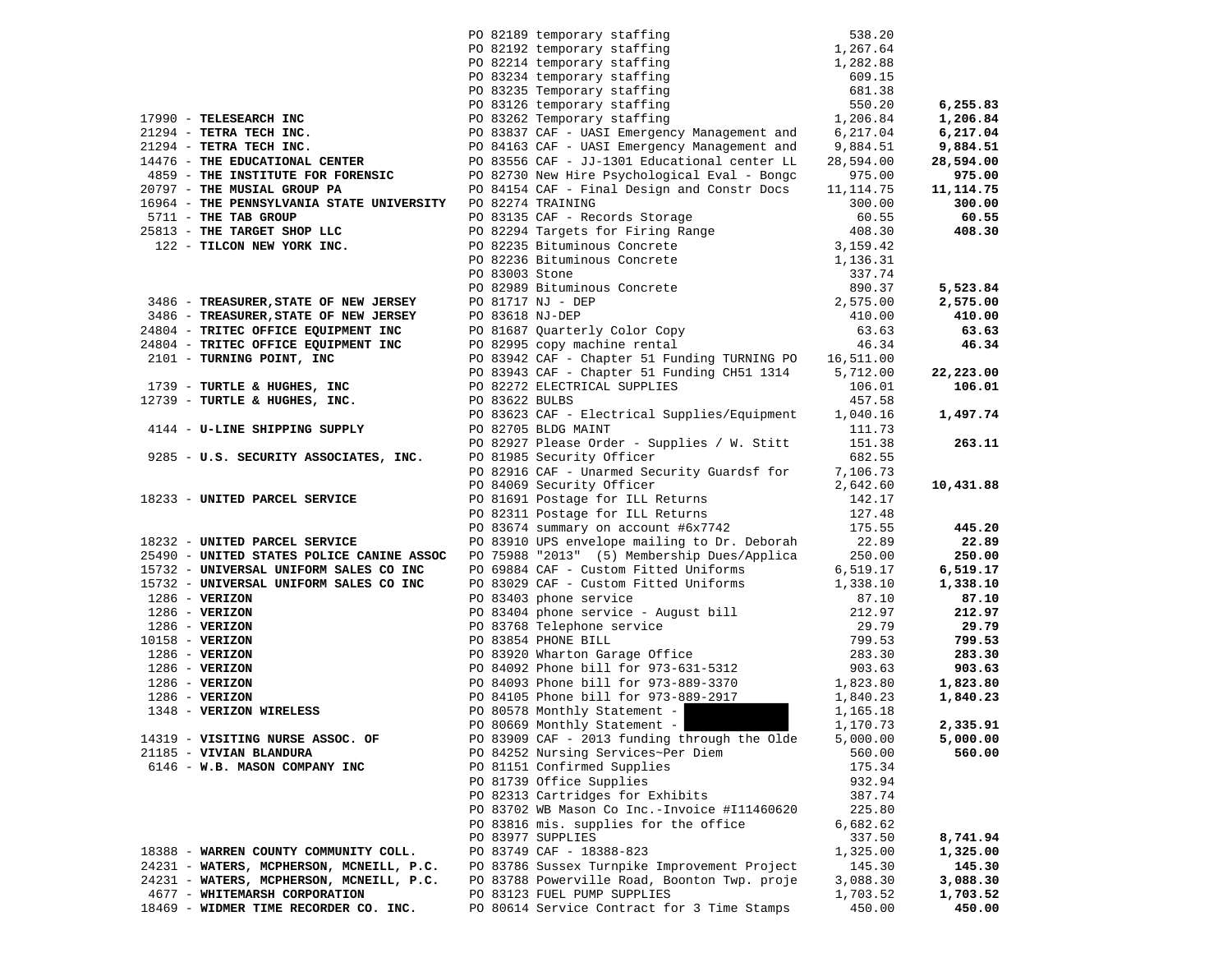| 11042 - WILLIAM SERGENT         | PO 84021 Work Boots          | 90.00    | 90.00    |
|---------------------------------|------------------------------|----------|----------|
| 26045 - WILLIAM SICKLEY         | PO 83934 Work Boots          | 87.96    | 87.96    |
| 1621 - WINSOR'S TRACTOR TRAILER | PO 83804 CAF - 1621-548      | 3,200.00 | 3,200.00 |
| 20820 - Y-PERS INC              | PO 83481 SHOP SUPPLIES       | 451.96   | 451.96   |
| 18599 - ZEP MANUFACTURING CO    | PO 83482 JANITORIAL SUPPLIES | 234.25   | 234.25   |
|                                 |                              |          |          |

TOTAL **9,569,996.21** 

|  |  |  |  | Total to be paid from Fund 01 Current Fund    | 5,101,909.63 |
|--|--|--|--|-----------------------------------------------|--------------|
|  |  |  |  | Total to be paid from Fund 02 Grant Fund      | 2,538,385.62 |
|  |  |  |  | Total to be paid from Fund 04 County Capital  | 1,910,212.33 |
|  |  |  |  | Total to be paid from Fund 13 Dedicated Trust | 19,488.63    |
|  |  |  |  |                                               |              |
|  |  |  |  |                                               | 9,569,996.21 |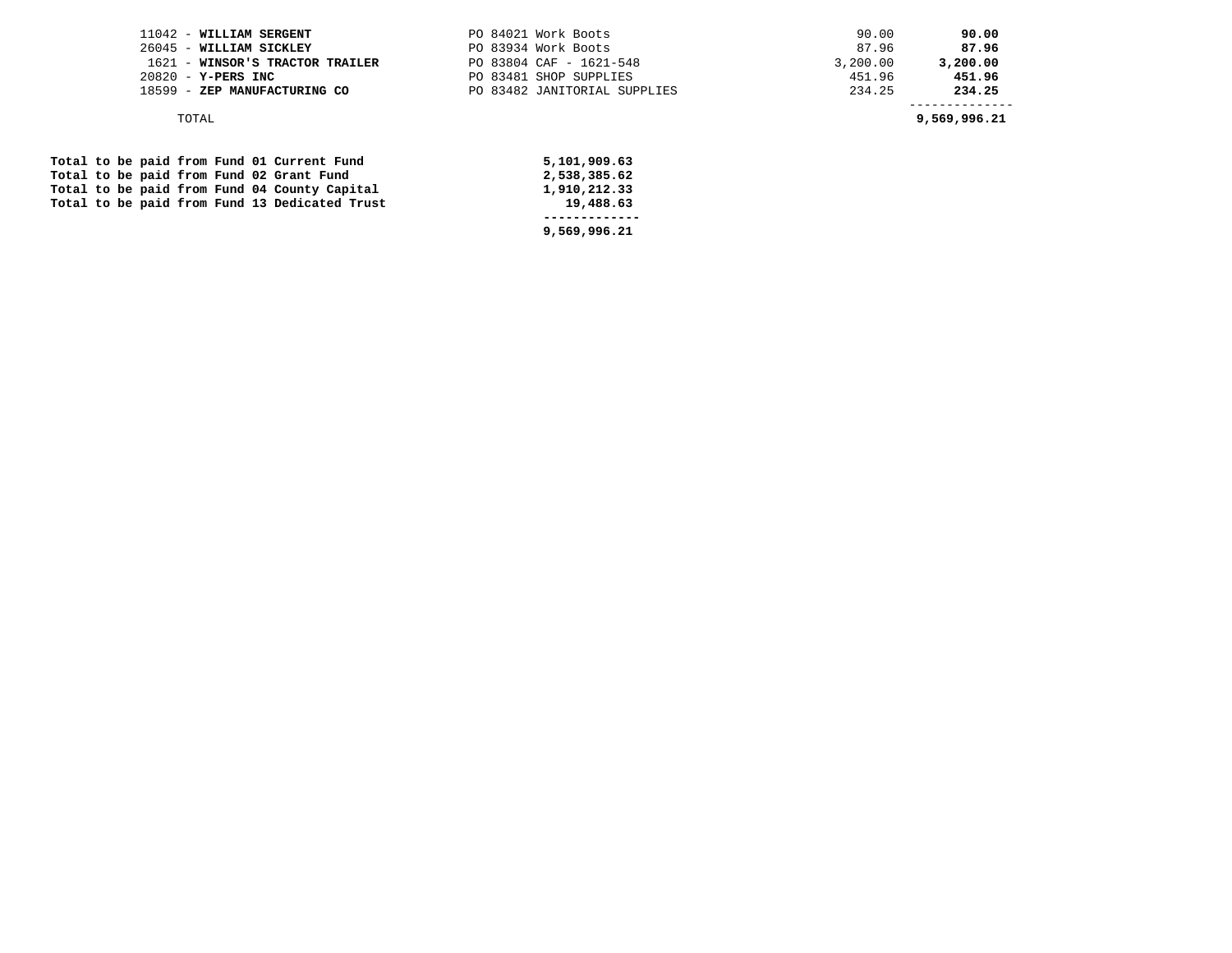# **List of Bills (Department/Account Detail) - CENTRALIZED DISBURSEMENT ACCOUNT**

| Account                     | P0 #                        | Vendor                            | Description                                                                       | Payment   | Account Total |  |
|-----------------------------|-----------------------------|-----------------------------------|-----------------------------------------------------------------------------------|-----------|---------------|--|
|                             |                             |                                   | <b>Current Fund</b>                                                               |           |               |  |
| <b>DEPARTMENT 000</b>       |                             |                                   |                                                                                   |           |               |  |
|                             | 36436 SALES GENIE           |                                   | 1698171 Order#3001913880001 dated 12/30/                                          | 397.40    |               |  |
|                             | 36436 SALES GENIE           |                                   | transferred to contracts payable                                                  | $-397.40$ |               |  |
| $01 - 204 - 55 - 000$       |                             | <b>ACCOUNTS PAYABLE</b>           | TOTAL FOR ACCOUNT                                                                 |           |               |  |
|                             |                             |                                   |                                                                                   |           | ============  |  |
|                             | TOTAL for DEPARTMENT 000    |                                   |                                                                                   |           |               |  |
| <b>County Administrator</b> |                             |                                   |                                                                                   |           |               |  |
|                             | 84172 CATHY BURD            |                                   | Candles and holders for 9/11 ceremony                                             | 128.07    |               |  |
| 01-201-20-100100-059        |                             | OTHER GENERAL EXPENSES            | TOTAL FOR ACCOUNT                                                                 |           | 128.07        |  |
|                             | 84410 COUNTY OF MORRIS      |                                   | 2ND HALF 8/13 METERED MAIL                                                        | 16.72     |               |  |
| 01-201-20-100100-068        |                             | POSTAGE & METERED MAIL            | TOTAL FOR ACCOUNT                                                                 |           | 16.72         |  |
|                             |                             | 84019 LONGFELLOWS SANDWICH DELI   | Breakfast meeting OIT 8/23/13                                                     | 120.00    |               |  |
| 01-201-20-100100-079        | SPECIAL PROJECTS            |                                   | TOTAL FOR ACCOUNT                                                                 |           | 120.00        |  |
|                             |                             |                                   |                                                                                   |           | ============  |  |
|                             |                             | TOTAL for County Administrator    |                                                                                   |           | 264.79        |  |
|                             |                             |                                   |                                                                                   |           |               |  |
| <b>Personnel</b>            |                             |                                   | 82834 STATE OF NJ CIVIL SERVICE COMMISSIO CAMPS Training Weber-Parente 2000351203 | 75.00     |               |  |
|                             | 83914 SHEILA LEARY          |                                   | Hotel for NELI conference 2 nights 8/14-                                          | 451.94    |               |  |
| 01-201-20-105100-039        |                             | EDUCATION SCHOOLS & TRAINING      | TOTAL FOR ACCOUNT                                                                 |           | 526.94        |  |
|                             | 84410 COUNTY OF MORRIS      |                                   | 2ND HALF 8/13 METERED MAIL                                                        | 134.55    |               |  |
| 01-201-20-105100-068        |                             | POSTAGE & METERED MAIL            | TOTAL FOR ACCOUNT                                                                 |           | 134.55        |  |
|                             | 81694 JACQUE MATHEWS        |                                   | Costco 315617918000                                                               | 27.96     |               |  |
|                             | 81694 JACQUE MATHEWS        |                                   | Shop Rite 287133169                                                               | 11.97     |               |  |
| 01-201-20-105100-077        |                             | SOCIAL SERVICE COSTS              | TOTAL FOR ACCOUNT                                                                 |           | 39.93         |  |
|                             |                             | 82531 MORRIS COUNTY ENGRAVING LLC | window logo 101414                                                                | 120.00    |               |  |
| 01-201-20-105100-095        |                             | OTHER ADMINISTRATIVE SUPPLIES     | TOTAL FOR ACCOUNT                                                                 |           | 120.00        |  |
|                             |                             |                                   |                                                                                   |           | ============  |  |
|                             | TOTAL for Personnel         |                                   |                                                                                   |           | 821.42        |  |
| <b>DEPARTMENT 105115</b>    |                             |                                   |                                                                                   |           |               |  |
|                             |                             | 84321 FASTER URGENT CARE          | Diagnostic Tests (see attached) Inv# 55                                           | 2,084.00  |               |  |
|                             |                             | 84323 FASTER URGENT CARE          | INV# 54 Medical Services/Fees (see attac                                          | 21,855.75 |               |  |
| 01-201-20-105115-084        |                             | OTHER OUTSIDE SERVICES            | TOTAL FOR ACCOUNT                                                                 |           | 23,939.75     |  |
|                             |                             | 84323 FASTER URGENT CARE          | INV# 54 Diagnostic Tests (see attached)                                           | 75.00     |               |  |
| 01-201-20-105115-205        | <b>DIAGNOSTIC TESTS</b>     |                                   | TOTAL FOR ACCOUNT                                                                 |           | 75.00         |  |
|                             |                             |                                   |                                                                                   |           | ============  |  |
|                             | TOTAL for DEPARTMENT 105115 |                                   |                                                                                   |           | 24,014.75     |  |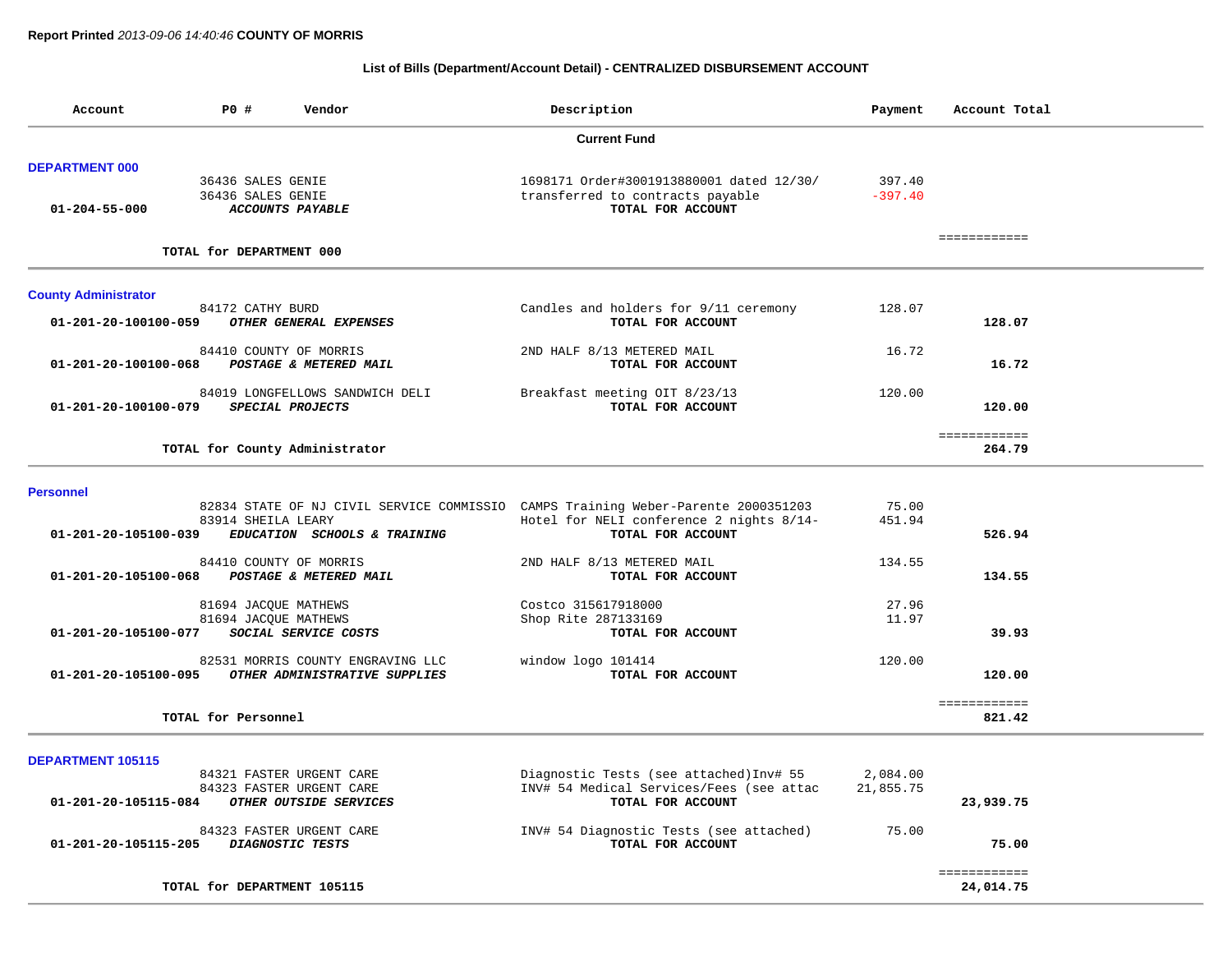| ovumiy vivin<br>78930 EASTMAN PARK MICROGRAPHICS, INC. | processing of film 16mm 215ft proc-16-2    | 309.81   |          |
|--------------------------------------------------------|--------------------------------------------|----------|----------|
| 80834 EASTMAN PARK MICROGRAPHICS, INC.                 | processing film-16mm                       | 308.67   |          |
| 01-201-20-120100-054<br>MICROFILMING                   | TOTAL FOR ACCOUNT                          |          | 618.48   |
| 83816 W.B. MASON COMPANY INC                           | mis office supplies. clips pens, tape      | 425.91   |          |
| 83816 W.B. MASON COMPANY INC                           | labels shipping toner                      | 1,232.15 |          |
| 01-201-20-120100-058<br>OFFICE SUPPLIES & STATIONERY   | TOTAL FOR ACCOUNT                          |          | 1,658.06 |
| 83135 THE TAB GROUP                                    | retrieval map room 7/24/13 dilvery and p   | 40.75    |          |
| 83135 THE TAB GROUP                                    | retrieval and refile 7/29/13               | 9.90     |          |
| 83135 THE TAB GROUP                                    | retrieval 8/7/13 and refile                | 9.90     |          |
| 01-201-20-120100-059<br>OTHER GENERAL EXPENSES         | TOTAL FOR ACCOUNT                          |          | 60.55    |
| 84410 COUNTY OF MORRIS                                 | 2ND HALF 8/13 METERED MAIL                 | 2,930.19 |          |
| 01-201-20-120100-068<br>POSTAGE & METERED MAIL         | TOTAL FOR ACCOUNT                          |          | 2,930.19 |
| 83125 PAPER MART INC                                   | $product # 5601001 81/2x11 20#11x17 paper$ | 589.00   |          |
| 83816 W.B. MASON COMPANY INC                           | record storage bxes for map room           | 130.38   |          |
| 83816 W.B. MASON COMPANY INC                           | toner cartridges for the printers in the   | 1,858.98 |          |
| 83816 W.B. MASON COMPANY INC                           | fax machine for maryanninkcart and tone    | 972.20   |          |
| 01-201-20-120100-069<br><i><b>PRINTING</b></i>         | TOTAL FOR ACCOUNT                          |          | 3,550.56 |
| 83674 UNITED PARCEL SERVICE                            | summary on account #6x7742 week ending 7   | 175.55   |          |

# **County Clerk**

| Giern of the Dodru                                   |                                           |       |        |
|------------------------------------------------------|-------------------------------------------|-------|--------|
| 84017 DAILY RECORD                                   | Bond Ord. \$2,500,000 renovations and imp | 62.82 |        |
| 84017 DAILY RECORD                                   | Bond Ord. \$201,000 Computer Equip Bd. of | 64.38 |        |
| 84017 DAILY RECORD                                   | Capt. Improve. Fund \$171,940 Prosecutor  | 59.70 |        |
| 84229 DAILY RECORD                                   | 1X 8/26/2013                              | 75.56 |        |
| 01-201-20-110105-022<br><i><b>ADVERTISING</b></i>    | TOTAL FOR ACCOUNT                         |       | 262.46 |
| 80555 STAPLES BUSINESS ADVANTAGE                     | Tab Dividers                              | 1.16  |        |
| 80555 STAPLES BUSINESS ADVANTAGE                     | 8.5x11 paper                              | 32.30 |        |
| 80555 STAPLES BUSINESS ADVANTAGE                     | File Folders                              | 19.37 |        |
| 83421 STAPLES BUSINESS ADVANTAGE                     | 8 1/2x11 Copier Paper                     | 32.30 |        |
| 83421 STAPLES BUSINESS ADVANTAGE                     | Profile Ballpoint Pens                    | 16.90 |        |
| 83421 STAPLES BUSINESS ADVANTAGE                     | Staplers                                  | 20.08 |        |
| 83421 STAPLES BUSINESS ADVANTAGE                     | Staples                                   | 5.56  |        |
| 83421 STAPLES BUSINESS ADVANTAGE                     | Address Labels                            | 11.94 |        |
| 83421 STAPLES BUSINESS ADVANTAGE                     | HP Black Ink                              | 42.38 |        |
| 01-201-20-110105-058<br>OFFICE SUPPLIES & STATIONERY | TOTAL FOR ACCOUNT                         |       | 181.99 |
|                                                      |                                           |       |        |
| TOTAL for Clerk of the Board                         |                                           |       | 444.45 |

## **Clerk of the Board**

| <b>Board of Chosen Freeholders</b> |                                       |                                          |          |          |
|------------------------------------|---------------------------------------|------------------------------------------|----------|----------|
|                                    | 84410 COUNTY OF MORRIS                | 2ND HALF 8/13 METERED MAIL               | 55.43    |          |
|                                    | 84410 COUNTY OF MORRIS                | 2ND HALF 8/13 METERED MAIL               | 46.59    |          |
| 01-201-20-110100-068               | POSTAGE & METERED MAIL                | TOTAL FOR ACCOUNT                        |          | 102.02   |
|                                    | 83992 LONGFELLOWS SANDWICH DELI       | 50 People Coffee & Tea                   | 87.50    |          |
|                                    | 83992 LONGFELLOWS SANDWICH DELI       | 50 Brownies & Cookies                    | 150.00   |          |
|                                    | 83992 LONGFELLOWS SANDWICH DELI       | 25 Bottles of Water                      | 31.25    |          |
|                                    | 83992 LONGFELLOWS SANDWICH DELI       | 2 liters of Soda                         | 12.00    |          |
|                                    | 84174 LONGFELLOWS SANDWICH DELI       | Morris View Advisory Committee Meeting 8 | 95.50    |          |
|                                    | 84173 ROCKAWAY RIVER WATERSHED        | 2013 Freeholder Special Projects Funding | 3,500.00 |          |
| 01-201-20-110100-079               | <i>SPECIAL PROJECTS</i>               | TOTAL FOR ACCOUNT                        |          | 3,876.25 |
|                                    |                                       |                                          |          |          |
|                                    | TOTAL for Board of Chosen Freeholders |                                          |          | 3,978.27 |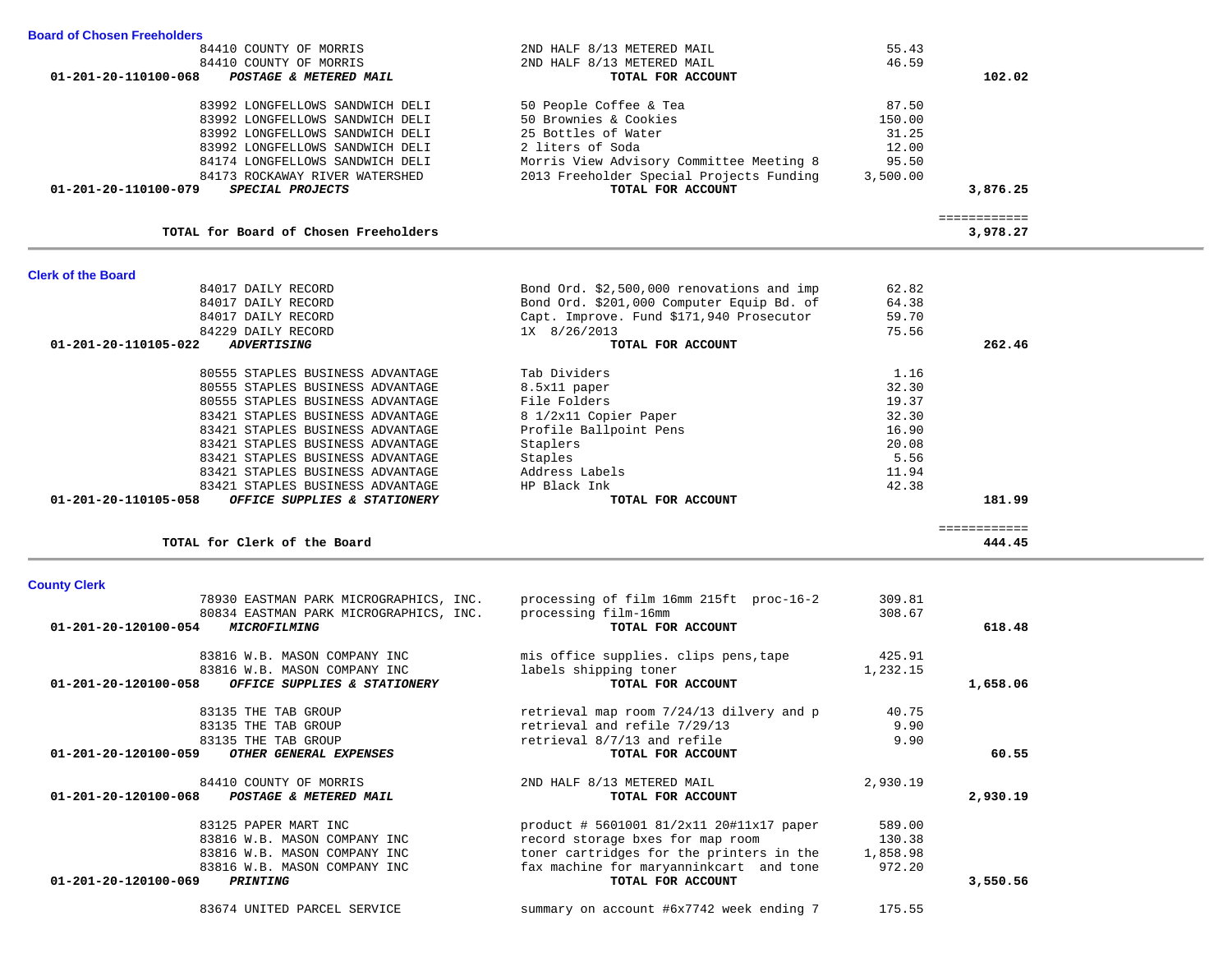175.55

**TOTAL for County Clerk 8,993.39**

============

8,993.39

-

| <b>County Board of Elections</b>                                 |                                            |          |                          |  |
|------------------------------------------------------------------|--------------------------------------------|----------|--------------------------|--|
| 83699 DAILY RECORD                                               | SPEC MTG BD ELECTIONS Run Date: 8/12/13    | 21.84    |                          |  |
| 83699 DAILY RECORD                                               | Affidavit of Publication Charge            | 35.00    |                          |  |
| 83704 STAR LEDGER                                                | Daily Record AD#I03608027-07182013 Run 7   | 222.72   |                          |  |
| 01-201-20-121100-022<br><b>ADVERTISING</b>                       | TOTAL FOR ACCOUNT                          |          | 279.56                   |  |
| 83702 W.B. MASON COMPANY INC                                     | Paper, Xero, 3HP, WE, 8.5x11               | 148.82   |                          |  |
| 83702 W.B. MASON COMPANY INC                                     | Folder, LTR 1/3 PRO ASMT                   | 49.56    |                          |  |
| 83702 W.B. MASON COMPANY INC                                     | Coffee, KCUP, COL. FT Select, 24/BX        | 27.42    |                          |  |
| OFFICE SUPPLIES & STATIONERY<br>01-201-20-121100-058             | TOTAL FOR ACCOUNT                          |          | 225.80                   |  |
| 84410 COUNTY OF MORRIS                                           | 2ND HALF 8/13 METERED MAIL                 | 61.05    |                          |  |
| POSTAGE & METERED MAIL<br>01-201-20-121100-068                   | TOTAL FOR ACCOUNT                          |          | 61.05                    |  |
| 83864 PAUL CHASE                                                 | Monday - August 12, 2013 9:30AM - 4:30PM   | 65.00    |                          |  |
| <b>ELECTION OFFICER</b><br>01-201-20-121100-096                  | TOTAL FOR ACCOUNT                          |          | 65.00                    |  |
|                                                                  |                                            |          |                          |  |
| 80614 WIDMER TIME RECORDER CO. INC.                              | Service Contract 7-2013 thru 7-2014 Tim    | 150.00   |                          |  |
| 80614 WIDMER TIME RECORDER CO. INC.                              | Service Contract 7-2013 thru 7-2014 Tim    | 150.00   |                          |  |
| 80614 WIDMER TIME RECORDER CO. INC.                              | Service Contract 7-2013 thru 7-2014 Tim    | 150.00   |                          |  |
| OFFICE MACHINES - RENTAL<br>01-201-20-121100-164                 | TOTAL FOR ACCOUNT                          |          | 450.00                   |  |
|                                                                  |                                            |          | ============             |  |
| TOTAL for County Board of Elections                              |                                            |          | 1,081.41                 |  |
|                                                                  |                                            |          |                          |  |
| <b>Superintendent of Elections</b>                               |                                            |          |                          |  |
| 83700 STAPLES BUSINESS ADVANTAGE                                 | Item #825695 RCYCLD SPLS 10PK Economy Bo   | 69.30    |                          |  |
| 83700 STAPLES BUSINESS ADVANTAGE                                 | Item #479878 MULTI WHT LBL 1 1/3x4 1400p   | 34.50    |                          |  |
| 83700 STAPLES BUSINESS ADVANTAGE                                 | Item #518346 MULTI WHT LBL 8.5 x 11 100P   | 216.60   |                          |  |
| 83700 STAPLES BUSINESS ADVANTAGE<br>OFFICE SUPPLIES & STATIONERY | SPLS 8.5 x 11 Copy CS<br>TOTAL FOR ACCOUNT | 323.00   | 643.40                   |  |
| 01-201-20-121105-058                                             |                                            |          |                          |  |
| 84410 COUNTY OF MORRIS                                           | 2ND HALF 8/13 METERED MAIL                 | 1,180.51 |                          |  |
| 01-201-20-121105-068<br>POSTAGE & METERED MAIL                   | TOTAL FOR ACCOUNT                          |          | 1,180.51                 |  |
| 83705 POLAND SPRING WATER CO.                                    | Acct #0427719620 7/10/13-7/31/13           | 33.85    |                          |  |
| 01-201-20-121105-095<br>OTHER ADMINISTRATIVE SUPPLIES            | TOTAL FOR ACCOUNT                          |          | 33.85                    |  |
|                                                                  |                                            |          |                          |  |
| TOTAL for Superintendent of Elections                            |                                            |          | ============<br>1,857.76 |  |
|                                                                  |                                            |          |                          |  |
| <b>County Elections (Cty Clerk)</b>                              |                                            |          |                          |  |
| 83668 PATRICK SAARLOOS                                           | courier for the delivery of the cartridg   | 100.00   |                          |  |
| 01-201-20-121110-030<br><b>CARTAGE</b>                           | TOTAL FOR ACCOUNT                          |          | 100.00                   |  |
| 84410 COUNTY OF MORRIS                                           | 2ND HALF 8/13 METERED MAIL                 | 4,857.41 |                          |  |
| 01-201-20-121110-068<br>POSTAGE & METERED MAIL                   | TOTAL FOR ACCOUNT                          |          | 4,857.41                 |  |
|                                                                  |                                            |          |                          |  |
| 83390 ACE LITHOGRAPHERS                                          | absentee ballot #11 and #12 envelopes fo   | 5,872.00 |                          |  |
| 83390 ACE LITHOGRAPHERS                                          | absentee voter certificate and envelope    | 4,294.95 |                          |  |
| 83816 W.B. MASON COMPANY INC                                     | dymo labels for the special senate elect   | 2,063.00 |                          |  |
| 01-201-20-121110-069<br>PRINTING                                 | TOTAL FOR ACCOUNT                          |          | 12,229.95                |  |

| 83836 DAILY RECORD | 51311074 display ad for legal ad for mai | 2,578.94 |
|--------------------|------------------------------------------|----------|
| 83836 DAILY RECORD | 51311074 display ad for legal ad for the | 2,578.94 |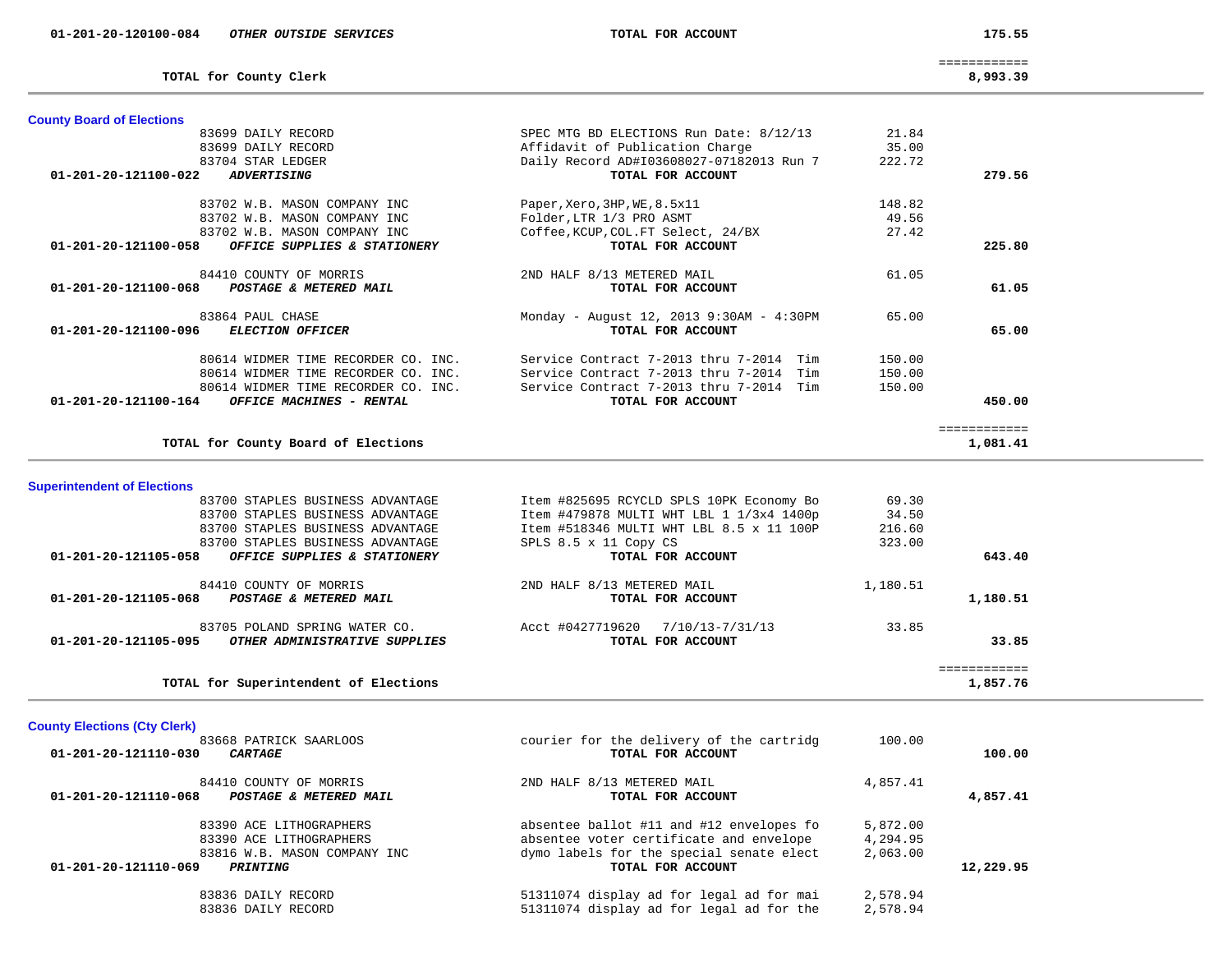| 01-201-20-121110-076              | SCHOOL BOARD ELECTIONS                                                                                                                                               | TOTAL FOR ACCOUNT                                                                                                                             |                                           | 5,157.88                  |  |
|-----------------------------------|----------------------------------------------------------------------------------------------------------------------------------------------------------------------|-----------------------------------------------------------------------------------------------------------------------------------------------|-------------------------------------------|---------------------------|--|
| 01-201-20-121110-185              | 83671 LONGFELLOWS SANDWICH DELI<br>FOOD                                                                                                                              | dinner money for the overtime crew that<br>TOTAL FOR ACCOUNT                                                                                  | 23.50                                     | 23.50                     |  |
|                                   | TOTAL for County Elections (Cty Clerk)                                                                                                                               |                                                                                                                                               |                                           | ============<br>22,368.74 |  |
| <b>County Treasurer</b>           |                                                                                                                                                                      |                                                                                                                                               |                                           |                           |  |
| 01-201-20-130100-068              | 84410 COUNTY OF MORRIS<br><b>POSTAGE &amp; METERED MAIL</b>                                                                                                          | 2ND HALF 8/13 METERED MAIL<br>TOTAL FOR ACCOUNT                                                                                               | 397.05                                    | 397.05                    |  |
|                                   | TOTAL for County Treasurer                                                                                                                                           |                                                                                                                                               |                                           | ============<br>397.05    |  |
| <b>Purchasing Division</b>        |                                                                                                                                                                      |                                                                                                                                               |                                           |                           |  |
| 01-201-20-130105-058              | 83977 W.B. MASON COMPANY INC<br>OFFICE SUPPLIES & STATIONERY                                                                                                         | VARIOUS SUPPLIES<br>TOTAL FOR ACCOUNT                                                                                                         | 337.50                                    | 337.50                    |  |
| 01-201-20-130105-068              | 84410 COUNTY OF MORRIS<br>POSTAGE & METERED MAIL                                                                                                                     | 2ND HALF 8/13 METERED MAIL<br>TOTAL FOR ACCOUNT                                                                                               | 192.67                                    | 192.67                    |  |
| 01-201-20-130105-095              | 83896 DEER PARK<br>OTHER ADMINISTRATIVE SUPPLIES                                                                                                                     | 0434495552 7/15/13-8/14/13<br>TOTAL FOR ACCOUNT                                                                                               | 20.90                                     | 20.90                     |  |
|                                   | TOTAL for Purchasing Division                                                                                                                                        |                                                                                                                                               |                                           | ============<br>551.07    |  |
| <b>Office Services</b>            |                                                                                                                                                                      |                                                                                                                                               |                                           |                           |  |
| 01-201-20-130110-058              | 84044 DEER PARK<br>OFFICE SUPPLIES & STATIONERY                                                                                                                      | 5 GALLON BOTTLES OF DRINKING WATER<br>TOTAL FOR ACCOUNT                                                                                       | 10.45                                     | 10.45                     |  |
|                                   | TOTAL for Office Services                                                                                                                                            |                                                                                                                                               |                                           | ============<br>10.45     |  |
| <b>Information Technology Div</b> |                                                                                                                                                                      |                                                                                                                                               |                                           |                           |  |
| 01-201-20-140100-039              | 80924 COUNTY COLLEGE OF MORRIS<br>80924 COUNTY COLLEGE OF MORRIS<br>80924 COUNTY COLLEGE OF MORRIS<br>80924 COUNTY COLLEGE OF MORRIS<br>EDUCATION SCHOOLS & TRAINING | Mr. Kevin Debiasse ID#0851229<br>Mr. Scott Douglas ID#0851230<br>MS. Dena Russo ID#0851231<br>Ms. Lori Tragno ID#0851232<br>TOTAL FOR ACCOUNT | 285.00<br>285.00<br>285.00<br>285.00      | 1,140.00                  |  |
| 01-201-20-140100-054              | 80895 ALTERNATIVE MICROGRAPHICS INC<br>81342 ALTERNATIVE MICROGRAPHICS INC<br><i><b>MICROFILMING</b></i>                                                             | Microfilming of Surrogate Office Records<br>Surrogate's Office Service<br>TOTAL FOR ACCOUNT                                                   | 1,842.69<br>1,434.20                      | 3,276.89                  |  |
| 01-201-20-140100-058              | 81699 DEER PARK<br>OFFICE SUPPLIES & STATIONERY                                                                                                                      | 0419423314<br>$05/31/13 - 06/30/13$<br>TOTAL FOR ACCOUNT                                                                                      | 16.72                                     | 16.72                     |  |
| 01-201-20-140100-068              | 84410 COUNTY OF MORRIS<br>POSTAGE & METERED MAIL                                                                                                                     | 2ND HALF 8/13 METERED MAIL<br>TOTAL FOR ACCOUNT                                                                                               | 5.72                                      | 5.72                      |  |
| 01-201-20-140100-078              | 76957 OUEST SOFTWARE<br>76496 SHI INTERNATIONAL CORP<br>80413 SHI INTERNATIONAL CORP<br>80413 SHI INTERNATIONAL CORP<br>SOFTWARE MAINTENANCE                         | SECURE COPY<br>Checkpoint Network Security Yearly Maint<br>Manage Engine EventLog Analyzer<br>ViewONE Standard<br>TOTAL FOR ACCOUNT           | 449.00<br>51,009.15<br>1,251.53<br>691.90 | 53,401.58                 |  |
|                                   | 81517 COMPUTER CABLE & CONNECTOR CO                                                                                                                                  | 6' Velcro Cable Ties                                                                                                                          | 21.42                                     |                           |  |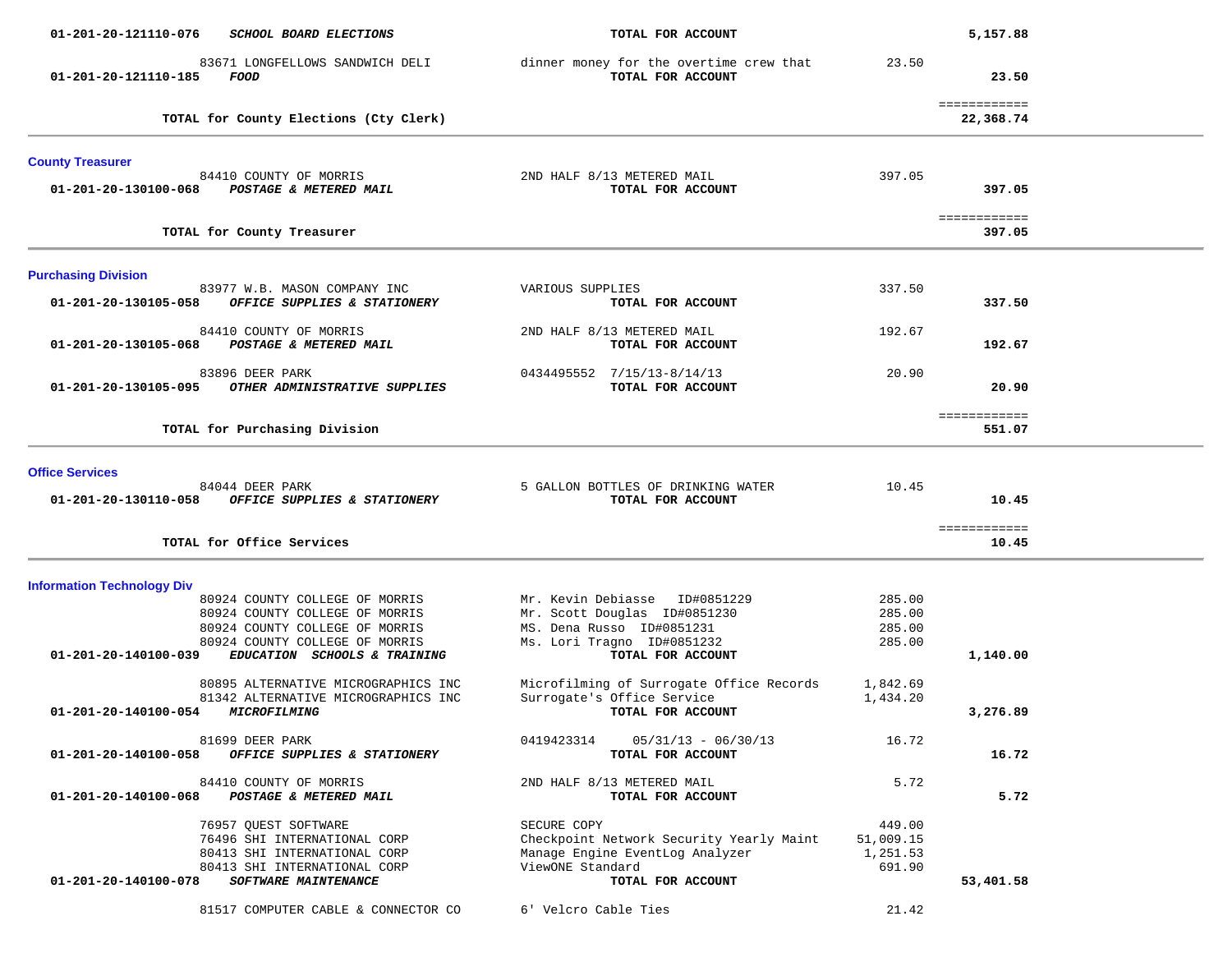| 81517 COMPUTER CABLE & CONNECTOR CO<br>01-201-20-140100-098<br>OTHER OPERATING&REPAIR SUPPLY                                     | 75' Velcro Cable Tie Self Cut<br>TOTAL FOR ACCOUNT                                          | 89.00                 | 110.42                    |  |
|----------------------------------------------------------------------------------------------------------------------------------|---------------------------------------------------------------------------------------------|-----------------------|---------------------------|--|
| 81687 TRITEC OFFICE EQUIPMENT INC<br>OFFICE MACHINES - RENTAL<br>01-201-20-140100-164                                            | Color Copies/Prints 3/29/2013-6/30/2013<br>TOTAL FOR ACCOUNT                                | 63.63                 | 63.63                     |  |
| TOTAL for Information Technology Div                                                                                             |                                                                                             |                       | ============<br>58,014.96 |  |
| <b>O.L.I.S.</b>                                                                                                                  |                                                                                             |                       |                           |  |
| 78958 GLOBAL KNOWLEDGE TRANING LLC<br>78958 GLOBAL KNOWLEDGE TRANING LLC<br>01-201-20-140105-039<br>EDUCATION SCHOOLS & TRAINING | IT Project Management course#2819C - one<br>Discount<br>TOTAL FOR ACCOUNT                   | 2,495.00<br>$-249.50$ | 2,245.50                  |  |
| 81131 OPTRICS INC.<br>EQUIPMENT SERVICE AGREEMENTS<br>01-201-20-140105-044                                                       | Paessler - Network Monitor 1000 1 Year M<br>TOTAL FOR ACCOUNT                               | 560.00                | 560.00                    |  |
| 81702 DEER PARK<br>81151 W.B. MASON COMPANY INC<br>01-201-20-140105-058<br>OFFICE SUPPLIES & STATIONERY                          | 0438862047 6-15-13-7-14-13<br>C1033751 dated 07/01/13; PO#OLIS62813; O<br>TOTAL FOR ACCOUNT | 14.63<br>175.34       | 189.97                    |  |
| TOTAL for O.L.I.S.                                                                                                               |                                                                                             |                       | ============<br>2,995.47  |  |
| <b>County Board of Taxation</b>                                                                                                  |                                                                                             |                       |                           |  |
| 84410 COUNTY OF MORRIS<br>01-201-20-150100-068<br><b>POSTAGE &amp; METERED MAIL</b>                                              | 2ND HALF 8/13 METERED MAIL<br>TOTAL FOR ACCOUNT                                             | 36.50                 | 36.50                     |  |
| TOTAL for County Board of Taxation                                                                                               |                                                                                             |                       | ============<br>36.50     |  |
| <b>County Counsel</b><br>84410 COUNTY OF MORRIS<br>POSTAGE & METERED MAIL<br>01-201-20-155100-068                                | 2ND HALF 8/13 METERED MAIL<br>TOTAL FOR ACCOUNT                                             | 42.28                 | 42.28                     |  |
| TOTAL for County Counsel                                                                                                         |                                                                                             |                       | ============<br>42.28     |  |
| <b>County Surrogate</b><br>84410 COUNTY OF MORRIS<br>01-201-20-160100-068<br>POSTAGE & METERED MAIL                              | 2ND HALF 8/13 METERED MAIL<br>TOTAL FOR ACCOUNT                                             | 277.81                | 277.81                    |  |
| TOTAL for County Surrogate                                                                                                       |                                                                                             |                       | ============<br>277.81    |  |
| <b>Engineering</b>                                                                                                               |                                                                                             |                       |                           |  |
| 84410 COUNTY OF MORRIS<br>84410 COUNTY OF MORRIS                                                                                 | 2ND HALF 8/13 METERED MAIL                                                                  | 1.84<br>69.80         |                           |  |
| 84410 COUNTY OF MORRIS<br>POSTAGE & METERED MAIL<br>01-201-20-165100-068                                                         | 2ND HALF 8/13 METERED MAIL<br>2ND HALF 8/13 METERED MAIL<br>TOTAL FOR ACCOUNT               | 0.92                  | 72.56                     |  |
| 82973 POP-A-LOCK OF NORTHERN NJ<br>OTHER OUTSIDE SERVICES<br>01-201-20-165100-084                                                | Installation of cores at the Public Safe<br>TOTAL FOR ACCOUNT                               | 1,870.00              | 1,870.00                  |  |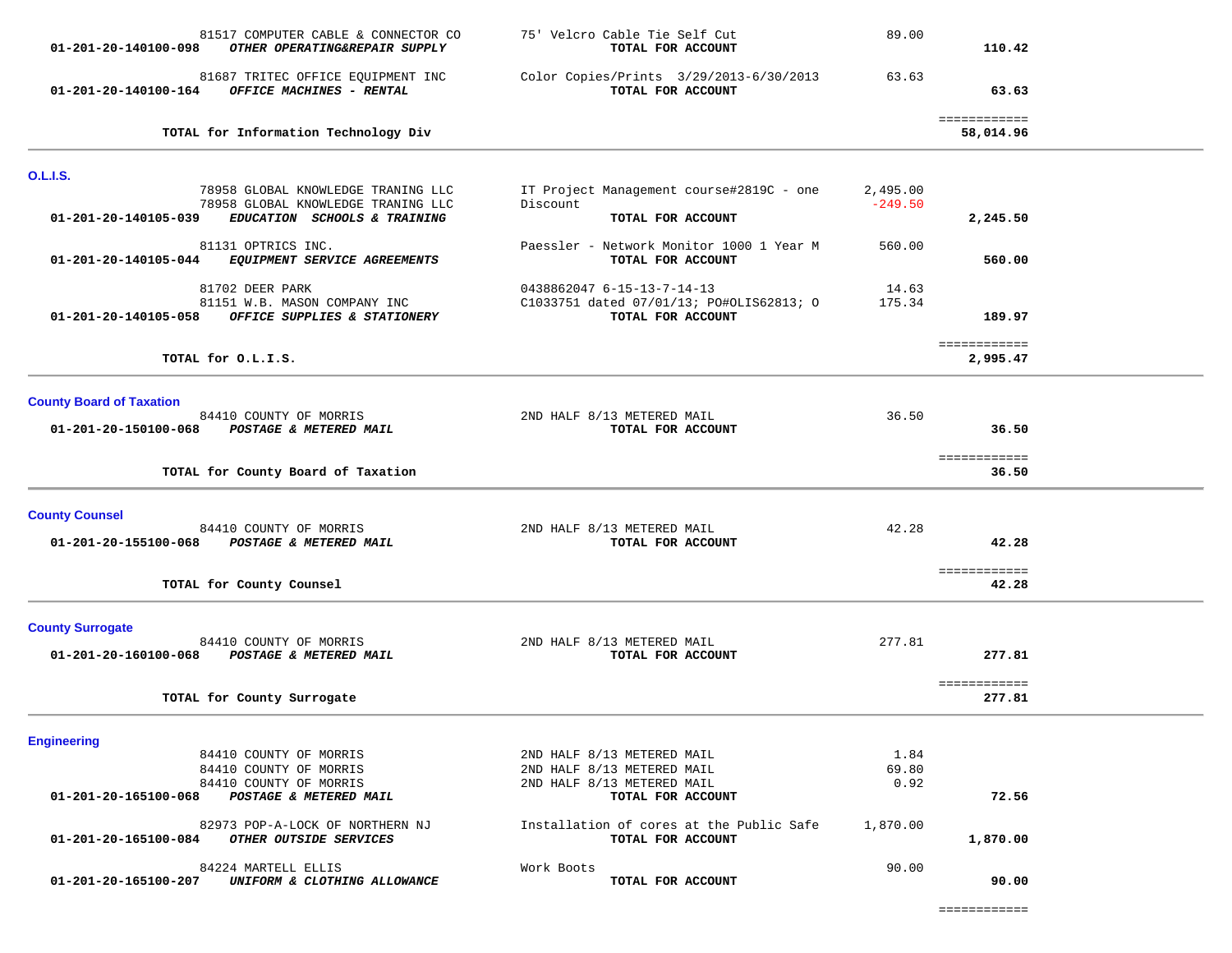| 2ND HALF 8/13 METERED MAIL               | 2.04                                                                               |        |                                                                                                  |
|------------------------------------------|------------------------------------------------------------------------------------|--------|--------------------------------------------------------------------------------------------------|
| TOTAL FOR ACCOUNT                        |                                                                                    | 2.04   |                                                                                                  |
|                                          |                                                                                    |        |                                                                                                  |
|                                          |                                                                                    |        |                                                                                                  |
|                                          |                                                                                    |        |                                                                                                  |
| Plotter Paper - 36x150 2" PSO Roll #824P | 330.93                                                                             |        |                                                                                                  |
| Shipping - Price given per James         | 35.95                                                                              |        |                                                                                                  |
| TOTAL FOR ACCOUNT                        |                                                                                    | 366.88 |                                                                                                  |
| 2ND HALF 8/13 METERED MAIL               | 54.05                                                                              |        |                                                                                                  |
|                                          |                                                                                    |        |                                                                                                  |
|                                          |                                                                                    |        |                                                                                                  |
|                                          |                                                                                    |        |                                                                                                  |
|                                          |                                                                                    |        |                                                                                                  |
|                                          | 22.89                                                                              |        |                                                                                                  |
| TOTAL FOR ACCOUNT                        |                                                                                    | 22.89  |                                                                                                  |
|                                          |                                                                                    |        |                                                                                                  |
|                                          |                                                                                    |        |                                                                                                  |
|                                          |                                                                                    |        |                                                                                                  |
| 2ND HALF 8/13 METERED MAIL               | 7.00                                                                               |        |                                                                                                  |
| TOTAL FOR ACCOUNT                        |                                                                                    | 7.00   |                                                                                                  |
| $07/15/2013 - 08/14/2013$                | 55.99                                                                              |        |                                                                                                  |
|                                          |                                                                                    | 55.99  |                                                                                                  |
|                                          |                                                                                    | 62.99  |                                                                                                  |
|                                          | TOTAL FOR ACCOUNT<br>UPS envelope mailing to Dr. Deborah A. D<br>TOTAL FOR ACCOUNT |        | ============<br>2.04<br>54.05<br>============<br>420.93<br>============<br>22.89<br>============ |

| 01-201-23-220100-090     | EMPLOYEE GROUP INSURANCE EXPENDITURES | TOTAL FOR ACCOUNT                                    |           | 1,965,650.05 |
|--------------------------|---------------------------------------|------------------------------------------------------|-----------|--------------|
|                          | 84362 HORIZON BLUE CROSS BLUE SHIELD  | MAIN COUNTY MIN PREM MARCH 2013                      | $-18.40$  |              |
|                          | 84362 HORIZON BLUE CROSS BLUE SHIELD  | MAIN COUNTY MIN PREM MARCH 2013                      | 99,832.13 |              |
|                          | 84355 HORIZON BLUE CROSS BLUE SHIELD  | PBA'S MIN PREM JUNE 2013                             | 26,875.79 |              |
|                          | 84356 HORIZON BLUE CROSS BLUE SHIELD  | MAIIN COUNTY MIN PREM JUNE 2013                      | 97,886.86 |              |
|                          | 84357 HORIZON BLUE CROSS BLUE SHIELD  | PBA'S MIN PREM MAY 2013                              | 28,515.19 |              |
|                          | 84358 HORIZON BLUE CROSS BLUE SHIELD  | MAIN COUNTY MIN PREM MAY 2013                        | 95,296.73 |              |
|                          | 84359 HORIZON BLUE CROSS BLUE SHIELD  | PBA'S MIN PREM APRIL 2013                            | 28,579.74 |              |
|                          | 84360 HORIZON BLUE CROSS BLUE SHIELD  | MAIN COUNTY MIN PREM APRIL 2013                      | 95,379.95 |              |
|                          | 84361 HORIZON BLUE CROSS BLUE SHIELD  | PBA'S MIN PREM MARCH 2013                            | 29,191.92 |              |
|                          | 84363 HORIZON BLUE CROSS BLUE SHIELD  | PBA'S MIN PREM JAN 2013                              | 29,589.20 |              |
|                          | 84352 HORIZON BLUE CROSS BLUE SHIELD  | MAIN COUNTY MIN PREM JAN 2013                        | 97,933.18 |              |
| 83211 JAMES H WOLF       |                                       | Medicare B January, 2013 to June, 2013 $1,049.00$    |           |              |
| 84109 RUTH GIANNOTTA     |                                       | Medicare B January, 2013 to June, 2013               | 629.40    |              |
| 83425 RHM BENEFITS, INC. |                                       | July 2013 Health Benefit Consulting Fee              | 12,500.00 |              |
| 84216 ROSAMOND MCCARTHY  |                                       | Medicare B January, 2013 to June, 2013               | 629.40    |              |
|                          | 84217 HORIZON BLUE CROSS BLUE SHIELD  | September, 2013 HMO Main Cty and Morris 1,278,819.64 |           |              |
|                          | 83833 HORIZON BLUE CROSS BLUE SHIELD  | Dental Coverage for the month of Septemb 41,596.62   |           |              |
| 83832 HAROLD NOONAN      |                                       | Medicare B January, 2013 to June, 2013 629.40        |           |              |
| 84218 BARBARA FLINT      |                                       | Medicare B January,2013 to June,2013                 | 734.30    |              |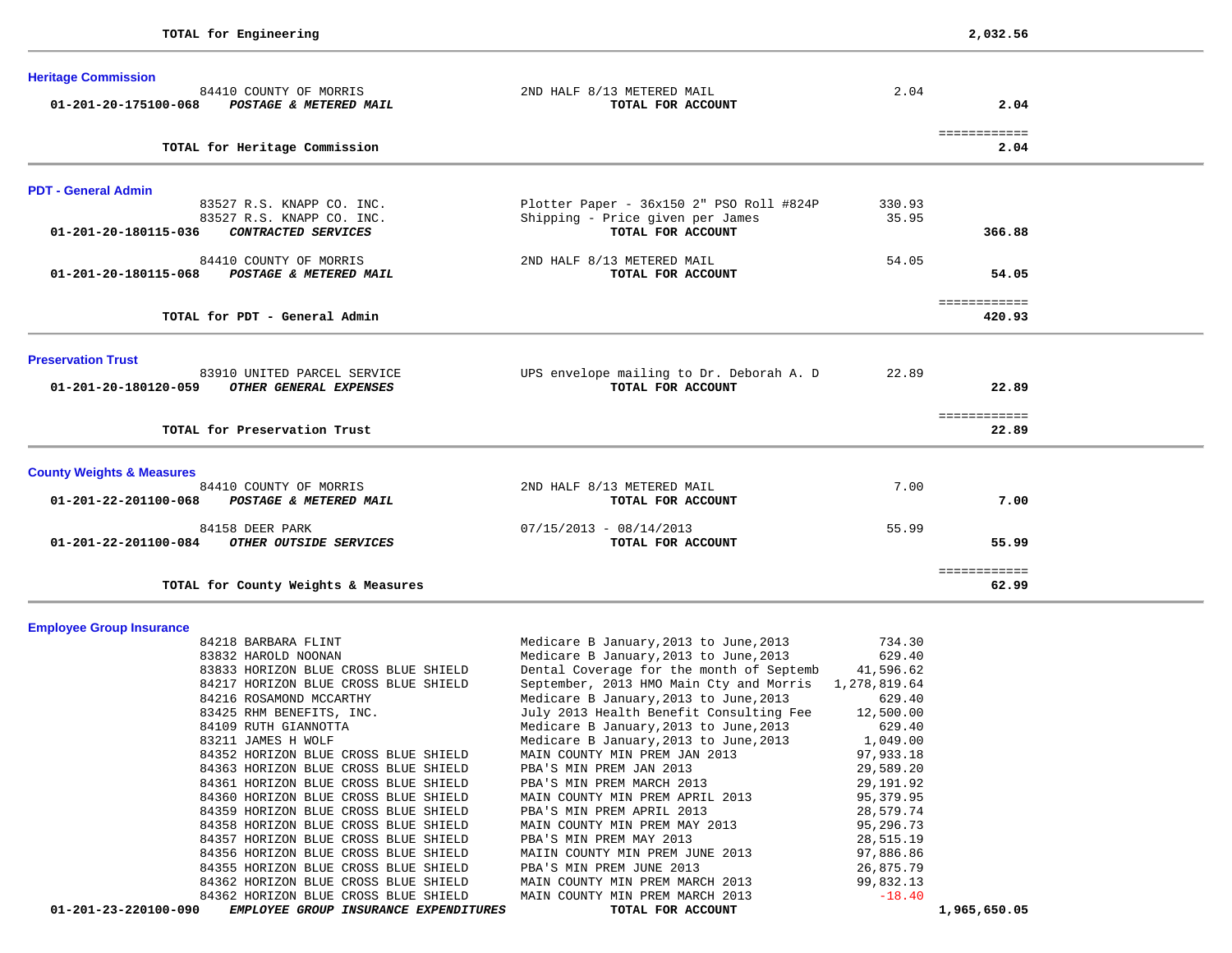| 84390 HORIZON BLUE CROSS BLUE SHIELD<br>(2012) EMPLOYEE GROUP INSURANCE EXPENDIT<br>01-203-23-220100-090                                                                                      | BALANCE OF 2009 SETTLEMENT PERIOD<br>TOTAL FOR ACCOUNT                                                                                                                                                         | 963,220.00                                   | 963,220.00                   |  |
|-----------------------------------------------------------------------------------------------------------------------------------------------------------------------------------------------|----------------------------------------------------------------------------------------------------------------------------------------------------------------------------------------------------------------|----------------------------------------------|------------------------------|--|
| 84390 HORIZON BLUE CROSS BLUE SHIELD<br>EMPLOYEE GROUP INSURANCE CP: 2011 OE<br>01-204-55-220100-511                                                                                          | BALANCE OF 2009 SETTLEMENT PERIOD<br>TOTAL FOR ACCOUNT                                                                                                                                                         | 284,977.00                                   | 284,977.00                   |  |
| TOTAL for Employee Group Insurance                                                                                                                                                            |                                                                                                                                                                                                                |                                              | ============<br>3,213,847.05 |  |
| <b>Office of Emergency Management</b>                                                                                                                                                         |                                                                                                                                                                                                                |                                              |                              |  |
| 84035 AT&T MOBILITY<br>CELLULAR PHONES/PAGERS<br>01-201-25-252100-031                                                                                                                         | TOTAL FOR ACCOUNT                                                                                                                                                                                              | 46.95                                        | 46.95                        |  |
| 84410 COUNTY OF MORRIS<br>84410 COUNTY OF MORRIS                                                                                                                                              | 2ND HALF 8/13 METERED MAIL<br>2ND HALF 8/13 METERED MAIL                                                                                                                                                       | 18.86<br>1.12                                |                              |  |
| 01-201-25-252100-068<br>POSTAGE & METERED MAIL                                                                                                                                                | TOTAL FOR ACCOUNT                                                                                                                                                                                              |                                              | 19.98                        |  |
| TOTAL for Office of Emergency Management                                                                                                                                                      |                                                                                                                                                                                                                |                                              | ============<br>66.93        |  |
| <b>Communications Center</b>                                                                                                                                                                  |                                                                                                                                                                                                                |                                              |                              |  |
| 84410 COUNTY OF MORRIS<br>01-201-25-252105-068 POSTAGE & METERED MAIL                                                                                                                         | 2ND HALF 8/13 METERED MAIL<br>TOTAL FOR ACCOUNT                                                                                                                                                                | 28.70                                        | 28.70                        |  |
| TOTAL for Communications Center                                                                                                                                                               |                                                                                                                                                                                                                |                                              | ============<br>28.70        |  |
| <b>County Medical Examiner Office</b>                                                                                                                                                         |                                                                                                                                                                                                                |                                              |                              |  |
| 84028 DEER PARK<br>01-201-25-254100-058<br>OFFICE SUPPLIES & STATIONERY                                                                                                                       | AC#0434597878, 8/16/13<br>TOTAL FOR ACCOUNT                                                                                                                                                                    | 11.96                                        | 11.96                        |  |
| 84410 COUNTY OF MORRIS<br>01-201-25-254100-068 POSTAGE & METERED MAIL                                                                                                                         | 2ND HALF 8/13 METERED MAIL<br>TOTAL FOR ACCOUNT                                                                                                                                                                | 20.04                                        | 20.04                        |  |
| TOTAL for County Medical Examiner Office                                                                                                                                                      |                                                                                                                                                                                                                |                                              | ============<br>32.00        |  |
| <b>County Sheriff's Department</b><br>75988 UNITED STATES POLICE CANINE ASSOC<br>ASSOCIATIONS AND MEMBERSHIPS<br>01-201-25-270100-023                                                         | USPCA/Region #15: J. Del Turco, M. McMah<br>TOTAL FOR ACCOUNT                                                                                                                                                  | 250.00                                       | 250.00                       |  |
| 82927 U-LINE SHIPPING SUPPLY<br>82927 U-LINE SHIPPING SUPPLY<br>82927 U-LINE SHIPPING SUPPLY                                                                                                  | Item#S-5366, Releasable Cables Ties 10",<br>Item#S-17983M, Straight Sided Glass Jar<br>FREIGHT                                                                                                                 | 79.00<br>60.00<br>12.38                      |                              |  |
| 01-201-25-270100-047<br>IDENTIFICATION EQUIP&SUPPLIES                                                                                                                                         | TOTAL FOR ACCOUNT                                                                                                                                                                                              |                                              | 151.38                       |  |
| 82918 STATE TOXICOLOGY LABORATORY<br>01-201-25-270100-059 OTHER GENERAL EXPENSES                                                                                                              | Tox Case#13L005824, 25, 26, 27 & 13L0065<br>TOTAL FOR ACCOUNT                                                                                                                                                  | 405.00                                       | 405.00                       |  |
| 84410 COUNTY OF MORRIS<br>POSTAGE & METERED MAIL<br>01-201-25-270100-068                                                                                                                      | 2ND HALF 8/13 METERED MAIL<br>TOTAL FOR ACCOUNT                                                                                                                                                                | 377.98                                       | 377.98                       |  |
| 82917 STEVE SEIDLER<br>82916 U.S. SECURITY ASSOCIATES, INC.<br>82916 U.S. SECURITY ASSOCIATES, INC.<br>82916 U.S. SECURITY ASSOCIATES, INC.<br>01-201-25-270100-084<br>OTHER OUTSIDE SERVICES | Dog Training dates - $(7/15-18/13 \& 7/22-$<br>$573 - 1067 - 000$ GUARDS - $7/5/13$ - $7/11/13$ ,<br>GUARDS - 7/12/13 - 7/18/13, Inv dtd 7/18<br>GUARDS - 7/19/13 - 7/25/13, Inv dtd 7/25<br>TOTAL FOR ACCOUNT | 1,260.00<br>2,341.13<br>2,382.80<br>2,382.80 | 8,366.73                     |  |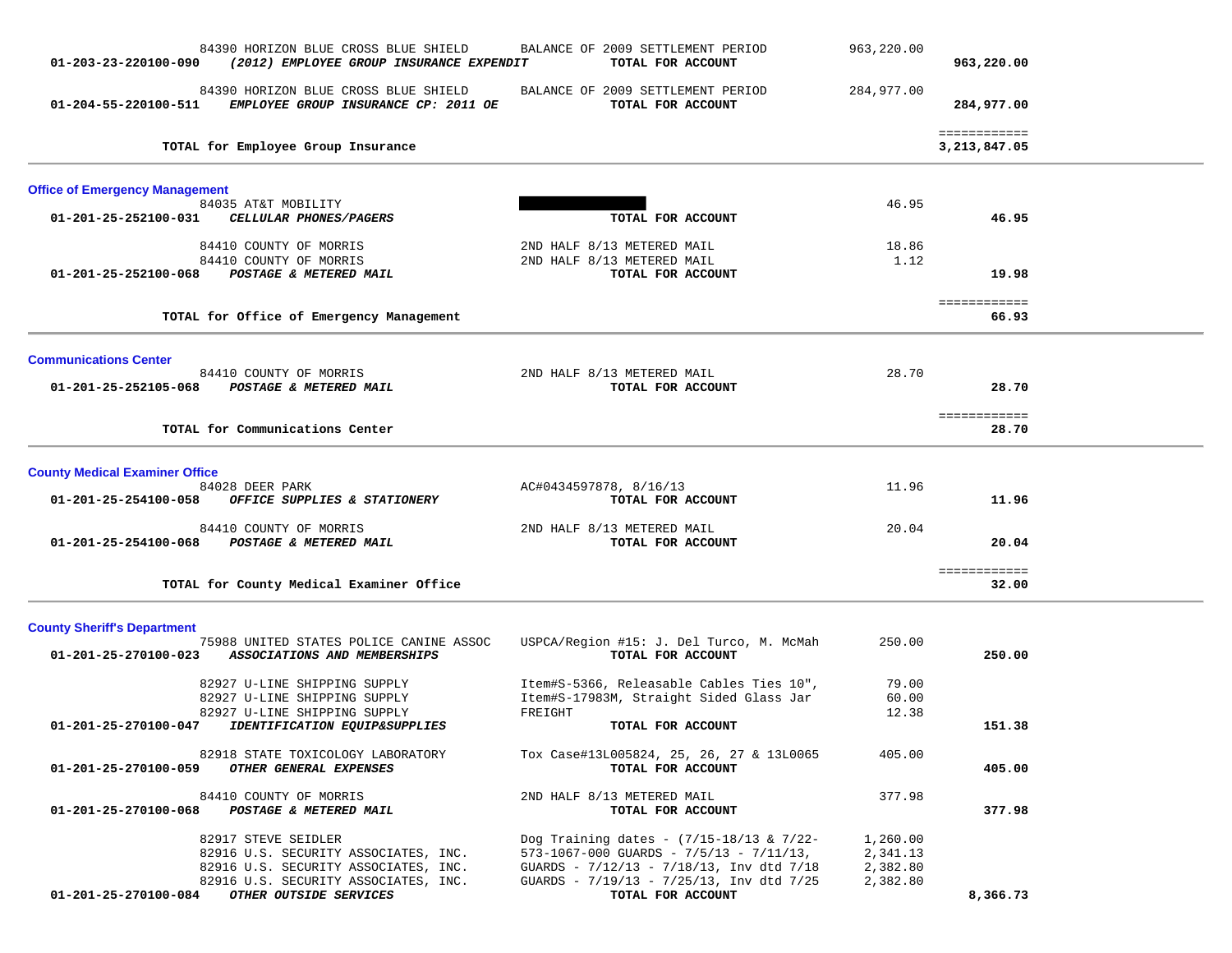| 82915 PAPER MART INC<br>01-201-25-270100-095<br>OTHER ADMINISTRATIVE SUPPLIES                  | Item#5501012 - White copy paper, Inv dtd<br>TOTAL FOR ACCOUNT                        | 158.88           | 158.88       |
|------------------------------------------------------------------------------------------------|--------------------------------------------------------------------------------------|------------------|--------------|
| 82928 INTEGRATED COMPUTER SOLUTIONS                                                            | Repair Hp Laserjet 435on - Maintenance k                                             | 395.00           |              |
| 82914 PORTER LEE CORPORATION                                                                   | Bar Code System Fee - Sept. 2013 - Aug 2                                             | 788.00           |              |
| 80669 VERIZON WIRELESS                                                                         | $442002049 - 00001$ $5/24/13 - 6/23/13$ , Inv                                        | 1,170.73         |              |
| 80578 VERIZON WIRELESS                                                                         | $442002049 - 00001$ $4/24/13 - 5/23/13$ , Inv                                        | 1,165.18         |              |
| 01-201-25-270100-161<br>COMMUNICATIONS EQUIPMENT                                               | TOTAL FOR ACCOUNT                                                                    |                  | 3,518.91     |
| 78949 DAY CHEVROLET INC                                                                        | "2013" Chevrolet Tahoe (CK10706) 4WD 4dr                                             | 27,479.00        |              |
| 78949 DAY CHEVROLET INC                                                                        | Seats, front bucket w/premium cloth (AGI                                             | 701.25           |              |
| 78949 DAY CHEVROLET INC                                                                        | Skid Plate Pkg includes front underbody                                              | 112.50           |              |
| 78949 DAY CHEVROLET INC                                                                        | Blue Sea Distribution Box x6 pin power c                                             | 1,257.90         |              |
| 78949 DAY CHEVROLET INC                                                                        | Center console seating Item#9N5-CK10706                                              | 596.25           |              |
| 01-201-25-270100-167<br>TRANSPORTATION VEHICLES                                                | TOTAL FOR ACCOUNT                                                                    |                  | 30,146.90    |
| 83754 BALKIS BERNARD                                                                           | Sneakers for PT Training                                                             | 70.00            |              |
| 83753 KEITH NAUER                                                                              | Sneakers for PT Training                                                             | 59.99            |              |
| 01-201-25-270100-202<br>UNIFORM AND ACCESSORIES                                                | TOTAL FOR ACCOUNT                                                                    |                  | 129.99       |
| 82919 MAJOR POLICE SUPPLY                                                                      | Emergency Lighting & Siren Equipment for                                             | 1,718.26         |              |
| 01-201-25-270100-258<br><b>EQUIPMENT</b>                                                       | TOTAL FOR ACCOUNT                                                                    |                  | 1,718.26     |
|                                                                                                |                                                                                      |                  |              |
| 82795 ROYAL COMMUNICATIONS INC.<br>82795 ROYAL COMMUNICATIONS INC.                             | Parts needed to install Lighting & Siren<br>Mini ATM Pigtail Fuses 15A for (Dodge Av | 270.00<br>15.00  |              |
| 82796 ROYAL COMMUNICATIONS INC.                                                                | Replace broken antenna & Siren Speaker (                                             | 265.00           |              |
| 01-201-25-270100-262<br>MACHINERY REPAIRS & PARTS                                              | TOTAL FOR ACCOUNT                                                                    |                  | 550.00       |
|                                                                                                |                                                                                      |                  |              |
| 67754 PDR DISTRIBUTION, LLC<br>(2012) BOOKS & PERIODICALS<br>01-203-25-270100-028              | PDR w/eDrug Updates<br>TOTAL FOR ACCOUNT                                             | 59.95            | 59.95        |
|                                                                                                |                                                                                      |                  |              |
| 82791 SPECTRODOME LLC.                                                                         | RTA Graphics - Manufacture, supply & ins                                             | 2,250.00         |              |
| 01-203-25-270100-059<br>(2012) OTHER GENERAL EXPENSES                                          | TOTAL FOR ACCOUNT                                                                    |                  | 2,250.00     |
| 69884 UNIVERSAL UNIFORM SALES CO INC                                                           | A. Barnes - (Jacket, Boots, Fristkmaster                                             | 414.93           |              |
| 69884 UNIVERSAL UNIFORM SALES CO INC                                                           | R. Cicerone-Brown - (Complete Uniform),                                              | 1,254.25         |              |
| 69884 UNIVERSAL UNIFORM SALES CO INC                                                           | C. Kovacs - (Complete Uniform), POS# 1-2                                             | 1,188.98         |              |
| 69884 UNIVERSAL UNIFORM SALES CO INC                                                           | A. Fernandez - (Complete Uniform), POS#                                              | 1,217.78         |              |
| 69884 UNIVERSAL UNIFORM SALES CO INC                                                           | M. Abate - (Complete Uniform), POS# 1-20                                             | 1,254.25         |              |
| 69884 UNIVERSAL UNIFORM SALES CO INC<br>01-203-25-270100-202<br>(2012) UNIFORM AND ACCESSORIES | A. Ohlsen - (Complete Uniform), POS# 1-2<br>TOTAL FOR ACCOUNT                        | 1,188.98         | 6,519.17     |
|                                                                                                |                                                                                      |                  |              |
|                                                                                                |                                                                                      |                  | ============ |
| TOTAL for County Sheriff's Department                                                          |                                                                                      |                  | 54,603.15    |
|                                                                                                |                                                                                      |                  |              |
| <b>County Prosecutor's Office</b><br>82811 ATLANTIC TOMORROWS OFFICE                           | 1013927 Ricoh Final Billing- CLICKS USED                                             | 19.11            |              |
| DATA PROCESSING SUPPLIES<br>01-201-25-275100-037                                               | TOTAL FOR ACCOUNT                                                                    |                  | 19.11        |
|                                                                                                |                                                                                      |                  |              |
| 82813 MINUTEMAN PRESS                                                                          | Business Cards-Captain Arseneault                                                    | 99.40            |              |
| 82813 MINUTEMAN PRESS                                                                          | Business Cards-Captain DeGroot                                                       | 99.40            |              |
| 82800 PAPER MART INC                                                                           | #11 Reg.White Envelopes                                                              | 928.75<br>384.75 |              |
| 82800 PAPER MART INC                                                                           | 6x9 Kraft Brown Envelopes<br>Special room plates & Sgt. Then                         | 160.00           |              |
| 82827 RIOS' ENGRAVING<br>82827 RIOS' ENGRAVING                                                 | Name plate-Lt.Jane Rectenwald                                                        | 12.00            |              |
| OFFICE SUPPLIES & STATIONERY<br>01-201-25-275100-058                                           | TOTAL FOR ACCOUNT                                                                    |                  | 1,684.30     |
|                                                                                                |                                                                                      |                  |              |

| 01-201-25-275100-068<br>POSTAGE & METERED MAIL | TOTAL FOR ACCOUNT                   | ,396.73  |
|------------------------------------------------|-------------------------------------|----------|
| 84410 COUNTY OF MORRIS                         | 2ND HALF 8/13 METERED MAIL          | 1,109.78 |
| 83744 FEDEX                                    | Account #1051-0576-2 (8/2-8/7/2013) | 90.09    |
| 83744 FEDEX                                    | Account #1051-0576-2 (7/17-7/31/13) | 196.86   |
|                                                |                                     |          |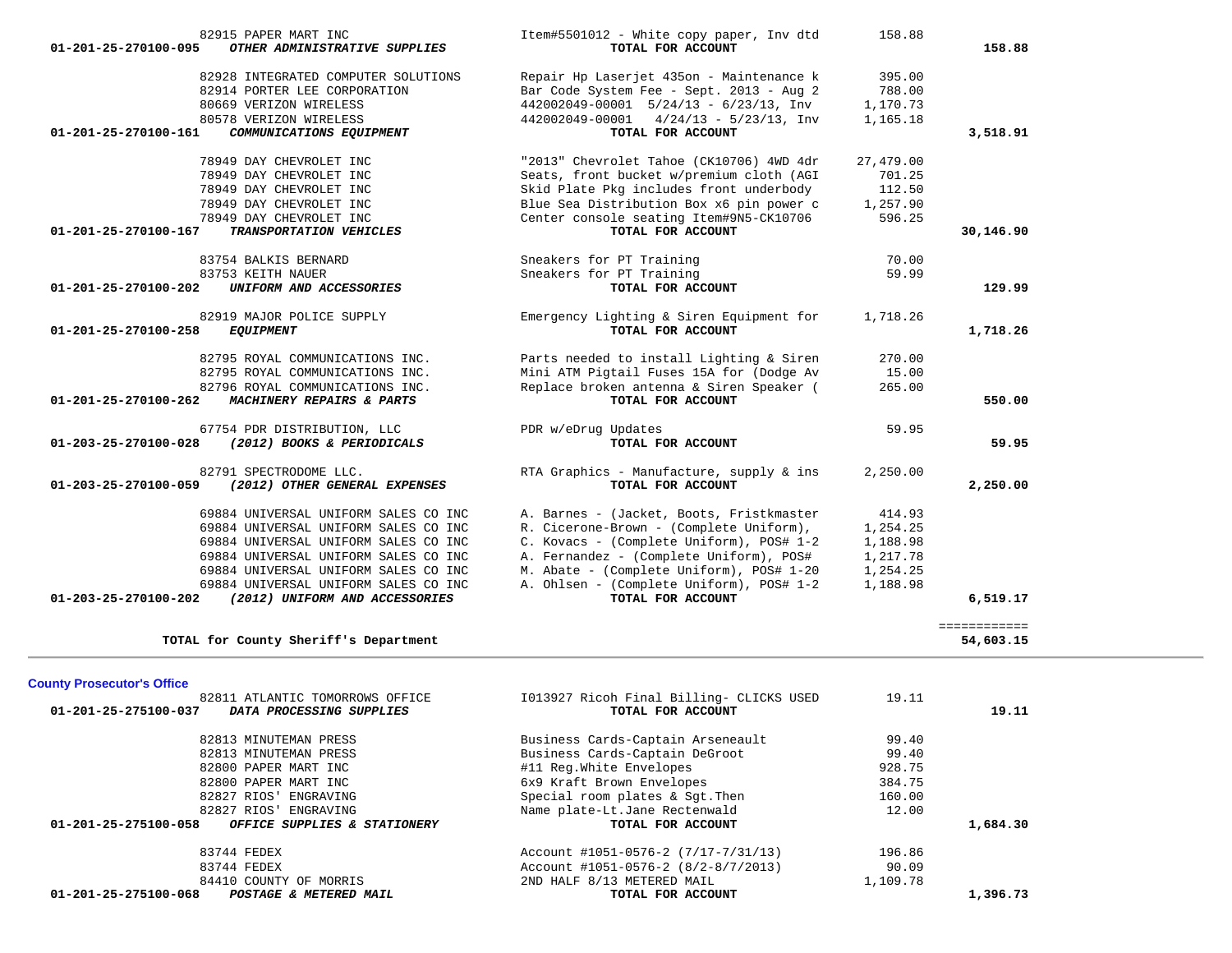|                                                         |                                                   |           | ============ |
|---------------------------------------------------------|---------------------------------------------------|-----------|--------------|
| TOTAL for County Prosecutor's Office                    |                                                   |           | 5,694.71     |
| <b>County Jail</b>                                      |                                                   |           |              |
| 82274 THE PENNSYLVANIA STATE UNIVERSITY                 | TRAINING-W.YARLASKI DATED 7.25.13`                | 300.00    |              |
| EDUCATION SCHOOLS & TRAINING<br>01-201-25-280100-039    | TOTAL FOR ACCOUNT                                 |           | 300.00       |
| 82666 ATC SERVICES INC                                  | OUARTERLY HVAC MAINT. CONTRACT PAYMENT F          | 4,176.50  |              |
| 82262 JOHNSTON COMMUNICATIONS                           | PHONE MAINTENANCE CONTRACT FROM 8.1.13 T          | 4,992.00  |              |
| 83012 MILLER & CHITTY CO INC                            | BOILER CONTRACT PAYMENT FOR JULY, AUG, SEP        | 2,180.00  |              |
| 83020 SCIENTIFIC WATER CONDITIONING                     | WATER GUARD SERVICE FOR AUG, SEP, OCT 2013        | 232.00    |              |
| EQUIPMENT SERVICE AGREEMENTS<br>01-201-25-280100-044    | TOTAL FOR ACCOUNT                                 |           | 11,580.50    |
| 82672 ALL-STAR IDENTIFICATION                           | ID SUPPLIES DATED 7.31.13                         | 2,383.00  |              |
| IDENTIFICATION EQUIP&SUPPLIES<br>01-201-25-280100-047   | TOTAL FOR ACCOUNT                                 |           | 2,383.00     |
| 82664 STAPLES BUSINESS ADVANTAGE                        | OFFICE SUPPLIES DATED 7.25.13                     | 89.50     |              |
| OFFICE SUPPLIES & STATIONERY<br>01-201-25-280100-058    | TOTAL FOR ACCOUNT                                 |           | 89.50        |
| 82279 BROWNELLS INC                                     | FIREARM PARTS DATED 6.25.13                       | 238.83    |              |
| OTHER GENERAL EXPENSES<br>01-201-25-280100-059          | TOTAL FOR ACCOUNT                                 |           | 238.83       |
| 84410 COUNTY OF MORRIS                                  | 2ND HALF 8/13 METERED MAIL                        | 675.71    |              |
| POSTAGE & METERED MAIL<br>01-201-25-280100-068          | TOTAL FOR ACCOUNT                                 |           | 675.71       |
| 82671 ARAMARK CORRECTIONAL SERVICES                     | TENT RENTALS FOR JAIL FUNCTION DATED 7.2          | 250.00    |              |
| 83011 ELEVATOR MAINTENANCE CORP                         | ELEVATOR MAINTENANCE FOR SEPT.2013 DATED          | 683.33    |              |
| 82273 T J'S SPORTWIDE TROPHY                            | ENGRAVED PLATE DATED 7.23.13                      | 15.00     |              |
| OTHER OUTSIDE SERVICES<br>01-201-25-280100-084          | TOTAL FOR ACCOUNT                                 |           | 948.33       |
| 82275 CRAFTMASTER HARDWARE                              | LOCK PARTS DATED 7.23.13                          | 131.75    |              |
| 82281 KURT'S LOCKSMITH SERVICE, LLC LOCKS DATED 7.29.13 |                                                   | 742.00    |              |
| 82665 ROYAL SYSTEMS                                     | 4 SECURITY CAMERAS PLUS FREIGHT DATED 7. 1,653.90 |           |              |
| 82264 SUPERCIRCUITS INC                                 | SECURITY CAMERA DATED 7.18.13                     | 495.76    |              |
| <b>SECURITY EQUIPMENT</b><br>01-201-25-280100-128       | TOTAL FOR ACCOUNT                                 |           | 3,023.41     |
| 80632 QUENCH USA                                        | WATER COOLER RENTAL FOR JULY 2013, DATED 284.00   |           |              |
| <b>WATER</b><br>01-201-25-280100-147                    | TOTAL FOR ACCOUNT                                 |           | 284.00       |
| 82669 ARAMARK CORRECTIONAL SERVICES                     | STAFF AND INMATE MEALS DATED 7.25.13              | 16,506.40 |              |
| 82669 ARAMARK CORRECTIONAL SERVICES                     | PROFESSIONAL GUEST MEALS DATED 7.25.13            | 740.00    |              |
| 82722 ARAMARK CORRECTIONAL SERVICES                     | STAFF AND INMATE MEALS DATED 8.1.13               | 16,031.26 |              |
| 83025 ARAMARK CORRECTIONAL SERVICES                     | STAFF AND INMATE MEALS DATED 8.8.13               | 15,689.36 |              |
| 83025 ARAMARK CORRECTIONAL SERVICES                     | PROFESSIONAL GUEST MEALS DATED 8.8.13             | 90.00     |              |
| 83025 ARAMARK CORRECTIONAL SERVICES                     | STAFF MEALS DATED 8.8.13                          | 397.50    |              |
| 01-201-25-280100-185<br>FOOD                            | TOTAL FOR ACCOUNT                                 |           | 49,454.52    |
| 79630 PRACTICE ASSOCIATES INC                           | MEDICAL CARE FOR J.LUPO DATED 5.13.13             | 200.20    |              |
| 79385 PRACTICE ASSOCIATES INC                           | MEDICAL CARE FOR J.LUPO DATED 5.13.13             | 130.00    |              |

| 83745 PAULA JORDAO<br>01-201-25-275100-082<br><b>TRAVEL EXPENSE</b> | Travel to Newark-Appellate Argument 7/9/<br>TOTAL FOR ACCOUNT | 24.50  | 24.50    |
|---------------------------------------------------------------------|---------------------------------------------------------------|--------|----------|
| 81201 MICHAEL CERULLO                                               | Reimbursement-Retake Timothy Fatolitis-                       | 198.28 |          |
| 82907 ATLANTIC TACTICAL OF NJ, INC.                                 | Account 200033-Lydia Negron-New Detectiv                      | 480.33 |          |
| 81195 RADIO SHACK                                                   | Garmin- For Assistant Prosecutor Brian D                      | 389.97 |          |
| 01-201-25-275100-118<br><b>INVESTIGATION EXPENSE</b>                | TOTAL FOR ACCOUNT                                             |        | 1,068.58 |
|                                                                     |                                                               |        |          |
| 78985 ATLANTIC TACTICAL OF NJ, INC.                                 | Smith & Warren S24X Gold Badges-Sqt.                          | 278.85 |          |
| 82907 ATLANTIC TACTICAL OF NJ, INC.                                 | Account 200033-Michael Pilkington - New                       | 611.32 |          |
| 82907 ATLANTIC TACTICAL OF NJ, INC.                                 | Account 200033-Thomas Rodas- New Investi                      | 611.32 |          |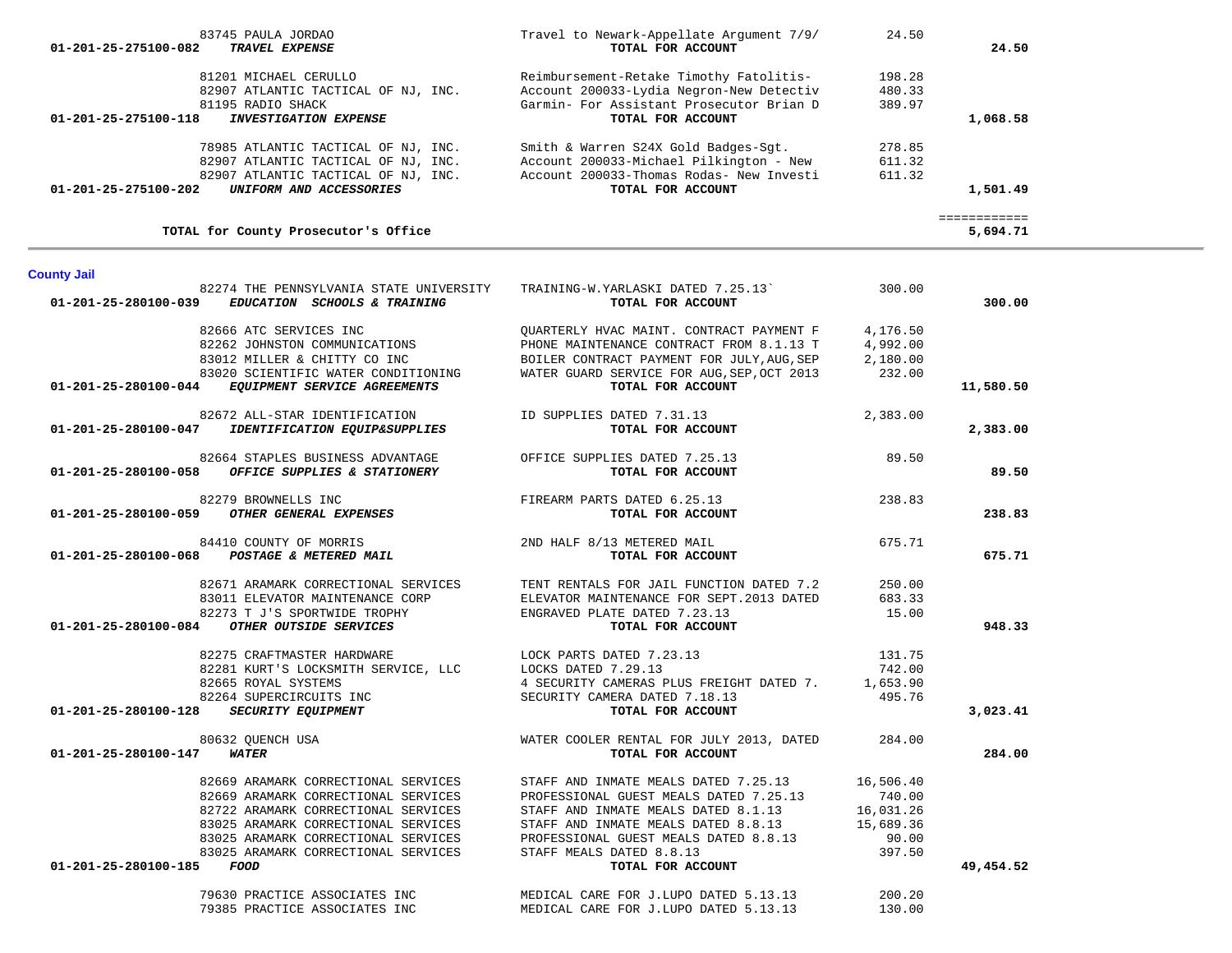| <b>County Youth Detention Facilit</b>                                                             |                                                    |          |          |
|---------------------------------------------------------------------------------------------------|----------------------------------------------------|----------|----------|
| 81952 CABLEVISION                                                                                 | cable boxes, Power to Learn with filter            | 40.57    |          |
| 83790 EDWARD SHAPLEY<br>01-201-25-281100-039<br><i>SCHOOLS &amp; TRAINING</i><br><b>EDUCATION</b> | ingredients for cooking class<br>TOTAL FOR ACCOUNT | 34.04    | 74.61    |
| 83614 STAPLES BUSINESS ADVANTAGE                                                                  | pens, pencils, phone                               | 55.16    |          |
| 01-201-25-281100-058<br>OFFICE SUPPLIES & STATIONERY                                              | TOTAL FOR ACCOUNT                                  |          | 55.16    |
| 84410 COUNTY OF MORRIS                                                                            | 2ND HALF 8/13 METERED MAIL                         | 71.02    |          |
| 01-201-25-281100-068<br>POSTAGE & METERED MAIL                                                    | TOTAL FOR ACCOUNT                                  |          | 71.02    |
| 83614 STAPLES BUSINESS ADVANTAGE                                                                  | shredder                                           | 1,085.70 |          |
| 01-201-25-281100-258<br><b>EOUIPMENT</b>                                                          | TOTAL FOR ACCOUNT                                  |          | 1,085.70 |

| 80636 PRACTICE ASSOCIATES INC | INMATE LUPO MEDICAL CARE DATED 05/14,15/                                                                                                                                                                                                             | 358.15 |              |
|-------------------------------|------------------------------------------------------------------------------------------------------------------------------------------------------------------------------------------------------------------------------------------------------|--------|--------------|
|                               |                                                                                                                                                                                                                                                      |        |              |
|                               |                                                                                                                                                                                                                                                      |        |              |
|                               |                                                                                                                                                                                                                                                      |        |              |
|                               |                                                                                                                                                                                                                                                      |        |              |
|                               |                                                                                                                                                                                                                                                      |        |              |
|                               |                                                                                                                                                                                                                                                      |        |              |
|                               |                                                                                                                                                                                                                                                      |        |              |
|                               |                                                                                                                                                                                                                                                      |        |              |
|                               |                                                                                                                                                                                                                                                      |        |              |
|                               |                                                                                                                                                                                                                                                      |        |              |
| 01-201-25-280100-189 MEDICAL  | TOTAL FOR ACCOUNT                                                                                                                                                                                                                                    |        | 3,046.55     |
|                               |                                                                                                                                                                                                                                                      |        |              |
|                               |                                                                                                                                                                                                                                                      |        |              |
|                               |                                                                                                                                                                                                                                                      |        |              |
|                               |                                                                                                                                                                                                                                                      |        |              |
|                               |                                                                                                                                                                                                                                                      |        |              |
|                               |                                                                                                                                                                                                                                                      |        |              |
|                               |                                                                                                                                                                                                                                                      |        |              |
|                               |                                                                                                                                                                                                                                                      |        |              |
| 01-201-25-280100-202          | 83029 UNIVERSAL UNIFORM SALES CO INC<br>83029 UNIVERSAL UNIFORM SALES CO INC<br>83029 UNIVERSAL UNIFORM SALES CO INC<br>83029 UNIVERSAL UNIFORM SALES CO INC<br>83029 UNIFORMS FOR GRANT DATED 7.16.13<br>15.00<br>TOTAL FOR ACCOUNT<br>TOTA         |        | 1,338.10     |
|                               |                                                                                                                                                                                                                                                      |        |              |
|                               |                                                                                                                                                                                                                                                      |        |              |
|                               |                                                                                                                                                                                                                                                      |        |              |
|                               |                                                                                                                                                                                                                                                      |        |              |
|                               |                                                                                                                                                                                                                                                      |        |              |
|                               |                                                                                                                                                                                                                                                      |        |              |
|                               |                                                                                                                                                                                                                                                      |        |              |
|                               |                                                                                                                                                                                                                                                      |        |              |
|                               |                                                                                                                                                                                                                                                      |        |              |
|                               |                                                                                                                                                                                                                                                      |        |              |
| 01-201-25-280100-249          | <b>EXECTIVE AND ACCESSORIES</b><br>FOTAL FOR ACCOUNT<br>FOR ACCOUNT<br>1,264.99<br>82251 GRAINGER<br>BATHORE HVAC FILTERS DATED 7.25.13<br>460.80<br>83022 MORRISTOWN LUMBER & MAINTENANCE SUPPLIES DATED 7.12.13<br>82.00<br>83022 MORRISTOWN LUMBE |        | 3,247.97     |
|                               |                                                                                                                                                                                                                                                      |        |              |
|                               |                                                                                                                                                                                                                                                      |        |              |
|                               |                                                                                                                                                                                                                                                      |        |              |
|                               |                                                                                                                                                                                                                                                      |        | 3,295.84     |
|                               |                                                                                                                                                                                                                                                      |        |              |
|                               |                                                                                                                                                                                                                                                      |        |              |
|                               |                                                                                                                                                                                                                                                      |        |              |
|                               |                                                                                                                                                                                                                                                      |        |              |
|                               |                                                                                                                                                                                                                                                      |        | 5,147.61     |
|                               |                                                                                                                                                                                                                                                      |        |              |
|                               |                                                                                                                                                                                                                                                      |        | ============ |
| TOTAL for County Jail         |                                                                                                                                                                                                                                                      |        | 85,053.87    |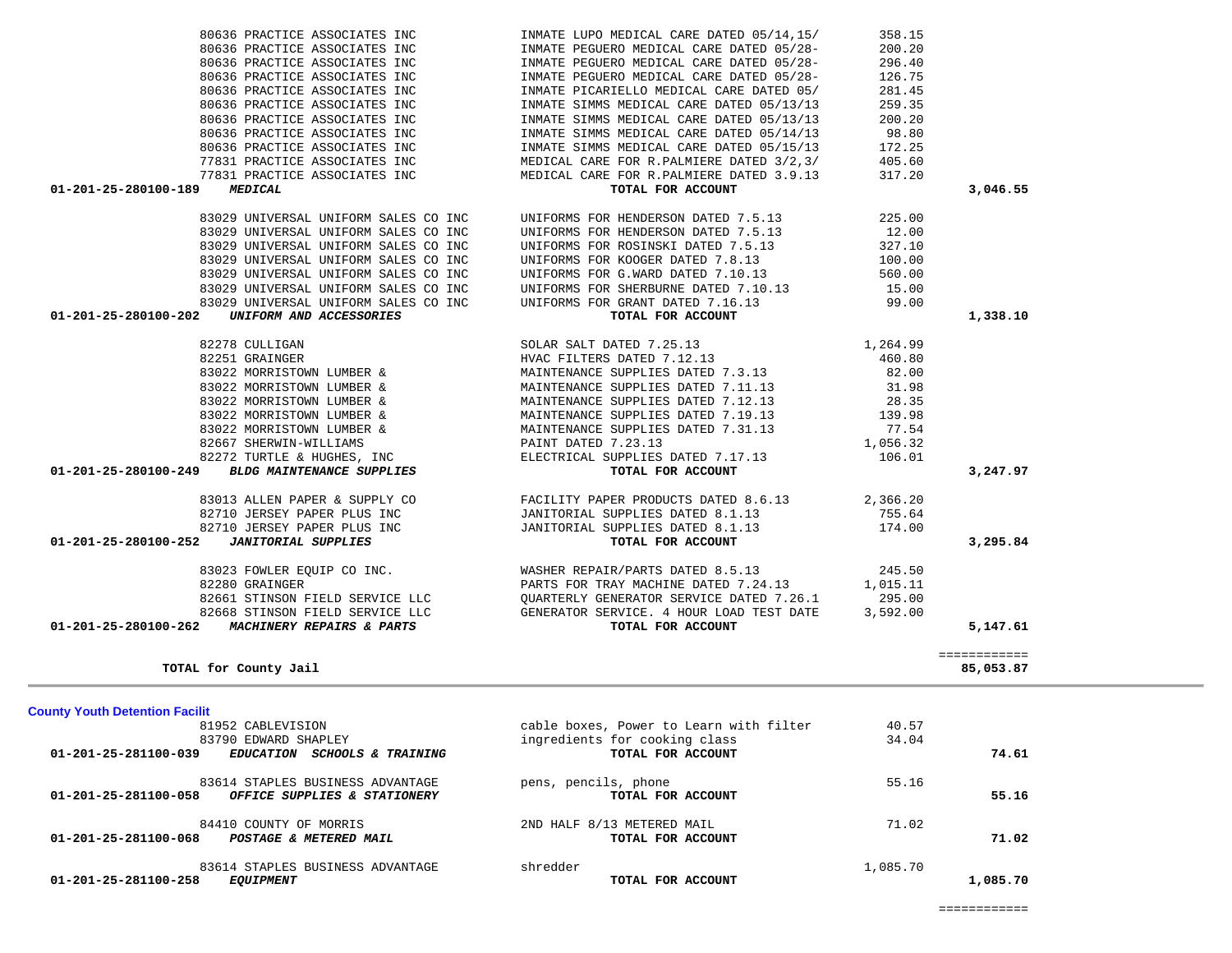| <b>Road Repairs</b>                                                  |                                                                                                                    |                  |          |
|----------------------------------------------------------------------|--------------------------------------------------------------------------------------------------------------------|------------------|----------|
| 84410 COUNTY OF MORRIS                                               | 2ND HALF 8/13 METERED MAIL                                                                                         | 5.72             |          |
| 01-201-26-290100-068 POSTAGE & METERED MAIL                          | TOTAL FOR ACCOUNT                                                                                                  |                  | 5.72     |
| 83001 CENTURYLINK                                                    |                                                                                                                    |                  |          |
| 83920 VERIZON                                                        | IK 310111021 Bill Date: 7/25/2013 163.78<br>973-361-2726 132 16Y Billing 8/1/2013 283.30                           |                  |          |
| 01-201-26-290100-146<br><b>TELEPHONE</b>                             | TOTAL FOR ACCOUNT                                                                                                  |                  | 447.08   |
|                                                                      |                                                                                                                    |                  |          |
| 81832 LOVEYS PIZZA & GRILL                                           | Meals 3/18-7/2/2013                                                                                                | 400.00           |          |
| 81832 LOVEYS PIZZA & GRILL $15$ <sup>8</sup> Gratuity                |                                                                                                                    | 60.00            |          |
| 81833 HUNAN WOK                                                      | reals 3/10-7/2/2013<br>15% Gratuity<br>Meals 4/16-7/12/2013<br>15% Gratuity<br>Meals 4/8-6/11/2013<br>15% Gratuity | 180.00           |          |
| 81833 HUNAN WOK                                                      |                                                                                                                    | 27.00            |          |
| 82237 PAULS DINER<br>82237 PAULS DINER                               |                                                                                                                    | 130.00<br>19.50  |          |
| 82999 R.B.'S DELI                                                    |                                                                                                                    | 190.00           |          |
| 82999 R.B.'S DELI                                                    | Meals 4/15-6/13/2013<br>15% Gratuity<br>15% Gratuity                                                               | 28.50            |          |
| 01-201-26-290100-188<br><b>MEALS</b>                                 | TOTAL FOR ACCOUNT                                                                                                  |                  | 1,035.00 |
|                                                                      |                                                                                                                    |                  |          |
| 83947 JEFFREY LIPESKY                                                | work boots per contract                                                                                            | 69.99            |          |
| 84130 DAVE TILISON                                                   | work boots                                                                                                         | 90.00            |          |
| 84023 GREG ST. JOHN                                                  | Work Boots per contract<br>work boots per contract                                                                 | 90.00            |          |
| 84022 JEFF PALK                                                      |                                                                                                                    | 90.00            |          |
| 84131 MICHAEL VISCONTI                                               |                                                                                                                    | 90.00            |          |
| 84021 WILLIAM SERGENT                                                |                                                                                                                    | 90.00            |          |
| 83932 DANIEL TAY                                                     | Work Boots<br>work boots per contract<br>work boots per contract<br>work boots per contract                        | 90.00            |          |
| 83930 FRANK PERRINI                                                  |                                                                                                                    | 90.00            |          |
| 83929 JOHN BOWER<br>83931 FRANK SCHOTT                               | work boots per contract                                                                                            | 90.00<br>42.97   |          |
| 83933 ROBERT REIDMILLER                                              | work boots per contract<br>work boots per contract<br>work boots per contract<br>work boots per contract           | 90.00            |          |
| 01-201-26-290100-207<br>UNIFORM & CLOTHING ALLOWANCE                 | TOTAL FOR ACCOUNT                                                                                                  |                  | 922.96   |
|                                                                      |                                                                                                                    |                  |          |
| 82989 TILCON NEW YORK INC.                                           | $I - 5$                                                                                                            | 369.29           |          |
| 82989 TILCON NEW YORK INC.                                           | $I - 5$                                                                                                            | 187.95           |          |
| 82989 TILCON NEW YORK INC.                                           | $I - 5$                                                                                                            | 333.13           |          |
| 82235 TILCON NEW YORK INC.                                           | 1-5<br>I-5 07/13/2013<br>I-5 07/13/2013                                                                            | 513.56           |          |
| 82235 TILCON NEW YORK INC.                                           |                                                                                                                    | 138.98           |          |
| 82235 TILCON NEW YORK INC.                                           | $I-2, I-5$ 07/13/2013<br>$I-5$ 07/20/2013                                                                          | 1,180.91         |          |
| 82235 TILCON NEW YORK INC.                                           | I-5 07/20/2013                                                                                                     | 899.76           |          |
| 82235 TILCON NEW YORK INC.<br>I-5 07/20/2013<br>01-201-26-290100-222 |                                                                                                                    | 426.21           |          |
| <b>BITUMINOUS CONCRETE</b>                                           | TOTAL FOR ACCOUNT                                                                                                  |                  | 4,049.79 |
| 83000 GARDEN STATE HIGHWAY                                           | R1-1 30x30 STOP                                                                                                    | 2,737.00         |          |
| 83000 GARDEN STATE HIGHWAY                                           |                                                                                                                    | 562.50           |          |
| 83000 GARDEN STATE HIGHWAY                                           |                                                                                                                    | 470.00           |          |
| 83000 GARDEN STATE HIGHWAY                                           | R1-1 30x30 STOP<br>W1-18R Chevron Alignment<br>R7-19 No Stopping or Standing<br>W16-7 Right Diagonal Arrow         | 25.00            |          |
| 83000 GARDEN STATE HIGHWAY                                           | Std Holes/Corner Blank                                                                                             | 173.00           |          |
| 83000 GARDEN STATE HIGHWAY                                           | Octagon, Std Holes Blank                                                                                           | 1,028.30         |          |
| 83000 GARDEN STATE HIGHWAY                                           | Std Holes/Corner Blank                                                                                             | 527.40           |          |
| 83000 GARDEN STATE HIGHWAY                                           | 3-8W Black/White Signs                                                                                             | 265.00           |          |
| 83000 GARDEN STATE HIGHWAY                                           | 3-8T Black/White Signs                                                                                             | 530.00           |          |
| 77495 3M                                                             | PO 33115 transfer tape                                                                                             | 108.00           |          |
| 01-201-26-290100-238<br><i><b>SIGNAGE</b></i>                        | TOTAL FOR ACCOUNT                                                                                                  |                  | 6,426.20 |
| 83003 TILCON NEW YORK INC.                                           | quarry process                                                                                                     | 337.74           |          |
| 01-201-26-290100-244<br><b>STONE</b>                                 | TOTAL FOR ACCOUNT                                                                                                  |                  | 337.74   |
|                                                                      |                                                                                                                    |                  |          |
| 83006 GRINNELL RECYCLING INC.                                        | Disposable Recycling 7/1-7/18/2013                                                                                 | 326.83           |          |
| 83006 GRINNELL RECYCLING INC.                                        |                                                                                                                    | 187.20           |          |
| 83006 GRINNELL RECYCLING INC.                                        |                                                                                                                    | 382.72<br>183.04 |          |
| 83006 GRINNELL RECYCLING INC.                                        |                                                                                                                    |                  |          |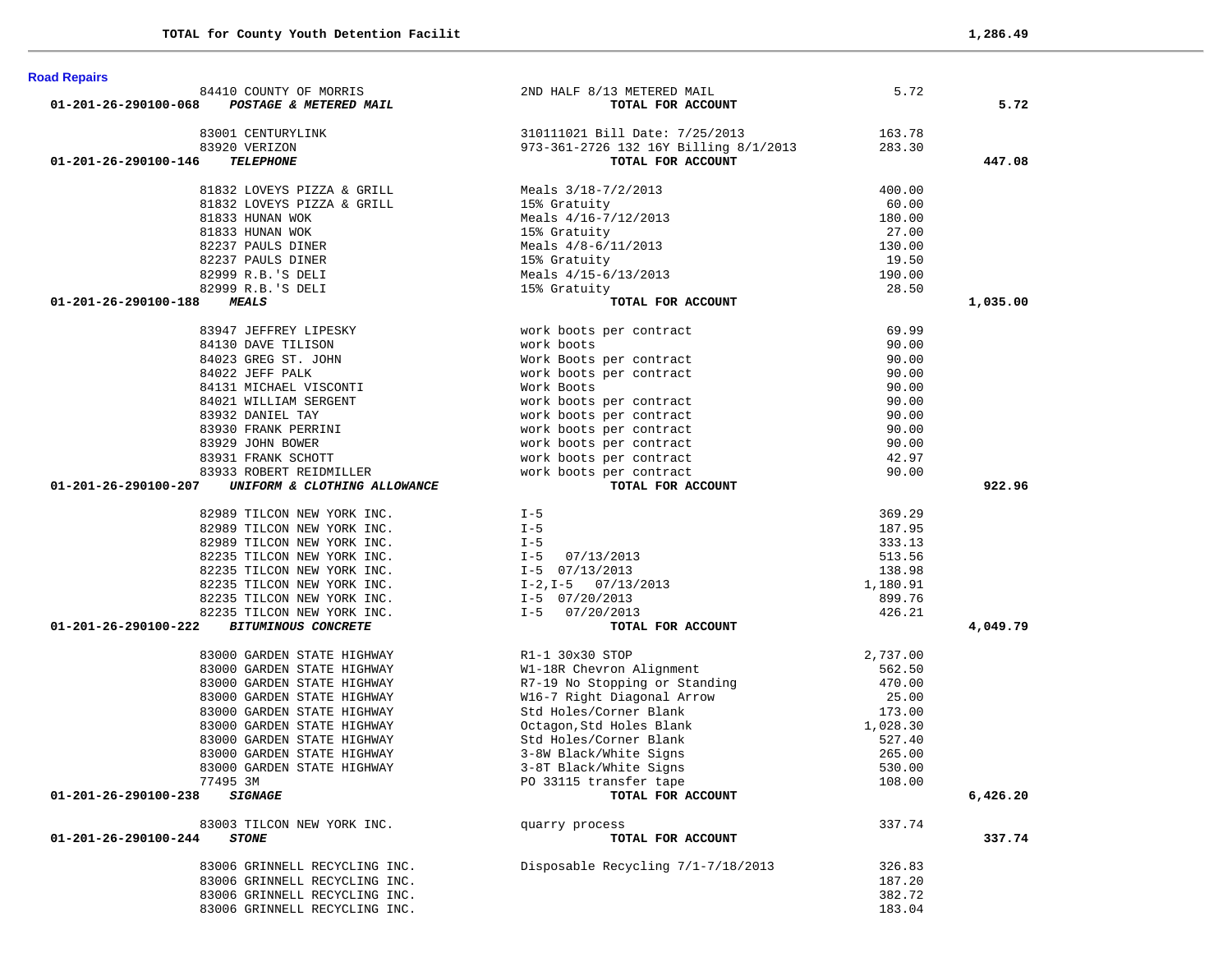83935 ERIC BODLE work boots per contract 90.00 83934 WILLIAM SICKLEY **boots per contract boots per contract** 87.96 **B** 87.96 **B** 87.96 **B** 87.96 **B** 87.96 **B 87.96 01-201-26-300100-207** *UNIFORM & CLOTHING ALLOWANCE* **TOTAL FOR ACCOUNT 177.96**

**Shade Tree Commission** 

| <b>Bridges and Culverts</b>                               |                                          |        |              |
|-----------------------------------------------------------|------------------------------------------|--------|--------------|
| 82998 COUNTY CONCRETE CORP.                               | NJDOT Class B                            | 380.00 |              |
| 82998 COUNTY CONCRETE CORP.                               | Chilled Concrete                         | 6.00   |              |
| 82998 COUNTY CONCRETE CORP.                               | Delivery Charge                          | 215.00 |              |
| 01-201-26-292100-227<br><b>CONCRETE</b>                   | TOTAL FOR ACCOUNT                        |        | 601.00       |
| 82994 CERBO LUMBER & HARDWARE                             | 2x4x16 Doug Fir Std & Btr                | 307.44 |              |
| 82994 CERBO LUMBER & HARDWARE                             | 4x8 5/8 (19/32) CD Ply Fir               | 149.28 |              |
| 83131 SHEAFFER SUPPLY, INC.                               | $5/8x4-1/2$ Rawl Stud                    | 43.12  |              |
| 83131 SHEAFFER SUPPLY, INC.                               | 5/8 Flatwasher                           | 12.21  |              |
| 83131 SHEAFFER SUPPLY, INC.                               | 5/8 USS Nuts                             | 4.50   |              |
| 83131 SHEAFFER SUPPLY, INC.                               | $5/8-11x6$ Thrd Rod                      | 29.00  |              |
| 82993 SHEAFFER SUPPLY, INC.                               | 5/8x6 Rawl Stud                          | 54.57  |              |
| $01 - 201 - 26 - 292100 - 233$<br><b>LUMBER</b>           | TOTAL FOR ACCOUNT                        |        | 600.12       |
| 83133 GRAINGER                                            | Mini Paint Roller Cover, 4 in. Pk 2      | 7.98   |              |
| 83334 GRAINGER                                            | Mini Paint Roller cover4 IN, Pk 10       | 37.38  |              |
| $01 - 201 - 26 - 292100 - 234$<br><b>PAINT</b>            | TOTAL FOR ACCOUNT                        |        | 45.36        |
| 82318 GRAINGER                                            | Battery pack, 18VNICD, 2.4A/HR, PK 2     | 198.00 |              |
| TOOLS - OTHERS<br>01-201-26-292100-246                    | TOTAL FOR ACCOUNT                        |        | 198.00       |
| 81997 COUNTY WELDING SUPPLY CO                            | Torch Repair                             | 115.90 |              |
| 81997 COUNTY WELDING SUPPLY CO                            | UN 1072 Oxygen Compressec 2.2CWS 251 cf  | 21.50  |              |
| 01-201-26-292100-248<br>WELDING-OXYGEN-ACETYLENE ETC      | TOTAL FOR ACCOUNT                        |        | 137.40       |
| 83132 GRAY SUPPLY CORP                                    | DARDA #7 Air Powered Rock SplBilled for  | 235.00 |              |
| 83132 GRAY SUPPLY CORP                                    | Optimol/Elco Grease Pint                 | 42.00  |              |
| 82995 TRITEC OFFICE EOUIPMENT INC                         | Ricoh MPC2051Machine ID: 5959From 4/1/13 | 46.34  |              |
| $01 - 201 - 26 - 292100 - 259$<br><b>EQUIPMENT RENTAL</b> | TOTAL FOR ACCOUNT                        |        | 323.34       |
| 82317 KENVIL POWER EQUIPMENT, INC.                        | 28.4CC Loop 4 Cycle                      | 329.95 |              |
| 82317 KENVIL POWER EQUIPMENT, INC.                        | Processing Surcharge                     | 2.50   |              |
| 82990 PARK UNION BUILDING                                 | ply wood and lumber                      | 254.16 |              |
| 82992 PARK UNION BUILDING                                 | Box of nails for nail qun                | 49.99  |              |
| 01-201-26-292100-260<br>CONSTRUCTION MATERIALS            | TOTAL FOR ACCOUNT                        |        | 636.60       |
| 81548 EMEDCO                                              | EST-PKGEyewash Inspection tags           | 54.14  |              |
| 81730 GALETON GLOVES                                      | Knit Glvs Ltx Palm MensSz X-Large 12 Pai | 58.25  |              |
| 81730 GALETON GLOVES                                      | Freight                                  | 12.50  |              |
| $01 - 201 - 26 - 292100 - 266$<br><b>SAFETY ITEMS</b>     | TOTAL FOR ACCOUNT                        |        | 124.89       |
|                                                           |                                          |        | ============ |
| TOTAL for Bridges and Culverts                            |                                          |        | 2,666.71     |

|                                                                                                                 | _____________<br>_____________ |
|-----------------------------------------------------------------------------------------------------------------|--------------------------------|
|                                                                                                                 |                                |
| TOTAL for Road Repairs                                                                                          | 16,217.50                      |
| the contract of the contract of the contract of the contract of the contract of the contract of the contract of |                                |

| 16,217.50 |
|-----------|

| 01-201-26-290100-260<br>CONSTRUCTION MATERIALS | TOTAL FOR ACCOUNT          |        |
|------------------------------------------------|----------------------------|--------|
| 83002 RICCIARDI BROTHERS OF                    | stripe traffic white spray | 131.76 |
| 83006 GRINNELL RECYCLING INC.                  |                            | 479.09 |
| 83006 GRINNELL RECYCLING INC.                  |                            | 165.36 |
| 83006 GRINNELL RECYCLING INC.                  |                            | 315.91 |
| 83006 GRINNELL RECYCLING INC.                  |                            | 218.15 |
| 83006 GRINNELL RECYCLING INC.                  |                            | 283.40 |
| 83006 GRINNELL RECYCLING INC.                  |                            | 319.55 |

218.15 315.91 165.36  **00157 POIET ALCOUNT ACCOUNT ACCOUNT 2,993.01**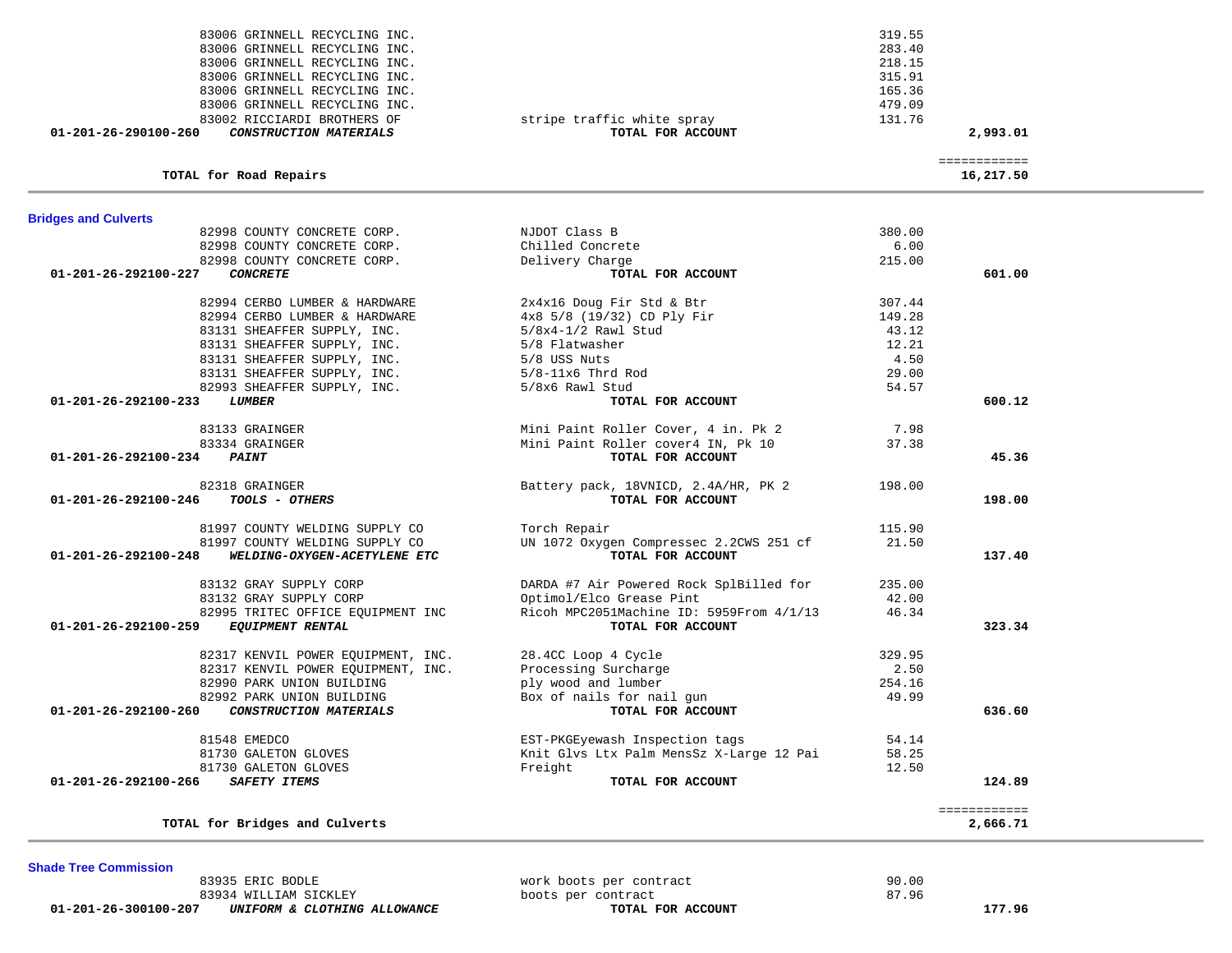| TOTAL for Shade Tree Commission                                                                                                                                                                                                                                                                                                                                                                                                                     |                                                                                                                                                                                                                                                                                                                                                                                                                                             |          | 259.34   |
|-----------------------------------------------------------------------------------------------------------------------------------------------------------------------------------------------------------------------------------------------------------------------------------------------------------------------------------------------------------------------------------------------------------------------------------------------------|---------------------------------------------------------------------------------------------------------------------------------------------------------------------------------------------------------------------------------------------------------------------------------------------------------------------------------------------------------------------------------------------------------------------------------------------|----------|----------|
| <b>Buildings &amp; Grounds</b>                                                                                                                                                                                                                                                                                                                                                                                                                      |                                                                                                                                                                                                                                                                                                                                                                                                                                             |          |          |
| 83635 STAPLES BUSINESS ADVANTAGE RE: OFFICE SUPPLIES/ 07-20-13                                                                                                                                                                                                                                                                                                                                                                                      |                                                                                                                                                                                                                                                                                                                                                                                                                                             | 131.65   |          |
| $01-201-26-310100-058$ OFFICE SUPPLIES & STATIONERY                                                                                                                                                                                                                                                                                                                                                                                                 | TOTAL FOR ACCOUNT                                                                                                                                                                                                                                                                                                                                                                                                                           |          | 131.65   |
|                                                                                                                                                                                                                                                                                                                                                                                                                                                     |                                                                                                                                                                                                                                                                                                                                                                                                                                             |          |          |
|                                                                                                                                                                                                                                                                                                                                                                                                                                                     | 81717 TREASURER, STATE OF NEW JERSEY PRECONSTRUCTION PERMIT FOR PSTA - PERMIT                                                                                                                                                                                                                                                                                                                                                               | 2,575.00 |          |
| 83640 ELEVATOR MAINTENANCE CORP                                                                                                                                                                                                                                                                                                                                                                                                                     | 749 / RE: A & R BLD<br>757 / RE: CH<br>758 / RE: SCHUYLER                                                                                                                                                                                                                                                                                                                                                                                   | 711.12   |          |
| 83640 ELEVATOR MAINTENANCE CORP                                                                                                                                                                                                                                                                                                                                                                                                                     |                                                                                                                                                                                                                                                                                                                                                                                                                                             | 533.30   |          |
| 83640 ELEVATOR MAINTENANCE CORP                                                                                                                                                                                                                                                                                                                                                                                                                     |                                                                                                                                                                                                                                                                                                                                                                                                                                             | 355.56   |          |
| 83640 ELEVATOR MAINTENANCE CORP                                                                                                                                                                                                                                                                                                                                                                                                                     | 759 / RE: CH                                                                                                                                                                                                                                                                                                                                                                                                                                | 355.56   |          |
| 83640 ELEVATOR MAINTENANCE CORP                                                                                                                                                                                                                                                                                                                                                                                                                     | 99 / RE: CH<br>760 / RE: LIBR<br>761 / RE: SEU<br>760 :                                                                                                                                                                                                                                                                                                                                                                                     | 177.78   |          |
| 83640 ELEVATOR MAINTENANCE CORP                                                                                                                                                                                                                                                                                                                                                                                                                     |                                                                                                                                                                                                                                                                                                                                                                                                                                             | 177.78   |          |
| 83640 ELEVATOR MAINTENANCE CORP                                                                                                                                                                                                                                                                                                                                                                                                                     |                                                                                                                                                                                                                                                                                                                                                                                                                                             | 177.78   |          |
| 83640 ELEVATOR MAINTENANCE CORP                                                                                                                                                                                                                                                                                                                                                                                                                     |                                                                                                                                                                                                                                                                                                                                                                                                                                             | 177.78   |          |
|                                                                                                                                                                                                                                                                                                                                                                                                                                                     |                                                                                                                                                                                                                                                                                                                                                                                                                                             |          |          |
|                                                                                                                                                                                                                                                                                                                                                                                                                                                     |                                                                                                                                                                                                                                                                                                                                                                                                                                             |          |          |
|                                                                                                                                                                                                                                                                                                                                                                                                                                                     | PRECONSTRUCTION PERMIT FOR PSTA - PERMIT<br>749 / RE: A & R BLDG<br>757 / RE: CH<br>758 / RE: CHUYLER<br>759 / RE: CH<br>760 / RE: LIBRARY<br>761 / RE: SEU<br>762 / RE: PSTA<br>763 / RE: H/S<br>764 / RE: H/S<br>869 / RE: MV-2<br>895/RE: CAC                                                                                                                                                                                            |          |          |
|                                                                                                                                                                                                                                                                                                                                                                                                                                                     |                                                                                                                                                                                                                                                                                                                                                                                                                                             |          |          |
|                                                                                                                                                                                                                                                                                                                                                                                                                                                     |                                                                                                                                                                                                                                                                                                                                                                                                                                             |          |          |
|                                                                                                                                                                                                                                                                                                                                                                                                                                                     |                                                                                                                                                                                                                                                                                                                                                                                                                                             |          |          |
|                                                                                                                                                                                                                                                                                                                                                                                                                                                     |                                                                                                                                                                                                                                                                                                                                                                                                                                             |          |          |
| 33640 ELEVATOR MAINTENANCE CORP<br>33640 ELEVATOR MAINTENANCE CORP<br>33640 ELEVATOR MAINTENANCE CORP<br>33640 ELEVATOR MAINTENANCE CORP<br>33640 ELEVATOR MAINTENANCE CORP<br>33640 ELEVATOR MAINTENANCE CORP<br>33640 ELEVATOR MAINTENAN                                                                                                                                                                                                          |                                                                                                                                                                                                                                                                                                                                                                                                                                             |          | 7,618.90 |
| ${\small \begin{array}{cccc} \texttt{83638} & \texttt{MORRIS} & \texttt{COUNTY} & \texttt{ENGRAVING} & \texttt{LLC} & \texttt{RE}: \texttt{VARIOUS} & \texttt{SGNS} / \texttt{07--25--13} \\ & \texttt{83638} & \texttt{MORRIS} & \texttt{COUNTY} & \texttt{ENGRAVING} & \texttt{LLC} & \texttt{RE}: \texttt{VARIOUS} & \texttt{SGNS} / \texttt{07--25--13} \\ & \texttt{83644} & \texttt{ALLEN PAPER} & \texttt{SUPPLY} & \texttt{CO} & \texttt{W$ |                                                                                                                                                                                                                                                                                                                                                                                                                                             | 45.90    |          |
|                                                                                                                                                                                                                                                                                                                                                                                                                                                     |                                                                                                                                                                                                                                                                                                                                                                                                                                             | 76.00    |          |
|                                                                                                                                                                                                                                                                                                                                                                                                                                                     |                                                                                                                                                                                                                                                                                                                                                                                                                                             | 615.71   |          |
|                                                                                                                                                                                                                                                                                                                                                                                                                                                     |                                                                                                                                                                                                                                                                                                                                                                                                                                             |          | 737.61   |
|                                                                                                                                                                                                                                                                                                                                                                                                                                                     |                                                                                                                                                                                                                                                                                                                                                                                                                                             |          |          |
| $\begin{tabular}{lllllllllllllllllllll} \texttt{82719}\ &\texttt{COMPLETE}\ &\texttt{SECTIONITY}\ &\texttt{SYSTEMS}\ ,\ &\texttt{INC.}\ &\texttt{RE: CH/ 06-17-13}\\ \texttt{82719}\ &\texttt{COMPLETE}\ &\texttt{SECTIONITY}\ &\texttt{SYSTEMS}\ ,\ &\texttt{INC.}\ &\texttt{RE: PSTA/ 07-10-13}\\ \texttt{82719}\ &\texttt{COMPLETE}\ &\texttt{SCURITY}\ &\texttt{SYSTEMS}\ ,\ &\texttt{INC.}\ &\texttt{RE: CH/ 07-17-13}\\ \text$                |                                                                                                                                                                                                                                                                                                                                                                                                                                             | 175.00   |          |
|                                                                                                                                                                                                                                                                                                                                                                                                                                                     |                                                                                                                                                                                                                                                                                                                                                                                                                                             | 140.00   |          |
|                                                                                                                                                                                                                                                                                                                                                                                                                                                     |                                                                                                                                                                                                                                                                                                                                                                                                                                             | 260.00   |          |
|                                                                                                                                                                                                                                                                                                                                                                                                                                                     |                                                                                                                                                                                                                                                                                                                                                                                                                                             | 35.00    |          |
| 01-201-26-310100-128 SECURITY EQUIPMENT                                                                                                                                                                                                                                                                                                                                                                                                             | TOTAL FOR ACCOUNT                                                                                                                                                                                                                                                                                                                                                                                                                           |          | 610.00   |
|                                                                                                                                                                                                                                                                                                                                                                                                                                                     |                                                                                                                                                                                                                                                                                                                                                                                                                                             |          |          |
| $\begin{array}{cccc} & 83625 \text{ MC MUA TRANSFER STATION} & 000291/RE: REFUSE REMOVAL/ JULY 2013 / & 463.03 \\ & 83626 MC MUA TRANSFER STATION & 100055/ WASTE COLLECTION - JULY 2013/07 & 5,330.00 \\ & 83626 MC MUA TRANSFER STATION & 100055/ TIPPING FEES - JULY 2013/08-05- & 1,909.40 \\ & 01-201-26-310100-143 & RUBBISH & TRASH REMOVAL & 0.00057/ TIPPING FEES - JULY 20$                                                               |                                                                                                                                                                                                                                                                                                                                                                                                                                             |          |          |
|                                                                                                                                                                                                                                                                                                                                                                                                                                                     |                                                                                                                                                                                                                                                                                                                                                                                                                                             |          |          |
|                                                                                                                                                                                                                                                                                                                                                                                                                                                     |                                                                                                                                                                                                                                                                                                                                                                                                                                             |          |          |
|                                                                                                                                                                                                                                                                                                                                                                                                                                                     |                                                                                                                                                                                                                                                                                                                                                                                                                                             |          | 7,702.43 |
|                                                                                                                                                                                                                                                                                                                                                                                                                                                     |                                                                                                                                                                                                                                                                                                                                                                                                                                             |          |          |
|                                                                                                                                                                                                                                                                                                                                                                                                                                                     |                                                                                                                                                                                                                                                                                                                                                                                                                                             |          |          |
|                                                                                                                                                                                                                                                                                                                                                                                                                                                     |                                                                                                                                                                                                                                                                                                                                                                                                                                             |          |          |
|                                                                                                                                                                                                                                                                                                                                                                                                                                                     |                                                                                                                                                                                                                                                                                                                                                                                                                                             |          |          |
| $\begin{array}{cccc} & 81720 & \text{COUNTY CONCRETE CORP.} \\ & 83913 & ESMERALDA GONZALES \\ & 83912 & MAGHTCREN \\ & 83912 & MAGATCREW \\ & 83912 & MAGNOLIO CARDONA \\ & 90.00 \\ \textbf{01-201-26-310100-207} & \textbf{UNIFORM & CLOTHING ALLOWANCE \\ & 79.97 \\ \end{array} \hspace{2.5cm} \begin{array}{cccc} \text{RE: SAFTY EQUIP/ 04-13-13} \\ & 2013 & WORK BOOTS - NIGHTCREW \\ & 2013 & WOR$                                        |                                                                                                                                                                                                                                                                                                                                                                                                                                             |          | 225.82   |
|                                                                                                                                                                                                                                                                                                                                                                                                                                                     |                                                                                                                                                                                                                                                                                                                                                                                                                                             |          |          |
|                                                                                                                                                                                                                                                                                                                                                                                                                                                     |                                                                                                                                                                                                                                                                                                                                                                                                                                             | 174.40   |          |
|                                                                                                                                                                                                                                                                                                                                                                                                                                                     |                                                                                                                                                                                                                                                                                                                                                                                                                                             | 409.00   |          |
|                                                                                                                                                                                                                                                                                                                                                                                                                                                     |                                                                                                                                                                                                                                                                                                                                                                                                                                             | 221.65   |          |
|                                                                                                                                                                                                                                                                                                                                                                                                                                                     |                                                                                                                                                                                                                                                                                                                                                                                                                                             | 1,005.70 |          |
|                                                                                                                                                                                                                                                                                                                                                                                                                                                     |                                                                                                                                                                                                                                                                                                                                                                                                                                             | 77.80    |          |
| 01-201-26-310100-223 BUILDING REPAIRS                                                                                                                                                                                                                                                                                                                                                                                                               | $\begin{tabular}{lllllllllllllllllll} \multicolumn{4}{c}{\textbf{81720 COUNT}} & \textbf{CONCRETE CORP.} & \textbf{RE: CH/ 06-08-13} \\ \multicolumn{4}{c}{\textbf{81720 COUNT}} & \textbf{CONCRETE CORP.} & \textbf{RE: SCHUVLER/ 06-12-13} \\ \multicolumn{4}{c}{\textbf{81720 COUNT}} & \textbf{CONCRETE CORP.} & \textbf{RE: CAC/ 07-09-13} \\ \multicolumn{4}{c}{\textbf{81720 COUNT}} & \textbf{CONCRETE CORP.} & \textbf{RE: CAC/ 0$ |          | 1,888.55 |
|                                                                                                                                                                                                                                                                                                                                                                                                                                                     | 83650 FASTENAL COMPANY<br>83619 GRAINGER<br>83619 GRAINGER<br>83619 GRAINGER<br>83019 GRAINGER<br>810.60<br>820001110015                                                                                                                                                                                                                                                                                                                    |          |          |
|                                                                                                                                                                                                                                                                                                                                                                                                                                                     |                                                                                                                                                                                                                                                                                                                                                                                                                                             |          |          |
|                                                                                                                                                                                                                                                                                                                                                                                                                                                     |                                                                                                                                                                                                                                                                                                                                                                                                                                             |          |          |
| 01-201-26-310100-239                                                                                                                                                                                                                                                                                                                                                                                                                                |                                                                                                                                                                                                                                                                                                                                                                                                                                             |          | 361.81   |
|                                                                                                                                                                                                                                                                                                                                                                                                                                                     |                                                                                                                                                                                                                                                                                                                                                                                                                                             | 42.00    |          |
| 83643 ABLE SECURITY LOCKSMITHS<br>83643 ABLE SECURITY LOCKSMITHS                                                                                                                                                                                                                                                                                                                                                                                    | WO69796/ RE: B & G/ 07-26-13                                                                                                                                                                                                                                                                                                                                                                                                                |          |          |
|                                                                                                                                                                                                                                                                                                                                                                                                                                                     | W069796/ RE: B & G/ 08-02-13                                                                                                                                                                                                                                                                                                                                                                                                                | 712.56   |          |

01-201-26-300100-266 *SAFETY ITEMS* 

83004 GEN-EL SAFETY & INDUSTRIAL 4oz bottle pre-contact solution 81.38<br>6 SAFETY ITEMS TOTAL FOR ACCOUNT

============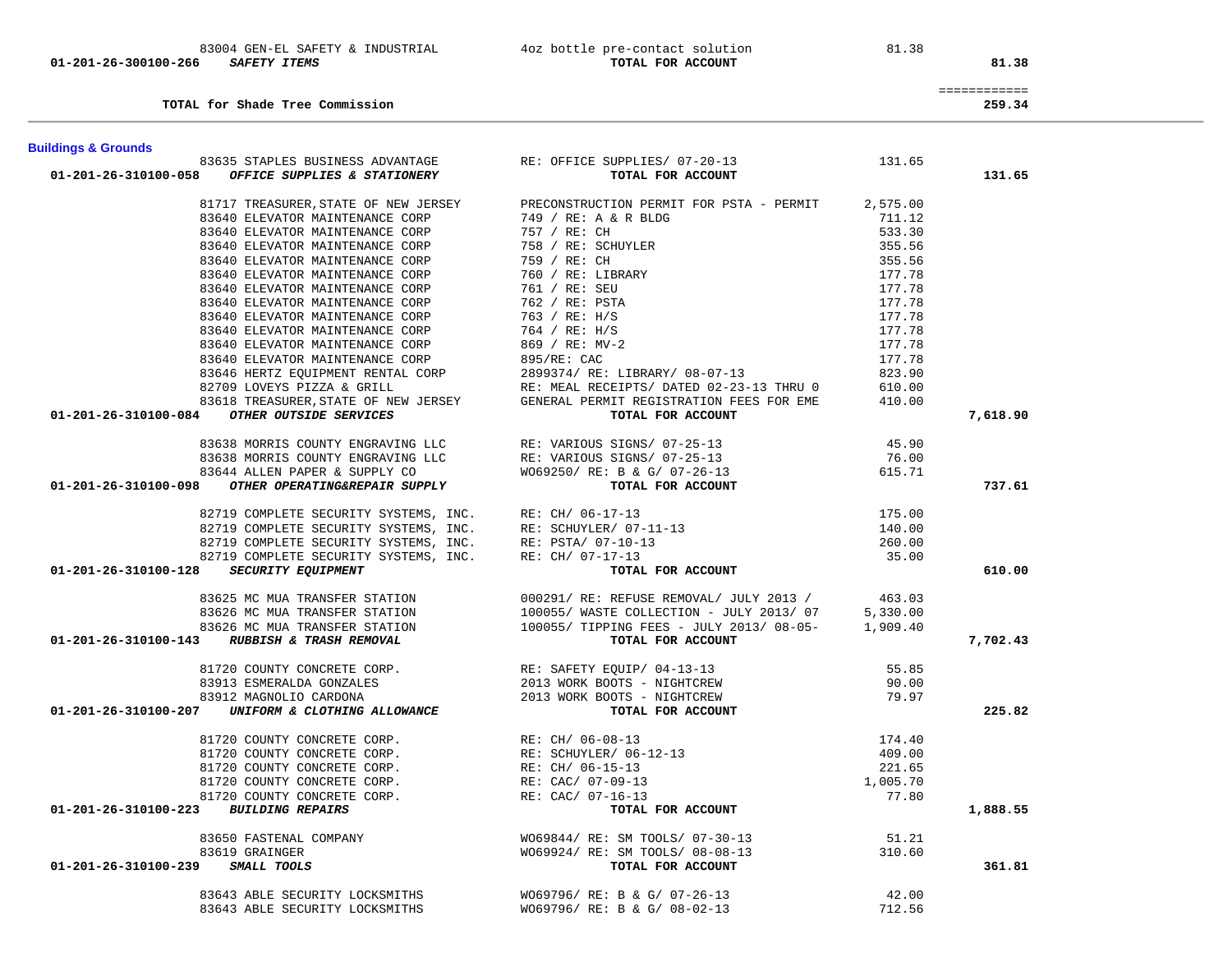| $\begin{array}{cccc} 83651 & \text{BAYMXY LUMBER} & & & & & & & & & 2,248.00 \\ 81720 & \text{COUNTY CONCRETER CORP}, & & & & & & & & 12,248.00 \\ 82705 & \text{U-NINE SHIPPING SUPPLY} & & & & & & & 126.90 \\ 82705 & \text{U-LINE SHIPPING SUPPLY} & & & & & & & 126.90 \\ 83619 & \text{GRANGERR} & & & & & & & 166.90 \\ 83619 & \text{GRANGERR} & & & & & & & 66.9299 / R \text{ E: COM$ |                                                                                                                                                                                                                                                                                                                                 |        | 5,098.74                  |
|-------------------------------------------------------------------------------------------------------------------------------------------------------------------------------------------------------------------------------------------------------------------------------------------------------------------------------------------------------------------------------------------------|---------------------------------------------------------------------------------------------------------------------------------------------------------------------------------------------------------------------------------------------------------------------------------------------------------------------------------|--------|---------------------------|
|                                                                                                                                                                                                                                                                                                                                                                                                 | 83636 GRASS ROOTS TURF PRODUCTS INC<br>83636 GRASS ROOTS TURF PRODUCTS INC<br>83636 GRASS ROOTS TURF PRODUCTS INC<br>83636 GRASS ROOTS TURF PRODUCTS INC<br>83636 GRASS ROOTS TURF PRODUCTS INC<br>83636 GRASS ROOTS TURF PRODUCTS INC<br>                                                                                      |        |                           |
|                                                                                                                                                                                                                                                                                                                                                                                                 |                                                                                                                                                                                                                                                                                                                                 |        |                           |
|                                                                                                                                                                                                                                                                                                                                                                                                 |                                                                                                                                                                                                                                                                                                                                 |        |                           |
|                                                                                                                                                                                                                                                                                                                                                                                                 |                                                                                                                                                                                                                                                                                                                                 |        |                           |
|                                                                                                                                                                                                                                                                                                                                                                                                 |                                                                                                                                                                                                                                                                                                                                 |        |                           |
|                                                                                                                                                                                                                                                                                                                                                                                                 |                                                                                                                                                                                                                                                                                                                                 |        | 695.93                    |
| 83647 ALLEN PAPER & SUPPLY CO<br>01-201-26-310100-252 JANITORIAL SUPPLIES UPPLIES TOTAL FOR ACCOUNT                                                                                                                                                                                                                                                                                             |                                                                                                                                                                                                                                                                                                                                 |        |                           |
|                                                                                                                                                                                                                                                                                                                                                                                                 |                                                                                                                                                                                                                                                                                                                                 |        | 3,462.00                  |
|                                                                                                                                                                                                                                                                                                                                                                                                 | 83620 POWER PLACE INC $\footnotesize\begin{array}{ccc} 83620 & \text{POWER} & \text{PLACE} & \text{INC} \\ 8 & \text{EQUIPMENT} & \text{TORL FOR ACCOUNT} \end{array}$                                                                                                                                                          |        |                           |
| 01-201-26-310100-258 EQUIPMENT                                                                                                                                                                                                                                                                                                                                                                  |                                                                                                                                                                                                                                                                                                                                 |        | 389.00                    |
|                                                                                                                                                                                                                                                                                                                                                                                                 |                                                                                                                                                                                                                                                                                                                                 |        |                           |
|                                                                                                                                                                                                                                                                                                                                                                                                 |                                                                                                                                                                                                                                                                                                                                 |        |                           |
|                                                                                                                                                                                                                                                                                                                                                                                                 |                                                                                                                                                                                                                                                                                                                                 |        |                           |
|                                                                                                                                                                                                                                                                                                                                                                                                 |                                                                                                                                                                                                                                                                                                                                 |        |                           |
|                                                                                                                                                                                                                                                                                                                                                                                                 |                                                                                                                                                                                                                                                                                                                                 |        |                           |
|                                                                                                                                                                                                                                                                                                                                                                                                 |                                                                                                                                                                                                                                                                                                                                 |        |                           |
|                                                                                                                                                                                                                                                                                                                                                                                                 |                                                                                                                                                                                                                                                                                                                                 |        |                           |
|                                                                                                                                                                                                                                                                                                                                                                                                 |                                                                                                                                                                                                                                                                                                                                 |        |                           |
|                                                                                                                                                                                                                                                                                                                                                                                                 |                                                                                                                                                                                                                                                                                                                                 |        |                           |
|                                                                                                                                                                                                                                                                                                                                                                                                 |                                                                                                                                                                                                                                                                                                                                 |        |                           |
|                                                                                                                                                                                                                                                                                                                                                                                                 |                                                                                                                                                                                                                                                                                                                                 |        |                           |
|                                                                                                                                                                                                                                                                                                                                                                                                 |                                                                                                                                                                                                                                                                                                                                 |        |                           |
|                                                                                                                                                                                                                                                                                                                                                                                                 |                                                                                                                                                                                                                                                                                                                                 |        |                           |
| 01–201–20–310100–250<br>83620 POWER PLACE INC<br>83620 POWER PLACE INC<br>83620 POWER PLACE INC<br>83641 R & J CONTROL, INC.<br>83641 R & J CONTROL, INC.<br>83641 R & J CONTROL, INC.<br>83641 R & J CONTROL, INC.<br>83641 R & J CONTROL, I                                                                                                                                                   |                                                                                                                                                                                                                                                                                                                                 |        | 2,055.29                  |
|                                                                                                                                                                                                                                                                                                                                                                                                 |                                                                                                                                                                                                                                                                                                                                 |        |                           |
|                                                                                                                                                                                                                                                                                                                                                                                                 |                                                                                                                                                                                                                                                                                                                                 |        |                           |
|                                                                                                                                                                                                                                                                                                                                                                                                 |                                                                                                                                                                                                                                                                                                                                 |        |                           |
|                                                                                                                                                                                                                                                                                                                                                                                                 |                                                                                                                                                                                                                                                                                                                                 |        |                           |
|                                                                                                                                                                                                                                                                                                                                                                                                 |                                                                                                                                                                                                                                                                                                                                 |        |                           |
| 01-201-26-310100-264 HEAT & A/C                                                                                                                                                                                                                                                                                                                                                                 | $\begin{array}{lllllllllllllllllll} \text{83645 BINSKY & SNYDER SERVICES LLC} & RE: PSTA/ & 07-16-13 & 2,611.38 & \\ \text{83645 BINSKY & SNYDER SERVICES LLC} & RE: CTY GRG/ & 07-16-13 & 881.03 & \\ \text{83619 GRAINGER} & W069305/ & RE: HVAC/ & 07-31-13 & 75.78 & \\ \text{83633 MOTION INDUSTRIES INC} & W069783/ & RE$ |        | 4,118.78                  |
|                                                                                                                                                                                                                                                                                                                                                                                                 |                                                                                                                                                                                                                                                                                                                                 |        |                           |
|                                                                                                                                                                                                                                                                                                                                                                                                 |                                                                                                                                                                                                                                                                                                                                 |        |                           |
|                                                                                                                                                                                                                                                                                                                                                                                                 |                                                                                                                                                                                                                                                                                                                                 |        |                           |
| 83623 TURTLE & HUGHES, INC.                                                                                                                                                                                                                                                                                                                                                                     | WO67109/ RE: LIBRARY/ 07-25-13                                                                                                                                                                                                                                                                                                  | 280.91 |                           |
| 83623 TURTLE & HUGHES, INC.                                                                                                                                                                                                                                                                                                                                                                     | W069824/ RE: PSTA/ 07-29-13                                                                                                                                                                                                                                                                                                     | 160.65 |                           |
| 83623 TURTLE & HUGHES, INC.                                                                                                                                                                                                                                                                                                                                                                     | WO69871/ RE: CH/ 08-07-13                                                                                                                                                                                                                                                                                                       | 57.67  |                           |
| 83622 TURTLE & HUGHES, INC.                                                                                                                                                                                                                                                                                                                                                                     | WO69709/ RE: BULBS 07-25-13                                                                                                                                                                                                                                                                                                     | 95.94  |                           |
| 83622 TURTLE & HUGHES, INC.                                                                                                                                                                                                                                                                                                                                                                     | WO69812/ RE: BULBS 07-30-13                                                                                                                                                                                                                                                                                                     | 75.40  |                           |
| 83622 TURTLE & HUGHES, INC.                                                                                                                                                                                                                                                                                                                                                                     | W069862/ RE: BULBS 08-01-13                                                                                                                                                                                                                                                                                                     | 138.68 |                           |
| 83622 TURTLE & HUGHES, INC.                                                                                                                                                                                                                                                                                                                                                                     | W069895/ RE: BULBS 08-06-13                                                                                                                                                                                                                                                                                                     | 147.56 |                           |
| 01-201-26-310100-265<br><b>ELECTRICAL</b>                                                                                                                                                                                                                                                                                                                                                       | TOTAL FOR ACCOUNT                                                                                                                                                                                                                                                                                                               |        |                           |
|                                                                                                                                                                                                                                                                                                                                                                                                 |                                                                                                                                                                                                                                                                                                                                 |        | 1,497.74                  |
| TOTAL for Buildings & Grounds                                                                                                                                                                                                                                                                                                                                                                   |                                                                                                                                                                                                                                                                                                                                 |        | ============<br>36,594.25 |
|                                                                                                                                                                                                                                                                                                                                                                                                 |                                                                                                                                                                                                                                                                                                                                 |        |                           |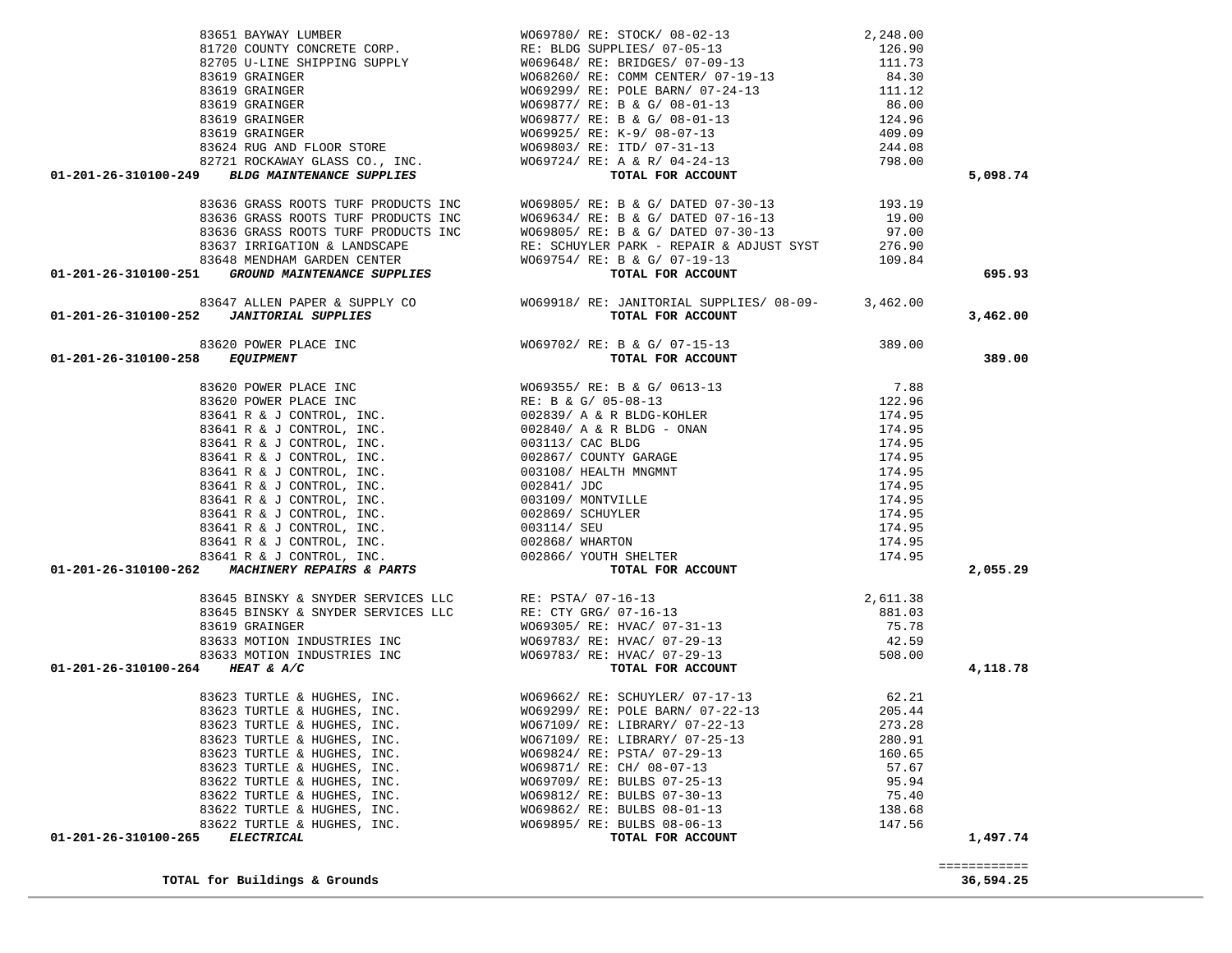|                            |                                                                                                              |                                                                                                                                                                      | 207.56   |          |
|----------------------------|--------------------------------------------------------------------------------------------------------------|----------------------------------------------------------------------------------------------------------------------------------------------------------------------|----------|----------|
|                            |                                                                                                              |                                                                                                                                                                      | 187.91   |          |
|                            |                                                                                                              | MONTHLY INSPECTION MAINTENANCE, AUGUST 2 189.41                                                                                                                      |          |          |
|                            |                                                                                                              |                                                                                                                                                                      | 451.96   |          |
|                            |                                                                                                              |                                                                                                                                                                      | 28.44    |          |
|                            |                                                                                                              |                                                                                                                                                                      | 18.17    |          |
|                            |                                                                                                              |                                                                                                                                                                      | 300.00   |          |
|                            |                                                                                                              |                                                                                                                                                                      |          |          |
|                            |                                                                                                              |                                                                                                                                                                      | 467.64   |          |
|                            |                                                                                                              |                                                                                                                                                                      | 87.52    |          |
|                            |                                                                                                              |                                                                                                                                                                      | 8.75     |          |
|                            |                                                                                                              |                                                                                                                                                                      | 17.99    |          |
|                            |                                                                                                              |                                                                                                                                                                      | 17.99    |          |
|                            |                                                                                                              |                                                                                                                                                                      | 80.68    |          |
|                            |                                                                                                              |                                                                                                                                                                      | 121.70   |          |
|                            |                                                                                                              |                                                                                                                                                                      | 322.55   |          |
|                            |                                                                                                              |                                                                                                                                                                      | 86.14    |          |
|                            |                                                                                                              |                                                                                                                                                                      | 29.80    |          |
|                            |                                                                                                              |                                                                                                                                                                      | 1,703.52 |          |
| 01-201-26-315100-098       |                                                                                                              |                                                                                                                                                                      |          | 4,327.73 |
|                            |                                                                                                              |                                                                                                                                                                      |          |          |
|                            | 83460 AMERICAN WEAR INC.                                                                                     | UNIFORMS<br>UNIFORMS AND MATS<br>WORK BOOTS PER CONTRACT<br>WORK BOOTS PER CONTRACT<br>WORK BOOTS PER CONTRACT<br>YORK BOOTS PER CONTRACT<br>YORK BOOTS PER CONTRACT | 202.75   |          |
|                            | 83460 AMERICAN WEAR INC.                                                                                     |                                                                                                                                                                      | 258.74   |          |
|                            | 84042 CARL LANGE                                                                                             |                                                                                                                                                                      | 90.00    |          |
|                            | 84040 GARAY ERNEST                                                                                           |                                                                                                                                                                      | 90.00    |          |
|                            | 84041 MARK CARTER                                                                                            |                                                                                                                                                                      | 24.00    |          |
|                            | 83695 LARRY SHAW                                                                                             |                                                                                                                                                                      | 59.99    |          |
|                            | 01-201-26-315100-207 UNIFORM & CLOTHING ALLOWANCE                                                            | TOTAL FOR ACCOUNT                                                                                                                                                    |          | 725.48   |
|                            | 83486 INTER CITY TIRE                                                                                        |                                                                                                                                                                      | 630.05   |          |
|                            | 83486 INTER CITY TIRE                                                                                        |                                                                                                                                                                      | 332.16   |          |
|                            | 83486 INTER CITY TIRE                                                                                        |                                                                                                                                                                      | 612.16   |          |
|                            | 83104 BEYER FORD                                                                                             |                                                                                                                                                                      |          |          |
|                            | 83485 GOODYEAR AUTO SERVICE P255/70R16                                                                       | LT235/85R12 LRE<br>P235/600R17<br>LT235/85R16 BFG<br>TIRES<br>P255/70R16<br>TIRES<br>TTPES                                                                           | 143.66   |          |
|                            |                                                                                                              |                                                                                                                                                                      | 451.24   |          |
|                            | 83091 INTER CITY TIRE                                                                                        |                                                                                                                                                                      | 1,766.53 |          |
|                            | 83480 STS TIRE & AUTO CENTERS                                                                                | TIRES<br>TIRES                                                                                                                                                       | 290.84   |          |
|                            | 83480 STS TIRE & AUTO CENTERS                                                                                |                                                                                                                                                                      | 441.00   |          |
|                            | 83122 STS TIRE & AUTO CENTERS TIRES                                                                          |                                                                                                                                                                      | 65.00    |          |
| 01-201-26-315100-245 TIRES |                                                                                                              | TOTAL FOR ACCOUNT                                                                                                                                                    |          | 4,732.64 |
|                            | 83467 MSC INDUSTRIAL SUPPLY CO. START KIT COMPRESSOR ASSEMBLY 83467 MSC INDUSTRIAL SUPPLY CO. AIR COMPRESSOR |                                                                                                                                                                      | 88.74    |          |
|                            |                                                                                                              |                                                                                                                                                                      | 1,513.80 |          |
|                            | 01-201-26-315100-246 TOOLS - OTHERS                                                                          | TOTAL FOR ACCOUNT                                                                                                                                                    |          | 1,602.54 |
|                            |                                                                                                              | ACRTYLENE                                                                                                                                                            |          |          |
|                            | 83096 GTS WELCO                                                                                              |                                                                                                                                                                      | 270.00   |          |
|                            | 83096 GTS WELCO<br>01-201-26-315100-248 WELDING-OXYGEN-ACETYLENE ETC                                         | OXYGEN                                                                                                                                                               | 157.12   |          |
|                            |                                                                                                              | TOTAL FOR ACCOUNT                                                                                                                                                    |          | 427.12   |
|                            | 83482 ZEP MANUFACTURING CO                                                                                   | ZEP TKO                                                                                                                                                              | 234.25   |          |
|                            | 01-201-26-315100-252  JANITORIAL SUPPLIES                                                                    | TOTAL FOR ACCOUNT                                                                                                                                                    |          | 234.25   |
|                            | 83477 DOVER BRAKE & CLUTCH CO INC                                                                            | MILTON, ADPT, BUSH                                                                                                                                                   | 25.27    |          |
|                            | 83477 DOVER BRAKE & CLUTCH CO INC                                                                            | MILTO, ADPT, BUSH                                                                                                                                                    | 25.27    |          |
|                            | 78405 DUECO INC.                                                                                             | ANNUAL PMI AND DIELECTRIC TEST                                                                                                                                       | 1,241.69 |          |
|                            | 83476 SMITH TRACTOR & EQUIPMENT INC.                                                                         | TUBE                                                                                                                                                                 | 39.15    |          |
|                            |                                                                                                              |                                                                                                                                                                      | 5.64     |          |
|                            | 83476 SMITH TRACTOR & EQUIPMENT INC.                                                                         | BUSHING, O RING                                                                                                                                                      |          |          |
|                            | 83476 SMITH TRACTOR & EQUIPMENT INC.                                                                         | PIN, RING, SHANK, TOOTH, TUBE                                                                                                                                        | 406.66   |          |
|                            | 83458 AIR BRAKE & EQUIPMENT                                                                                  | KIT, FLIP OUT ARM, HEAD                                                                                                                                              | 253.84   |          |
|                            | 83098 AMERICAN COACHWERKS LLC                                                                                | CARRIER FAN                                                                                                                                                          | 75.00    |          |
|                            | 83098 AMERICAN COACHWERKS LLC                                                                                | CONDENSOR                                                                                                                                                            | 833.80   |          |
|                            | 83520 GUARANTEED REBUILDERS INC                                                                              | ALTERNATOR                                                                                                                                                           | 250.00   |          |
|                            | 83487 JENSON & MITCHELL INC                                                                                  | U BOLT                                                                                                                                                               | 71.92    |          |

83488 MID-ATLANTIC TRUCK CENTRE INC SEAT

22.62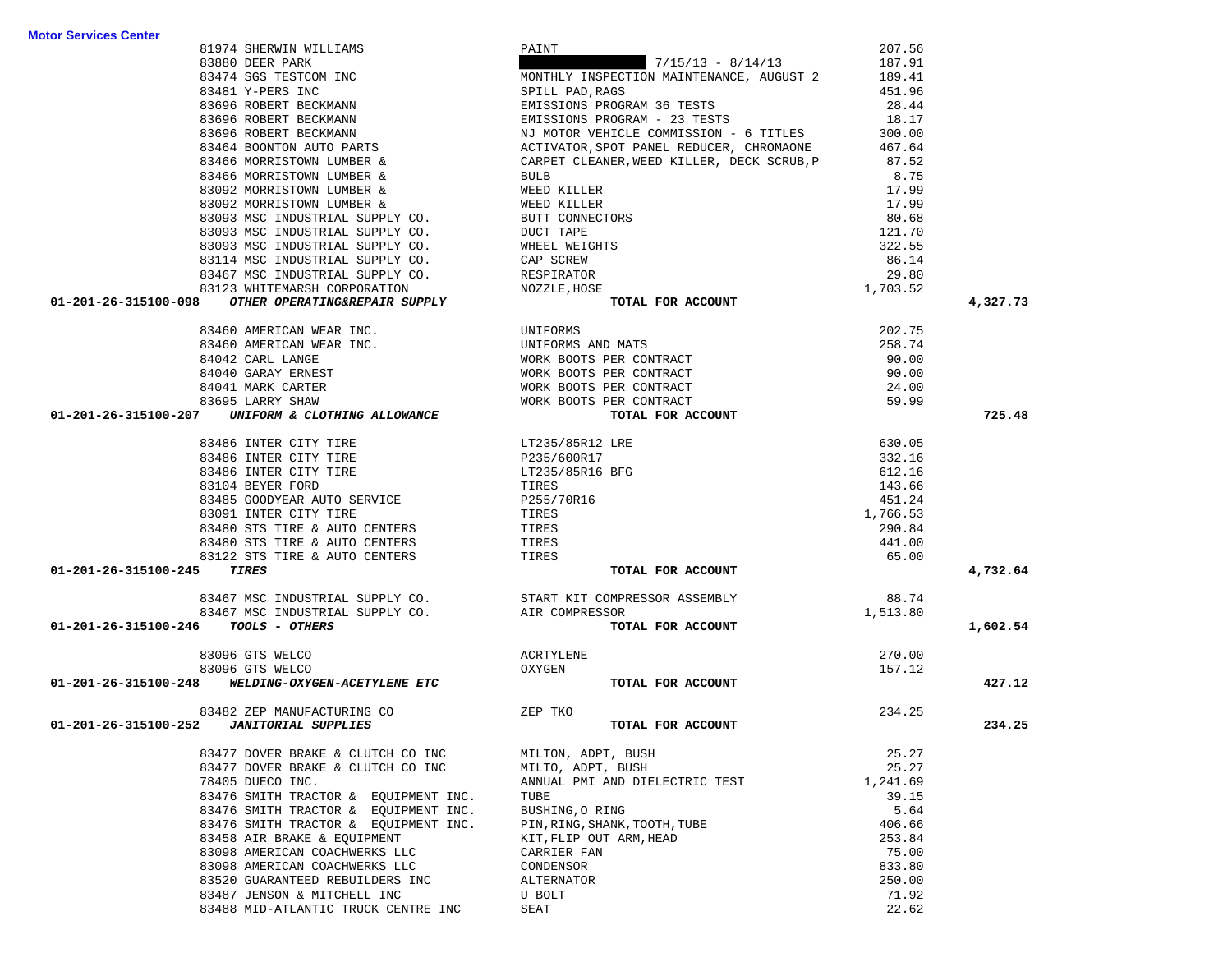| 83488 MID-ATLANTIC TRUCK CENTRE INC                                                                                                                                                                                                                                        | HOSE                                                                                                                         | 45.32            |
|----------------------------------------------------------------------------------------------------------------------------------------------------------------------------------------------------------------------------------------------------------------------------|------------------------------------------------------------------------------------------------------------------------------|------------------|
| $\,$ 83488 MID-ATLANTIC TRUCK CENTRE INC $\,$ PAN, GASKET, BOLT 83488 MID-ATLANTIC TRUCK CENTRE INC CONNECTOR                                                                                                                                                              |                                                                                                                              | 525.63           |
|                                                                                                                                                                                                                                                                            |                                                                                                                              | 7.87             |
| 1-26-315100-261 SPARE PARTS FOR EQUIPMENT<br>11 SPARE PARTS FOR EQUIPMENT TOTAL TOTAL SPARE PASS, STATES, BASI455 DAB AUTO SUPPLY THERMOSTAT BASI455 DAB AUTO SUPPLY PASS, STAT, FILD, LUB, AND SASES DAB AUTO SUPPLY PASS, STAT, FILD, LUB, AND SASES DAB AUTO SUPPLY THE | TOTAL FOR ACCOUNT                                                                                                            |                  |
|                                                                                                                                                                                                                                                                            | HARNESS, STARTER, FILTER, PADS, ROTOR 589.28                                                                                 |                  |
|                                                                                                                                                                                                                                                                            | THERMOSTAT HOUSING, BRAKLEEN                                                                                                 | 134.55           |
|                                                                                                                                                                                                                                                                            |                                                                                                                              | 21.50            |
|                                                                                                                                                                                                                                                                            | PADS, NUT, FLUID, LUBRICANT, PNENTRANT, MASTE                                                                                |                  |
|                                                                                                                                                                                                                                                                            | ROTOR, BELT, SWITCH, BLOWER MOTOR RESISTOR                                                                                   | 461.68<br>263.10 |
|                                                                                                                                                                                                                                                                            | BELT, SEAL, BULB, SWITCH                                                                                                     | 325.43           |
|                                                                                                                                                                                                                                                                            |                                                                                                                              | $-9.12$          |
|                                                                                                                                                                                                                                                                            |                                                                                                                              | $-94.44$         |
|                                                                                                                                                                                                                                                                            |                                                                                                                              | $-38.50$         |
|                                                                                                                                                                                                                                                                            |                                                                                                                              | 159.20           |
|                                                                                                                                                                                                                                                                            |                                                                                                                              | 159.20           |
|                                                                                                                                                                                                                                                                            |                                                                                                                              | 259.20           |
|                                                                                                                                                                                                                                                                            |                                                                                                                              | 106.40           |
|                                                                                                                                                                                                                                                                            |                                                                                                                              | 40.71            |
|                                                                                                                                                                                                                                                                            |                                                                                                                              | 30.24            |
|                                                                                                                                                                                                                                                                            |                                                                                                                              | 86.36            |
|                                                                                                                                                                                                                                                                            |                                                                                                                              | 71.77            |
|                                                                                                                                                                                                                                                                            |                                                                                                                              | 124.12           |
|                                                                                                                                                                                                                                                                            |                                                                                                                              | 55.50            |
|                                                                                                                                                                                                                                                                            |                                                                                                                              | 132.70<br>244.76 |
|                                                                                                                                                                                                                                                                            |                                                                                                                              |                  |
|                                                                                                                                                                                                                                                                            |                                                                                                                              | 311.97           |
|                                                                                                                                                                                                                                                                            | PAD, KIT<br>SOCKET, FILTER, COUPLER, RAZOR, SENSOR<br>MUFFLER, U-BOLT, SHOCK<br>ROTOR, PADS, BELT, REPAIR KIT, GASKET, PIPE, | 379.64           |
|                                                                                                                                                                                                                                                                            | SWAY BAR, PANEL, COMPUTER                                                                                                    | 883.53           |
|                                                                                                                                                                                                                                                                            | OIL PAN, FUEL PUMP, WINDOW SWITCH, SEAT, FI<br>CALIPER, HOSE END, HOSE<br>FILTER, RELAY, BRAKLEEN, GREASE                    | 470.43<br>947.56 |
|                                                                                                                                                                                                                                                                            |                                                                                                                              |                  |
|                                                                                                                                                                                                                                                                            |                                                                                                                              | 200.45           |
|                                                                                                                                                                                                                                                                            | FILTER, HEADLAMP, END, FLOOR MAT, VALVE, SEN 347.62                                                                          |                  |
|                                                                                                                                                                                                                                                                            | FILTER, PAD, TNKRADR, LIFTGATE                                                                                               | 152.30           |
|                                                                                                                                                                                                                                                                            |                                                                                                                              | $-32.33$         |
| 83089 D&B AUTO SUPPLY                                                                                                                                                                                                                                                      | CREDIT                                                                                                                       | $-164.74$        |
| 83089 D&B AUTO SUPPLY<br>83089 D&B AUIO SUPPLY<br>83106 DOVER BRAKE & CLUTCH CO INC                                                                                                                                                                                        | 165.00 = 165.00<br>BRAKE DRUM, 16 1/2X7 CAST, CAST KIT 472.00<br>3/4 NUT, STUD 36.80                                         |                  |
| 83106 DOVER BRAKE & CLUTCH CO INC 3/4 NUT, STUD                                                                                                                                                                                                                            |                                                                                                                              |                  |
|                                                                                                                                                                                                                                                                            |                                                                                                                              | 173.49           |
| 83468 FLEMINGTON BUICK CHEVROLET<br>83468 FLEMINGION BUICK CHEVROLET<br>83468 FLEMINGTON BUICK CHEVROLET HANDLE<br>22005 NIELEEN DODGE - C-J-R BRAKE LINE                                                                                                                  | SENSOR                                                                                                                       | 40.63            |
|                                                                                                                                                                                                                                                                            |                                                                                                                              | 88.56            |
| 83095 NIELSEN DODGE - $C-J-R$                                                                                                                                                                                                                                              |                                                                                                                              | 129.60           |
|                                                                                                                                                                                                                                                                            | PAD KIT<br>TUBE-WATER                                                                                                        | 43.40            |
| 83095 NIELSEN DODGE - C-J-R<br>83095 NIELSEN DODGE - C-J-R<br>83095 NIELSEN DODGE - C-J-R                                                                                                                                                                                  | NUT-HEX                                                                                                                      | 3.60             |
|                                                                                                                                                                                                                                                                            | BATTERY                                                                                                                      | 236.00           |
| 83095 NIELSEN DODGE - C-J-R<br>83095 NIELSEN DODGE - C-J-R                                                                                                                                                                                                                 |                                                                                                                              | 60.44            |
| 83095 NIELSEN DODGE - C-J-R<br>83095 NIELSEN DODGE - C-J-R<br>TILLERN DODGE - C-J-R                                                                                                                                                                                        | ---------<br>GASKET, BOLT,STUD<br>SHIELD                                                                                     | 24.16            |
|                                                                                                                                                                                                                                                                            | GASKET, BOLT, NUT, SHIELD, STUD, NUT, BOLT 164.80                                                                            |                  |
| 83115 NIELSEN DODGE - C-J-R                                                                                                                                                                                                                                                | GASKET                                                                                                                       | 14.60            |
| 83115 NIELSEN DODGE - C-J-R                                                                                                                                                                                                                                                | MODULE                                                                                                                       | 637.00           |
| 83115 NIELSEN DODGE - C-J-R                                                                                                                                                                                                                                                | CREDIT                                                                                                                       | $-60.96$         |
| 83116 NORMAN GALE OLDSMOBILE CORP                                                                                                                                                                                                                                          | CLEANER                                                                                                                      | 32.36            |
| 83116 NORMAN GALE OLDSMOBILE CORP                                                                                                                                                                                                                                          | SEAL                                                                                                                         | 20.64            |
| 83471 PLAINSMAN AUTO SUPPLY                                                                                                                                                                                                                                                | SENSOR, STABILIZER                                                                                                           | 10.65            |
| 83471 PLAINSMAN AUTO SUPPLY                                                                                                                                                                                                                                                | TPMS SENSOR, BEAM, BATTERY, PAD, CLAMP KIT,                                                                                  | 314.45           |
| 83471 PLAINSMAN AUTO SUPPLY                                                                                                                                                                                                                                                | RESERVOIR ASY, MUFFLER, LEAK STOP, BEARING                                                                                   | 1,342.26         |
| 83471 PLAINSMAN AUTO SUPPLY                                                                                                                                                                                                                                                | SPARK PLUG, COIL, REFIGERANT, MUFFLER, PIPE                                                                                  | 749.88           |
| 83471 PLAINSMAN AUTO SUPPLY                                                                                                                                                                                                                                                | DRILL BIT, STARTER, GAS CAP                                                                                                  | 233.20           |
| 83471 PLAINSMAN AUTO SUPPLY                                                                                                                                                                                                                                                | WIPER MOTOR, BRAKE ROTOR                                                                                                     | 214.57           |
| 83117 PLAINSMAN AUTO SUPPLY                                                                                                                                                                                                                                                | FILTER, RADIATOR, SENSOR, FUSE, FUEL INJECT                                                                                  | 474.77           |
| 83117 PLAINSMAN AUTO SUPPLY                                                                                                                                                                                                                                                | SENSOR, BELT                                                                                                                 | 281.38           |
| 83117 PLAINSMAN AUTO SUPPLY                                                                                                                                                                                                                                                | GREASE GUN, HOSE, SENSOR, MUFFLER, PIPE, PRO                                                                                 | 437.59           |

| 83488 MID-ATLANTIC TRUCK CENTRE INC                                                                                                                                                                                                       | PAN, GASKET, BOLT                                                                                                                                                                                                                                                                                                                                                                                                                                                                                                                                                                                                                                                                                                                   | 525.63          |          |
|-------------------------------------------------------------------------------------------------------------------------------------------------------------------------------------------------------------------------------------------|-------------------------------------------------------------------------------------------------------------------------------------------------------------------------------------------------------------------------------------------------------------------------------------------------------------------------------------------------------------------------------------------------------------------------------------------------------------------------------------------------------------------------------------------------------------------------------------------------------------------------------------------------------------------------------------------------------------------------------------|-----------------|----------|
| 83488 MID-ATLANTIC TRUCK CENTRE INC CONNECTOR                                                                                                                                                                                             |                                                                                                                                                                                                                                                                                                                                                                                                                                                                                                                                                                                                                                                                                                                                     | 7.87            |          |
| 01-201-26-315100-261 SPARE PARTS FOR EQUIPMENT                                                                                                                                                                                            | , BOLT<br>TOTAL FOR ACCOUNT                                                                                                                                                                                                                                                                                                                                                                                                                                                                                                                                                                                                                                                                                                         |                 | 3,829.68 |
|                                                                                                                                                                                                                                           |                                                                                                                                                                                                                                                                                                                                                                                                                                                                                                                                                                                                                                                                                                                                     |                 |          |
|                                                                                                                                                                                                                                           |                                                                                                                                                                                                                                                                                                                                                                                                                                                                                                                                                                                                                                                                                                                                     |                 |          |
|                                                                                                                                                                                                                                           |                                                                                                                                                                                                                                                                                                                                                                                                                                                                                                                                                                                                                                                                                                                                     |                 |          |
|                                                                                                                                                                                                                                           | PADS, NUT, FLUID, LUBRICANT, PNENTRANT, MASTE 461.68                                                                                                                                                                                                                                                                                                                                                                                                                                                                                                                                                                                                                                                                                |                 |          |
|                                                                                                                                                                                                                                           |                                                                                                                                                                                                                                                                                                                                                                                                                                                                                                                                                                                                                                                                                                                                     |                 |          |
|                                                                                                                                                                                                                                           |                                                                                                                                                                                                                                                                                                                                                                                                                                                                                                                                                                                                                                                                                                                                     |                 |          |
|                                                                                                                                                                                                                                           | 93465 DAR ANUTO SUPPLY CAN PULTER, HELPIS, INDUSTRIAT, PNENTRAIT, NASTE<br>93465 DAR ANTO SUPPLY ROOT BENT, SEAL, BULTER, INDUSTRIAT, PRENET ANSITE 461.68<br>93465 DAR ANTO SUPPLY ROOT BENT, SEAL, BULTER, SILTER, SILTER 1979<br>                                                                                                                                                                                                                                                                                                                                                                                                                                                                                                |                 |          |
|                                                                                                                                                                                                                                           |                                                                                                                                                                                                                                                                                                                                                                                                                                                                                                                                                                                                                                                                                                                                     |                 |          |
|                                                                                                                                                                                                                                           |                                                                                                                                                                                                                                                                                                                                                                                                                                                                                                                                                                                                                                                                                                                                     |                 |          |
|                                                                                                                                                                                                                                           |                                                                                                                                                                                                                                                                                                                                                                                                                                                                                                                                                                                                                                                                                                                                     |                 |          |
|                                                                                                                                                                                                                                           |                                                                                                                                                                                                                                                                                                                                                                                                                                                                                                                                                                                                                                                                                                                                     |                 |          |
|                                                                                                                                                                                                                                           |                                                                                                                                                                                                                                                                                                                                                                                                                                                                                                                                                                                                                                                                                                                                     |                 |          |
|                                                                                                                                                                                                                                           |                                                                                                                                                                                                                                                                                                                                                                                                                                                                                                                                                                                                                                                                                                                                     |                 |          |
|                                                                                                                                                                                                                                           |                                                                                                                                                                                                                                                                                                                                                                                                                                                                                                                                                                                                                                                                                                                                     |                 |          |
|                                                                                                                                                                                                                                           |                                                                                                                                                                                                                                                                                                                                                                                                                                                                                                                                                                                                                                                                                                                                     |                 |          |
|                                                                                                                                                                                                                                           |                                                                                                                                                                                                                                                                                                                                                                                                                                                                                                                                                                                                                                                                                                                                     |                 |          |
|                                                                                                                                                                                                                                           |                                                                                                                                                                                                                                                                                                                                                                                                                                                                                                                                                                                                                                                                                                                                     |                 |          |
|                                                                                                                                                                                                                                           |                                                                                                                                                                                                                                                                                                                                                                                                                                                                                                                                                                                                                                                                                                                                     |                 |          |
|                                                                                                                                                                                                                                           |                                                                                                                                                                                                                                                                                                                                                                                                                                                                                                                                                                                                                                                                                                                                     |                 |          |
|                                                                                                                                                                                                                                           |                                                                                                                                                                                                                                                                                                                                                                                                                                                                                                                                                                                                                                                                                                                                     |                 |          |
|                                                                                                                                                                                                                                           |                                                                                                                                                                                                                                                                                                                                                                                                                                                                                                                                                                                                                                                                                                                                     |                 |          |
|                                                                                                                                                                                                                                           |                                                                                                                                                                                                                                                                                                                                                                                                                                                                                                                                                                                                                                                                                                                                     |                 |          |
|                                                                                                                                                                                                                                           |                                                                                                                                                                                                                                                                                                                                                                                                                                                                                                                                                                                                                                                                                                                                     |                 |          |
|                                                                                                                                                                                                                                           |                                                                                                                                                                                                                                                                                                                                                                                                                                                                                                                                                                                                                                                                                                                                     |                 |          |
|                                                                                                                                                                                                                                           |                                                                                                                                                                                                                                                                                                                                                                                                                                                                                                                                                                                                                                                                                                                                     |                 |          |
|                                                                                                                                                                                                                                           |                                                                                                                                                                                                                                                                                                                                                                                                                                                                                                                                                                                                                                                                                                                                     |                 |          |
|                                                                                                                                                                                                                                           |                                                                                                                                                                                                                                                                                                                                                                                                                                                                                                                                                                                                                                                                                                                                     |                 |          |
|                                                                                                                                                                                                                                           |                                                                                                                                                                                                                                                                                                                                                                                                                                                                                                                                                                                                                                                                                                                                     |                 |          |
|                                                                                                                                                                                                                                           |                                                                                                                                                                                                                                                                                                                                                                                                                                                                                                                                                                                                                                                                                                                                     |                 |          |
|                                                                                                                                                                                                                                           |                                                                                                                                                                                                                                                                                                                                                                                                                                                                                                                                                                                                                                                                                                                                     |                 |          |
|                                                                                                                                                                                                                                           |                                                                                                                                                                                                                                                                                                                                                                                                                                                                                                                                                                                                                                                                                                                                     |                 |          |
| 83106 DOVER BRAKE & CLUTCH CO INC                                                                                                                                                                                                         |                                                                                                                                                                                                                                                                                                                                                                                                                                                                                                                                                                                                                                                                                                                                     |                 |          |
|                                                                                                                                                                                                                                           |                                                                                                                                                                                                                                                                                                                                                                                                                                                                                                                                                                                                                                                                                                                                     |                 |          |
|                                                                                                                                                                                                                                           |                                                                                                                                                                                                                                                                                                                                                                                                                                                                                                                                                                                                                                                                                                                                     |                 |          |
|                                                                                                                                                                                                                                           |                                                                                                                                                                                                                                                                                                                                                                                                                                                                                                                                                                                                                                                                                                                                     |                 |          |
|                                                                                                                                                                                                                                           |                                                                                                                                                                                                                                                                                                                                                                                                                                                                                                                                                                                                                                                                                                                                     |                 |          |
| 83106 DOVER BRAKE & CLUICH COMMON SUICK CHEVROLET<br>83468 FLEMINGTON BUICK CHEVROLET HANDLE<br>83095 NIELSEN DODGE - C-J-R<br>83095 NIELSEN DODGE - C-J-R<br>83095 NIELSEN DODGE - C-J-R<br>82005 MIT CEN DODGE - C-J-R<br>820 KIT CEN D | CREDIT<br>CREDIT<br>BRAKE DRUM, 16 1/2X7 CAST, CAST KIT<br>3/4 NUT, STUD<br>36.80<br>SENSOR<br>173.49<br>HANDLE<br>40.63<br>BRAKE LINE<br>40.63<br>BRAKE LINE<br>40.63<br>BRAKE LINE<br>43.49<br>43.40<br>TUBE-WATER<br>43.40<br>NUT-HEX<br>BATTERY<br>236.00<br>GASKET,<br>$\begin{tabular}{lllllllllllll} \multicolumn{4}{c}{\textbf{83095}} & \multicolumn{4}{c}{\textbf{NLELSEN DODGE}} & - & - & - - & - & - & - \\ \multicolumn{4}{c}{\textbf{83095}} & \multicolumn{4}{c}{\textbf{NIELSEN DODGE}} & - & - & - - & - & - \\ \multicolumn{4}{c}{\textbf{83095}} & \multicolumn{4}{c}{\textbf{NIELSEN DODGE}} & - & - & - & - & - \\ \multicolumn{4}{c}{\textbf{83095}} & \multicolumn{4}{c}{\textbf{NIELSEN DODGE}} & - & - &$ |                 |          |
|                                                                                                                                                                                                                                           |                                                                                                                                                                                                                                                                                                                                                                                                                                                                                                                                                                                                                                                                                                                                     |                 |          |
|                                                                                                                                                                                                                                           |                                                                                                                                                                                                                                                                                                                                                                                                                                                                                                                                                                                                                                                                                                                                     |                 |          |
|                                                                                                                                                                                                                                           |                                                                                                                                                                                                                                                                                                                                                                                                                                                                                                                                                                                                                                                                                                                                     |                 |          |
|                                                                                                                                                                                                                                           |                                                                                                                                                                                                                                                                                                                                                                                                                                                                                                                                                                                                                                                                                                                                     |                 |          |
|                                                                                                                                                                                                                                           |                                                                                                                                                                                                                                                                                                                                                                                                                                                                                                                                                                                                                                                                                                                                     |                 |          |
|                                                                                                                                                                                                                                           |                                                                                                                                                                                                                                                                                                                                                                                                                                                                                                                                                                                                                                                                                                                                     | 164.80<br>14.60 |          |
| 83115 NIELSEN DODGE - C-J-R                                                                                                                                                                                                               | MODULE                                                                                                                                                                                                                                                                                                                                                                                                                                                                                                                                                                                                                                                                                                                              | 637.00          |          |
| 83115 NIELSEN DODGE - C-J-R                                                                                                                                                                                                               | CREDIT                                                                                                                                                                                                                                                                                                                                                                                                                                                                                                                                                                                                                                                                                                                              | $-60.96$        |          |
| 83116 NORMAN GALE OLDSMOBILE CORP                                                                                                                                                                                                         | CLEANER                                                                                                                                                                                                                                                                                                                                                                                                                                                                                                                                                                                                                                                                                                                             | 32.36           |          |
| 83116 NORMAN GALE OLDSMOBILE CORP                                                                                                                                                                                                         | SEAL                                                                                                                                                                                                                                                                                                                                                                                                                                                                                                                                                                                                                                                                                                                                | 20.64           |          |
| 83471 PLAINSMAN AUTO SUPPLY                                                                                                                                                                                                               | SENSOR, STABILIZER                                                                                                                                                                                                                                                                                                                                                                                                                                                                                                                                                                                                                                                                                                                  | 10.65           |          |
| 83471 PLAINSMAN AUTO SUPPLY                                                                                                                                                                                                               | TPMS SENSOR, BEAM, BATTERY, PAD, CLAMP KIT,                                                                                                                                                                                                                                                                                                                                                                                                                                                                                                                                                                                                                                                                                         | 314.45          |          |
| 83471 PLAINSMAN AUTO SUPPLY                                                                                                                                                                                                               | RESERVOIR ASY, MUFFLER, LEAK STOP, BEARING                                                                                                                                                                                                                                                                                                                                                                                                                                                                                                                                                                                                                                                                                          | 1,342.26        |          |
| 83471 PLAINSMAN AUTO SUPPLY                                                                                                                                                                                                               | SPARK PLUG, COIL, REFIGERANT, MUFFLER, PIPE                                                                                                                                                                                                                                                                                                                                                                                                                                                                                                                                                                                                                                                                                         | 749.88          |          |
| 83471 PLAINSMAN AUTO SUPPLY                                                                                                                                                                                                               | DRILL BIT, STARTER, GAS CAP                                                                                                                                                                                                                                                                                                                                                                                                                                                                                                                                                                                                                                                                                                         | 233.20          |          |
| 83471 PLAINSMAN AUTO SUPPLY                                                                                                                                                                                                               | WIPER MOTOR, BRAKE ROTOR                                                                                                                                                                                                                                                                                                                                                                                                                                                                                                                                                                                                                                                                                                            | 214.57          |          |
| 83117 PLAINSMAN AUTO SUPPLY                                                                                                                                                                                                               | FILTER, RADIATOR, SENSOR, FUSE, FUEL INJECT                                                                                                                                                                                                                                                                                                                                                                                                                                                                                                                                                                                                                                                                                         | 474.77          |          |
| 83117 PLAINSMAN AUTO SUPPLY                                                                                                                                                                                                               | SENSOR, BELT                                                                                                                                                                                                                                                                                                                                                                                                                                                                                                                                                                                                                                                                                                                        | 281.38          |          |
| 83117 PLAINSMAN AUTO SUPPLY                                                                                                                                                                                                               | GREASE GUN, HOSE, SENSOR, MUFFLER, PIPE, PRO                                                                                                                                                                                                                                                                                                                                                                                                                                                                                                                                                                                                                                                                                        | 437.59          |          |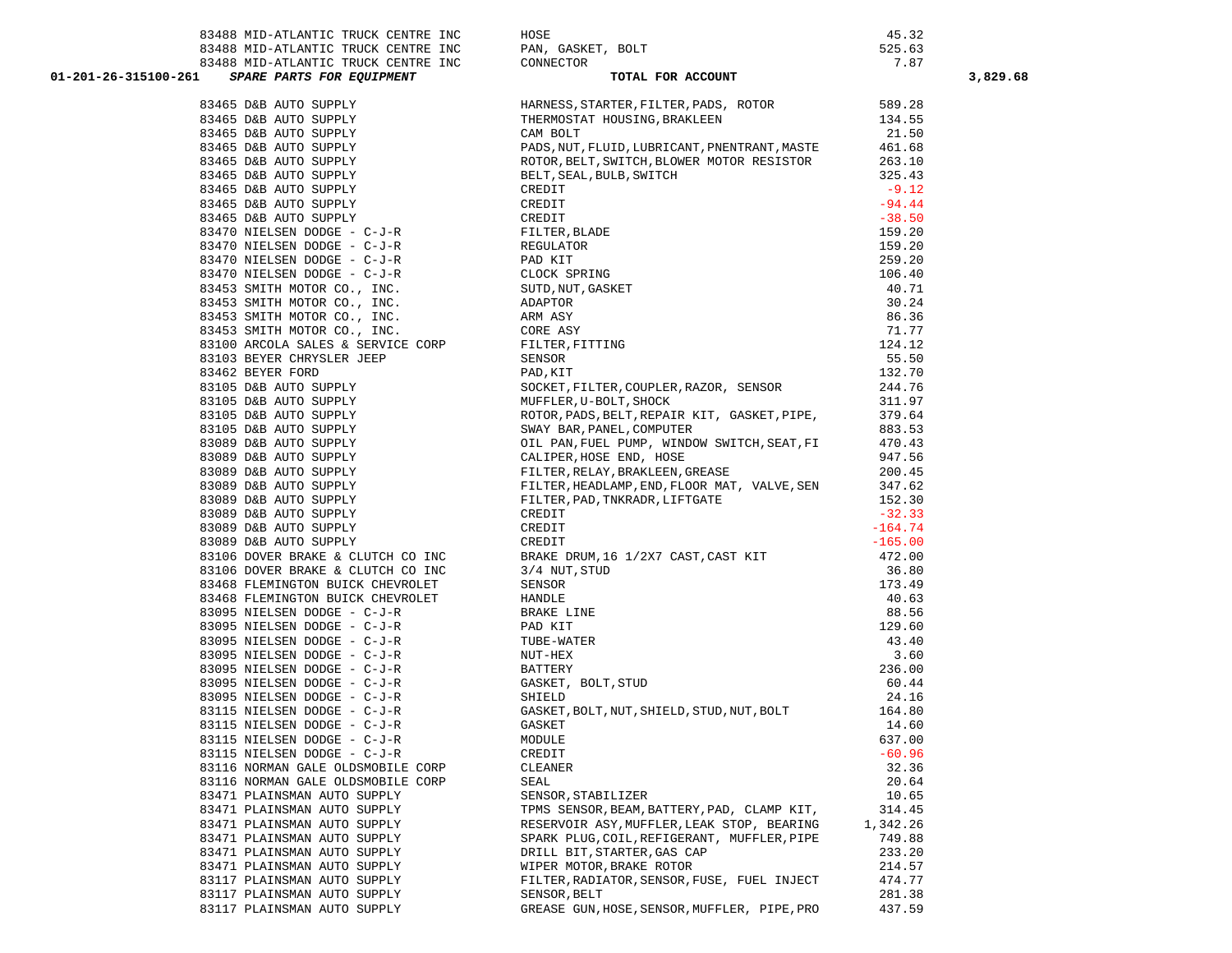| 83117 PLAINSMAN AUTO SUPPLY<br>83119 ROYAL COMMUNICATIONS INC.<br>83120 SMITH MOTOR CO., INC.<br>83120 SMITH MOTOR CO., INC.<br>83479 SUMMIT TRANSMISSION BRAKE<br>83479 SUMMIT TRANSMISSION BRAKE<br><b>VEHICLE REPAIRS</b><br>01-201-26-315100-291 | STARTER, THERMOMETER<br>CHARGE GUARD<br>DRUM<br>CLUTCH, DAMPER<br>TRANS REPAIR (8-19)<br>PARTS<br>TOTAL FOR ACCOUNT | 134.12<br>93.00<br>115.46<br>218.08<br>123.50<br>48.00 | 13,363.10                 |  |
|------------------------------------------------------------------------------------------------------------------------------------------------------------------------------------------------------------------------------------------------------|---------------------------------------------------------------------------------------------------------------------|--------------------------------------------------------|---------------------------|--|
| TOTAL for Motor Services Center                                                                                                                                                                                                                      |                                                                                                                     |                                                        | ============<br>29,242.54 |  |
|                                                                                                                                                                                                                                                      |                                                                                                                     |                                                        |                           |  |
| <b>Health Management</b>                                                                                                                                                                                                                             |                                                                                                                     |                                                        |                           |  |
| 79586 FIREFIGHTER ONE LLC<br>01-201-27-330100-084<br>OTHER OUTSIDE SERVICES                                                                                                                                                                          | Estimate #132995 (for Carlos)<br>TOTAL FOR ACCOUNT                                                                  | 105.00                                                 | 105.00                    |  |
| 81772 KYOCERA MITA AMERICA, INC.<br>OFFICE MACHINES - RENTAL<br>01-201-27-330100-164                                                                                                                                                                 | Acct# 7629689-048 lease for copier invoi<br>TOTAL FOR ACCOUNT                                                       | 655.77                                                 | 655.77                    |  |
| 79586 FIREFIGHTER ONE LLC                                                                                                                                                                                                                            | Estimate #132645 (for Scott, Craig, Jame                                                                            | 1,117.31                                               |                           |  |
| 84410 COUNTY OF MORRIS<br>$01 - 201 - 27 - 330100 - 210$<br>ENVIRONMENTAL COMPLIANCE                                                                                                                                                                 | 2ND HALF 8/13 METERED MAIL<br>TOTAL FOR ACCOUNT                                                                     | 7.69                                                   | 1,125.00                  |  |
|                                                                                                                                                                                                                                                      |                                                                                                                     |                                                        | ============              |  |
| TOTAL for Health Management                                                                                                                                                                                                                          |                                                                                                                     |                                                        | 1,885.77                  |  |
| <b>Human Services</b>                                                                                                                                                                                                                                |                                                                                                                     |                                                        |                           |  |
| 83333 STAPLES BUSINESS ADVANTAGE<br>OFFICE SUPPLIES & STATIONERY<br>01-201-27-331100-058                                                                                                                                                             | supplies for PO LIZ HS<br>TOTAL FOR ACCOUNT                                                                         | 368.05                                                 | 368.05                    |  |
| 84410 COUNTY OF MORRIS<br><b>POSTAGE &amp; METERED MAIL</b><br>01-201-27-331100-068                                                                                                                                                                  | 2ND HALF 8/13 METERED MAIL<br>TOTAL FOR ACCOUNT                                                                     | 101.88                                                 | 101.88                    |  |
| 83706 DAILY RECORD<br>01-201-27-331100-070<br>PUBLICATION & SUBSCRIPTIONS                                                                                                                                                                            | Legal Notice for Continum of Care homele<br>TOTAL FOR ACCOUNT                                                       | 57.88                                                  | 57.88                     |  |
| 83595 LONGFELLOWS SANDWICH DELI                                                                                                                                                                                                                      | Sandwiches for 8 people                                                                                             | 72.00                                                  |                           |  |
| 83595 LONGFELLOWS SANDWICH DELI<br>83341 LONGFELLOWS SANDWICH DELI                                                                                                                                                                                   | 2 liter bottles of soda<br>Breakfast and Lunch for 8 people RFA HS                                                  | 6.00<br>148.00                                         |                           |  |
| 01-201-27-331100-088<br>MEETING EXP ADVISORY BOARD ETC                                                                                                                                                                                               | TOTAL FOR ACCOUNT                                                                                                   |                                                        | 226.00                    |  |
| TOTAL for Human Services                                                                                                                                                                                                                             |                                                                                                                     |                                                        | ============<br>753.81    |  |
| <b>Youth Shelter</b>                                                                                                                                                                                                                                 |                                                                                                                     |                                                        |                           |  |
| 82727 LAKOTA WOLF PRESERVE<br>82726 MORRIS COUNTY PARK COMMISSION                                                                                                                                                                                    | Admission-Wolf Watch<br>7/3 Two Admissisons/Rentals                                                                 | 105.00<br>21.00                                        |                           |  |
| 82726 MORRIS COUNTY PARK COMMISSION<br>82726 MORRIS COUNTY PARK COMMISSION                                                                                                                                                                           | 7/5 One Admission/Rental<br>7/10 Two Admissions/Rentals                                                             | 9.50<br>21.00                                          |                           |  |
| 82726 MORRIS COUNTY PARK COMMISSION                                                                                                                                                                                                                  | 7/17 Two Admissions/Rentals                                                                                         | 21.00                                                  |                           |  |
| OTHER GENERAL EXPENSES<br>01-201-27-331110-059                                                                                                                                                                                                       | TOTAL FOR ACCOUNT                                                                                                   |                                                        | 177.50                    |  |
| 84410 COUNTY OF MORRIS<br>01-201-27-331110-068<br>POSTAGE AND METERED MAIL                                                                                                                                                                           | 2ND HALF 8/13 METERED MAIL<br>TOTAL FOR ACCOUNT                                                                     | 107.62                                                 | 107.62                    |  |
| 82730 THE INSTITUTE FOR FORENSIC                                                                                                                                                                                                                     |                                                                                                                     | 975.00                                                 |                           |  |
| 01-201-27-331110-189<br>MEDICAL                                                                                                                                                                                                                      | New Hire Psychological<br>TOTAL FOR ACCOUNT                                                                         |                                                        | 975.00                    |  |
| 82981 ALLEN PAPER & SUPPLY CO<br>01-201-27-331110-252<br><b>JANITORIAL SUPPLIES</b>                                                                                                                                                                  | Kitchen Paper Towels<br>TOTAL FOR ACCOUNT                                                                           | 105.60                                                 | 105.60                    |  |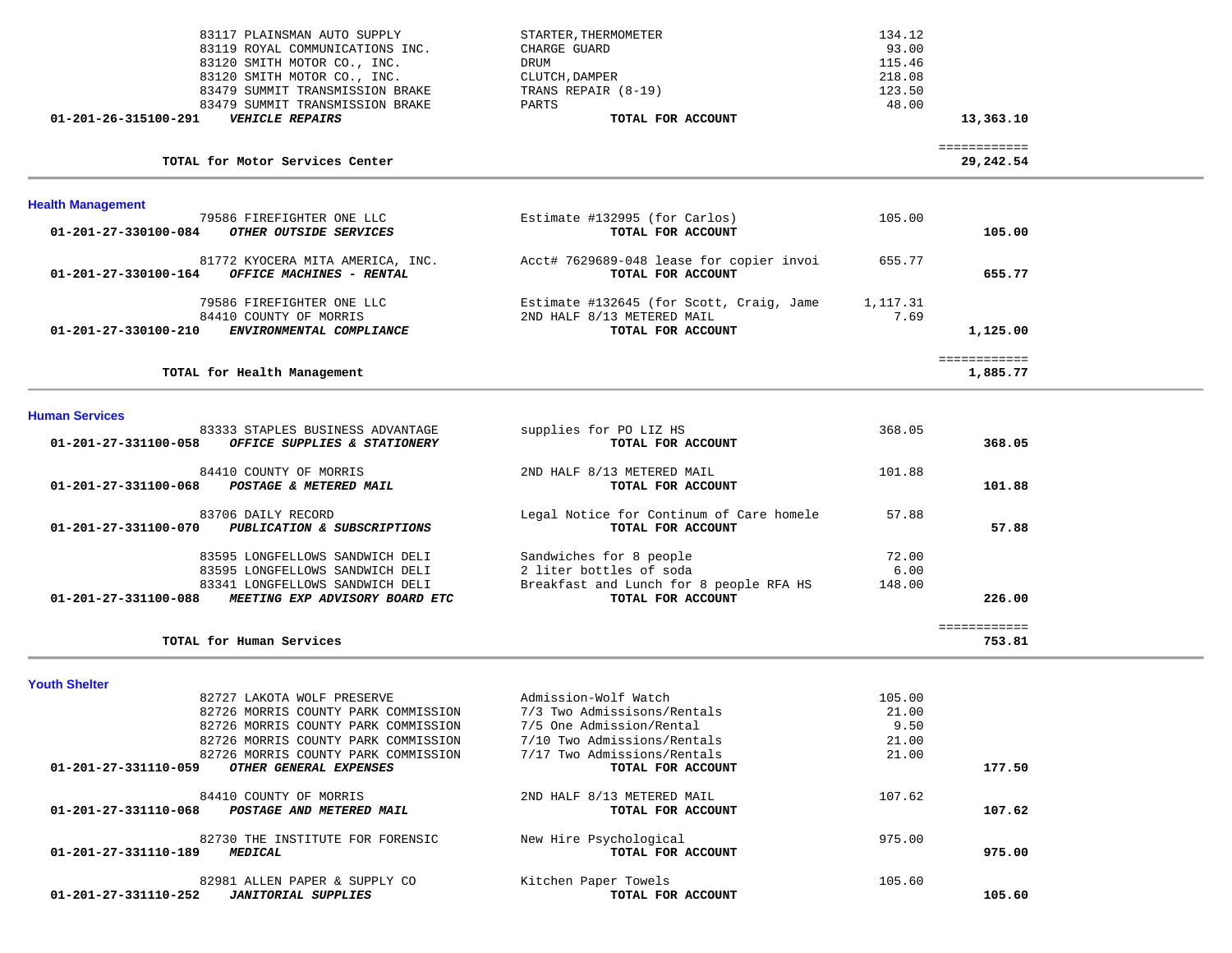800.00

17,920.00

|  | <b>Office on Aging</b> |  |
|--|------------------------|--|
|  |                        |  |

| 01-201-27-333100-058 | 83034 STAPLES BUSINESS ADVANTAGE<br>83034 STAPLES BUSINESS ADVANTAGE<br>OFFICE SUPPLIES & STATIONERY                                   | 1032184 DTD 7/31/13 OFFICE SUPPLIES<br>Pickup/no reship/Credit DPS RE<br>TOTAL FOR ACCOUNT | 175.63<br>$-129.45$ | 46.18                    |
|----------------------|----------------------------------------------------------------------------------------------------------------------------------------|--------------------------------------------------------------------------------------------|---------------------|--------------------------|
|                      | 84410 COUNTY OF MORRIS<br>01-201-27-333100-068 POSTAGE & METERED MAIL                                                                  | 2ND HALF 8/13 METERED MAIL<br>TOTAL FOR ACCOUNT                                            | 559.69              | 559.69                   |
|                      | 83387 HUBER & ASSOCIATES<br>01-201-27-333100-084 OTHER OUTSIDE SERVICES                                                                | Competency Evaluation of APS client (L.C<br>TOTAL FOR ACCOUNT                              | 400.00              | 400.00                   |
|                      | 83852 LORI E. ADAMS<br>01-201-27-333100-117 INTERPRETOR FEES                                                                           | Interpreter Services August 15, 2013. Comm 175.00<br>TOTAL FOR ACCOUNT                     |                     | 175.00                   |
|                      | TOTAL for Office on Aging                                                                                                              |                                                                                            |                     | ============<br>1,180.87 |
| <b>Grant in Aid</b>  |                                                                                                                                        |                                                                                            |                     |                          |
|                      | 83956 NEW JERSEY AIDS SERVICES<br>01-201-27-342000-454 GRANT IN AID GIA: ERIC JOHNSON                                                  | 622 UNITS OF SUBSTANCE ABUSE SERVICES @ 12,440.00<br>TOTAL FOR ACCOUNT                     |                     | 12,440.00                |
|                      | 84078 CORNERSTONE FAMILY PROGRAMS<br>01-201-27-342000-462 GRANT IN AID GIA: FAMILY SERVICES                                            | COST REIMBURSEMENT FOR 2ND QUARTER 247 S<br>TOTAL FOR ACCOUNT                              | 9,065.00            | 9,065.00                 |
|                      | 83908 EMPLOYMENT HORIZONS, INC. #1324 E&TPeriod 4/1/13-6/30/137640 units<br>01-201-27-342000-463 GRANT IN AID GIA: EMPLOYMENT HORIZONS | TOTAL FOR ACCOUNT                                                                          | 20,093.00           | 20,093.00                |
|                      | 83955 CFCS - HOPE HOUSE                                                                                                                | SUBSTANCE ABUSE MANAGER SERVICES FOR THE                                                   | 3,065.00            |                          |
|                      | 83963 CFCS - HOPE HOUSE                                                                                                                | gia 1339 Chore<br>Period $7//1/$                                                           | 477.00              |                          |
|                      | 83962 CFCS - HOPE HOUSE                                                                                                                | fix-it GIA 1325<br>Period $7/1/1$                                                          | 4,088.00            |                          |
|                      | 83691 CFCS - HOPE HOUSE                                                                                                                | 1 SUPPORT GROUPS @\$235.50                                                                 | 235.00              |                          |
|                      | 83691 CFCS - HOPE HOUSE                                                                                                                | 20 INDIVIDUAL COUNSELING SESSIONS @ \$58. 1,178.00                                         |                     |                          |
|                      | 83691 CFCS - HOPE HOUSE                                                                                                                | 1 LIFE INTEGREGATION RETREATS @ \$2903.33 2,903.00                                         |                     |                          |
|                      | 83691 CFCS - HOPE HOUSE                                                                                                                | 3 LIVING WITH AIDS COPING SKILLS @ \$294.                                                  | 883.00              |                          |
|                      | 83691 CFCS - HOPE HOUSE                                                                                                                | 1 AIDS EDUCATION SESSIONS @ \$117.76                                                       | 118.00              |                          |

 **01-201-27-342000-480** *GRANT IN AID GIA:HOPEHOUSEOPERTNFIXIT* **TOTAL FOR ACCOUNT 12,947.00**

 **01-201-27-342000-484** *GRANT IN AID AID MENT HLTH CNT-ST CLARES* **TOTAL FOR ACCOUNT 49,000.00**

 84079 SAINT CLARE'S HOSPITAL IOP SESSIONS 18,270.00 84079 SAINT CLARE'S HOSPITAL RELAPSE PREVENTION GROUPS 2,475.00 84079 SAINT CLARE'S HOSPITAL INDIVIDUAL SESSIONS 1,710.00 84079 SAINT CLARE'S HOSPITAL PSYCHIATRIC EVALS 75.00

84079 SAINT CLARE'S HOSPITAL PSYCHIATRIC MEDICATION MONITORING 800.00

 84112 ST. CLARE'S HOSPITAL IOP SESSIONS 17,920.00 84112 ST. CLARE'S HOSPITAL RELAPSE PREVENTION GROUPS 3,475.00 84112 ST. CLARE'S HOSPITAL INDIVIDUAL SESSIONS 4,275.00

# **County Board**

| TOTAL for Grant in Aid                |                                       | 103,545.00 |
|---------------------------------------|---------------------------------------|------------|
| <b>County Board of Social Service</b> |                                       |            |
| 81636 STAPLES BUSINESS ADVANTAGE      | Stamp ACCUPRO MB 5LN                  | 23.52      |
| 81636 STAPLES BUSINESS ADVANTAGE      | Stamp Date Light Duty                 | 42.00      |
| 81636 STAPLES BUSINESS ADVANTAGE      | $X-Statement 1-7/16$ ''x2 - 3/16" VER | 83.75      |
| 81636 STAPLES BUSINESS ADVANTAGE      | $S-I.LGT - DTYSTMP 1-1/4X1-13/16$     | 49.59      |
| 81636 STAPLES BUSINESS ADVANTAGE      | 36X48 M PILE STD L.I.P CHRMAT         | 151.92     |

81636 STAPLES BUSINESS ADVANTAGE SPLS 8.5X11 Copy CS 969.00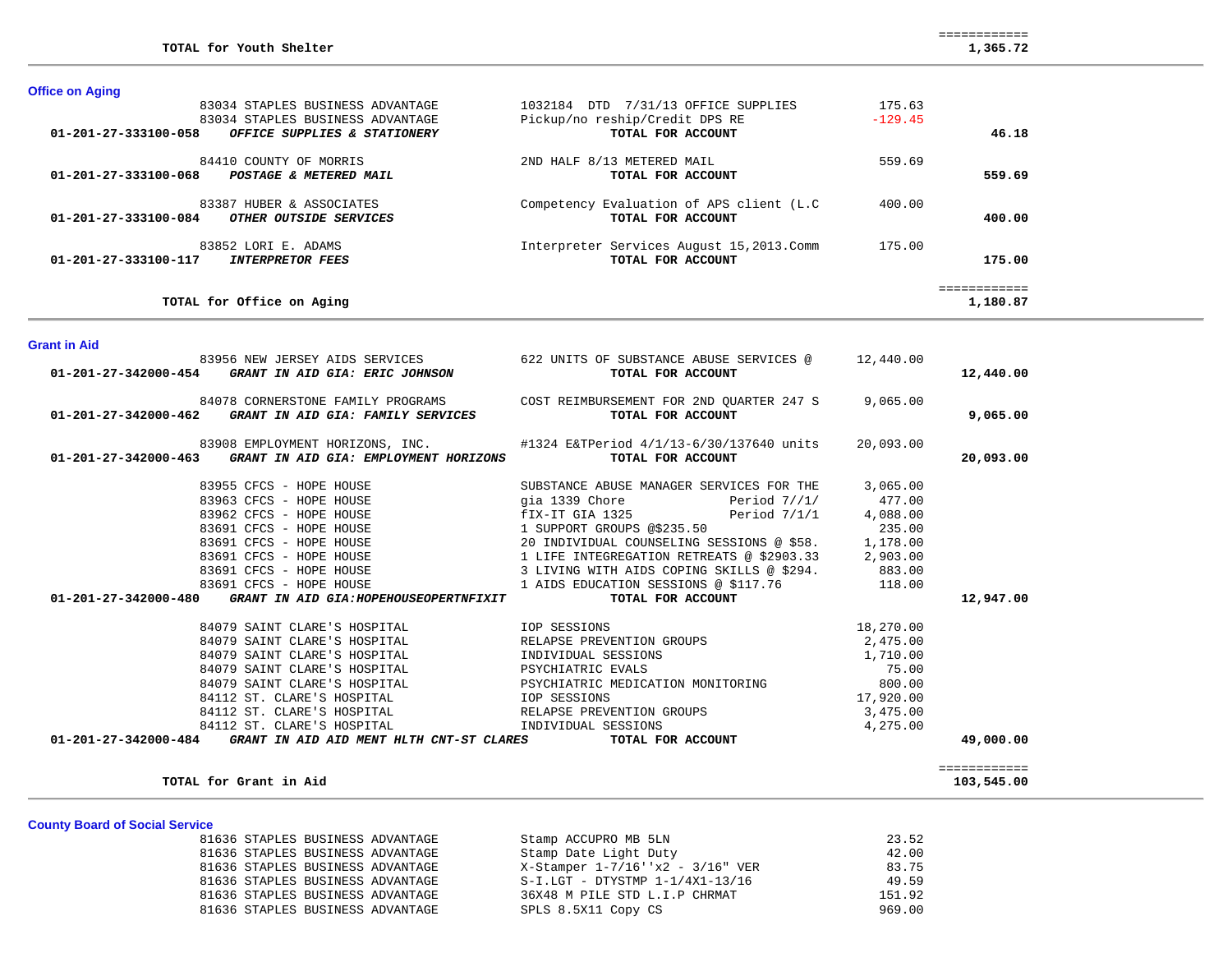|                      | 75940 STAPLES BUSINESS ADVANTAGE              | Office supplies/Order #7097478448-000-00                | 173.66     |            |
|----------------------|-----------------------------------------------|---------------------------------------------------------|------------|------------|
|                      | 75940 STAPLES BUSINESS ADVANTAGE              | Credit for inv. #3194945357                             | $-31.17$   |            |
|                      | 75912 STAPLES BUSINESS ADVANTAGE              | Purchase of office supplies/Order #70977                | 1,630.44   |            |
|                      | 75912 STAPLES BUSINESS ADVANTAGE              | Order #7097728229-000-001/03-19-13                      | 274.32     |            |
|                      | 81739 W.B. MASON COMPANY INC                  | Office Supplies - Customer #C1033751/ Or                | 932.94     |            |
| 01-201-27-345100-058 | OFFICE SUPPLIES & STATIONERY                  | TOTAL FOR ACCOUNT                                       |            | 4,479.37   |
|                      |                                               |                                                         |            |            |
|                      | 84106 DEER PARK                               | Acct. no. 0434488383/07-15-13 to 08-14-1                | 385.30     |            |
|                      | 81632 LANGUAGE LINE SERVICES                  | Over the phone interpretation service on                | 54.40      |            |
| 01-201-27-345100-059 | OTHER GENERAL EXPENSES                        | TOTAL FOR ACCOUNT                                       |            | 439.70     |
|                      | 84105 VERIZON                                 | Acct. no. 973 889-2917 642 14Y/08-14-13                 | 1,840.23   |            |
|                      | 84093 VERIZON                                 | Acct. no 973 889-3370 640 33Y 8-14-13-9-                | 1,823.80   |            |
|                      | 84092 VERIZON                                 | Acct no. 973 631-5312 641 87Y 7-28-13 to                | 903.63     |            |
| 01-201-27-345100-146 | <b>TELEPHONE</b>                              | TOTAL FOR ACCOUNT                                       |            | 4,567.66   |
|                      |                                               |                                                         |            |            |
|                      | 81634 ATLANTIC TOMORROWS OFFICE               | Printer maintenance billing from 03/30/1                | 861.14     |            |
|                      | 81187 F & E CHECK PROTECTOR SALES CO.         | Renewal of Extended warranty custom card                | 295.00     |            |
|                      | 81187 F & E CHECK PROTECTOR SALES CO.         | Renewal of Extended warranty Hedman 5000                | 650.00     |            |
| 01-201-27-345100-166 | OFFICE MACHINE- REPAIR                        | TOTAL FOR ACCOUNT                                       |            | 1,806.14   |
|                      |                                               |                                                         |            |            |
|                      | 84064 JOHNSON & JOHNSON, ESOS                 | Legal services rendered for the month of                | 4,341.00   |            |
|                      | 84064 JOHNSON & JOHNSON, ESQS                 | Hansen v. OTA                                           | 493.00     |            |
|                      | 84064 JOHNSON & JOHNSON, ESQS                 | Sabbath v. OTA - MAP                                    | 552.00     |            |
|                      | 84069 U.S. SECURITY ASSOCIATES, INC.          | Pyament for Security Officer - 07/12/13-                | 638.75     |            |
|                      | 84069 U.S. SECURITY ASSOCIATES, INC.          | $07/19/13 - 07/25/13$                                   | 682.55     |            |
|                      | 84069 U.S. SECURITY ASSOCIATES, INC.          | $07/26/13 - 08/01/13$                                   | 638.75     |            |
|                      | 84069 U.S. SECURITY ASSOCIATES, INC.          | 08/02/13-08/08/13                                       | 682.55     |            |
|                      | 81985 U.S. SECURITY ASSOCIATES, INC.          | Client #573-1198-000/07-05-13 to 07/11/1                | 682.55     |            |
| 01-201-27-345100-325 | SPECIAL SERVICES                              | TOTAL FOR ACCOUNT                                       |            | 8,711.15   |
|                      | 84062 HORIZON BLUE CROSS BLUE SHIELD          | Dental coverage for the month of August                 | 4,528.87   |            |
|                      | 84063 HORIZON BLUE CROSS BLUE SHIELD          | Invoice for August 2013                                 | 149,271.10 |            |
|                      | 84100 HORIZON BLUE CROSS BLUE SHIELD          | Dental coverage for the month of Septemb                | 4,702.30   |            |
|                      | 84352 HORIZON BLUE CROSS BLUE SHIELD          |                                                         |            |            |
|                      |                                               | OTA MIN PREM JAN 2013                                   | 6,810.84   |            |
|                      | 84360 HORIZON BLUE CROSS BLUE SHIELD          | OTA MIN PREM APRIL 2013                                 | 7,204.27   |            |
|                      | 84358 HORIZON BLUE CROSS BLUE SHIELD          | OTA MIN PREM MAY 2013                                   | 7,447.89   |            |
|                      | 84356 HORIZON BLUE CROSS BLUE SHIELD          | OTA MIN PREM JUNE 2013                                  | 6,618.10   |            |
|                      | 84362 HORIZON BLUE CROSS BLUE SHIELD          | OTA MIN PREM MARCH 2013                                 | 7,158.90   |            |
| 01-201-27-345100-329 | HOSPITAL INSURANCE PREMIUMS                   | TOTAL FOR ACCOUNT                                       |            | 193,742.27 |
|                      | 84085 JERRY THIEL                             | SSS - Mileage reimb. for July 2013                      | 69.30      |            |
|                      | 84087 LASZLO CSENGETO                         | ADM - Mileage reimb. for July 2013                      | 15.75      |            |
|                      | 84088 PATRICIA FLANAGAN                       | MAP - Mileage reimb. for 1/13 TO 6/13                   | 115.50     |            |
|                      |                                               |                                                         |            |            |
|                      |                                               | Mileage reimb. for July 2013                            | 37.10      |            |
|                      | 84060 PRISCILLA COLVIN<br>84089 SHAU-YING LIU |                                                         |            |            |
| 01-201-27-345100-332 | <i><b>MILEAGE</b></i>                         | SSS - Mileage reimb. for July 2013<br>TOTAL FOR ACCOUNT | 99.40      | 337.05     |
|                      |                                               |                                                         |            |            |
|                      | 84103 ANA TORNESSI-JOO                        | FSS - Insurance reimb. for July to Decem                | 72.00      |            |
|                      | 84102 CARLOTA MANJARRES                       | FSS - Insurance reimb. for July to Decem                | 72.00      |            |
|                      | 84057 ERICA JOHNSON                           | MAP - Insurance reimb. for July to Decem                | 72.00      |            |
|                      | 84058 FELICIA WILLIAMS                        | MAP - Insurance reimb. for April to June                | 36.00      |            |
|                      | 84058 FELICIA WILLIAMS                        | $7/13 - 12/13$                                          | 72.00      |            |
|                      | 84107 LINDA CARUTH                            | ADM - Insurance reimb. for July to Decem                | 72.00      |            |
|                      | 84059 LUZ ELENA URREGO                        | MAP - Insurance reimb. for July to Decem                | 72.00      |            |
|                      | 84088 PATRICIA FLANAGAN                       | Insurance reimb. for July to December 20                | 72.00      |            |
|                      | 84060 PRISCILLA COLVIN                        | Insurance reimb. for July to December 20                | 72.00      |            |
|                      | 84061 SANGITA SHAH                            | MAP - Insurance reimb. for July to Decem                | 72.00      |            |
|                      | 84104 SIBGATH KHAN                            | ADM - Insurance reimb. for July to Decem                | 72.00      |            |
| 01-201-27-345100-333 | OTHER ALLOWANCES                              | TOTAL FOR ACCOUNT                                       |            | 756.00     |

75940 STAPLES BUSINESS ADVANTAGE MS BASIC OPT MSE WIN32 USB/Order #709747 179.40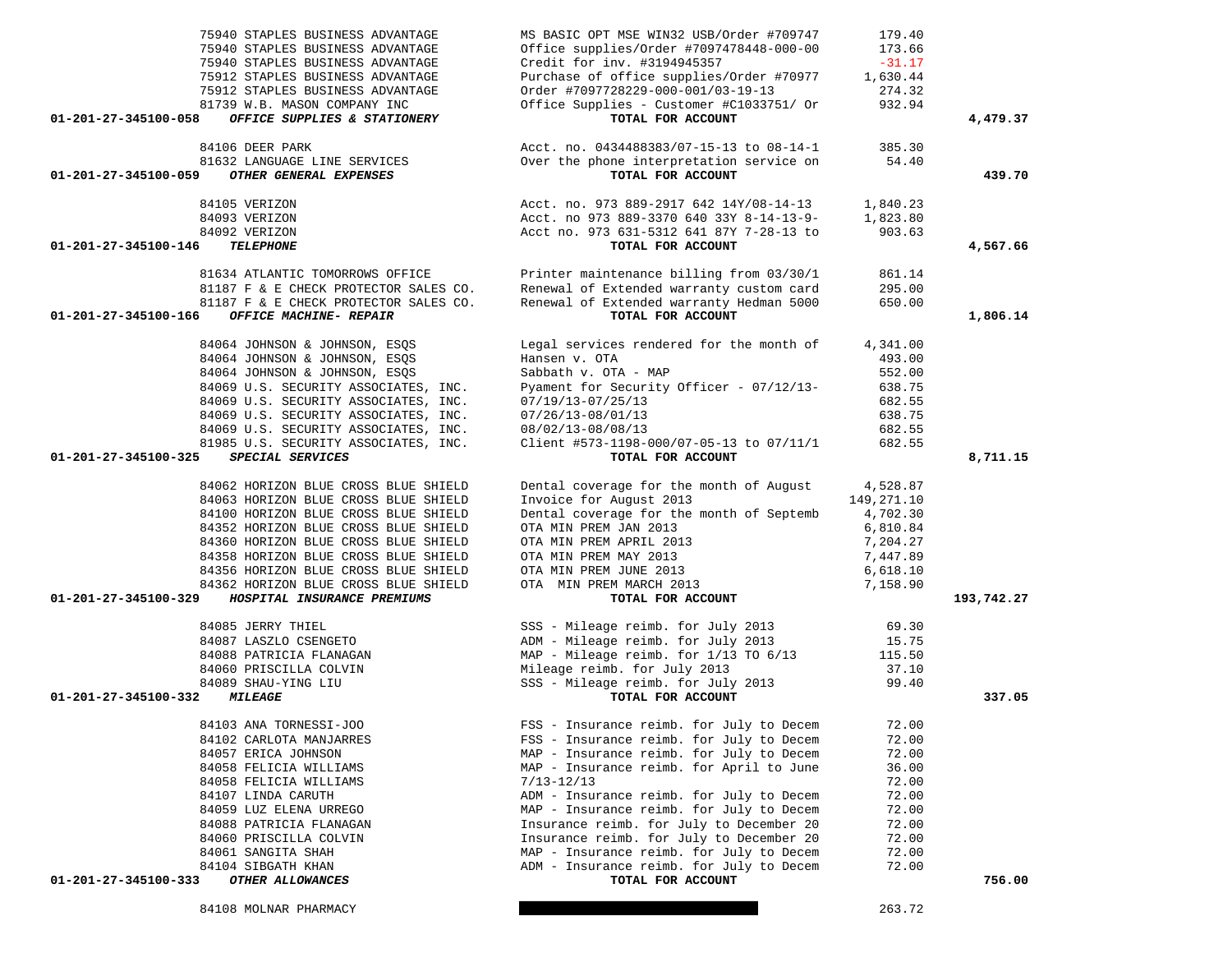| 84097 MOLNAR PHARMACY                             |                                             | 94.25  |          |
|---------------------------------------------------|---------------------------------------------|--------|----------|
| 84055 MOLNAR PHARMACY                             |                                             | 12.10  |          |
| 84055 MOLNAR PHARMACY                             |                                             | 44.47  |          |
| 84055 MOLNAR PHARMACY                             |                                             | 84.75  |          |
| 84055 MOLNAR PHARMACY                             |                                             | 87.98  |          |
| 84055 MOLNAR PHARMACY                             |                                             | 568.00 |          |
| 84055 MOLNAR PHARMACY                             |                                             | 480.00 |          |
| 84090 MOUNT ARLINGTON PHARMACY                    |                                             | 279.98 |          |
| HEALTH RELATED SERVICES<br>01-201-27-345100-338   | TOTAL FOR ACCOUNT                           |        | 1,915.25 |
| 84084 NJ TAXI & BLACK CAR SERVICES LLC            |                                             | 33.32  |          |
| 84056 NJ TAXI & BLACK CAR SERVICES LLC            |                                             | 91.15  |          |
| 84056 NJ TAXI & BLACK CAR SERVICES LLC            |                                             | 111.38 |          |
| 84056 NJ TAXI & BLACK CAR SERVICES LLC            |                                             | 109.24 |          |
| 84056 NJ TAXI & BLACK CAR SERVICES LLC            |                                             | 58.07  |          |
| 84056 NJ TAXI & BLACK CAR SERVICES LLC            |                                             | 180.17 |          |
| 84056 NJ TAXI & BLACK CAR SERVICES LLC            |                                             | 28.56  |          |
| 84056 NJ TAXI & BLACK CAR SERVICES LLC            |                                             | 139.94 |          |
| 84056 NJ TAXI & BLACK CAR SERVICES LLC            |                                             | 126.85 |          |
| 84070 NJ TAXI & BLACK CAR SERVICES LLC            |                                             | 36.65  |          |
| 84070 NJ TAXI & BLACK CAR SERVICES LLC            |                                             | 55.22  |          |
| 84070 NJ TAXI & BLACK CAR SERVICES LLC            |                                             | 49.03  |          |
| 84070 NJ TAXI & BLACK CAR SERVICES LLC            |                                             | 30.46  |          |
| 84070 NJ TAXI & BLACK CAR SERVICES LLC            |                                             | 78.54  |          |
| 84070 NJ TAXI & BLACK CAR SERVICES LLC            |                                             | 303.93 |          |
| 84070 NJ TAXI & BLACK CAR SERVICES LLC            | 07/16/13                                    | 214.44 |          |
| 84070 NJ TAXI & BLACK CAR SERVICES LLC            |                                             | 178.74 |          |
| 84070 NJ TAXI & BLACK CAR SERVICES LLC            | 07/25/13                                    | 178.74 |          |
| 84070 NJ TAXI & BLACK CAR SERVICES LLC            |                                             | 39.03  |          |
| 84070 NJ TAXI & BLACK CAR SERVICES LLC            |                                             | 26.42  |          |
| 84098 NJ TRANSIT                                  | 2-Zone Intrastate passes                    | 352.50 |          |
| 84098 NJ TRANSIT                                  | 3-Zone Intrastate passes                    | 580.00 |          |
| 01-201-27-345100-340<br>TRANSPORTATION SERVICES   | TOTAL FOR ACCOUNT                           |        | 3,002.38 |
| 81637 LABORATORY CORPORATION OF                   | DNA testing from $6/1/13$ through $6/29/13$ | 190.50 |          |
| 01-201-27-345100-351<br><b>PATERNITY EXPENSES</b> | TOTAL FOR ACCOUNT                           |        | 190.50   |
|                                                   |                                             |        |          |

219,947.47

 ============ TOTAL for County Board of Social Service

## **MV:Administration**

| MV:Administration |                              |                                     |          |
|-------------------|------------------------------|-------------------------------------|----------|
|                   | 84279 ARNEL P GARCIA         | LPN, 8/18/2013 thru 8/31/2013       | 1,337.84 |
|                   | 84278 BARKEL FLEMMING        | LPN, 8/18/2013 thru 8/31/2013       | 2,240.00 |
|                   | 84277 CARRELLE L CALIXTE     | LPN, 8/18/2013 thru 8/31/2013       | 2,663.64 |
|                   | 84276 CHARLES NADARAJAH      | RN, 8/18/2013 thru 8/31/2013        | 1,391.25 |
|                   | 84275 DANILO LAPID           | RN, 8/18/2013 thru 8/31/2013        | 1,399.65 |
|                   | 84274 DAVID JEAN-LOUIS       | LPN, 8/18/2013 thru 8/31/2013       | 2,259.60 |
|                   | 84273 EDITHA MAROUEZ         | RN, 8/18/2013 thru 8/31/2013        | 560.00   |
|                   | 84272 EVELYN TOLENTINO       | RN, 8/18/2013 thru 8/31/2013        | 1,162.70 |
|                   | 84271 GEORGINA GRAY-HORSLEY  | LPN, 8/18/2013 thru 8/31/2013       | 1,120.00 |
|                   | 84270 HARRIET VALLECER RN    | RN, 8/18/2013 thru 8/31/2013        | 840.00   |
|                   | 84269 ILLIENE CHARLES, RN    | RN, 8/18/2013 thru 8/31/2013        | 1,384.95 |
|                   | 84347 JEDDIE A GARCIA        | RN, 8/4/2013 thru 8/17/2013         | 840.00   |
|                   | 84268 JESSY JACOB            | LPN, 8/18/2013 thru 8/31/2013       | 420.00   |
|                   | 84267 JEDDIE A GARCIA        | RN, 8/18/2013 thru 8/31/2013 340.00 |          |
|                   | 84266 LOUISE R. MACCHIA      | RN, 8/18/2013 thru 8/31/2013        | 2,607.50 |
|                   | 84265 MADUKWE IMO IBOKO, RN  | RN,8/18/2013 thru 8/31/2013         | 2,240.00 |
|                   | 84264 MA. LIZA IMPERIAL      | RN, 8/18/2013 thru 8/31/2013        | 560.00   |
|                   | 84263 MARIA CAMPOS           | RN, 8/18/2013 thru 8/31/2013        | 560.00   |
|                   | 84262 MARIA CARMELITA OBLINA | LPN,8/18/2013 thru 8/31/2013        | 672.00   |
|                   | 84261 MARTHA YAGHI           | RN, 8/18/2013 thru 8/31/2013        | 507.50   |
|                   | 84260 MARY JANE M. ARCINAS   | RN, 8/18/2013 thru 8/31/2013        | 560.00   |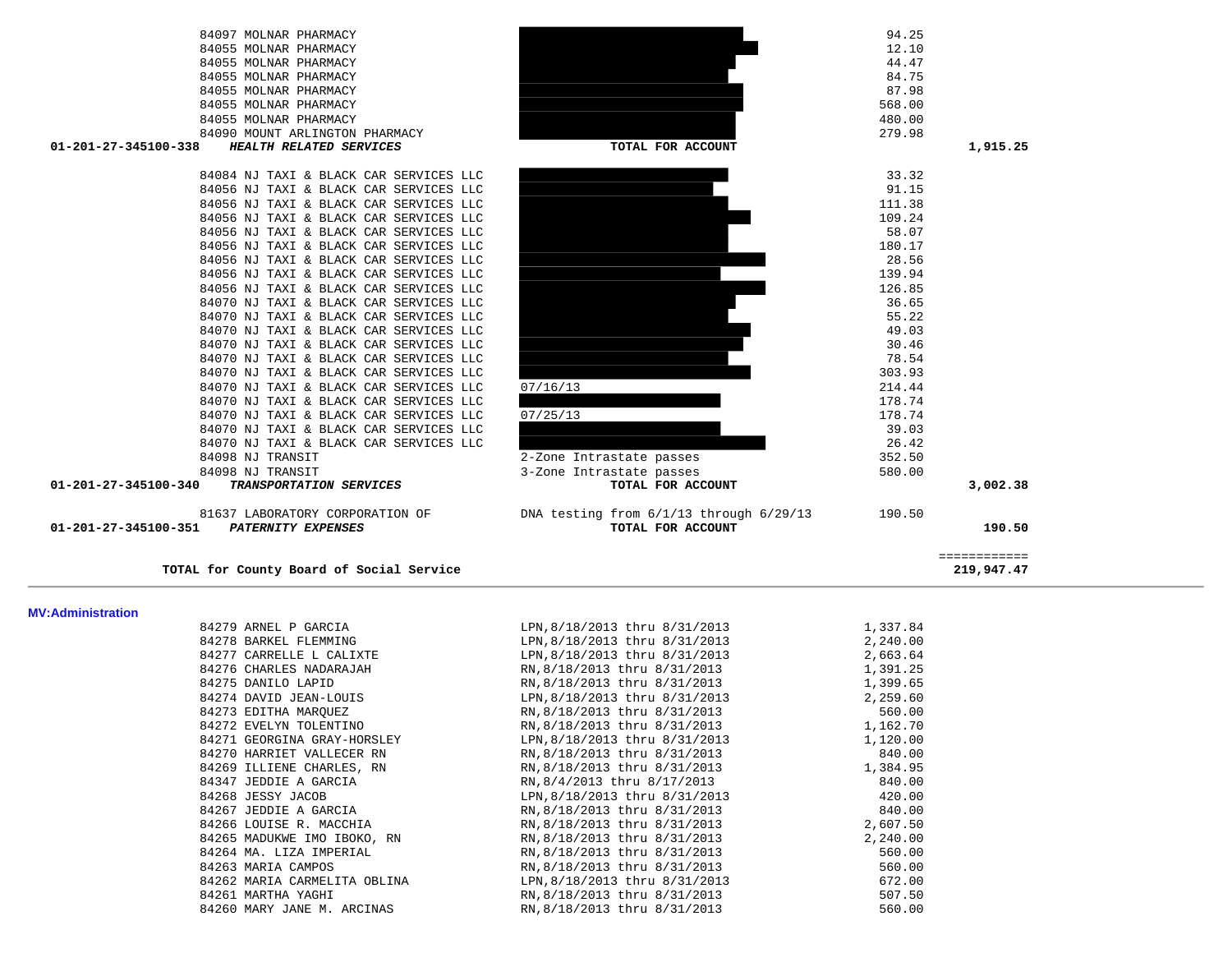|                                        |                                           | RN, 8/18/2013 thru 8/31/2013             | 840.00    |                           |  |
|----------------------------------------|-------------------------------------------|------------------------------------------|-----------|---------------------------|--|
|                                        | 84259 MELOJANE CELESTINO                  |                                          |           |                           |  |
|                                        | 84258 MICHELLE CAPILI                     | RN, 8/18/2013 thru 8/31/2013             | 1,921.85  |                           |  |
|                                        | 84257 MIRLENE ESTRIPLET                   | RN, 8/18/2013 thru 8/31/2013             | 3,920.00  |                           |  |
|                                        | 84256 RINCY M PAZBAYATTIL JOSE            | RN, 8/18/2013 thru 8/31/2013             | 280.00    |                           |  |
|                                        | 84255 ROSE DUMAPIT                        | RN, 8/18/2013 thru 8/31/2013             | 1,120.00  |                           |  |
|                                        | 84254 ROSEMARY BATANE COBCOBO             | RN, 8/18/2013 thru 8/31/2013             | 1,400.00  |                           |  |
|                                        | 84253 SUZIE COLLIN                        | RN, 8/18/2013 thru 8/31/2013             | 2,837.10  |                           |  |
|                                        | 84252 VIVIAN BLANDURA                     | RN, 8/18/2013 thru 8/31/2013             | 560.00    |                           |  |
| 01-201-27-350100-013                   | TEMPORARY HELP - PER DIEM NURSES          | TOTAL FOR ACCOUNT                        |           | 39,045.58                 |  |
|                                        |                                           |                                          |           |                           |  |
|                                        | 84410 COUNTY OF MORRIS                    | 2ND HALF 8/13 METERED MAIL               | 132.49    |                           |  |
| 01-201-27-350100-068                   | POSTAGE & METERED MAIL                    | TOTAL FOR ACCOUNT                        |           | 132.49                    |  |
|                                        |                                           |                                          |           |                           |  |
|                                        | TOTAL for MV:Administration               |                                          |           | ============<br>39,178.07 |  |
|                                        |                                           |                                          |           |                           |  |
|                                        |                                           |                                          |           |                           |  |
| <b>Assistance Dep Child: Local Shr</b> |                                           |                                          |           |                           |  |
|                                        | 84066 OFFICE OF TEMPORARY ASSISTANCE      | For estimated County Share for TANF Reci | 9,800.00  |                           |  |
| 01-201-27-354100-091                   | ASSISTANCE DEP CHILD: LOCAL SHR PROGRAM E | TOTAL FOR ACCOUNT                        |           | 9,800.00                  |  |
|                                        |                                           |                                          |           |                           |  |
|                                        |                                           |                                          |           | ============              |  |
|                                        | TOTAL for Assistance Dep Child: Local Shr |                                          |           | 9,800.00                  |  |
|                                        |                                           |                                          |           |                           |  |
| <b>Assistance SSI Income Recipien</b>  |                                           |                                          |           |                           |  |
|                                        | 84067 OFFICE OF TEMPORARY ASSISTANCE      | For estimated County Share of Assist. to | 37,000.00 |                           |  |
| 01-201-27-355100-090                   | ASSISTANCE SSI INCOME RECIPIEN EXPENDITU  | TOTAL FOR ACCOUNT                        |           | 37,000.00                 |  |
|                                        |                                           |                                          |           |                           |  |
|                                        |                                           |                                          |           | ============              |  |
|                                        | TOTAL for Assistance SSI Income Recipien  |                                          |           | 37,000.00                 |  |
|                                        |                                           |                                          |           |                           |  |
|                                        |                                           |                                          |           |                           |  |
| <b>County Adjuster</b>                 |                                           |                                          |           |                           |  |
|                                        | 84410 COUNTY OF MORRIS                    | 2ND HALF 8/13 METERED MAIL               | 171.65    |                           |  |
| 01-201-27-357100-068                   | POSTAGE & METERED MAIL                    | TOTAL FOR ACCOUNT                        |           | 171.65                    |  |
|                                        |                                           |                                          |           | ============              |  |
|                                        | TOTAL for County Adjuster                 |                                          |           | 171.65                    |  |
|                                        |                                           |                                          |           |                           |  |
|                                        |                                           |                                          |           |                           |  |
| <b>County Library</b>                  |                                           |                                          |           |                           |  |
|                                        | 82314 INGRAM LIBRARY SERVICES             | 20C0083 dated 06/10/13                   | 19.84     |                           |  |
|                                        | 82314 INGRAM LIBRARY SERVICES             | 20C0083 dated 07/12/13                   | 599.46    |                           |  |
|                                        | 82314 INGRAM LIBRARY SERVICES             | 20C0083 dated 07/15/13                   | 928.87    |                           |  |
|                                        | 82314 INGRAM LIBRARY SERVICES             | 20C0083 dated 07/16/13                   | 67.60     |                           |  |
|                                        | 82314 INGRAM LIBRARY SERVICES             | 20C0083 dated 07/17/13                   | 29.87     |                           |  |
|                                        | 82314 INGRAM LIBRARY SERVICES             | 20C0083 dated 07/19/13                   | 717.99    |                           |  |
|                                        | 82314 INGRAM LIBRARY SERVICES             | 20C0083 dated 07/19/13                   | 1,168.59  |                           |  |
|                                        | 82314 INGRAM LIBRARY SERVICES             | 20C0083 dated 07/19/13                   | 17.59     |                           |  |
|                                        | 82314 INGRAM LIBRARY SERVICES             | 20C0083 dated 07/19/13                   | 147.72    |                           |  |
|                                        | 83829 INGRAM LIBRARY SERVICES             | 20C0083 dated 05/09/13                   | 22.82     |                           |  |
|                                        | 83829 INGRAM LIBRARY SERVICES             | 20C0083 dated 07/22/13                   | 35.96     |                           |  |
|                                        | 83829 INGRAM LIBRARY SERVICES             | 20C0083 dated 07/22/13                   | 83.34     |                           |  |
|                                        | 83829 INGRAM LIBRARY SERVICES             | 20C0083 dated 07/22/13                   | 78.73     |                           |  |
|                                        | 83829 INGRAM LIBRARY SERVICES             | 20C0083 dated 07/22/13                   | 169.98    |                           |  |
|                                        | 83829 INGRAM LIBRARY SERVICES             | 20C0083 dated 07/22/13                   | 54.54     |                           |  |
|                                        | 83829 INGRAM LIBRARY SERVICES             | 20C0083 dated 07/23/13                   | 51.24     |                           |  |
|                                        | 83829 INGRAM LIBRARY SERVICES             | 20C0083 dated 07/23/13                   | 4.54      |                           |  |
|                                        | 83829 INGRAM LIBRARY SERVICES             | 20C0083 dated 07/23/13                   | 11.90     |                           |  |
|                                        | 83829 INGRAM LIBRARY SERVICES             | 20C0083 dated 07/24/13                   | 16.29     |                           |  |
|                                        | 83830 INGRAM LIBRARY SERVICES             | 20C0083 dated 07/25/13                   | 11.99     |                           |  |
|                                        | 83830 INGRAM LIBRARY SERVICES             | 20C0083 dated 07/25/13                   | 731.81    |                           |  |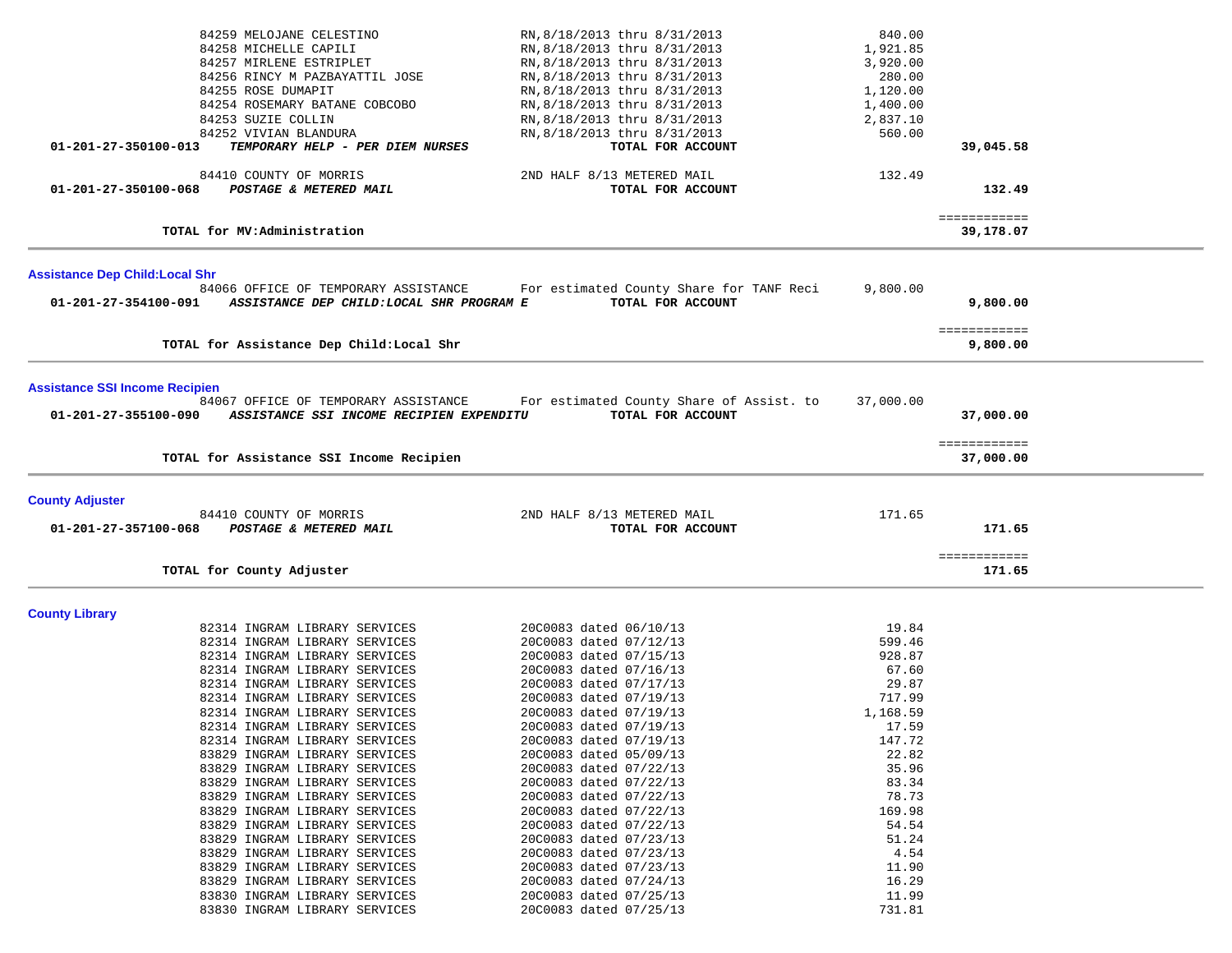|                                                        | ехна телеви клеаки лениону (1970) 2000 14 defi 17/24/13 april 00.000 14 defi 17/24/13 april 1970 14 defi 17/24/13 april 1970 14 defi 17/24/13 april 1970 14 defi 17/24/13 april 1970 14 defi 17/24/13 april 1970 14 defi 17/ |          |           |
|--------------------------------------------------------|------------------------------------------------------------------------------------------------------------------------------------------------------------------------------------------------------------------------------|----------|-----------|
|                                                        |                                                                                                                                                                                                                              |          |           |
|                                                        |                                                                                                                                                                                                                              |          |           |
|                                                        |                                                                                                                                                                                                                              |          |           |
|                                                        |                                                                                                                                                                                                                              |          |           |
|                                                        |                                                                                                                                                                                                                              | 174.00   |           |
| 81677 LEXIS NEXIS                                      | 150KMG dated 06/30/13                                                                                                                                                                                                        |          |           |
| 77125 MERGENT INC                                      | 771317 dated 04/02/13                                                                                                                                                                                                        | 846.00   |           |
| 82305 MARQUIS WHO'S WHO LLC                            | 1067054 dated 07/26/13                                                                                                                                                                                                       | 1,295.00 |           |
| 78372 ABC-CLIO                                         | 00036845 dated 05/02/13                                                                                                                                                                                                      | 61.00    |           |
| <b>BOOKS &amp; PERIODICALS</b><br>01-201-29-390100-028 | TOTAL FOR ACCOUNT                                                                                                                                                                                                            |          | 22,814.70 |
| 81682 STORAGE SYSTEMS USA                              | Rotary Files on 1st Floor(M&M) dated 01/                                                                                                                                                                                     | 1,000.00 |           |
| 81682 STORAGE SYSTEMS USA                              | Mobile System 2nd Floor dated 01/17/13                                                                                                                                                                                       | 1,500.00 |           |
| EQUIPMENT SERVICE AGREEMENTS<br>01-201-29-390100-044   | TOTAL FOR ACCOUNT                                                                                                                                                                                                            |          | 2,500.00  |
|                                                        |                                                                                                                                                                                                                              |          |           |
| 82311 UNITED PARCEL SERVICE                            | 708309 dated 07/27/13                                                                                                                                                                                                        | 127.48   |           |
| 81691 UNITED PARCEL SERVICE                            | 708309 dated 07/06/13                                                                                                                                                                                                        | 30.18    |           |
| 81691 UNITED PARCEL SERVICE                            | 708309 dated 07/13/13                                                                                                                                                                                                        | 13.92    |           |

81691 UNITED PARCEL SERVICE 708309 dated 07/20/13 98.07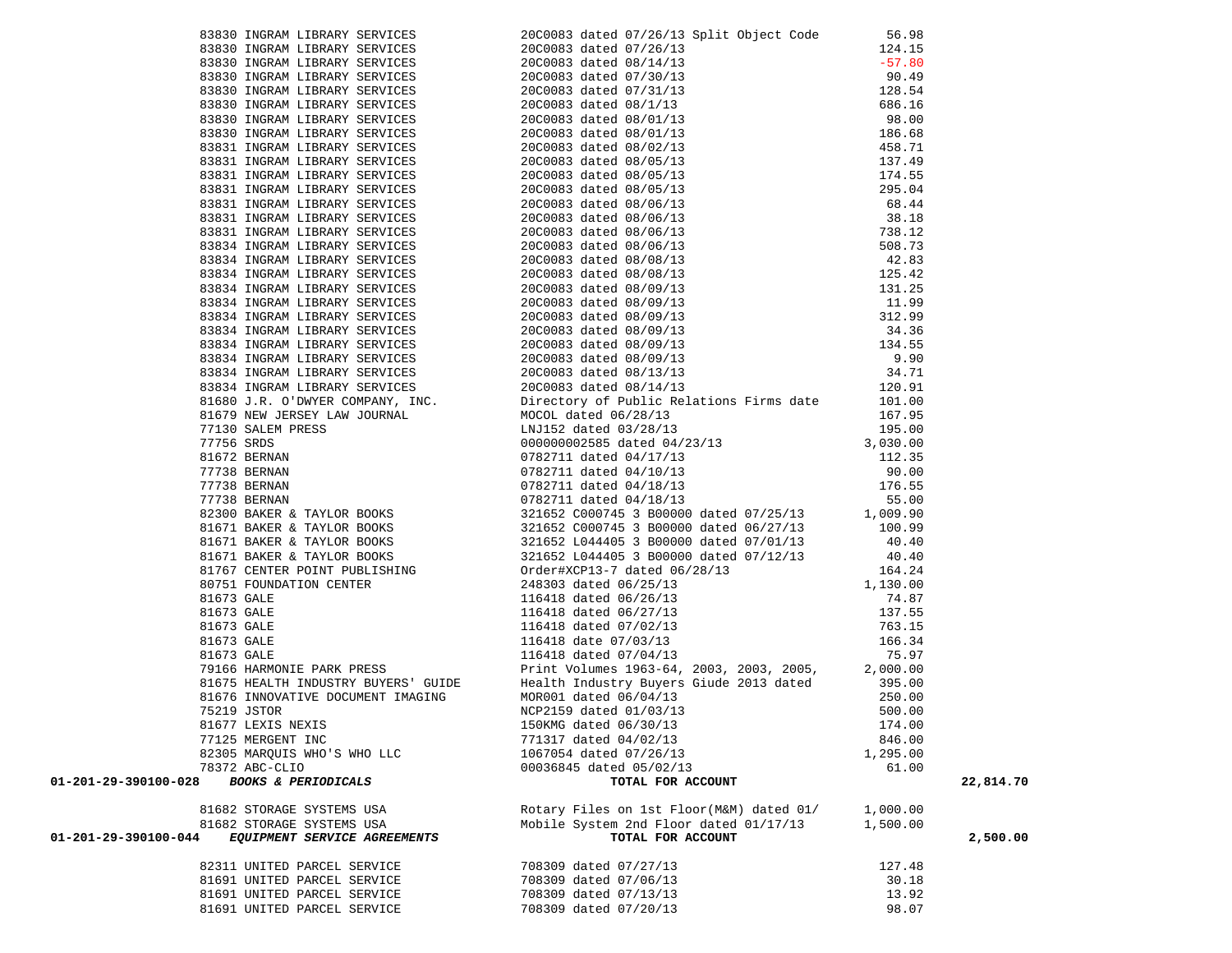| 84410 COUNTY OF MORRIS                                                                                   | 2ND HALF 8/13 METERED MAIL                 | 394.20          |              |  |
|----------------------------------------------------------------------------------------------------------|--------------------------------------------|-----------------|--------------|--|
| POSTAGE & METERED MAIL<br>01-201-29-390100-068                                                           | TOTAL FOR ACCOUNT                          |                 | 663.85       |  |
|                                                                                                          |                                            |                 |              |  |
|                                                                                                          |                                            |                 |              |  |
| 83830 INGRAM LIBRARY SERVICES                                                                            | 20C0083 dated 07/26/13 Split Object Code   | 20.24           |              |  |
| 82307 RECORDED BOOKS LLC                                                                                 | 91165 dated 07/22/13                       | 272.20          |              |  |
| 82306 MIDWEST TAPE LLC                                                                                   | 2000001148 dated 07/22/13                  | 530.14          |              |  |
| 81769 MIDWEST TAPE LLC                                                                                   | 2000001148 dated 06/28/13                  | 35.98           |              |  |
| 81769 MIDWEST TAPE LLC                                                                                   | 2000001148 dated 07/12/13                  | 620.10          |              |  |
| 01-201-29-390100-083<br>VIDEO & FILM MATERIALS                                                           | TOTAL FOR ACCOUNT                          |                 | 1,478.66     |  |
|                                                                                                          |                                            |                 |              |  |
|                                                                                                          |                                            |                 |              |  |
| 80755 OCLC ONLINE COMPUTER                                                                               | 010CLC2051 dated 06/30/13 NWM Morris Ctn   | 1,904.83        |              |  |
| 80755 OCLC ONLINE COMPUTER                                                                               | 010CLC2051 dated 06/30/13 XTM M.A.I.N. N   | 1,600.87        |              |  |
| 78154 OCLC ONLINE COMPUTER                                                                               | 010CLC2051 04/30/13 NWM Morris Cnty Libr   | 1,903.96        |              |  |
| 78154 OCLC ONLINE COMPUTER                                                                               | 010CLC2051 04/30/13 XTM M.A.I.N. Network   | 1,600.87        |              |  |
| OTHER OUTSIDE SERVICES<br>01-201-29-390100-084                                                           | TOTAL FOR ACCOUNT                          |                 | 7,010.53     |  |
|                                                                                                          |                                            |                 |              |  |
| 82313 W.B. MASON COMPANY INC                                                                             | C1033751 dated 07/16/13; Order#S01222636   | 387.74          |              |  |
| 82301 CARTRIDGE WORLD OF PARSIPPANY                                                                      | 2934 dated 07/23/13 - Circ\$147.97; R/S\$3 | 1,325.70        |              |  |
|                                                                                                          |                                            |                 |              |  |
| 82302 DEMCO                                                                                              | 290190055 dated 07/24/13                   | 32.80           |              |  |
| 82304 GAYLORD BROS., INC.                                                                                | 701393 dated 07/25/13                      | 65.60           |              |  |
| 81678 METRO IMAGING SERVICES INC                                                                         | $SP3000$ Toners - 2                        | 330.00          |              |  |
| OTHER ADMINISTRATIVE SUPPLIES<br>01-201-29-390100-095                                                    | TOTAL FOR ACCOUNT                          |                 | 2,141.84     |  |
|                                                                                                          |                                            |                 |              |  |
| 71988 ACCUITY, INC.                                                                                      | 93982 dated 12/19/12                       | 1,157.00        |              |  |
| 01-203-29-390100-028 (2012) BOOKS & PERIODICALS                                                          | TOTAL FOR ACCOUNT                          |                 | 1,157.00     |  |
|                                                                                                          |                                            |                 |              |  |
|                                                                                                          |                                            |                 |              |  |
| 36436 SALES GENIE                                                                                        | transferred to contracts payable           | 397.40          |              |  |
| <i>LIBRARY CP: 2010 OE</i><br>01-204-55-390100-510                                                       | TOTAL FOR ACCOUNT                          |                 | 397.40       |  |
|                                                                                                          |                                            |                 |              |  |
|                                                                                                          |                                            |                 | ============ |  |
| TOTAL for County Library                                                                                 |                                            |                 | 38,163.98    |  |
|                                                                                                          |                                            |                 |              |  |
|                                                                                                          |                                            |                 |              |  |
|                                                                                                          |                                            |                 |              |  |
| 82985 ATLANTIC TOMORROWS OFFICE                                                                          | MACHINE ID#G27913 890 CLICKS USED 3-30-1   | 62.30           |              |  |
| 01-201-29-392100-058<br>OFFICE SUPPLIES & STATIONERY                                                     | TOTAL FOR ACCOUNT                          |                 | 62.30        |  |
|                                                                                                          |                                            |                 |              |  |
| 84410 COUNTY OF MORRIS                                                                                   | 2ND HALF 8/13 METERED MAIL                 | 141.73          |              |  |
|                                                                                                          |                                            |                 |              |  |
| 01-201-29-392100-068 POSTAGE & METERED MAIL                                                              | TOTAL FOR ACCOUNT                          |                 | 141.73       |  |
|                                                                                                          |                                            |                 |              |  |
| 81616 KYOCERA MITA AMERICA INC                                                                           | 7629689-036 KYOCERA COPIER MODEL TASKALF   | 942.18          |              |  |
| OFFICE MACHINES - RENTAL<br>01-201-29-392100-164                                                         | TOTAL FOR ACCOUNT                          |                 | 942.18       |  |
|                                                                                                          |                                            |                 |              |  |
|                                                                                                          |                                            |                 | ============ |  |
| <b>County Superintendent of Schoo</b><br>TOTAL for County Superintendent of Schoo                        |                                            |                 | 1,146.21     |  |
|                                                                                                          |                                            |                 |              |  |
|                                                                                                          |                                            |                 |              |  |
| 84391 COUNTY COLLEGE OF MORRIS                                                                           | 1ST HALF 9/13 OPERATING BUDGET             | 398,409.91      |              |  |
| 01-201-29-395100-090<br><i><b>EXPENDITURES</b></i>                                                       | TOTAL FOR ACCOUNT                          |                 | 398,409.91   |  |
| <b>Contribution to County College</b>                                                                    |                                            |                 |              |  |
|                                                                                                          |                                            |                 | ============ |  |
|                                                                                                          |                                            |                 |              |  |
| TOTAL for Contribution to County College                                                                 |                                            |                 | 398,409.91   |  |
|                                                                                                          |                                            |                 |              |  |
|                                                                                                          |                                            |                 |              |  |
| 84341 RUTGERS THE STATE UNIVERSITY                                                                       | NITZSCHE, P.                               | 5,335.42        |              |  |
| 84341 RUTGERS THE STATE UNIVERSITY                                                                       | LYONS, R.                                  | 3,264.51        |              |  |
|                                                                                                          |                                            |                 |              |  |
| 84341 RUTGERS THE STATE UNIVERSITY                                                                       | POMEL, D.                                  | 2,508.00        |              |  |
| 01-201-29-396100-011<br>SALARIES & WAGES-FULL TIME                                                       | TOTAL FOR ACCOUNT                          |                 | 11,107.93    |  |
|                                                                                                          |                                            |                 |              |  |
| <b>Rutgers Extension Service</b><br>81162 STAPLES BUSINESS ADVANTAGE<br>83708 STAPLES BUSINESS ADVANTAGE | office supplies<br>office supplies         | 70.00<br>194.55 |              |  |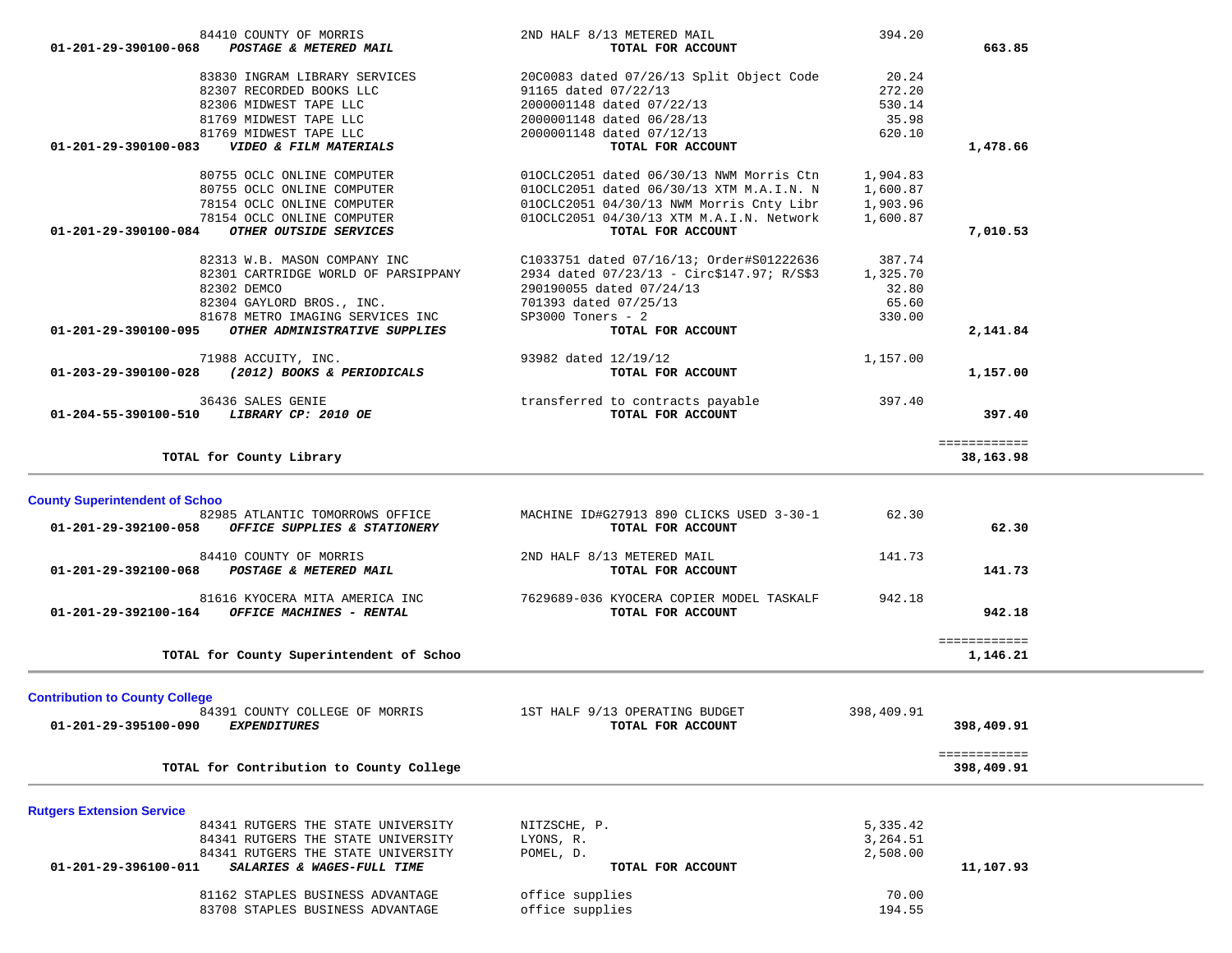| 84410 COUNTY OF MORRIS<br>01-201-29-396100-068<br>POSTAGE & METERED MAIL                                                                                                                                                                                                       | 2ND HALF 8/13 METERED MAIL<br>TOTAL FOR ACCOUNT                                                                                                                                                                                       | 10.98                                                | 10.98                                    |  |
|--------------------------------------------------------------------------------------------------------------------------------------------------------------------------------------------------------------------------------------------------------------------------------|---------------------------------------------------------------------------------------------------------------------------------------------------------------------------------------------------------------------------------------|------------------------------------------------------|------------------------------------------|--|
| 84091 PETER NITZSCHE<br>TRAVEL EXPENSE<br>01-201-29-396100-082                                                                                                                                                                                                                 | travel expenses<br>TOTAL FOR ACCOUNT                                                                                                                                                                                                  | 881.43                                               | 881.43                                   |  |
| 84091 PETER NITZSCHE<br>OTHER ADMINISTRATIVE SUPPLIES<br>01-201-29-396100-095                                                                                                                                                                                                  | admin. supplies<br>TOTAL FOR ACCOUNT                                                                                                                                                                                                  | 56.41                                                | 56.41                                    |  |
| TOTAL for Rutgers Extension Service                                                                                                                                                                                                                                            |                                                                                                                                                                                                                                       |                                                      | ============<br>12,321.30                |  |
| <b>Rmb Out of Cty Two Yr Coll</b><br>84175 SUSSEX COUNTY COMMUNITY COLLEGE<br>RMB OUT OF CTY TWO YR COLL EXPENDITURES<br>01-201-29-397100-090                                                                                                                                  | Chargebacks for S1/S213 for Meghan Drese<br>TOTAL FOR ACCOUNT                                                                                                                                                                         | 354.00                                               | 354.00                                   |  |
| TOTAL for Rmb Out of Cty Two Yr Coll                                                                                                                                                                                                                                           |                                                                                                                                                                                                                                       |                                                      | ============<br>354.00                   |  |
| <b>Cont M.C. School of Tech</b><br>84350 MC VOCATIONAL SCHOOL DISTRICT<br>01-201-29-400100-090 CONT M.C. SCHOOL OF TECH EXPENDITURES<br>TOTAL for Cont M.C. School of Tech                                                                                                     | 9/13 DISTRICT TAXES TO BE RAISED<br>TOTAL FOR ACCOUNT                                                                                                                                                                                 | 580,000.00                                           | 580,000.00<br>============<br>580,000.00 |  |
| <b>Fire and Police Academy</b>                                                                                                                                                                                                                                                 |                                                                                                                                                                                                                                       |                                                      |                                          |  |
| 83056 PAPER MART INC<br>01-201-29-407100-058<br>OFFICE SUPPLIES & STATIONERY                                                                                                                                                                                                   | Colored Copy Paper<br>TOTAL FOR ACCOUNT                                                                                                                                                                                               | 310.50                                               | 310.50                                   |  |
| 84410 COUNTY OF MORRIS<br>POSTAGE & METERED MAIL<br>01-201-29-407100-068                                                                                                                                                                                                       | 2ND HALF 8/13 METERED MAIL<br>TOTAL FOR ACCOUNT                                                                                                                                                                                       | 40.13                                                | 40.13                                    |  |
| 80926 SJM DESIGN GROUP<br>80926 SJM DESIGN GROUP<br>01-201-29-407100-223<br><b>BUILDING REPAIRS</b>                                                                                                                                                                            | Drive End Brackets<br>Idle End Brackets<br>TOTAL FOR ACCOUNT                                                                                                                                                                          | 228.00<br>132.00                                     | 360.00                                   |  |
| 82294 THE TARGET SHOP LLC<br>01-201-29-407100-258<br><i>EQUIPMENT</i>                                                                                                                                                                                                          | Targets<br>TOTAL FOR ACCOUNT                                                                                                                                                                                                          | 408.30                                               | 408.30                                   |  |
| TOTAL for Fire and Police Academy                                                                                                                                                                                                                                              |                                                                                                                                                                                                                                       |                                                      | ============<br>1,118.93                 |  |
| Utilities<br>83469 NATIONAL FUEL OIL INC.<br>83469 NATIONAL FUEL OIL INC.<br>83469 NATIONAL FUEL OIL INC.<br>01-201-31-430100-136 DIESEL FUEL                                                                                                                                  | 4709.0 GAL. DIESEL FUEL FOR WHARTON GARA<br>4075.0 GAL. DIESEL FUEL FOR COUNTY GARAG<br>4500.0 GAL. DIESEL FUEL FOR THE HILL<br>TOTAL FOR ACCOUNT                                                                                     | 14,550.34<br>12,591.34<br>13,838.40                  | 40,980.08                                |  |
| 83939 JERSEY CENTRAL POWER & LIGHT<br>83510 JERSEY CENTRAL POWER & LIGHT<br>83917 JERSEY CENTRAL POWER & LIGHT<br>83918 JERSEY CENTRAL POWER & LIGHT<br>83919 JERSEY CENTRAL POWER & LIGHT<br>83509 JERSEY CENTRAL POWER & LIGHT<br>01-201-31-430100-137<br><b>ELECTRICITY</b> | $10 - 00 - 01 - 6063 - 0 - 88/19/2013$<br>$10-00-59-9968-9-0$ 8/13/2013<br>10-00-84-5117-1-4 8/09/2013<br>$10-00-84-5137-1-0$ 8/9/2013<br>$20 - 00 - 00 - 0539 - 3 - 08/1/2013$<br>$10-00-48-4053-0-0$ 8/12/2013<br>TOTAL FOR ACCOUNT | 679.65<br>62.99<br>20.15<br>19.76<br>624.10<br>15.35 | 1,422.00                                 |  |

264.55

01-201-29-396100-058 OFFICE SUPPLIES & STATIONERY *TOTAL FOR ACCOUNT*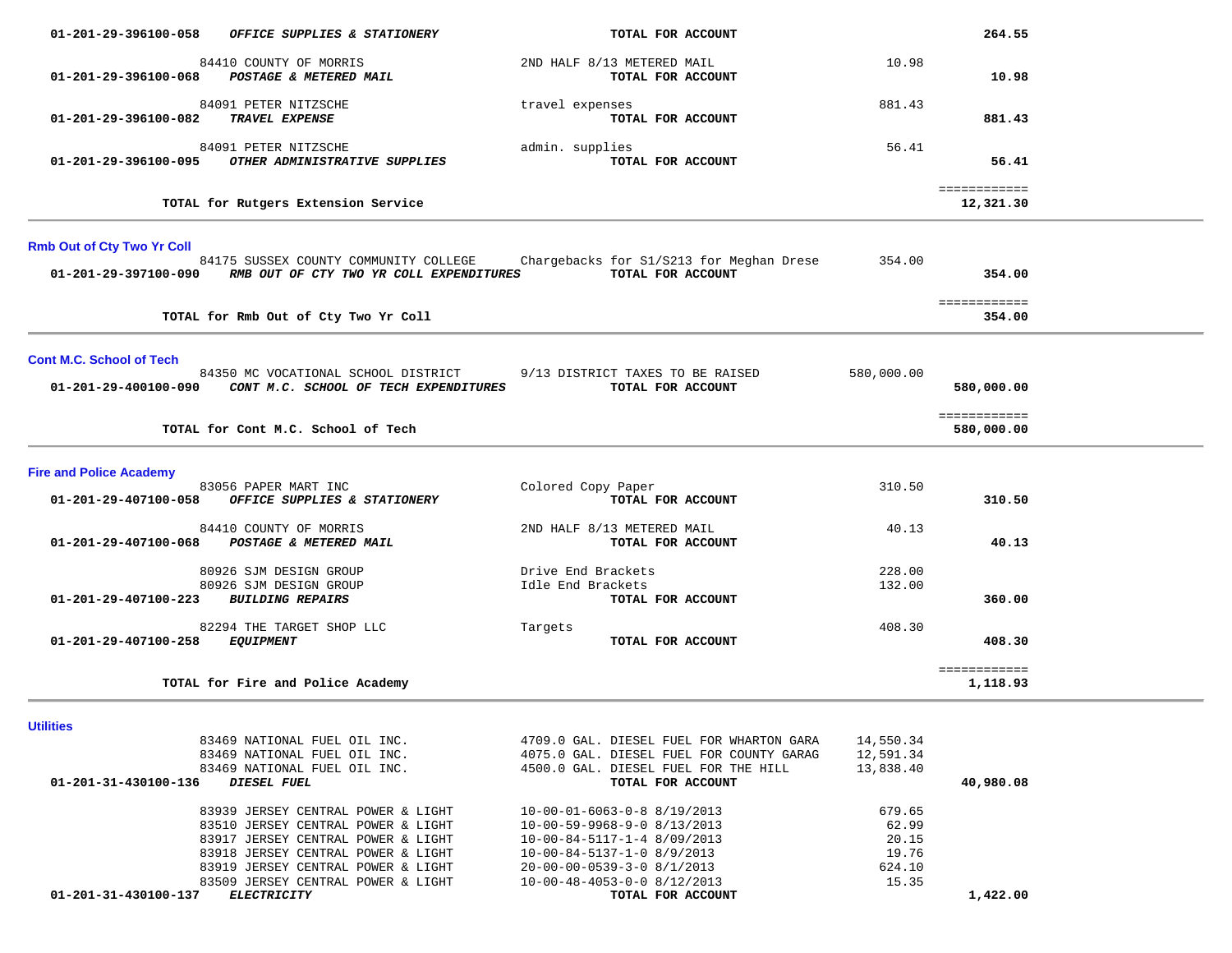| 83957 FLEET SERVICES                                   | 0431004484184 FUEL PURCHASES                  | 280.75    |                          |  |
|--------------------------------------------------------|-----------------------------------------------|-----------|--------------------------|--|
| $01 - 201 - 31 - 430100 - 140$<br><b>GAS PURCHASES</b> | TOTAL FOR ACCOUNT                             |           | 280.75                   |  |
|                                                        |                                               |           |                          |  |
| 82295 SUBURBAN PROPANE -2347                           | Propane                                       | 3,934.42  |                          |  |
| 82295 SUBURBAN PROPANE -2347                           | Transportation                                | 1.75      |                          |  |
| 82295 SUBURBAN PROPANE -2347                           | Safety P&T Fee                                | 9.62      |                          |  |
| 83362 SUBURBAN PROPANE -2347                           | Propane                                       | 4,468.65  |                          |  |
| 83362 SUBURBAN PROPANE -2347                           | Transportation                                | 1.75      |                          |  |
| 83362 SUBURBAN PROPANE -2347                           | Saety P&T Fee                                 | 9.62      |                          |  |
| 01-201-31-430100-141<br>NATURAL GAS                    | TOTAL FOR ACCOUNT                             |           | 8,425.81                 |  |
| 81669 EXTEL COMMUNICATIONS                             | System Reprogramming 07/09/13                 | 264.00    |                          |  |
| 81669 EXTEL COMMUNICATIONS                             | System Reprogramming 07/15/13                 | 215.00    |                          |  |
| 84039 CABLEVISION                                      | $07876 - 536684 - 01 - 1$ $7/15/13 - 8/14/13$ | 249.90    |                          |  |
| 84038 CABLEVISION                                      | 07876-536684-01-1<br>$6/15/13 - 7/14/13$      | 249.90    |                          |  |
| 01-201-31-430100-146<br><b>TELEPHONE</b>               | TOTAL FOR ACCOUNT                             |           | 978.80                   |  |
|                                                        |                                               |           |                          |  |
|                                                        |                                               |           | ============             |  |
| TOTAL for Utilities                                    |                                               |           | 52,087.44                |  |
|                                                        |                                               |           |                          |  |
| <b>Nutrition</b>                                       |                                               |           |                          |  |
| 83473 PETER LIMONE JR.                                 | Entertainment Madison Site.June 19,2013       | 75.00     |                          |  |
| 83473 PETER LIMONE JR.                                 | Entertainment Morristown Site.June 21,20      | 100.00    |                          |  |
| OTHER GENERAL EXPENSES<br>01-201-41-716100-059         | TOTAL FOR ACCOUNT                             |           | 175.00                   |  |
| 83385 PATRICIA W. GIBBONS                              |                                               | 249.75    |                          |  |
| 01-201-41-716100-098<br>OTHER OPERATING&REPAIR SUPPLY  | TOTAL FOR ACCOUNT                             |           | 249.75                   |  |
| 83854 VERIZON                                          | Monthly Service Charge. August 2013Acct#      | 799.53    |                          |  |
| <b>TELEPHONE</b><br>01-201-41-716100-146               | TOTAL FOR ACCOUNT                             |           | 799.53                   |  |
|                                                        |                                               |           |                          |  |
|                                                        |                                               |           | ============             |  |
| TOTAL for Nutrition                                    |                                               |           | 1,224.28                 |  |
| <b>Area Plan Grant</b>                                 |                                               |           |                          |  |
| 83960 CFCS - HOPE HOUSE                                | SHTP fIX-IT<br>Period $7/1/1$                 | 448.00    |                          |  |
| 83961 CFCS - HOPE HOUSE                                | OAA Title 111B Chore<br>Period 7/             | 2,657.00  |                          |  |
| 83909 VISITING NURSE ASSOC. OF                         | ADC IIIE Period 4/1/13-6/30/1377 units        | 5,000.00  |                          |  |
| <b>EXPENDITURES</b><br>01-201-41-716110-090            | TOTAL FOR ACCOUNT                             |           | 8,105.00                 |  |
|                                                        |                                               |           |                          |  |
| TOTAL for Area Plan Grant                              |                                               |           | ============<br>8,105.00 |  |
|                                                        |                                               |           |                          |  |
| <b>ALPN</b>                                            |                                               |           |                          |  |
| 83964 CFCS - HOPE HOUSE                                | PG1303 Chore<br>Period $7/1/$                 | 613.00    |                          |  |
| 83907 EMPLOYMENT HORIZONS, INC.                        | #1304 Sup. EmpPeriod 1352 units @\$28.85      | 19,252.00 |                          |  |
| 01-201-41-759000-063<br>ALPN PEER GROUPING             | TOTAL FOR ACCOUNT                             |           | 19,865.00                |  |
|                                                        |                                               |           |                          |  |
|                                                        |                                               |           | ============             |  |
| TOTAL for ALPN                                         |                                               |           | 19,865.00                |  |
|                                                        |                                               |           |                          |  |

#### **Grant Fund**

**Bio-Terrorism Grant**  84412 COUNTY OF MORRIS 6 2ND HALF 8/13 METERED MAIL 31.48  **02-213-41-718405-391** *PUBLIC HEALTH EMER GRANT(7/1/13-6/30/14)* **TOTAL FOR ACCOUNT 31.48**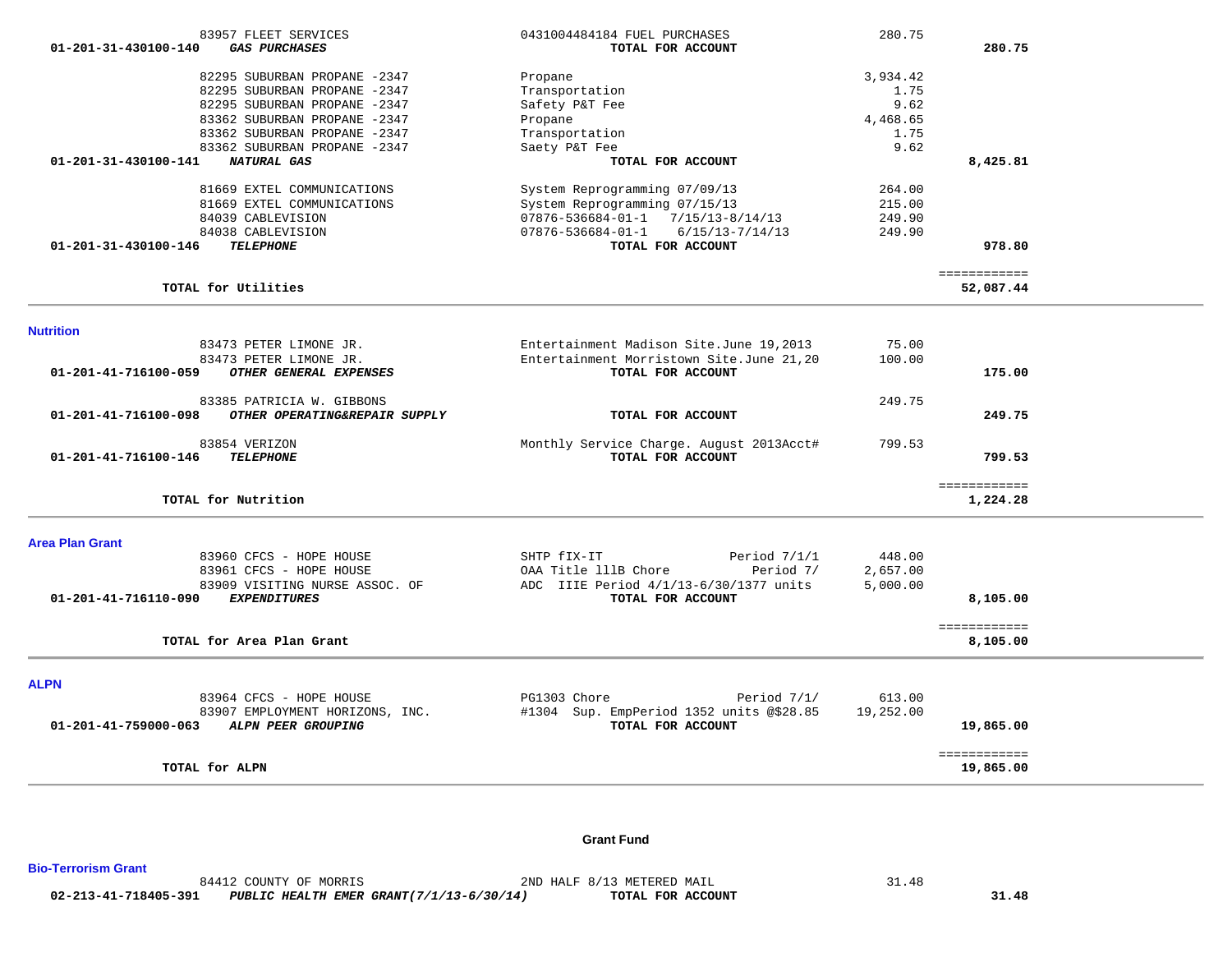82474 SPRINT NEXTEL

82214 TELESEARCH INC 82192 TELESEARCH INC

83262 TELESEARCH INC

TOTAL for General Assistance

1.28

292.83

41.18

238.68

| 81289 FRED PRYOR SEMINARS                       | Attendee: Sophie Westfield: "Making Tran | 149.00   |                          |  |
|-------------------------------------------------|------------------------------------------|----------|--------------------------|--|
| 81289 FRED PRYOR SEMINARS                       | "How to Comminicate with Tact"           | 299.00   |                          |  |
| 83235 TELESEARCH INC                            |                                          | 34.07    |                          |  |
| 83126 TELESEARCH INC                            | Elizabeth Hazelton; W/E 8/4/13           | 550.20   |                          |  |
| 83234 TELESEARCH INC                            | Elizabeth Hazelton; W/E 7/28/13.         | 609.15   |                          |  |
| 82465 CENTURYLINK                               |                                          | 11.46    |                          |  |
| 82185 EXTEL COMMUNICATIONS                      |                                          | 5.00     |                          |  |
| 82171 MANPOWER                                  | Bobbi White; 7/14/13                     | 465.78   |                          |  |
| 82287 MANPOWER                                  | Bobbi White; $W/E$ 7/21/13               | 464.01   |                          |  |
| 82472 MANPOWER                                  | Bobbi White; W/E 7/28/13                 | 465.78   |                          |  |
| 83141 MINI G. CONSULTING INC.                   |                                          | 9.00     |                          |  |
| 83145 MINI G. CONSULTING INC.                   |                                          | 18.00    |                          |  |
| 82455 SPRINT                                    |                                          | 6.56     |                          |  |
| 82474 SPRINT NEXTEL                             |                                          | 1.60     |                          |  |
| 82214 TELESEARCH INC                            |                                          | 354.69   |                          |  |
| 82190 TELESEARCH INC                            | Elizabeth Hazelton; W/E 7/14/13          | 609.15   |                          |  |
| 82189 TELESEARCH INC                            | Jason Duccini; W/E 7/14/13.              | 538.20   |                          |  |
| 82188 TELESEARCH INC                            | Elizabeth Hazelton; W/E 6/23/13          | 717.23   |                          |  |
| 82192 TELESEARCH INC                            |                                          | 68.63    |                          |  |
| 83262 TELESEARCH INC                            |                                          | 33.82    |                          |  |
| 83262 TELESEARCH INC                            | Jason Duccini; W/E 7/28/13               | 291.72   |                          |  |
| 02-213-41-741015-392<br><b>TANF STATE SHARE</b> | TOTAL FOR ACCOUNT                        |          | 5,702.05                 |  |
| TOTAL for TANF                                  |                                          |          | ============<br>5,702.05 |  |
|                                                 |                                          |          |                          |  |
| <b>General Assistance</b>                       |                                          |          |                          |  |
| 82168 MANPOWER                                  | Max Portero 6/16/2013                    | 907.20   |                          |  |
| 82170 MANPOWER                                  | Max Portero; W/E 7/14/13                 | 907.20   |                          |  |
| 82286 MANPOWER                                  | Max Portero; W/E 7/21/13                 | 907.20   |                          |  |
| 82468 MANPOWER                                  | Max Portero; W/E 7/28/13                 | 907.20   |                          |  |
| 83235 TELESEARCH INC                            |                                          | 27.26    |                          |  |
| 82465 CENTURYLINK                               |                                          | 9.17     |                          |  |
| 82185 EXTEL COMMUNICATIONS                      |                                          | 3.00     |                          |  |
| 82171 MANPOWER                                  | Barry Laird; W/E 7/14/13                 | 810.32   |                          |  |
| 82287 MANPOWER                                  | Barry Laird; W/E 7/21/2013               | 1,012.90 |                          |  |
| 82472 MANPOWER                                  | Barry Laird; W/E 7/28/13                 | 1,046.50 |                          |  |
| 83141 MINI G. CONSULTING INC.                   |                                          | 7.20     |                          |  |
| 83145 MINI G. CONSULTING INC.                   |                                          | 14.40    |                          |  |

**DEPARTMENT 741415** 

**TANF** 

| 83097 MANPOWER                   | Bobbi White; W/E 8/4/13 | 364.86 |
|----------------------------------|-------------------------|--------|
| 83264 MUNICIPAL CAPITAL CORP     |                         | 89.64  |
| 83763 STAPLES BUSINESS ADVANTAGE |                         | 28.72  |
| 83768 VERIZON                    |                         | 1.49   |
| 82299 EXTEL COMMUNICATIONS       |                         | 268.10 |

 **02-213-41-741020-392** *GENERAL ASSISTANCE STATE SHARE* **TOTAL FOR ACCOUNT 7,165.82**

============

82455 SPRINT 5.24

83262 TELESEARCH INC 27.06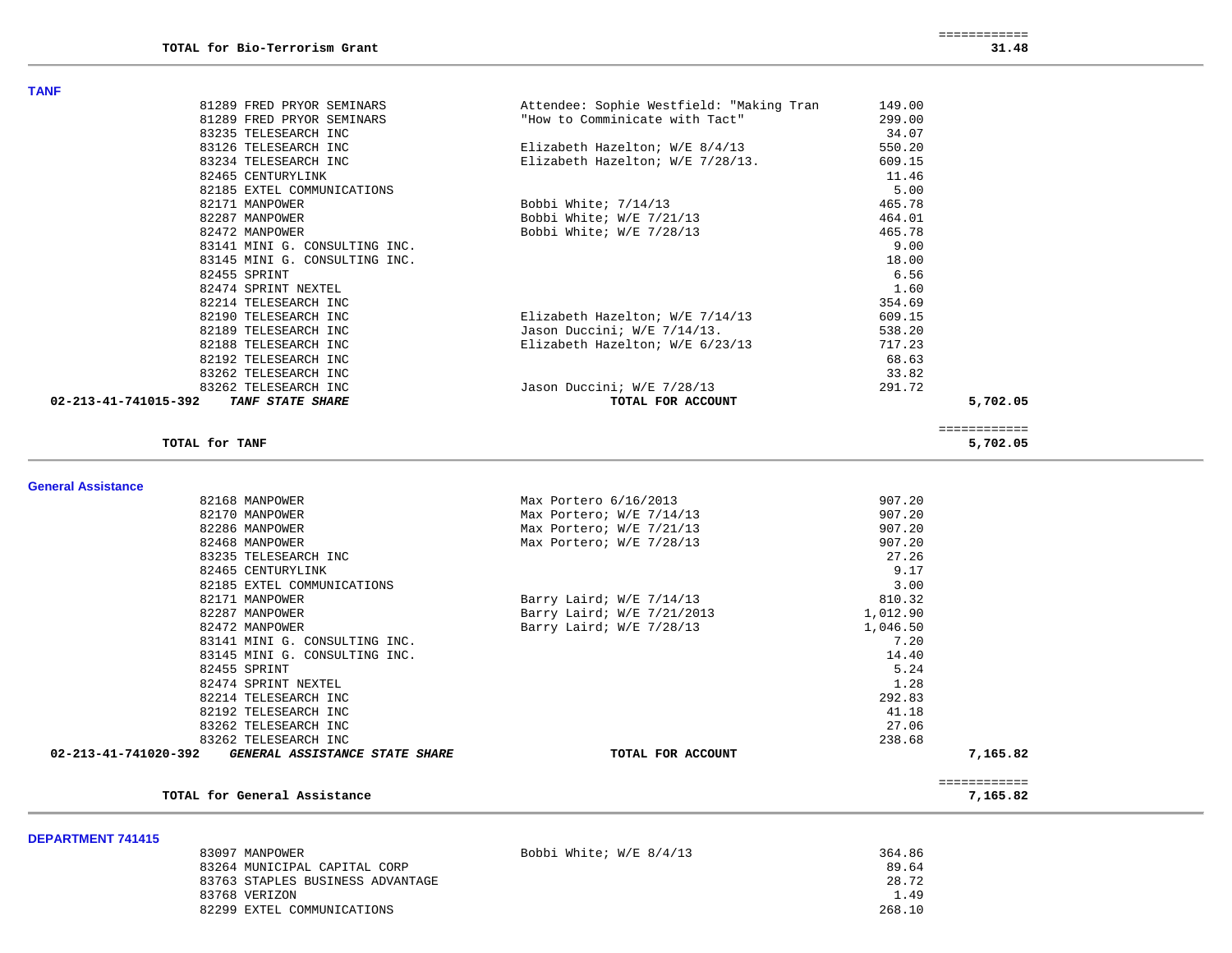|                                | 83403 VERIZON                                                 |                                        | 4.36               |                          |  |
|--------------------------------|---------------------------------------------------------------|----------------------------------------|--------------------|--------------------------|--|
| 02-213-41-741415-392           | 83404 VERIZON<br>WFNJ-TANF (7/1/13-12/31/14)                  | TOTAL FOR ACCOUNT                      | 10.63              | 767.80                   |  |
|                                | TOTAL for DEPARTMENT 741415                                   |                                        |                    | ============<br>767.80   |  |
|                                |                                                               |                                        |                    |                          |  |
| <b>DEPARTMENT 741420</b>       | 83097 MANPOWER                                                | Barry Laird; W/E 8/4/13                | 1,012.90           |                          |  |
|                                | 83259 MANPOWER                                                | Max Portero; W/E 8/4/13                | 956.28             |                          |  |
|                                | 83264 MUNICIPAL CAPITAL CORP                                  |                                        | 53.78              |                          |  |
|                                | 83763 STAPLES BUSINESS ADVANTAGE                              |                                        | 22.98              |                          |  |
|                                | 83768 VERIZON<br>82299 EXTEL COMMUNICATIONS                   |                                        | 1.19<br>214.48     |                          |  |
|                                | 83403 VERIZON                                                 |                                        | 3.48               |                          |  |
|                                | 83404 VERIZON                                                 |                                        | 8.51               |                          |  |
| 02-213-41-741420-392           | WFNJ-GENERAL ASSISTANCE(7/1/13-12/31/14)                      | TOTAL FOR ACCOUNT                      |                    | 2,273.60                 |  |
|                                | TOTAL for DEPARTMENT 741420                                   |                                        |                    | ============<br>2,273.60 |  |
|                                |                                                               |                                        |                    |                          |  |
| <b>WIA: Adult</b>              | 83767 BERKLEY COLLEGE                                         |                                        | 954.00             |                          |  |
|                                | 83772 BERKLEY COLLEGE                                         |                                        | 523.00             |                          |  |
|                                | 83776 BERKLEY COLLEGE                                         |                                        | 879.00             |                          |  |
|                                | 83736 INFORMATION & TECHNOLOGY                                |                                        | 840.00             |                          |  |
|                                | 82455 SPRINT<br>83804 WINSOR'S TRACTOR TRAILER                | Mar., Apr., May, June cell phone bill. | 28.84<br>3,200.00  |                          |  |
|                                | 84412 COUNTY OF MORRIS                                        | 2ND HALF 8/13 METERED MAIL             | 286.39             |                          |  |
| 02-213-41-742005-391           | WIA: ADULT FEDERAL SHARE                                      | TOTAL FOR ACCOUNT                      |                    | 6,711.23                 |  |
|                                | TOTAL for WIA: Adult                                          |                                        |                    | ============<br>6,711.23 |  |
|                                |                                                               |                                        |                    |                          |  |
| <b>WIA: Disclocated Worker</b> | 82456 JOAN STREHL                                             | May 8, 2013 to June 28, 2013           | 180.29             |                          |  |
|                                | 83777 BERKLEY COLLEGE                                         |                                        | 352.00             |                          |  |
|                                | 83771 BERKLEY COLLEGE                                         |                                        | 564.00             |                          |  |
|                                | 83774 BERKLEY COLLEGE                                         |                                        | 757.00             |                          |  |
|                                | 83775 BERKLEY COLLEGE                                         |                                        | 470.00             |                          |  |
|                                | 83773 BERKLEY COLLEGE<br>83793 FAIRLEIGH DICKINSON UNIVERSITY |                                        | 1,402.00<br>426.80 |                          |  |
|                                | 83809 FAIRLEIGH DICKINSON UNIVERSITY                          |                                        | 426.80             |                          |  |
|                                | 83806 FAIRLEIGH DICKINSON UNIVERSITY                          |                                        | 725.56             |                          |  |
|                                | 83802 M.C. SCHOOL OF TECHNOLOGY                               |                                        | 517.56             |                          |  |
|                                | 83798 SAM CONSULTING SERVICES INC<br>82455 SPRINT             | Cell phone service for 973-765-3723.   | 800.00<br>68.18    |                          |  |
|                                | 83749 WARREN COUNTY COMMUNITY COLL.                           |                                        | 1,325.00           |                          |  |
| 02-213-41-742010-391           | WIA: DISCLOCATED WORKER FEDERAL SHARE                         | TOTAL FOR ACCOUNT                      |                    | 8,015.19                 |  |
|                                | TOTAL for WIA: Disclocated Worker                             |                                        |                    | ============<br>8,015.19 |  |
|                                |                                                               |                                        |                    |                          |  |
| <b>WIA: Youth</b>              | 83863 PHILLIPSBURG SCHOOL BASED                               |                                        | 615.00             |                          |  |
|                                | 83860 PHILLIPSBURG SCHOOL BASED                               |                                        | 1,901.00           |                          |  |
|                                | 83861 PHILLIPSBURG SCHOOL BASED                               |                                        | 257.00             |                          |  |
|                                | 82455 SPRINT                                                  |                                        | 22.29              |                          |  |
| 02-213-41-742020-391           | WIA: YOUTH FEDERAL SHARE                                      | TOTAL FOR ACCOUNT                      |                    | 2,795.29                 |  |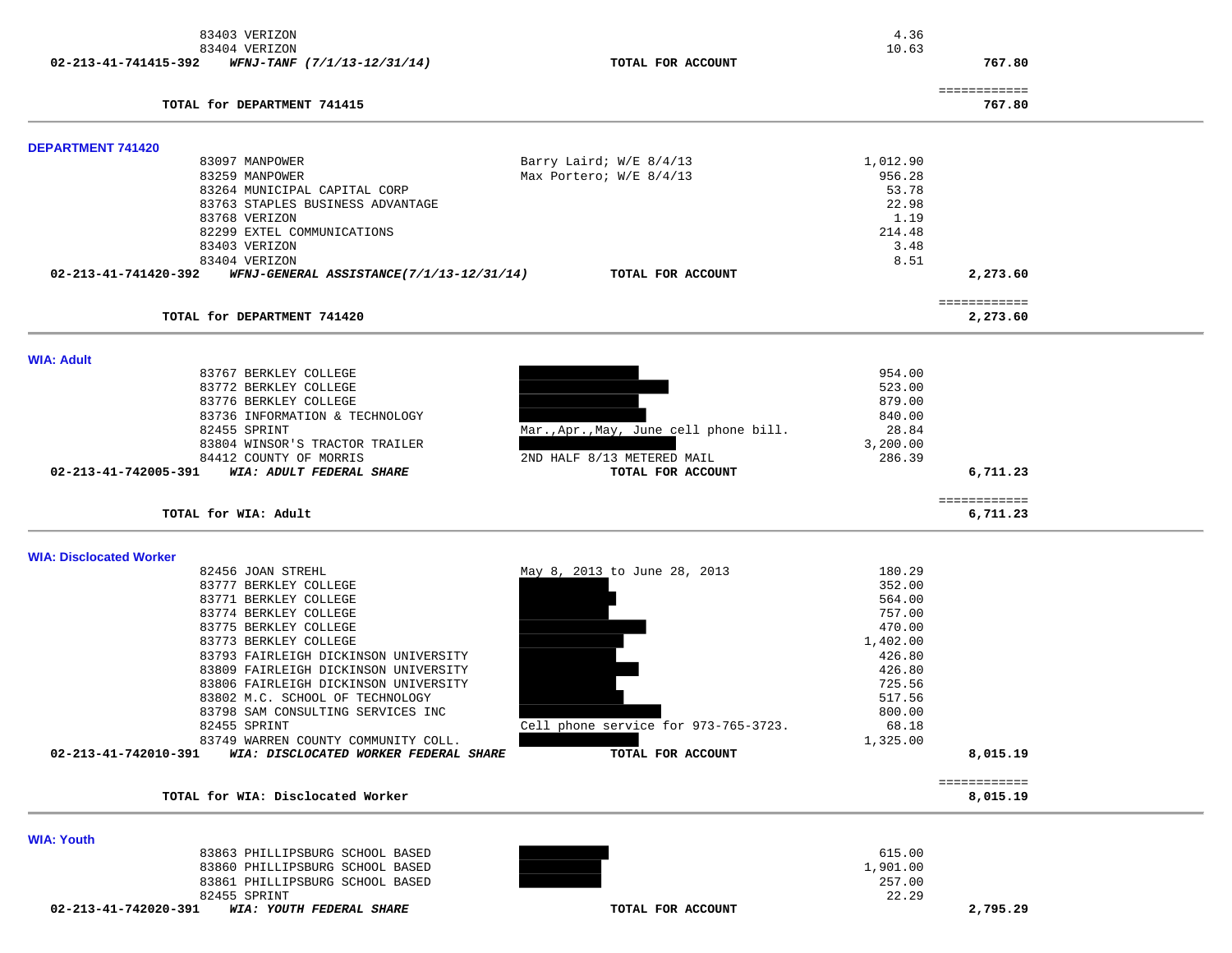|                          |                                          |                                         |          | ============ |
|--------------------------|------------------------------------------|-----------------------------------------|----------|--------------|
|                          | TOTAL for WIA: Youth                     |                                         |          | 2,795.29     |
| <b>DEPARTMENT 742135</b> |                                          |                                         |          |              |
|                          | 83796 BERGEN COMMUNITY COLLEGE           |                                         | 1,275.00 |              |
|                          | 83794 RUTGERS CENTER FOR CONTINUING      |                                         | 493.00   |              |
|                          | 83797 RUTGERS CENTER FOR CONTINUING      |                                         | 1,200.00 |              |
|                          | 83801 SANFORD BROWN INSTITUTE            |                                         | 3,466.67 |              |
|                          | 82192 TELESEARCH INC                     | Lauren Lukacs; W/E 7/14/13.             | 581.33   |              |
| 02-213-41-742135-391     | WIA/NTNL EMRGNCY GRANT (10/1/10-9/30/13) | TOTAL FOR ACCOUNT                       |          | 7,016.00     |
|                          |                                          |                                         |          |              |
|                          |                                          |                                         |          | ============ |
|                          | TOTAL for DEPARTMENT 742135              |                                         |          | 7,016.00     |
| <b>DEPARTMENT 742505</b> |                                          |                                         |          |              |
|                          | 83264 MUNICIPAL CAPITAL CORP             |                                         | 188.25   |              |
|                          | 83763 STAPLES BUSINESS ADVANTAGE         |                                         | 126.37   |              |
|                          | 83235 TELESEARCH INC                     |                                         | 149.90   |              |
|                          | 83768 VERIZON                            |                                         | 6.55     |              |
|                          | 82465 CENTURYLINK                        |                                         | 50.43    |              |
|                          | 82299 EXTEL COMMUNICATIONS               |                                         | 1,179.64 |              |
|                          | 82185 EXTEL COMMUNICATIONS               |                                         | 10.50    |              |
|                          | 83141 MINI G. CONSULTING INC.            |                                         | 39.60    |              |
|                          | 83145 MINI G. CONSULTING INC.            |                                         | 79.20    |              |
|                          | 82474 SPRINT NEXTEL                      |                                         | 7.05     |              |
|                          | 82214 TELESEARCH INC                     | Jason Duccini WE 7/21/2013              | 158.84   |              |
|                          | 82192 TELESEARCH INC                     |                                         | 144.13   |              |
|                          | 83403 VERIZON                            |                                         | 19.16    |              |
|                          | 83262 TELESEARCH INC                     |                                         | 148.82   |              |
|                          | 83404 VERIZON                            |                                         | 46.79    |              |
| 02-213-41-742505-391     | WIA ADULT (7/1/13-6/30/15)               | TOTAL FOR ACCOUNT                       |          | 2,355.23     |
|                          |                                          |                                         |          | ============ |
|                          | TOTAL for DEPARTMENT 742505              |                                         |          | 2,355.23     |
|                          |                                          |                                         |          |              |
| DEPARTMENT 742510        | 83264 MUNICIPAL CAPITAL CORP             | Quarterly payment: Aug., Sept., Oct.    | 448.20   |              |
|                          | 83763 STAPLES BUSINESS ADVANTAGE         | Various office supplies                 | 298.70   |              |
|                          |                                          |                                         |          |              |
|                          | 83764 STAPLES BUSINESS ADVANTAGE         | Tape Flags                              | 7.40     |              |
|                          | 83235 TELESEARCH INC                     | Linda Bogner; W/E 7/28/13               | 354.32   |              |
|                          | 83768 VERIZON                            | 973-644-9536 170 55Y 8/13/13; Aug. phon | 15.50    |              |

| 83404 VERIZON<br>02-213-41-742510-391 WIA DISLOCATED WORKER (7/1/13-6/30/15) | $908 - 859 - 3220 - 7/4/13$ to $8/4/13$ .<br>TOTAL FOR ACCOUNT | 110.89   | 5,858.29 |
|------------------------------------------------------------------------------|----------------------------------------------------------------|----------|----------|
| 83262 TELESEARCH INC                                                         | Linda Bogner; $W/E$ 8/4/13                                     | 351.75   |          |
| 83403 VERIZON                                                                | 973-328-1935; $7/4/13$ to 8/4/13                               | 45.29    |          |
| 82192 TELESEARCH INC                                                         | Linda Bogner; W/E 7/14/13                                      | 343.15   |          |
| 82214 TELESEARCH INC                                                         | Linda Bogner; W/E 7/21/13                                      | 378.19   |          |
| 82474 SPRINT NEXTEL                                                          | 564861630 973-765-3723 6-27-13-7-26-13                         | 16.67    |          |
| 83145 MINI G. CONSULTING INC.                                                | Panafax 5570 Toner 7200 Fax                                    | 187.20   |          |
| 83141 MINI G. CONSULTING INC.                                                | Vendor #PFUG5570; Panafax toner                                | 93.60    |          |
| 83856 GSETA                                                                  | Full page ad for GSETA 31st Annual Workf                       | 275.00   |          |
| 82185 EXTEL COMMUNICATIONS                                                   | Service Order 130770                                           | 25.00    |          |
| 82299 EXTEL COMMUNICATIONS                                                   | System Maintenance Protection from 9/16/                       | 2,788.24 |          |
| 82465 CENTURYLINK                                                            | $310372742$ 973-383-8033 7-22-13-8-21-13 119.19                |          |          |
| 83768 VERIZON                                                                | 973-644-9536 170 55Y 8/13/13; Aug. phon                        | 15.50    |          |
| OJAJJ IBBBBARCH INC                                                          | Lillud BoyHer, W/B //20/15                                     | 25.54    |          |

TOTAL for DEPARTMENT 742510

============

============<br>5,858.29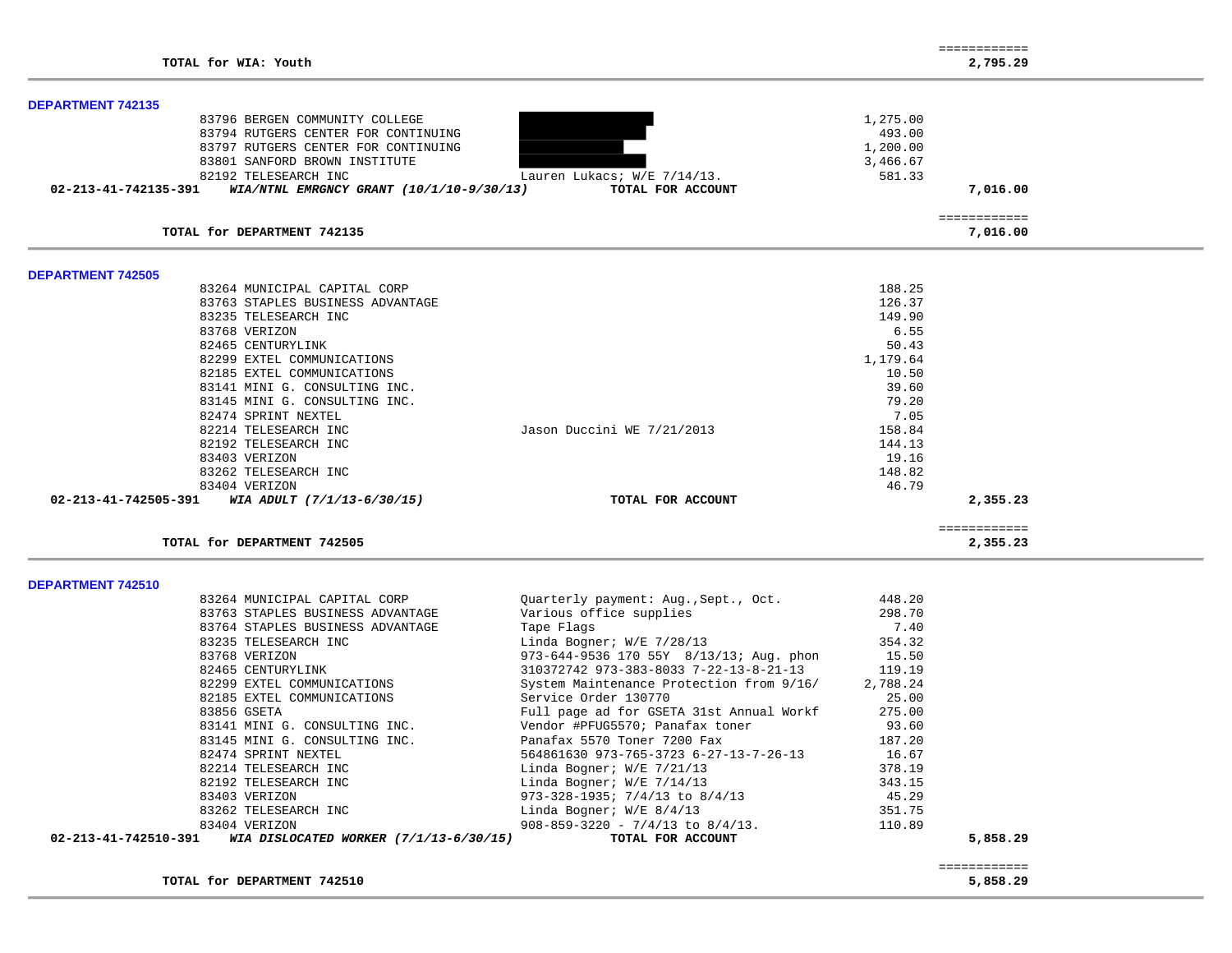| 83145 MINI G. CONSULTING INC.                                                       |                                                                  | 61.20                |                           |  |
|-------------------------------------------------------------------------------------|------------------------------------------------------------------|----------------------|---------------------------|--|
| 82474 SPRINT NEXTEL                                                                 |                                                                  | 5.45                 |                           |  |
| 82214 TELESEARCH INC                                                                |                                                                  | 98.33                |                           |  |
| 82192 TELESEARCH INC                                                                |                                                                  | 89.22                |                           |  |
| 83403 VERIZON                                                                       |                                                                  | 14.81                |                           |  |
| 83262 TELESEARCH INC                                                                |                                                                  | 114.99               |                           |  |
| 83404 VERIZON                                                                       |                                                                  | 36.15                |                           |  |
| 02-213-41-742520-391 WIA YOUTH (7/1/13-6/30/15)                                     | TOTAL FOR ACCOUNT                                                |                      | 1,742.83                  |  |
| TOTAL for DEPARTMENT 742520                                                         |                                                                  |                      | ============<br>1,742.83  |  |
| <b>SCP: Family Court</b>                                                            |                                                                  |                      |                           |  |
| 83659 FAMILY INTERVENTION                                                           | January 2013 Total FCIU, TOTAL STABILIZA                         | 13,945.00            |                           |  |
| 83659 FAMILY INTERVENTION                                                           | February 2013 Total FCIU Expenses, Total                         | 16,432.00            |                           |  |
| 83659 FAMILY INTERVENTION                                                           | March 2013 Total FCIU Expenses, Total St                         | 19,180.00            |                           |  |
| 83659 FAMILY INTERVENTION                                                           | April 2013 Total FCIU Expenses, Total St                         | 25,869.00            |                           |  |
| 83659 FAMILY INTERVENTION                                                           | May 2013 Total FCIU Expenses, Total Stab                         | 20,923.00            |                           |  |
| 83659 FAMILY INTERVENTION                                                           | June 2013Total FCIU Expenses, Total Stab                         | 18,417.00            |                           |  |
| $02 - 213 - 41 - 752315 - 392$ SCP - FAMILY COURT(1/1/13-12/31/13)                  | TOTAL FOR ACCOUNT                                                |                      | 114,766.00                |  |
|                                                                                     |                                                                  |                      | ============              |  |
| TOTAL for SCP: Family Court                                                         |                                                                  |                      | 114,766.00                |  |
|                                                                                     |                                                                  |                      |                           |  |
|                                                                                     |                                                                  |                      |                           |  |
|                                                                                     |                                                                  |                      |                           |  |
| 83560 BIG BROTHERS BIG SISTERS OF                                                   | SCHOOL BASED MENTORING PROGRAM 7 CLIENTS                         | 4,375.00<br>2,410.00 |                           |  |
| 83552 JERSEY BATTERED WOMEN'S<br>83571 MORRIS ARTS                                  | 60.25 HOURS/ \$40.00<br>MIDDLE SCHOOL WORKSHOPS FOR THE 2ND OUAR | 8,550.00             |                           |  |
| 83571 MORRIS ARTS                                                                   | GIRLS SURVIVING WORKSHOPS 2ND QUARTER                            | 4,500.00             |                           |  |
| 83577 MORRIS ARTS                                                                   | MIDDLE SCHOOL WORKSHOPS FOR THE 1ST QUAR                         | 7,650.00             |                           |  |
| 83577 MORRIS ARTS                                                                   | GIRLS SURVIVING WORKSHOPS 1ST QUARTER                            | 5,400.00             |                           |  |
| 83554 NEWBRIDGE SERVICES INC                                                        | UNITS OF SERVICE HOURS RENDERED FOR SUMM                         | 603.00               |                           |  |
| 83553 NEWBRIDGE SERVICES INC                                                        | UNITS OF SERVICE HOURS RENDERED FOR SUMM                         | 14,136.00            |                           |  |
| 83556 THE EDUCATIONAL CENTER                                                        | 29 TEC HAS PROVIDED 20 STUDENTS WITH 50                          | 28,594.00            |                           |  |
| 02-213-41-752320-392<br>SCP-PROGRAM SERVICES(1/1/13-12/31/13)                       | TOTAL FOR ACCOUNT                                                |                      | 76,218.00                 |  |
| TOTAL for DEPARTMENT 752320                                                         |                                                                  |                      | ============<br>76,218.00 |  |
|                                                                                     |                                                                  |                      |                           |  |
| 83539 SODEXO INC & AFFILIATES                                                       | REFRESHMENTS FOR THE YSAC MEETING HELD O                         | 42.30                |                           |  |
| 83539 SODEXO INC & AFFILIATES                                                       | REFESHEMENTS FOR THE YSAC MEETING HELD O                         | 42.30                |                           |  |
| 83539 SODEXO INC & AFFILIATES                                                       | REFRESHMENTS FOR THE YSAC MEETING HELD O                         | 43.80                |                           |  |
| 83539 SODEXO INC & AFFILIATES                                                       | REFRESHMENTS FOR THE YSAC MEETING HELD O                         | 43.80                |                           |  |
| SCP: PROGRAM MANAGEMENT(1/1/13-12/31/13)<br>02-213-41-752325-392                    | TOTAL FOR ACCOUNT                                                |                      | 172.20                    |  |
| <b>DEPARTMENT 752320</b><br><b>DEPARTMENT 752325</b><br>TOTAL for DEPARTMENT 752325 |                                                                  |                      | ============<br>172.20    |  |

83264 MUNICIPAL CAPITAL CORP 116.53

97.65

5.06

38.97

911.54

 $6.50$ <br> $30.60$ 

115.83

**Juvenile Accountability** 

**DEPARTMENT 742520** 

83763 STAPLES BUSINESS ADVANTAGE

83235 TELESEARCH INC

82299 EXTEL COMMUNICATIONS

82185 EXTEL COMMUNICATIONS

83141 MINI G. CONSULTING INC.

82465 CENTURYLINK

83768 VERIZON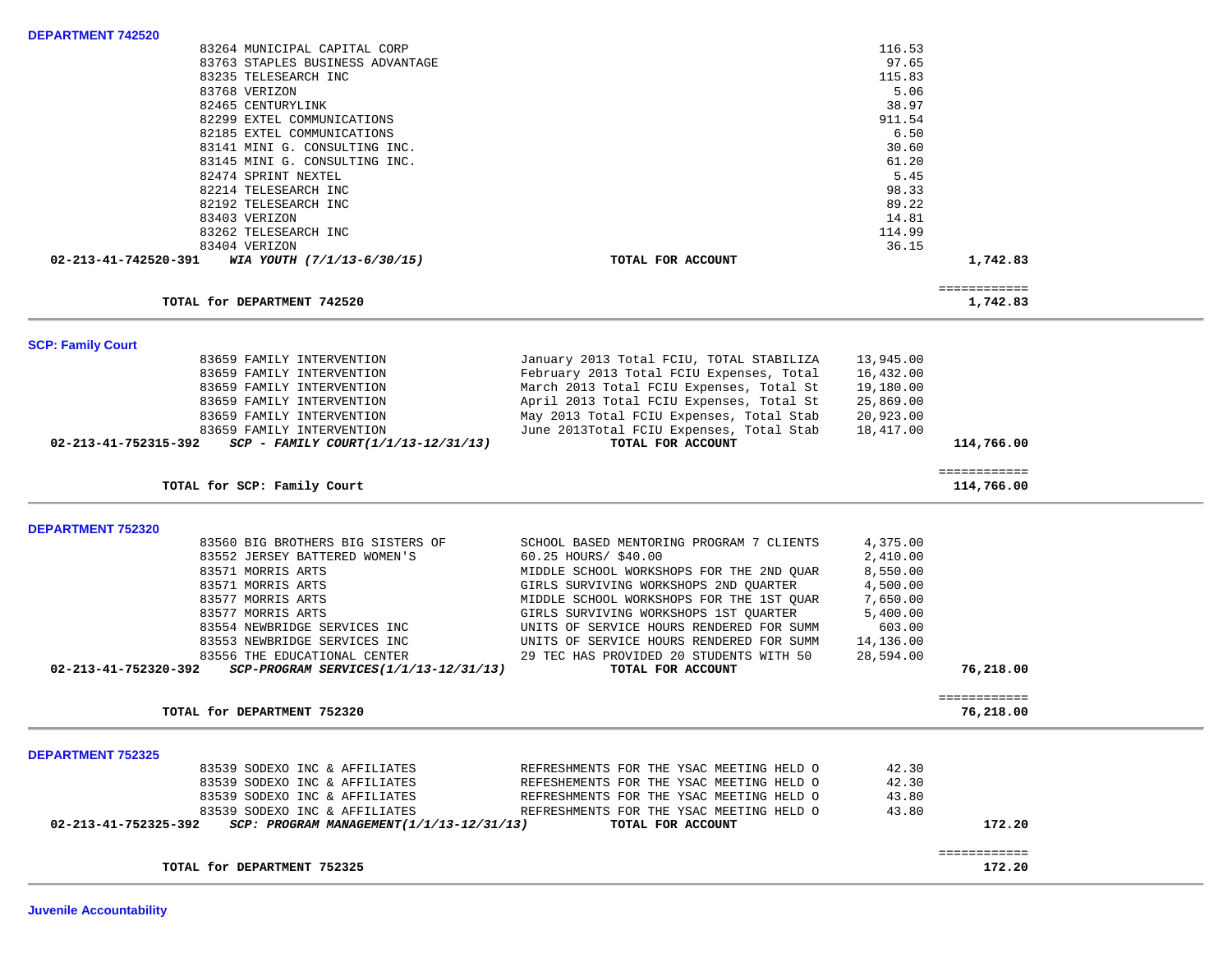83692 M.C. JUVENILE DETENTION CENTER Contract JABG 1214 SALARY & WAGES 2,064.75  **02-213-41-756305-391** *JUVENILE ACCOUNTABILITY(1/1/13-12/31/13)* **TOTAL FOR ACCOUNT 2,064.75**

**TOTAL for Juvenile Accountability 2,064.75**

TOTAL for DEPARTMENT 758310

 ============ 2,064.75

24.29

# **Chapter 51**

| <b>Chapter 51</b>    |                                    |                                          |           |              |
|----------------------|------------------------------------|------------------------------------------|-----------|--------------|
|                      | 83948 ALFRE INC.                   | DAYS OF SERVICE IN JUNE 2013             | 2,700.00  |              |
|                      | 83948 ALFRE INC.                   | DAYS OF SERVICES IN JUNE                 | 2,700.00  |              |
|                      | 83953 CFCS - HOPE HOUSE            | ADOLESCENT SERVICES RENDERED FOR THE MON | 2,405.00  |              |
|                      | 83944 CORNERSTONE FAMILY PROGRAMS  | SERVICES FOR 30 CLIENTS FOR THE 2ND QUAR | 8,250.00  |              |
|                      | 83915 CORNERSTONE FAMILY PROGRAMS  | 106 TOTAL SOCIAL HOURS WORK FOR 2ND Q    | 4,072.00  |              |
|                      | 83940 CURA INC.                    | 24 Reimbursement for 28 days adult resid | 1,800.00  |              |
|                      | 84076 DAYTOP VILLAGE OF NJ, INC.   | For Adolescent Outpatient and Inpatient  | 96.00     |              |
|                      | 84076 DAYTOP VILLAGE OF NJ, INC.   | For Adolescent Outpatient and Inpatient  | 576.00    |              |
|                      | 84076 DAYTOP VILLAGE OF NJ, INC.   | For Adolescent Outpatient and Inpatient  | 192.00    |              |
|                      | 84076 DAYTOP VILLAGE OF NJ, INC.   | For Adolescent Outpatient and Inpatient  | 96.00     |              |
|                      | 84076 DAYTOP VILLAGE OF NJ, INC.   | For Adolescent Outpatient and Inpatient  | 384.00    |              |
|                      | 84076 DAYTOP VILLAGE OF NJ, INC.   | For Adolescent Outpatient and Inpatient  | 96.00     |              |
|                      | 84076 DAYTOP VILLAGE OF NJ, INC.   | For Adolescent Outpatient and Inpatient  | 576.00    |              |
|                      | 84076 DAYTOP VILLAGE OF NJ, INC.   | For Adolescent Outpatient and Inpatient  | 96.00     |              |
|                      | 84076 DAYTOP VILLAGE OF NJ, INC.   | For Adolescent Outpatient and Inpatient  | 96.00     |              |
|                      | 84076 DAYTOP VILLAGE OF NJ, INC.   | For Adolescent Outpatient and Inpatient  | 96.00     |              |
|                      | 84076 DAYTOP VILLAGE OF NJ, INC.   | For Adolescent Outpatient and Inpatient  | 192.00    |              |
|                      | 84076 DAYTOP VILLAGE OF NJ, INC.   | For Adolescent Outpatient and Inpatient  | 480.00    |              |
|                      | 84076 DAYTOP VILLAGE OF NJ, INC.   | For Adolescent Outpatient and Inpatient  | 192.00    |              |
|                      | 84076 DAYTOP VILLAGE OF NJ, INC.   | For Adolescent Outpatient and Inpatient  | 288.00    |              |
|                      | 84076 DAYTOP VILLAGE OF NJ, INC.   | For Adolescent Outpatient and Inpatient  | 288.00    |              |
|                      | 84076 DAYTOP VILLAGE OF NJ, INC.   | For Adolescent Outpatient and Inpatient  | 576.00    |              |
|                      | 84076 DAYTOP VILLAGE OF NJ, INC.   | For Adolescent Outpatient and Inpatient  | 864.00    |              |
|                      | 84076 DAYTOP VILLAGE OF NJ, INC.   | For Adolescent Inpatient services for th | 1,560.00  |              |
|                      | 83945 FREEDOM HOUSE INC.           | SERVICES FOR 4 CLIENTS FOR THE MONTH OF  | 6,221.00  |              |
|                      | 83952 MORRISTOWN MEMORIAL HOSPITAL | FOR SERVICES RENDERED IN JUNE 2013       | 6,549.00  |              |
|                      | 83951 MORRISTOWN MEMORIAL HOSPITAL | SERVICES RENDERED FOR CO OCCURRING IOP F | 3,860.00  |              |
|                      | 83950 NEWBRIDGE SERVICES INC       | Reimbursement for services provided for  | 4,417.00  |              |
|                      | 83941 NEW HOPE FOUNDATION INC.     | 20 client bed days @ \$135.00 June 2013  | 2,700.00  |              |
|                      | 83949 NEWBRIDGE SERVICES INC       | Reimbursement for services provided for  | 1,896.00  |              |
|                      | 83954 ST. CLARE'S HOSPITAL         | DETOX SERVICES FOR 76 DAYS OF TREATMENT  | 15,504.00 |              |
|                      | 83943 TURNING POINT, INC           | SERVICES FOR 6 CLIENTS DETOX IN THE MONT | 5,712.00  |              |
|                      | 83942 TURNING POINT, INC           | services for June 2013 for 3 clients     | 4,851.00  |              |
|                      | 83942 TURNING POINT, INC           | services for 3 clients for June          | 11,660.00 |              |
| 02-213-41-757305-392 | CHAPTER 51 (1/1/13-12/31/13)       | TOTAL FOR ACCOUNT                        |           | 92,041.00    |
|                      |                                    |                                          |           | ============ |
|                      | TOTAL for Chapter 51               |                                          |           | 92,041.00    |

## **DEPARTMENT 783310**

| 83759 DOROTHY DIFABIO           | October 2012 Mileage Reimbursement:     | 52.12  |
|---------------------------------|-----------------------------------------|--------|
| 83759 DOROTHY DIFABIO           | Nov. & Dec.2012 & Jan.4, 2013 Mileage   | 125.97 |
| 83759 DOROTHY DIFABIO           | Jan. & Feb. 2013 Mileage Reimbursement  | 129.99 |
| 83759 DOROTHY DIFABIO           | March-April 2013 Mileage Reimbursement. | 147.63 |
| 83759 DOROTHY DIFABIO           | April-May 2013 Mileage Reimbursement    | 131.88 |
| 77179 CARE EXPRESS PRODUCTS INC | Welch Ally replacement bulbs #07800     | 83.31  |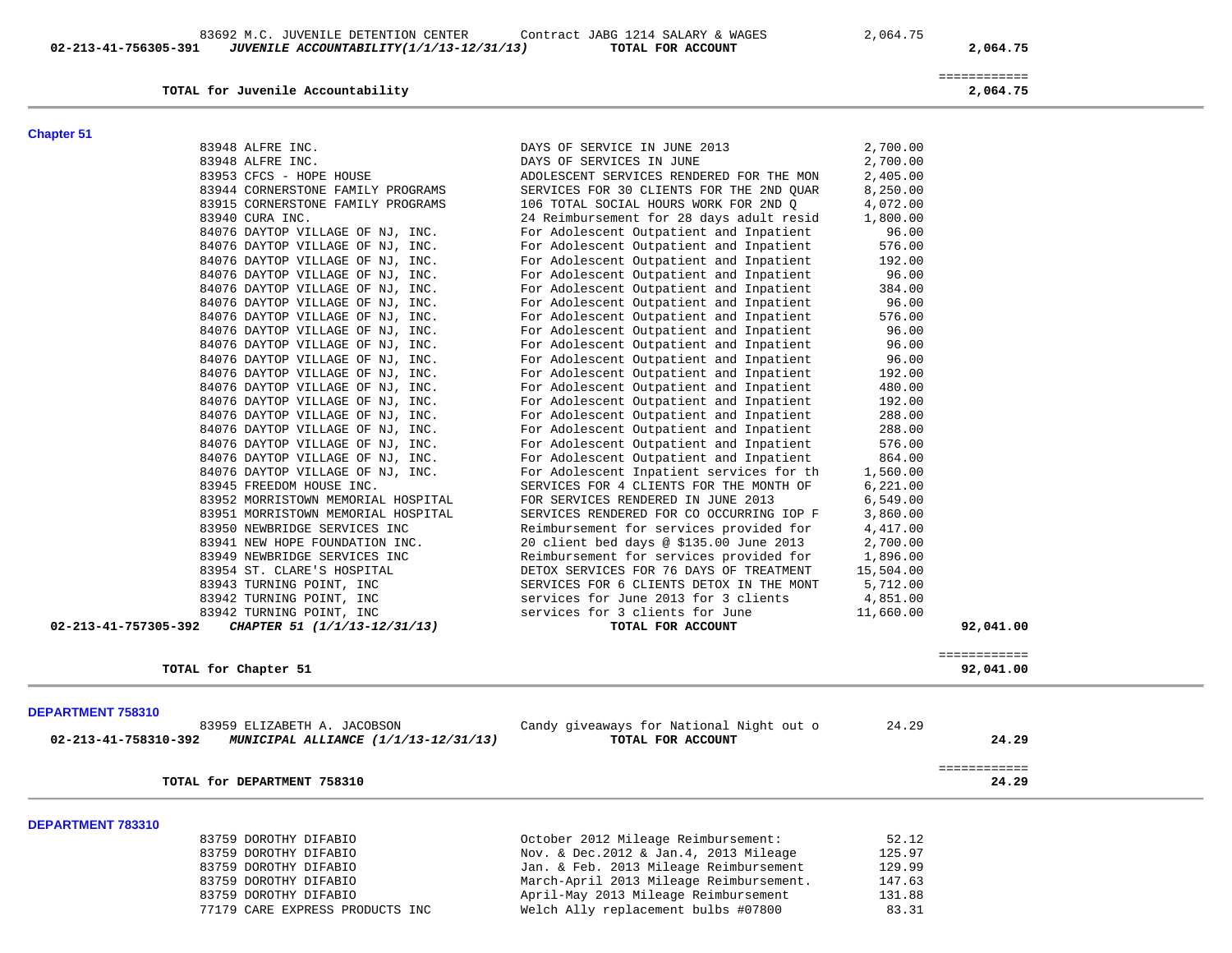| 02-213-41-783310-391                                                     | 77179 CARE EXPRESS PRODUCTS INC<br>SART/SANE PROGRAM(10/1/12-9/30/13)                                                           | Shipping<br>TOTAL FOR ACCOUNT                                                                                                                          | 7.19                               | 678.09                      |  |
|--------------------------------------------------------------------------|---------------------------------------------------------------------------------------------------------------------------------|--------------------------------------------------------------------------------------------------------------------------------------------------------|------------------------------------|-----------------------------|--|
|                                                                          | TOTAL for DEPARTMENT 783310                                                                                                     |                                                                                                                                                        |                                    | ============<br>678.09      |  |
| <b>DEPARTMENT 784430</b>                                                 |                                                                                                                                 |                                                                                                                                                        |                                    |                             |  |
|                                                                          | 83835 ACTIVU CORPORATION<br>84163 TETRA TECH INC.<br>83837 TETRA TECH INC.<br>02-213-41-784430-391 FFY11 UASI(12/27/11-8/31/14) | Partial Payment for Project Milestone #3<br>Inv Date $8/19/13$<br>Inv Date $8/19/13$<br>TOTAL FOR ACCOUNT                                              | 129,963.68<br>9,884.51<br>6,217.04 | 146,065.23                  |  |
|                                                                          | TOTAL for DEPARTMENT 784430                                                                                                     |                                                                                                                                                        |                                    | ============<br>146,065.23  |  |
|                                                                          |                                                                                                                                 |                                                                                                                                                        |                                    |                             |  |
| <b>MAPS</b><br>02-213-41-786305-394 MAPS $(1/1/13-12/31/13)$             | 83689 LAUREN BURD<br>83781 DAILY RECORD<br>83697 SENIOR SERVICES OF                                                             | Miles Reimbursement for June/August 2013<br>2014 FUNDING 5/16/2013 Affadavit of Publ<br>Subgrant #SC001 (SCADRTAP) Senior Bus Pro<br>TOTAL FOR ACCOUNT | 63.70<br>53.20<br>2,700.00         | 2,816.90                    |  |
| TOTAL for MAPS                                                           |                                                                                                                                 |                                                                                                                                                        |                                    | ============<br>2,816.90    |  |
| DEPARTMENT 792410<br>02-213-41-792410-391                                | 83791 STATE SHUTTLE INC<br>83792 STATE SHUTTLE INC<br>JARC GRANT ROUND 12(7/1/12-6/30/14)                                       | Transportation from Aug.5th - Aug. 9th,<br>Transportation from July 29, to Aug. 2,<br>TOTAL FOR ACCOUNT                                                | 3,650.20<br>3,440.32               | 7,090.52                    |  |
| 02-213-41-792410-393                                                     | 83855 STATE SHUTTLE INC<br>JARC GRANT ROUND 12(7/1/12-6/30/14)                                                                  | Transportation from Aug.12, 2013 to Aug.<br>TOTAL FOR ACCOUNT                                                                                          | 3,486.96                           | 3,486.96                    |  |
|                                                                          | TOTAL for DEPARTMENT 792410                                                                                                     |                                                                                                                                                        |                                    | ============<br>10,577.48   |  |
| <b>Police &amp; Fire Training</b><br>02-213-41-803805-392                | 83049 STATE TOXICOLOGY LABORATORY<br>83049 STATE TOXICOLOGY LABORATORY<br><b>STATE SHARE</b>                                    | 80th BPC Testing 4/26/2013 13L004294-13L<br>ART Testing 6/06/2013 13L005985-13L0059<br>TOTAL FOR ACCOUNT                                               | 1,755.00<br>495.00                 | 2,250.00<br>============    |  |
|                                                                          | TOTAL for Police & Fire Training                                                                                                |                                                                                                                                                        |                                    | 2,250.00                    |  |
| <b>DEPARTMENT 864175</b><br>02-213-41-864175-391                         | 83911 MORRISTOWN & ERIE RAILWAY INC<br>RAILGRDCRSS/2011-COM-7(6/9/11-6/9/12)                                                    | CAF# 50876 RT10HB 13 - Railroad Highway<br>TOTAL FOR ACCOUNT                                                                                           | 15,112.74                          | 15,112.74                   |  |
|                                                                          | TOTAL for DEPARTMENT 864175                                                                                                     |                                                                                                                                                        |                                    | ============<br>15, 112. 74 |  |
| <b>DEPARTMENT 864295</b><br>02-213-41-864295-391   2012 ATP - COUNTY AID | 84197 SCHIFANO CONSTRUCTION CORP.                                                                                               | TOTAL FOR ACCOUNT                                                                                                                                      | 630,160.75                         | 630,160.75                  |  |
|                                                                          | TOTAL for DEPARTMENT 864295                                                                                                     |                                                                                                                                                        |                                    | ============<br>630,160.75  |  |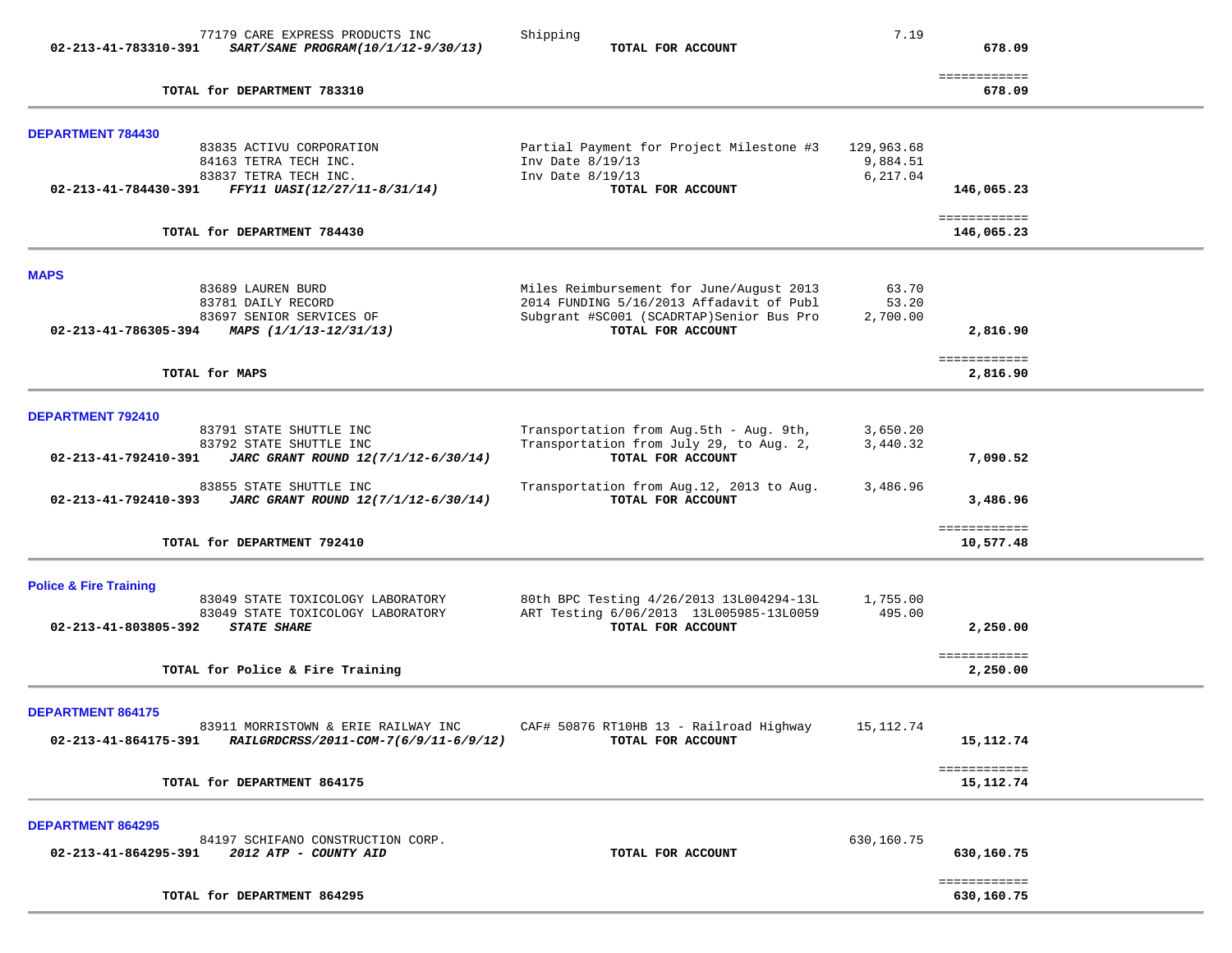| <b>DEPARTMENT 864395</b>                                           |                                          |              |                              |  |
|--------------------------------------------------------------------|------------------------------------------|--------------|------------------------------|--|
| 84199 SCHIFANO CONSTRUCTION CORP.                                  |                                          | 454,150.44   |                              |  |
| 84198 SCHIFANO CONSTRUCTION CORP.                                  | Milling and Resurfacing of Park Avenue-T | 712,534.89   |                              |  |
| 84195 SCHIFANO CONSTRUCTION CORP.                                  |                                          | 228, 172. 75 |                              |  |
| 02-213-41-864395-391<br>2013 ATP - COUNTY AID                      | TOTAL FOR ACCOUNT                        |              | 1,394,858.08                 |  |
| TOTAL for DEPARTMENT 864395                                        |                                          |              | ============<br>1,394,858.08 |  |
|                                                                    |                                          |              |                              |  |
| <b>DEPARTMENT 864405</b><br>83786 WATERS, MCPHERSON, MCNEILL, P.C. | Millbrook Plaza properties, LLC          | 145.30       |                              |  |
| CR 617/STP-0350(106)ROW(6/27/12-6/27/14)<br>02-213-41-864405-391   | TOTAL FOR ACCOUNT                        |              | 145.30                       |  |
|                                                                    |                                          |              |                              |  |
|                                                                    |                                          |              | ============                 |  |
| TOTAL for DEPARTMENT 864405                                        |                                          |              | 145.30                       |  |
|                                                                    |                                          |              |                              |  |
|                                                                    | <b>County Capital</b>                    |              |                              |  |
| <b>Improvement Historic Speedwell</b>                              |                                          |              |                              |  |
| 84364 TATBIT CO                                                    | SPEEDWELL LIGHTING PROJECT               | 44,186.60    |                              |  |
| 84351 TATBIT CO                                                    | SPEEDWELL LIGHTING PROJECT               | 371.85       |                              |  |
| 04-216-55-951129-951<br>BUILDING & IMPROVEMENTS                    | TOTAL FOR ACCOUNT                        |              | 44,558.45                    |  |
|                                                                    |                                          |              | ============                 |  |
| TOTAL for Improvement Historic Speedwell                           |                                          |              | 44,558.45                    |  |
| <b>Renov CentralAveBldg Greystone</b>                              |                                          |              |                              |  |
| 84154 THE MUSIAL GROUP PA                                          | Final Design and Construction Documents  | 11, 114.75   |                              |  |
| 04-216-55-953146-909<br><i>MISCELLANEOUS - OTHER</i>               | TOTAL FOR ACCOUNT                        |              | 11, 114.75                   |  |
|                                                                    |                                          |              | ============                 |  |
| TOTAL for Renov CentralAveBldg Greystone                           |                                          |              | 11, 114.75                   |  |
| <b>Road Design/Construction</b>                                    |                                          |              |                              |  |
| 83937 KEY-TECH                                                     | 2013 Various Paving ProjectsNewark Pompt | 2,480.00     |                              |  |
| 83924 KELLER & KIRKPATRICK                                         | Morris County Milling & Resurfacing Proj | 900.00       |                              |  |
| 04-216-55-953165-909<br>MISCELLANEOUS - OTHER                      | TOTAL FOR ACCOUNT                        |              | 3,380.00                     |  |
|                                                                    |                                          |              | ============                 |  |
| TOTAL for Road Design/Construction                                 |                                          |              | 3,380.00                     |  |
| DEPARTMENT 953202                                                  |                                          |              |                              |  |
| 83788 WATERS, MCPHERSON, MCNEILL, P.C.                             | Johannson                                | 3,088.30     |                              |  |
| 04-216-55-953202-909<br>ROAD RESURFACING/CONSTRUCTION/IMPRVMENTS   | TOTAL FOR ACCOUNT                        |              | 3,088.30                     |  |
| 82236 TILCON NEW YORK INC.                                         | I-5 Bituminous Concrete 7/13/2013        | 1,136.31     |                              |  |
| 82234 HARTER EQUIPMENT, INC.                                       | Asphalt Roller Rental 7/1-7/28/2013      | 3,500.00     |                              |  |
| 84194 CONCRETE CONSTRUCTION CORP.                                  | Intersection Improvements to Hillside Av | 137,359.14   |                              |  |
| 84199 SCHIFANO CONSTRUCTION CORP.                                  | Milling and Resurfacing of Ridgedale Ave | 20,607.87    |                              |  |
| 84198 SCHIFANO CONSTRUCTION CORP.                                  | Milling and Resurfacing of Park Avenue-T | 36,637.50    |                              |  |
| 84197 SCHIFANO CONSTRUCTION CORP.                                  | Milling & Resurfacing of Howard Boulevar | 22,696.01    |                              |  |
| 84195 SCHIFANO CONSTRUCTION CORP.                                  | Milling & Resurfacing of Bartley Flander | 15,000.00    |                              |  |
| 04-216-55-953202-951<br>ROAD RESURFACING/CONSTRUCTION/IMPRVMENTS   | TOTAL FOR ACCOUNT                        |              | 236,936.83                   |  |

============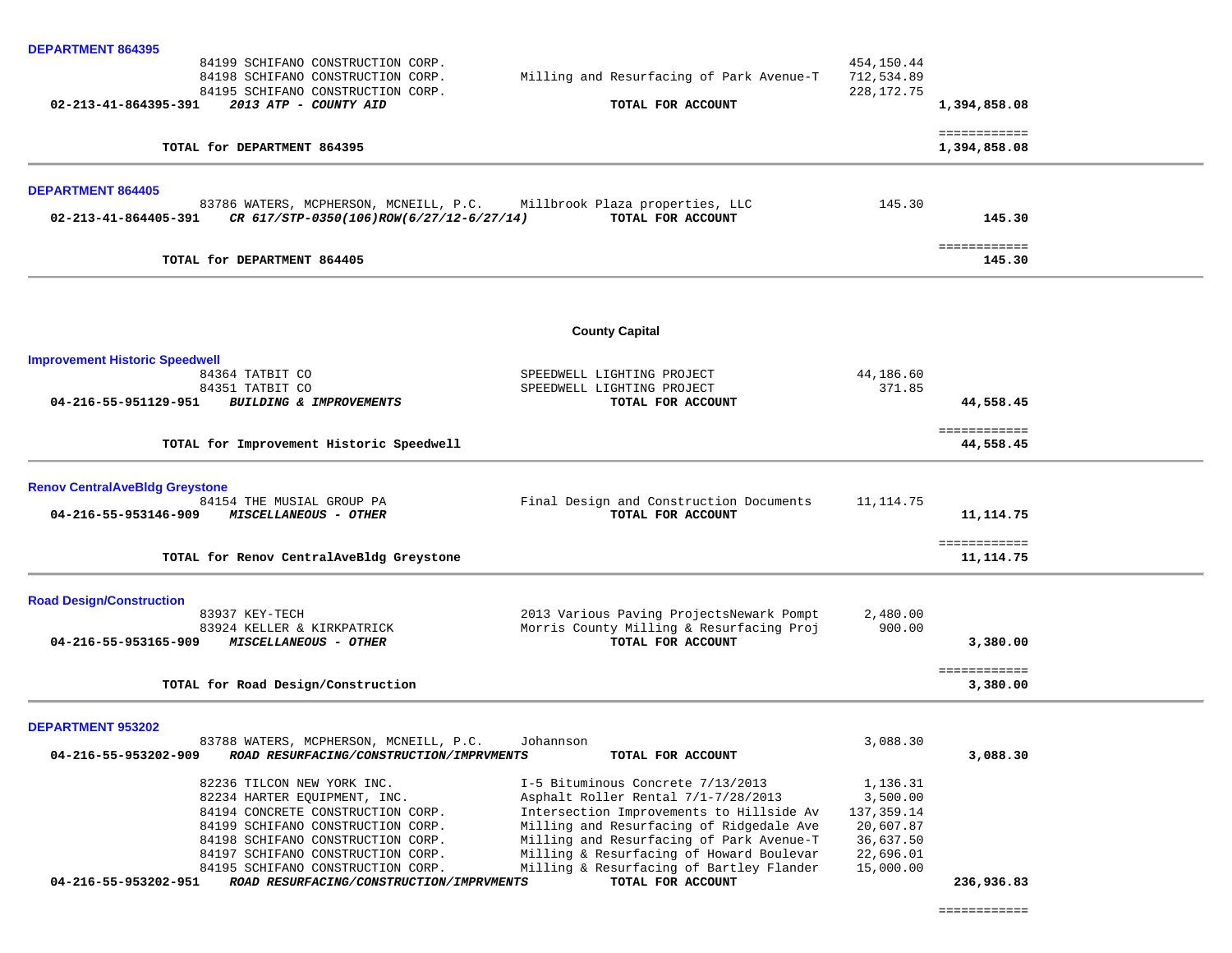| <b>DEPARTMENT 953225</b>                                                                                     |                                                                                                                                                                             |                                           |                            |  |
|--------------------------------------------------------------------------------------------------------------|-----------------------------------------------------------------------------------------------------------------------------------------------------------------------------|-------------------------------------------|----------------------------|--|
| 83927 JOHNSON MIRMIRAN &<br>04-216-55-953225-909 BRIDGE DESIGN, RENOV, CONSTRUC - VAR LOC TOTAL FOR ACCOUNT  | Replacement of County Bridge #1400-653 o 1,821.60                                                                                                                           |                                           | 1,821.60                   |  |
| TOTAL for DEPARTMENT 953225                                                                                  |                                                                                                                                                                             |                                           | ============<br>1,821.60   |  |
| <b>DEPARTMENT 953264</b>                                                                                     |                                                                                                                                                                             |                                           |                            |  |
| 04-216-55-953264-909 DESIGN/CONSTR CENTRALAVEFIELDS-CENTRALPK                                                | 83926 KELLER & KIRKPATRICK Central Park-Phase IIProf. Svcs. from 6/<br>TOTAL FOR ACCOUNT                                                                                    | 2,280.00                                  | 2,280.00                   |  |
| 84129 PETILLO INC.<br>04-216-55-953264-951 DESIGN/CONSTR CENTRALAVEFIELDS-CENTRALPK                          | Construction of Central Park of Morris C<br>TOTAL FOR ACCOUNT                                                                                                               | 97,902.77                                 | 97,902.77                  |  |
| TOTAL for DEPARTMENT 953264                                                                                  |                                                                                                                                                                             |                                           | ============<br>100,182.77 |  |
| <b>DEPARTMENT 953275</b>                                                                                     |                                                                                                                                                                             |                                           |                            |  |
|                                                                                                              | 83645 BINSKY & SNYDER SERVICES LLC RE: CTY GRG/ 07-12-<br>83645 BINSKY & SNYDER SERVICES LLC RE: PSTA/ 07-16-13<br>RE: CTY GRG/ 07-12-13<br>RE: ADMIN - CH / 07-18-13       | 92.00<br>1,748.00<br>1,196.00<br>1,196.00 |                            |  |
| 04-216-55-953275-951 HVAC EQUIP VAR BLDGS - BLDGS & GROUNDS                                                  | TOTAL FOR ACCOUNT                                                                                                                                                           |                                           | 4,232.00                   |  |
| TOTAL for DEPARTMENT 953275                                                                                  |                                                                                                                                                                             |                                           | ============<br>4,232.00   |  |
| <b>DEPARTMENT 953291</b><br>04-216-55-953291-909 VAR ROADWAY DRAINAGE PROJ - PUBLIC WORKS TOTAL FOR ACCOUNT  | 83923 D.R. JOHNSON & ASSOCIATES, LLC General Engineering Services for the per 869.31                                                                                        |                                           | 869.31                     |  |
| TOTAL for DEPARTMENT 953291                                                                                  |                                                                                                                                                                             |                                           | ============<br>869.31     |  |
| <b>DEPARTMENT 953313</b>                                                                                     |                                                                                                                                                                             |                                           |                            |  |
| 83380 HOUSE OF KAWASKI<br>04-216-55-953313-957 PURCHASE ALLTERRAINUTILITY VEH-BLDGGRNDS TOTAL FOR ACCOUNT    | Mule 4010 Diesel 4X4 UTV with Power Stee                                                                                                                                    | 24,663.00                                 | 24,663.00                  |  |
| TOTAL for DEPARTMENT 953313                                                                                  |                                                                                                                                                                             |                                           | ============<br>24,663.00  |  |
| <b>DEPARTMENT 954200</b>                                                                                     |                                                                                                                                                                             |                                           |                            |  |
| 77777 OFS/FOF SALES CORP<br>77777 OFS/FOF SALES CORP<br>77777 OFS/FOF SALES CORP<br>77777 OFS/FOF SALES CORP | Item#4-7236FRPD 72X36 Full Right Pedesta<br>Item#4-4822MCT 48X22 Modular Cabinet op<br>Item#4-1621MFFC 15.63X20.75 Modular File<br>Item#4-2916MCB 15.625X28.81 Modular Cabi | 761.52<br>178.98<br>351.12<br>97.47       |                            |  |
| 04-216-55-954200-956<br>ACQ SHELVE/LADDER/FRIDGE/FREEZER-SHERIFF                                             | TOTAL FOR ACCOUNT                                                                                                                                                           |                                           | 1,389.09                   |  |
| TOTAL for DEPARTMENT 954200                                                                                  |                                                                                                                                                                             |                                           | ============<br>1,389.09   |  |
| <b>DEPARTMENT 962267</b>                                                                                     |                                                                                                                                                                             |                                           |                            |  |
| 79843 INTELLIGENT COMPUTERS<br>79843 INTELLIGENT COMPUTERS                                                   | IM Solo-4 IT Super Kit<br>IM 4000X2PRO IT Duplicator                                                                                                                        | 5,076.00<br>13,190.00                     |                            |  |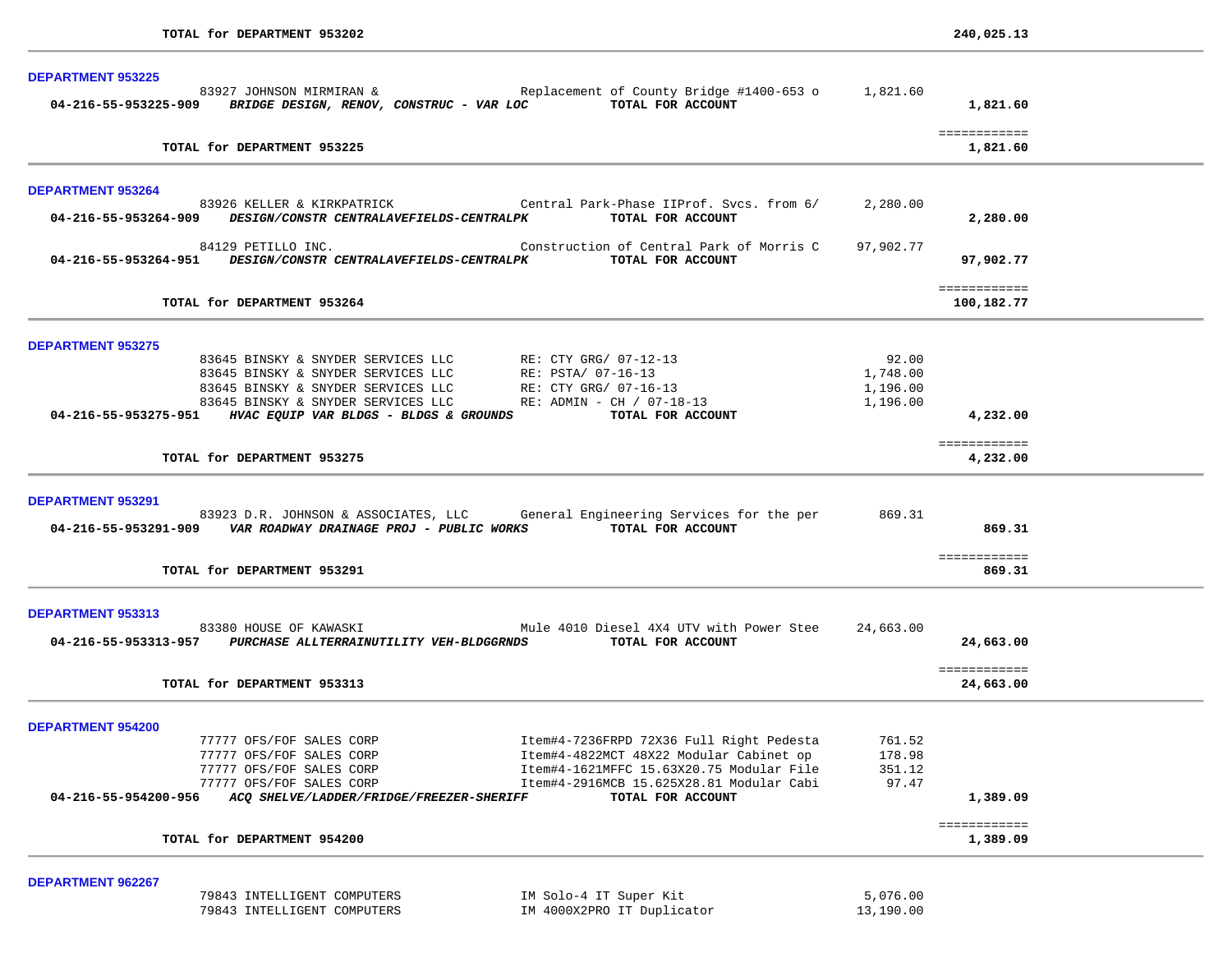| 04-216-55-962267-955            | 80874 DELL MARKETING L.P.<br>80871 APPLE INC<br>COMPUTER EQUIP PURCHASE - IT                                      | SonicWall TZ 215 Network Security Applia<br>iPad Retina WiFi VZW 64GB<br>TOTAL FOR ACCOUNT | 3,159.00<br>1,658.00        | 23,083.00                  |  |
|---------------------------------|-------------------------------------------------------------------------------------------------------------------|--------------------------------------------------------------------------------------------|-----------------------------|----------------------------|--|
|                                 | TOTAL for DEPARTMENT 962267                                                                                       |                                                                                            |                             | ============<br>23,083.00  |  |
| DEPARTMENT 964318               |                                                                                                                   |                                                                                            |                             |                            |  |
|                                 | 80058 BFI<br>04-216-55-964318-953 REPLACE CHAIRS - OTA                                                            | +Wk Chr Mirra Std-Ht Tit Lim Adj Arms/Fi 33,011.28<br>TOTAL FOR ACCOUNT                    |                             | 33,011.28                  |  |
|                                 | TOTAL for DEPARTMENT 964318                                                                                       |                                                                                            |                             | ============<br>33,011.28  |  |
| DEPARTMENT 969261               |                                                                                                                   |                                                                                            |                             |                            |  |
|                                 | 84018 COUNTY COLLEGE OF MORRIS<br>84018 COUNTY COLLEGE OF MORRIS<br>84018 COUNTY COLLEGE OF MORRIS                | RBA Group<br>ANS Consultants, Inc<br>RBA Group                                             | 41.37<br>350.00<br>8,678.50 |                            |  |
|                                 | 04-216-55-969261-909 RENOV & IMPROVMNT TO ACADEMIC BLGS AT CCM                                                    | TOTAL FOR ACCOUNT                                                                          |                             | 9,069.87                   |  |
|                                 | 84018 COUNTY COLLEGE OF MORRIS<br>04-216-55-969261-951 RENOV & IMPROVMNT TO ACADEMIC BLGS AT CCM                  | Grafas Painting<br>TOTAL FOR ACCOUNT                                                       | 657,509.58                  | 657,509.58                 |  |
|                                 | TOTAL for DEPARTMENT 969261                                                                                       |                                                                                            |                             | ============<br>666,579.45 |  |
| <b>DEPARTMENT 969283</b>        | 84018 COUNTY COLLEGE OF MORRIS DeSesa Engineering<br>04-216-55-969283-951 HVAC IMPROVEMENTS VARIOUS SYSTEMS - CCM | TOTAL FOR ACCOUNT                                                                          | 495,056.25                  | 495,056.25                 |  |
|                                 | TOTAL for DEPARTMENT 969283                                                                                       |                                                                                            |                             | ============<br>495,056.25 |  |
| <b>DEPARTMENT 969295</b>        | 84018 COUNTY COLLEGE OF MORRIS<br>04-216-55-969295-951    VARIOUS IMPRVMNTS TO GRNDS & BLDGS-CCM                  | DeSesa Engineering<br>TOTAL FOR ACCOUNT                                                    | 260, 246. 25                | 260,246.25                 |  |
|                                 | TOTAL for DEPARTMENT 969295                                                                                       |                                                                                            | ============<br>260,246.25  |                            |  |
|                                 |                                                                                                                   |                                                                                            |                             |                            |  |
| <b>Tax Board</b>                |                                                                                                                   | <b>Dedicated Trust</b>                                                                     |                             |                            |  |
| 13-290-56-577101-888            | 82517 RUTGERS UNIVERSITY<br><b>TAX BOARD</b>                                                                      | AA-1007-FA13-1 Fundamentals of Real Prop<br>TOTAL FOR ACCOUNT                              | 1,234.00                    | 1,234.00                   |  |
|                                 | TOTAL for Tax Board                                                                                               |                                                                                            |                             | ============<br>1,234.00   |  |
| <b>County Clerk \$1.00 Fund</b> |                                                                                                                   |                                                                                            |                             |                            |  |
| 13-290-56-578401-888            | 81578 DELL MARKETING L.P.<br>81578 DELL MARKETING L.P.<br>COUNTY CLERK \$1.00 FUND                                | please order as per attached quote#65730<br>TOTAL FOR ACCOUNT                              | 12,540.96<br>389.88         |                            |  |
|                                 |                                                                                                                   |                                                                                            |                             | 12,930.84                  |  |